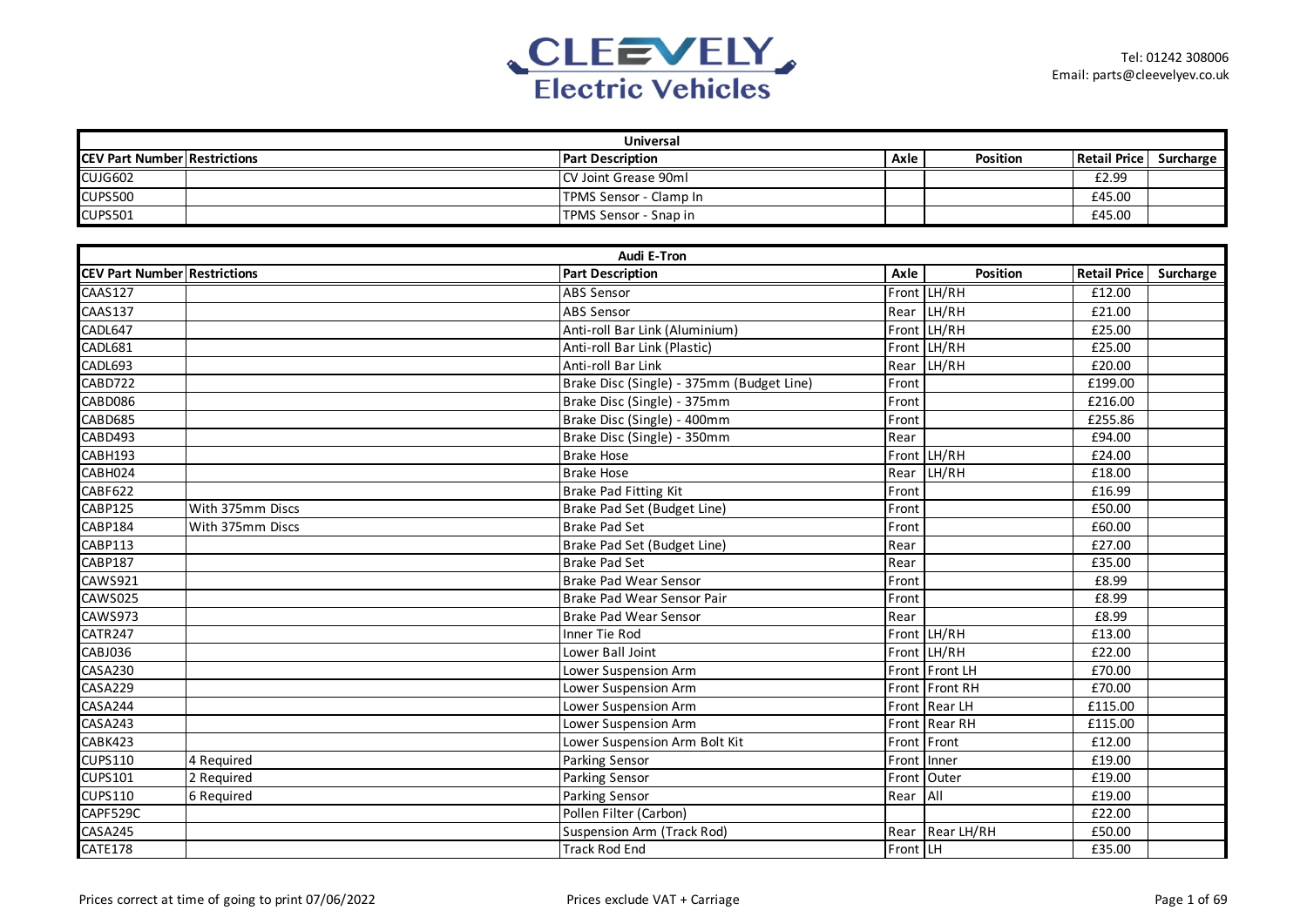

| CATE177 |                                        | <b>Track Rod End</b>            | Front RH        |                    | £35.00 |  |
|---------|----------------------------------------|---------------------------------|-----------------|--------------------|--------|--|
| CASA196 |                                        | <b>Upper Suspension Arm</b>     |                 | Front Front LH     | £55.00 |  |
| CASA195 |                                        | <b>Upper Suspension Arm</b>     |                 | Front Front RH     | £55.00 |  |
| CASA198 |                                        | <b>Upper Suspension Arm</b>     |                 | Front Rear LH      | £60.00 |  |
| CASA197 |                                        | <b>Upper Suspension Arm</b>     |                 | Front Rear RH      | £60.00 |  |
| CABK409 | For CASA195, CASA196, CASA197, CASA198 | Upper Suspension Arm Bolt Kit   |                 | Front Front / Rear | £17.50 |  |
| CASB058 |                                        | Upper Suspension Arm Inner Bush |                 | Front Front / Rear | £10.00 |  |
| CASB237 |                                        | Upper Suspension Arm Inner Bush |                 | Rear LH/RH         | £5.00  |  |
| CAWH027 |                                        | Wheel Hub                       |                 | Both LH/RH         | £20.00 |  |
| CAWP20U |                                        | Wiper Blade - 20"               | Front LLH       |                    | £18.00 |  |
| CTWP26U |                                        | Wiper Blade - 26"               | <b>Front RH</b> |                    | £17.00 |  |
| CTWP622 |                                        | Wiper Blade Pair - 26/19"       |                 | Front LH/RH        | £33.00 |  |
| CAWP332 |                                        | <b>Wiper Blade</b>              | Rear            |                    | £11.00 |  |

|                                     | <b>Audi E-Tron Sportback</b> |                                           |       |                 |                     |           |  |  |  |
|-------------------------------------|------------------------------|-------------------------------------------|-------|-----------------|---------------------|-----------|--|--|--|
| <b>CEV Part Number Restrictions</b> |                              | <b>Part Description</b>                   | Axle  | <b>Position</b> | <b>Retail Price</b> | Surcharge |  |  |  |
| CAAS127                             |                              | <b>ABS</b> Sensor                         |       | Front LH/RH     | £12.00              |           |  |  |  |
| <b>CAAS137</b>                      |                              | <b>ABS Sensor</b>                         |       | Rear LH/RH      | £21.00              |           |  |  |  |
| CADL647                             |                              | Anti-roll Bar Link (Aluminium)            |       | Front LH/RH     | £25.00              |           |  |  |  |
| CADL681                             |                              | Anti-roll Bar Link (Plastic)              |       | Front LH/RH     | £25.00              |           |  |  |  |
| CADL693                             |                              | Anti-roll Bar Link                        |       | Rear LH/RH      | £20.00              |           |  |  |  |
| CABD722                             |                              | Brake Disc (Single) - 375mm (Budget Line) | Front |                 | £199.00             |           |  |  |  |
| CABD086                             |                              | Brake Disc (Single) - 375mm               | Front |                 | £216.00             |           |  |  |  |
| CABD685                             |                              | Brake Disc (Single) - 400mm               | Front |                 | £255.86             |           |  |  |  |
| CABD493                             |                              | Brake Disc (Single) - 350mm               | Rear  |                 | £94.00              |           |  |  |  |
| CABH193                             |                              | <b>Brake Hose</b>                         |       | Front LH/RH     | £24.00              |           |  |  |  |
| CABH024                             |                              | <b>Brake Hose</b>                         |       | Rear LH/RH      | £18.00              |           |  |  |  |
| CABP125                             | With 375mm Discs             | Brake Pad Set (Budget Line)               | Front |                 | £50.00              |           |  |  |  |
| CABP184                             | With 375mm Discs             | <b>Brake Pad Set</b>                      | Front |                 | £60.00              |           |  |  |  |
| CABP113                             |                              | Brake Pad Set (Budget Line)               | Rear  |                 | £27.00              |           |  |  |  |
| <b>CABP187</b>                      |                              | <b>Brake Pad Set</b>                      | Rear  |                 | £35.00              |           |  |  |  |
| CAWS921                             |                              | <b>Brake Pad Wear Sensor</b>              | Front |                 | £8.99               |           |  |  |  |
| CAWS025                             |                              | Brake Pad Wear Sensor Pair                | Front |                 | £8.99               |           |  |  |  |
| CAWS973                             |                              | <b>Brake Pad Wear Sensor</b>              | Rear  |                 | £8.99               |           |  |  |  |
| CATR247                             |                              | Inner Tie Rod                             |       | Front LH/RH     | £13.00              |           |  |  |  |
| CABJ036                             |                              | Lower Ball Joint                          |       | Front LH/RH     | £22.00              |           |  |  |  |
| <b>CASA230</b>                      |                              | Lower Suspension Arm                      |       | Front Front LH  | £70.00              |           |  |  |  |
| CASA229                             |                              | Lower Suspension Arm                      |       | Front Front RH  | £70.00              |           |  |  |  |
| CABK423                             | For CASA229 & CASA230        | Lower Suspension Arm Bolt Kit             |       | Front Front     | £12.00              |           |  |  |  |
| CASA244                             |                              | Lower Suspension Arm                      |       | Front Rear LH   | £115.00             |           |  |  |  |
| CASA243                             |                              | Lower Suspension Arm                      |       | Front Rear RH   | £115.00             |           |  |  |  |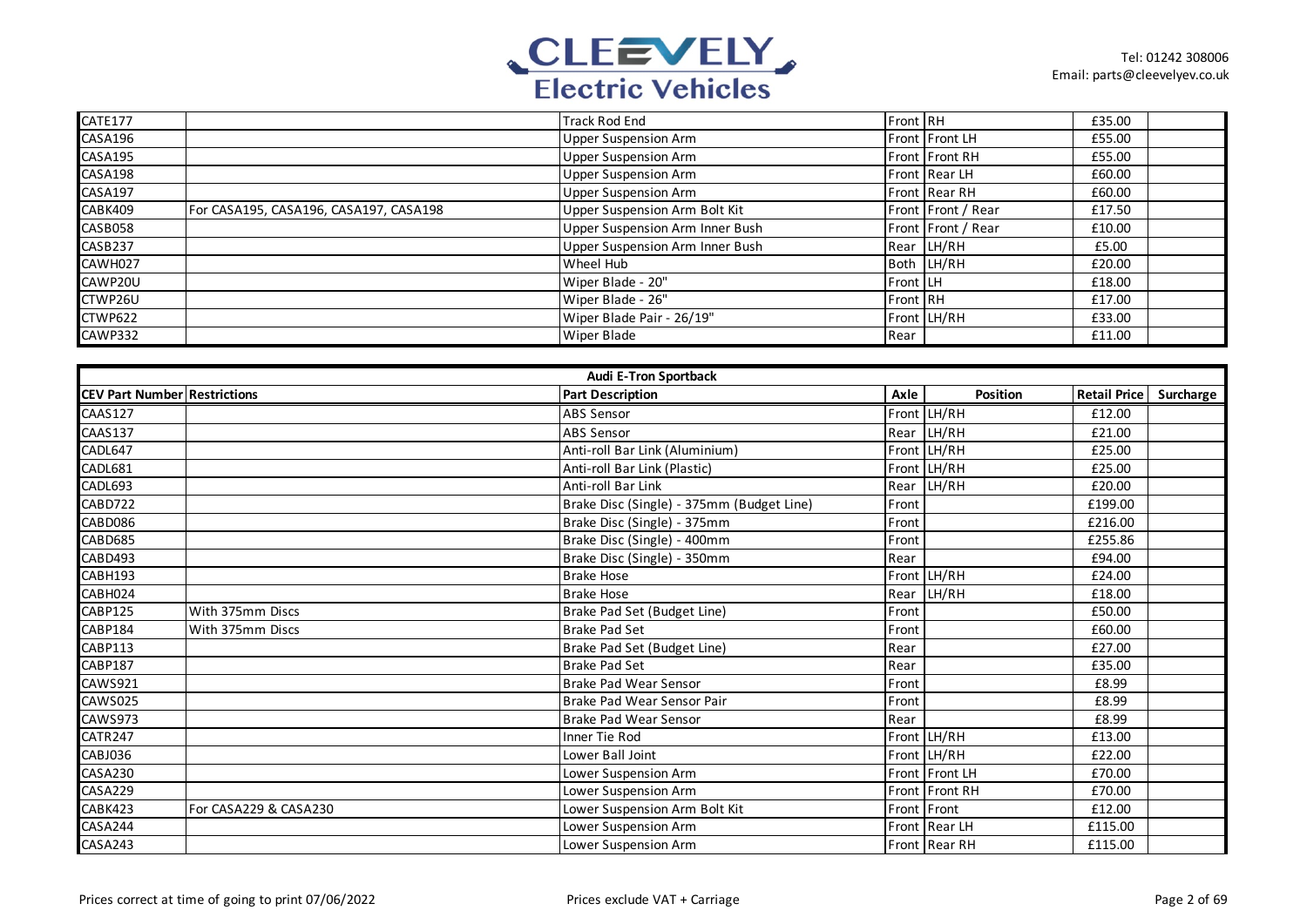

| <b>CUPS110</b> | 4 Required                             | <b>Parking Sensor</b>             | Front Inner |                    | £19.00 |  |
|----------------|----------------------------------------|-----------------------------------|-------------|--------------------|--------|--|
| <b>CUPS101</b> | 2 Required                             | Parking Sensor                    |             | Front Outer        | £19.00 |  |
| <b>CUPS110</b> | 6 Required                             | Parking Sensor                    | Rear All    |                    | £19.00 |  |
| CAPF529C       |                                        | Pollen Filter (Carbon)            |             |                    | £22.00 |  |
| CASA245        |                                        | <b>Suspension Arm (Track Rod)</b> |             | Rear Rear LH/RH    | £50.00 |  |
| CATE178        |                                        | <b>Track Rod End</b>              | Front LH    |                    | £35.00 |  |
| CATE177        |                                        | <b>Track Rod End</b>              | Front RH    |                    | £35.00 |  |
| CASA196        |                                        | <b>Upper Suspension Arm</b>       |             | Front Front LH     | £55.00 |  |
| <b>CASA195</b> |                                        | <b>Upper Suspension Arm</b>       |             | Front Front RH     | £55.00 |  |
| CASA198        |                                        | <b>Upper Suspension Arm</b>       |             | Front Rear LH      | £60.00 |  |
| CASA197        |                                        | <b>Upper Suspension Arm</b>       |             | Front Rear RH      | £60.00 |  |
| CABK409        | For CASA195, CASA196, CASA197, CASA198 | Upper Suspension Arm Bolt Kit     |             | Front Front / Rear | £17.50 |  |
| CASB058        |                                        | Upper Suspension Arm Inner Bush   |             | Front Front / Rear | £10.00 |  |
| CASB237        |                                        | Upper Suspension Arm Inner Bush   |             | Rear LH/RH         | £5.00  |  |
| CAWH027        |                                        | Wheel Hub                         |             | Both LH/RH         | £20.00 |  |
| CTWP622        |                                        | Wiper Blade Pair - 26/19"         |             | Front LH/RH        | £33.00 |  |
| CAWP332        |                                        | <b>Wiper Blade</b>                | Rear        |                    | £11.00 |  |

| Audi Q2 E-Tron  |                       |                         |       |          |                     |                  |  |
|-----------------|-----------------------|-------------------------|-------|----------|---------------------|------------------|--|
| <b>ICEV Pa.</b> | * Number Restrictions | <b>Part Description</b> | Axle  | Position | <b>Retail Price</b> | <b>Surcharge</b> |  |
| <b>CVBP958</b>  |                       | <b>Brake Pad Set</b>    | Front |          | £32.00              |                  |  |

| Audi Q4 E-Tron                      |  |                                   |       |          |                     |           |  |
|-------------------------------------|--|-----------------------------------|-------|----------|---------------------|-----------|--|
| <b>CEV Part Number Restrictions</b> |  | <b>IPart Description</b>          | Axle  | Position | <b>Retail Price</b> | Surcharge |  |
| CABF634                             |  | Pad Fitting Kit<br><b>Brake</b> F | Front |          |                     |           |  |

| Audi Q4 E-Tron Sportback            |  |                         |                  |          |                     |           |  |  |
|-------------------------------------|--|-------------------------|------------------|----------|---------------------|-----------|--|--|
| <b>CEV Part Number Restrictions</b> |  | <b>Part Description</b> | Axle             | Position | <b>Retail Price</b> | Surcharge |  |  |
| CADL696                             |  | Anti-roll Bar Link      | <b>IRear ILH</b> |          | £16.00              |           |  |  |
| CADL695                             |  | Anti-roll Bar Link      | Rear IRH         |          | £16.00              |           |  |  |
| CABF634                             |  | Brake Pad Fitting Kit   | Front            |          |                     |           |  |  |

| <b>BMW i3</b>                        |                                           |                                  |                 |                 |                     |           |  |  |
|--------------------------------------|-------------------------------------------|----------------------------------|-----------------|-----------------|---------------------|-----------|--|--|
| <b>ICEV Part Number Restrictions</b> |                                           | <b>Part Description</b>          | Axle            | <b>Position</b> | <b>Retail Price</b> | Surcharge |  |  |
| <b>CBBA815</b>                       |                                           | 12v Battery                      |                 |                 | £72.89              |           |  |  |
| <b>CBFU0AZ</b>                       |                                           | 80a Fuse                         |                 | Battery         | £4.99               |           |  |  |
| <b>CBAS171</b>                       | With Park Assist / Driving Assistant Plus | <b>ABS Sensor</b>                |                 | Front LH/RH     | £40.00              |           |  |  |
| CBAS174                              | With Park Assist / Driving Assistant Plus | <b>ABS Sensor</b>                |                 | Rear LH/RH      | £42.00              |           |  |  |
| <b>CBDL105</b>                       |                                           | Anti-roll Bar Link (Budget Line) | <b>Front LH</b> |                 | £16.00              |           |  |  |
| CBDL696                              |                                           | Anti-roll Bar Link               | <b>Front LH</b> |                 | £20.00              |           |  |  |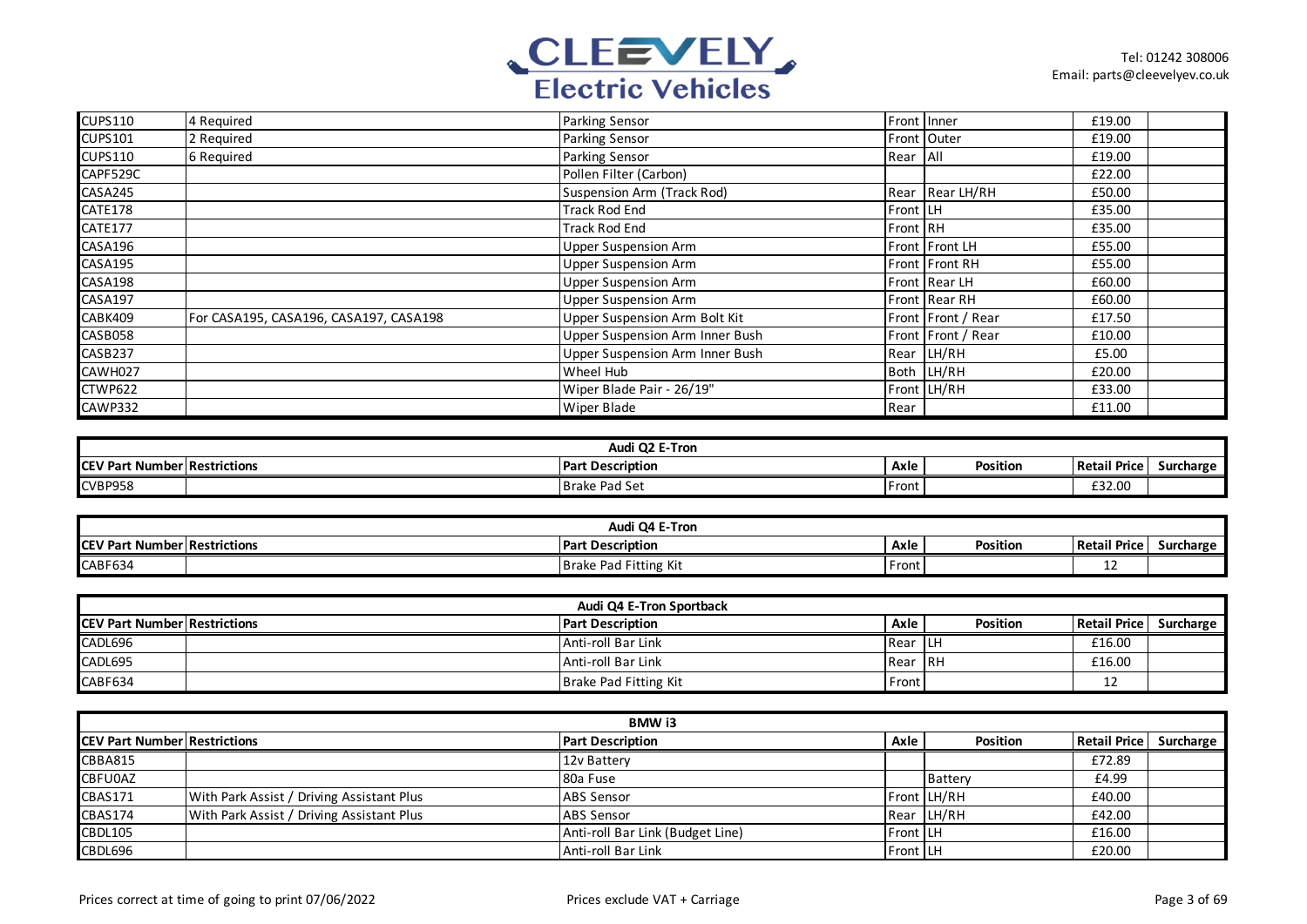

| <b>CBDL106</b> |                                                 | Anti-roll Bar Link (Budget Line)          | Front RH  |             | £16.00  |  |
|----------------|-------------------------------------------------|-------------------------------------------|-----------|-------------|---------|--|
| CBDL695        |                                                 | Anti-roll Bar Link                        | Front RH  |             | £20.00  |  |
| <b>CBGS017</b> |                                                 | <b>Boot Strut</b>                         |           | Rear LH/RH  | £13.00  |  |
| <b>CBSW055</b> |                                                 | <b>Boot Switch</b>                        |           |             | £25.00  |  |
| CBBC691        |                                                 | <b>Brake Caliper</b>                      | Front LH  |             | £140.00 |  |
| CBBC692        |                                                 | <b>Brake Caliper</b>                      | Front RH  |             | £140.00 |  |
| CBBC621        |                                                 | <b>Brake Caliper</b>                      | Rear LH   |             | £180.00 |  |
| <b>CBBC622</b> |                                                 | <b>Brake Caliper</b>                      | Rear RH   |             | £180.00 |  |
| CBBC027        |                                                 | <b>Brake Caliper Motor</b>                | Rear LH   |             | £90.00  |  |
| CBBC028        |                                                 | <b>Brake Caliper Motor</b>                | Rear RH   |             | £90.00  |  |
| <b>CBBD067</b> |                                                 | Brake Disc (Single) - 280mm               | Front     |             | £35.00  |  |
| <b>CBBD458</b> |                                                 | Brake Disc (Single) - 280mm (Budget Line) | Rear      |             | £25.00  |  |
| CBBD065        |                                                 | Brake Disc (Single) - 280mm               | Rear      |             | £30.00  |  |
| CBBH133        |                                                 | <b>Brake Hose</b>                         |           | Front LH/RH | £15.00  |  |
| CBBH252        |                                                 | <b>Brake Hose</b>                         |           | Rear LH/RH  | £13.00  |  |
| <b>CBBL159</b> |                                                 | Brake Light Switch                        |           |             | £23.00  |  |
| <b>CBBF626</b> |                                                 | <b>Brake Pad Fitting Kit</b>              | Front     |             | £11.99  |  |
| <b>CBBF630</b> |                                                 | Brake Pad Fitting Kit                     | Rear      |             | £14.99  |  |
| CBBP016        |                                                 | Brake Pad Set (Budget Line)               | Front     |             | £35.00  |  |
| CBBP061        |                                                 | <b>Brake Pad Set</b>                      | Front     |             | £45.00  |  |
| <b>CBBP030</b> |                                                 | Brake Pad Set (Budget Line)               | Rear      |             | £25.00  |  |
| <b>CBBP062</b> |                                                 | <b>Brake Pad Set</b>                      | Rear      |             | £35.00  |  |
| CBWS915        |                                                 | <b>Brake Pad Wear Sensor</b>              | Front     |             | £8.00   |  |
| <b>CBWS916</b> |                                                 | Brake Pad Wear Sensor (Budget Line)       | Rear      |             | £10.00  |  |
| <b>CBWS074</b> |                                                 | <b>Brake Pad Wear Sensor</b>              | Rear      |             | £13.00  |  |
| <b>CBTS456</b> |                                                 | Cabin Temperature Sensor                  |           |             | £17.00  |  |
| <b>CBCS117</b> | Rex                                             | <b>Camshaft Position Sensor</b>           |           |             | £25.00  |  |
| CBCS224        | up to 10/2017                                   | Coil Spring                               |           | Front LH/RH | £31.00  |  |
| <b>CBCS225</b> | up to 10/2017                                   | Coil Spring                               |           | Rear LH/RH  | £30.00  |  |
| <b>CBCS108</b> | Rex                                             | Crankshaft Sensor                         |           |             | £35.00  |  |
| CBDH237        |                                                 | Door Latch                                | Front LH  |             | £85.00  |  |
| CBDH238        |                                                 | Door Latch                                | Front RH  |             | £85.00  |  |
| CBEOZ5L        |                                                 | Engine Oil 5W30                           |           |             | £54.72  |  |
| <b>CBTR781</b> |                                                 | Inner Tie Rod                             |           | Front LH/RH | £27.00  |  |
| <b>CBLS103</b> | Rex                                             | Lambda Sensor (Pre-Cat)                   |           | Front Front | £80.00  |  |
| <b>CBSA131</b> |                                                 | Lower Suspension Arm                      | Front LH  |             | £100.00 |  |
| <b>CBSA132</b> |                                                 | Lower Suspension Arm (Budget Line)        | Front RH  |             | £90.00  |  |
| <b>CBSA103</b> |                                                 | Lower Suspension Arm                      | Front RH  |             | £100.00 |  |
| CBOF077        | Rex                                             | Oil Filter                                |           |             | £19.99  |  |
| CBOP601        | Rex                                             | Oil Pressure Switch                       |           |             | £9.00   |  |
| <b>CUPS110</b> | 4 Required                                      | Parking Sensor                            | Front All |             | £19.00  |  |
| <b>CUPS101</b> | For vehicles with semi-automatic parking system | Parking Sensor                            |           | Front Outer | £19.00  |  |
|                |                                                 |                                           |           |             |         |  |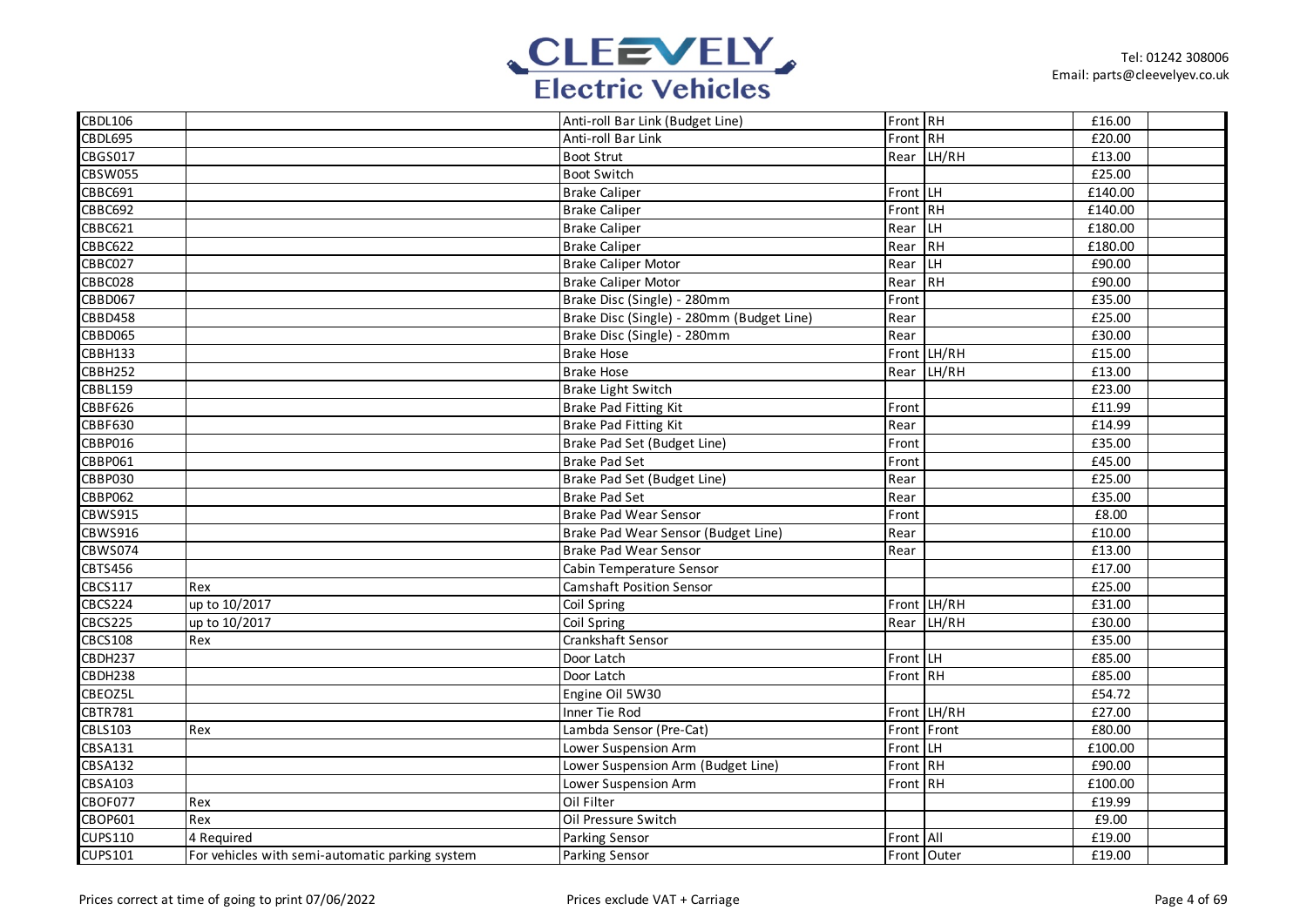

| <b>CUPS110</b> | 4 Required | Parking Sensor              | Rear All         |             | £19.00  |  |
|----------------|------------|-----------------------------|------------------|-------------|---------|--|
| <b>CBPF513</b> |            | Pollen Filter               |                  |             | £15.00  |  |
| CBPF512C       |            | Pollen Filter (Carbon)      |                  |             | £22.00  |  |
| CBSG012        |            | <b>Steering Rack Gaitor</b> |                  | Front LH/RH | £9.99   |  |
| CBTM922        |            | <b>Strut Top Mount</b>      | Rear LH          |             | £33.00  |  |
| CBTM921        |            | <b>Strut Top Mount</b>      | Rear RH          |             | £33.00  |  |
| <b>CBTM927</b> |            | Strut Top Mount & Bearing   |                  | Front LH/RH | £45.00  |  |
| CBTE140        |            | <b>Track Rod End</b>        | <b>Front LH</b>  |             | £35.00  |  |
| <b>CBTE139</b> |            | <b>Track Rod End</b>        | Front RH         |             | £35.00  |  |
| CBWB236        |            | Wheel Bearing Kit           |                  | Front LH/RH | £100.00 |  |
| <b>CBWB133</b> |            | Wheel Bearing Kit           |                  | Rear LH/RH  | £90.00  |  |
| CBWP21U        |            | Wiper Blade - 21"           | <b>Front LH</b>  |             | £19.00  |  |
| CBWP30U        |            | Wiper Blade - 30"           | <b>IFront RH</b> |             | £24.00  |  |
| CBWP840        |            | <b>Wiper Blade</b>          | Rear             |             | £11.00  |  |

| <b>BMW iX3</b>                      |                                           |          |             |                     |           |  |  |  |
|-------------------------------------|-------------------------------------------|----------|-------------|---------------------|-----------|--|--|--|
| <b>CEV Part Number Restrictions</b> | <b>Part Description</b>                   | Axle     | Position    | <b>Retail Price</b> | Surcharge |  |  |  |
| CBAS028                             | <b>ABS Sensor</b>                         |          | Front LH/RH | £39.99              |           |  |  |  |
| CBBC458                             | <b>Brake Caliper</b>                      | Front LH |             | £320.00             | £28.32    |  |  |  |
| CBBC459                             | <b>Brake Caliper</b>                      | Front RH |             | £320.00             | £28.32    |  |  |  |
| <b>CBBD615</b>                      | Brake Disc (Single) - 330mm (Budget Line) | Rear LH  |             | £90.00              |           |  |  |  |
| CBBD057                             | Brake Disc (Single) - 330mm               | Rear LH  |             | £125.00             |           |  |  |  |
| <b>CBBD616</b>                      | Brake Disc (Single) - 330mm (Budget Line) | Rear RH  |             | £90.00              |           |  |  |  |
| CBBD058                             | Brake Disc (Single) - 330mm               | Rear RH  |             | £125.00             |           |  |  |  |
| <b>CBBF632</b>                      | Brake Pad Fitting Kit                     | Front    |             | £8.99               |           |  |  |  |
| <b>CBBF626</b>                      | Brake Pad Fitting Kit                     | Rear     |             | £11.99              |           |  |  |  |
| <b>CBBP184</b>                      | Brake Pad Set                             | Front    |             | £60.00              |           |  |  |  |
| <b>CBWS809</b>                      | Brake Pad Wear Sensor                     | Front    |             | £8.99               |           |  |  |  |
| <b>CBWS808</b>                      | Brake Pad Wear Sensor                     | Rear     |             | £8.99               |           |  |  |  |
| CBPF524C                            | Pollen Filter (Carbon)                    |          |             | £35.00              |           |  |  |  |
| <b>CBWP951</b>                      | Wiper Blade Pair - 26/20"                 |          | Front LH/RH | £42.00              |           |  |  |  |
| <b>CBWP562</b>                      | Wiper Blade                               | Rear     |             | £11.00              |           |  |  |  |

| Citroen Berlingo Electric (2011-)   |              |                                      |      |                 |                     |           |  |  |
|-------------------------------------|--------------|--------------------------------------|------|-----------------|---------------------|-----------|--|--|
| <b>CEV Part Number Restrictions</b> |              | <b>Part Description</b>              | Axle | <b>Position</b> | <b>Retail Price</b> | Surcharge |  |  |
| <b>CCAR407</b>                      |              | ABS Ring - 29 Tooth                  |      | Front LH/RH     | £7.00               |           |  |  |
| CCAR417                             |              | ABS Ring - 48 Tooth                  |      | Front LH/RH     | £7.00               |           |  |  |
| CCAR410                             |              | ABS Ring Magnetic - 96 Poles, 71.5mm |      | Rear LH/RH      | £6.00               |           |  |  |
| CCAR411                             |              | ABS Ring Magnetic - 96 Poles, 81.6mm |      | Rear LH/RH      | £7.00               |           |  |  |
| CCAS269                             |              | <b>ABS Sensor</b>                    |      | Front LH/RH     | £20.00              |           |  |  |
| CCAS218                             | $(01/2016-)$ | <b>ABS Sensor</b>                    |      | Rear LH/RH      | £18.00              |           |  |  |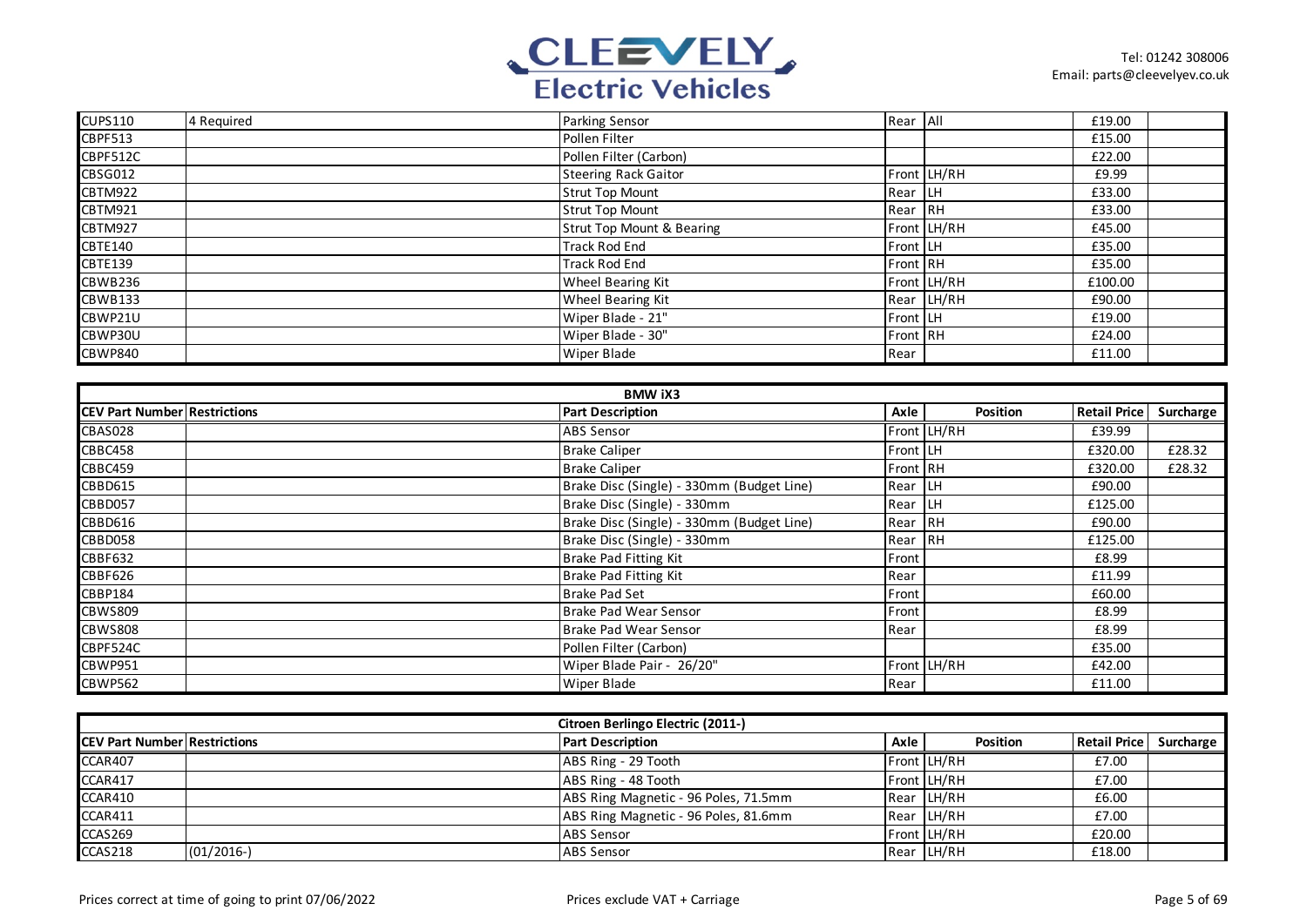

| CCEV169        |                                                       | Aircon Expansion Valve                    |          |                   | £25.00              |  |
|----------------|-------------------------------------------------------|-------------------------------------------|----------|-------------------|---------------------|--|
| CCDL649        |                                                       | Anti-roll Bar Link (Budget Line)          |          | Front LH/RH       | £10.00              |  |
| CCDL624        |                                                       | Anti-roll Bar Link                        |          | Front LH/RH       | £12.00              |  |
| CCAB095        |                                                       | Anti-roll Bar Mounting Bush - 24mm        |          | Front LH/RH       | £5.00               |  |
| CCAB096        |                                                       | Anti-roll Bar Mounting Bush - 24.5mm      |          | Front LH/RH       | £9.00               |  |
| CCAB097        |                                                       | Anti-roll Bar Mounting Bush - 25mm        |          | Front LH/RH       | £8.00               |  |
| CCBC661        |                                                       | <b>Brake Caliper</b>                      | Front LH |                   | £85.00              |  |
| CCBC662        |                                                       | <b>Brake Caliper</b>                      | Front RH |                   | £85.00              |  |
| CCBC052        |                                                       | <b>Brake Caliper</b>                      | Rear RH  |                   | £80.00              |  |
| CCBC051        |                                                       | <b>Brake Caliper</b>                      | Rear     | <b>LH</b>         | £80.00              |  |
| CCBD128        |                                                       | Brake Disc (Single) - 268mm               | Rear     |                   | £65.00              |  |
| CCBD7835       |                                                       | Brake Disc (Single) - 268mm (Budget Line) | Rear     |                   | £60.00              |  |
| CCBD835        | Without ABS Sensor Ring                               | Brake Disc (Single) - 268mm (Budget Line) | Rear     |                   | £40.00              |  |
| CCBD112        |                                                       | Brake Disc (Single) - 283mm               | Front    |                   | £31.00              |  |
| CCBD338        |                                                       | Brake Disc (Single) - 283mm (Budget Line) | Front    |                   | £25.00              |  |
| CCBH129        |                                                       | <b>Brake Hose</b>                         |          | Front LH/RH       | £9.99               |  |
| CCBH228        |                                                       | <b>Brake Hose</b>                         | Rear     | Inner LH/RH       | $\overline{£}14.99$ |  |
| CCBH270        |                                                       | <b>Brake Hose</b>                         | Rear     | Outer LH          | £14.99              |  |
| CCBH271        |                                                       | <b>Brake Hose</b>                         | Rear     | Outer RH          | £26.99              |  |
| CCBF598        | <b>ATE Braking System</b>                             | <b>Brake Pad Fitting Kit</b>              | Front    |                   | £7.99               |  |
| <b>CCBF608</b> | <b>Bosch Braking System</b>                           | Brake Pad Fitting Kit                     | Front    |                   | £8.99               |  |
| CCBF595        |                                                       | <b>Brake Pad Fitting Kit</b>              | Rear     |                   | £8.99               |  |
| CCBP598        | <b>ATE Braking System</b>                             | <b>Brake Pad Set</b>                      | Front    |                   | £26.00              |  |
| CCBP700        |                                                       | <b>Brake Pad Set</b>                      | Rear     |                   | £34.00              |  |
| CCBP544        | Without Electronic Parking Brake                      | <b>Brake Pad Set</b>                      | Rear     |                   | £17.00              |  |
| CCBP623        | Without Electronic Parking Brake                      | Brake Pad Set (Budget Line)               | Rear     |                   | $\overline{£16.00}$ |  |
| CCPC193        |                                                       | Handbrake Cable                           | Rear     | LH/RH             | £13.00              |  |
| CCBM208        |                                                       | <b>Heater Blower Motor</b>                |          |                   | £60.00              |  |
| CCBM211        | From Vin 11437                                        | <b>Heater Blower Motor</b>                |          |                   | £55.00              |  |
| CCHR208        |                                                       | <b>Heater Blower Resistor</b>             |          |                   | £12.00              |  |
| CCTR575        |                                                       | Inner Tie Rod                             |          | Front LH/RH       | £19.99              |  |
| CCBJ363        |                                                       | Lower Ball Joint                          |          | Front LH/RH       | £9.99               |  |
| CCSA857        |                                                       | Lower Suspension Arm                      | Front LH |                   | £55.00              |  |
| <b>CCSA858</b> |                                                       | Lower Suspension Arm                      | Front RH |                   | £55.00              |  |
| CCSB620        |                                                       | Lower Suspension Arm Front Bush           |          | Front Front LH/RH | £5.99               |  |
| CCSB621        |                                                       | Lower Suspension Arm Rear Bush            |          | Front Rear LH/RH  | £5.99               |  |
| CCPF502        |                                                       | Pollen Filter                             |          |                   | £15.00              |  |
| CCPF501C       |                                                       | Pollen Filter (Carbon)                    |          |                   | £17.00              |  |
| CCCS561        | With front fog, rear wiper & onboard computer         | <b>Steering Column Switch</b>             |          |                   | £155.00             |  |
| CCCS562        | Without front fog, with rear wiper & onboard computer | <b>Steering Column Switch</b>             |          |                   | £155.00             |  |
| <b>CUSP326</b> |                                                       | Washer Pump                               |          |                   | £22.00              |  |
| CCWB108        | $(-11/2017)$                                          | Wheel Bearing Kit                         |          | Front LH/RH       | £35.00              |  |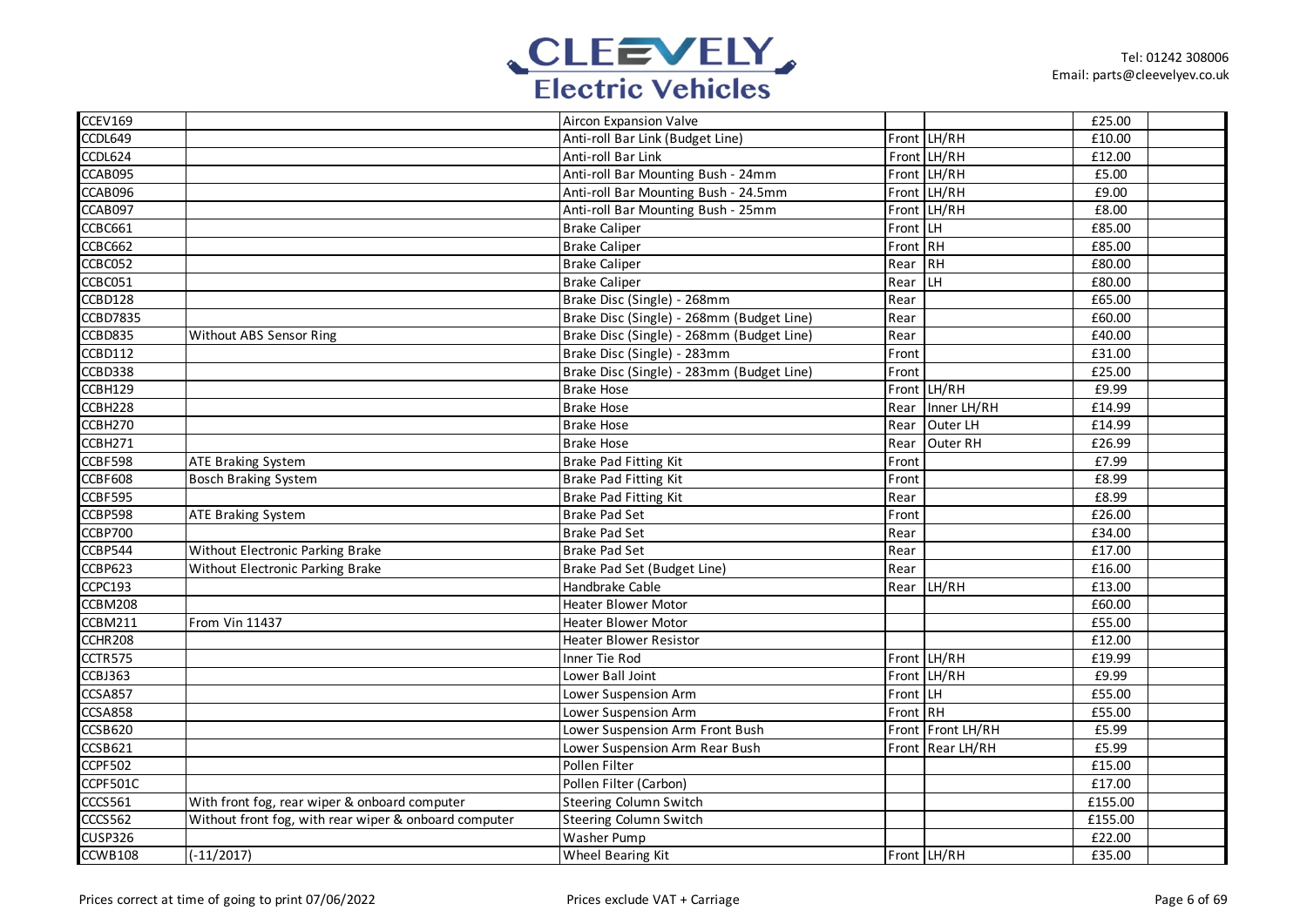

| CCWB276 | Wheel Bearing Kit  |      | Rear LH/RH  | £38.00  |  |
|---------|--------------------|------|-------------|---------|--|
| CCWH009 | Wheel Hub          |      | Front LH/RH | £29.99  |  |
| CCSW088 | Window Switch      |      | Front LH/RH | £10.00  |  |
| CCWM424 | <b>Wiper Motor</b> | Rear |             | £100.00 |  |

|                                     |                          | <b>Citroen C-Zero</b>              |          |             |                     |           |
|-------------------------------------|--------------------------|------------------------------------|----------|-------------|---------------------|-----------|
| <b>CEV Part Number Restrictions</b> |                          | <b>Part Description</b>            | Axle     | Position    | <b>Retail Price</b> | Surcharge |
| CCDL566                             |                          | Anti-roll Bar Link                 | Front LH |             | £18.00              |           |
| CCDL567                             |                          | Anti-roll Bar Link                 | Front RH |             | £18.00              |           |
| CCSBA3F                             |                          | Anti-roll Bar Mounting Bush - 19mm |          | Front LH/RH | £15.00              |           |
| CCBD289                             |                          | Brake Disc (Single) - 257mm        | Front    |             | £29.00              |           |
| CCBH319                             |                          | <b>Brake Hose</b>                  |          | Front LH/RH | £15.00              |           |
| CCBH318                             |                          | <b>Brake Hose</b>                  |          | Rear LH/RH  | £10.00              |           |
| CCBL052                             | 2 Pin (Up to 04/09/2014) | Brake Light Switch                 |          |             | £14.00              |           |
| CCBF641                             |                          | <b>Brake Pad Fitting Kit</b>       | Front    |             | £9.99               |           |
| CCBP906                             |                          | Brake Pad Set (Budget Line)        | Front    |             | £24.00              |           |
| CCBP015                             |                          | <b>Brake Pad Set</b>               | Front    |             | £30.00              |           |
| CCSF569                             |                          | <b>Brake Shoe Fitting Kit</b>      | Rear     |             | £9.99               |           |
| <b>CCBS321</b>                      |                          | <b>Brake Shoe Set</b>              | Rear     |             | £28.00              |           |
| CCCS052                             |                          | Coil Spring                        | Front    |             | £30.00              |           |
| CCCS053                             |                          | Coil Spring                        | Rear     |             | £35.00              |           |
| CCTS065                             |                          | Coolant Temperature Sensor         |          | Inverter    | £12.00              |           |
| <b>CCFU030</b>                      |                          | Fuse (Inverter)                    |          |             | £20.00              |           |
| CCTR695                             |                          | Inner Tie Rod                      |          | Front LH/RH | £22.00              |           |
| <b>CCSB809</b>                      |                          | Lower Suspension Arm Front Bush    |          | Front LH/RH | £9.00               |           |
| CCPF515C                            |                          | Pollen Filter (Carbon)             |          |             | £22.00              |           |
| CCWB808                             |                          | Wheel Bearing Kit (Budget Line)    |          | Front LH/RH | £45.00              |           |
| CCWB173                             |                          | Wheel Bearing Kit                  |          | Front LH/RH | £96.00              |           |
| CCWB292                             |                          | Wheel Bearing Kit                  |          | Rear LH/RH  | £60.00              |           |
| CCWC017                             |                          | Wheel Cylinder                     | Rear     | LH/RH       | £20.00              |           |
| CCWP070                             |                          | Wiper Blade - 28"                  | Front    |             | £24.00              |           |
| CCWP306                             |                          | <b>Wiper Blade</b>                 | Rear     |             | £21.00              |           |

| Citroen e-Berlingo                   |                               |                                  |         |                 |                     |           |  |  |
|--------------------------------------|-------------------------------|----------------------------------|---------|-----------------|---------------------|-----------|--|--|
| <b>ICEV Part Number Restrictions</b> |                               | <b>Part Description</b>          | Axle    | <b>Position</b> | <b>Retail Price</b> | Surcharge |  |  |
| <b>CCAS510</b>                       |                               | <b>ABS</b> Sensor                | l Front | LH/RH           | £16.49              |           |  |  |
| CCDL626                              |                               | Anti-roll Bar Link (Budget Line) | Front   | LH/RH           | £11.00              |           |  |  |
| CCDL623                              |                               | Anti-roll Bar Link               | Front   | LH/RH           | £14.00              |           |  |  |
| CCBC471                              | For vehicles with 283mm discs | <b>Brake Caliper</b>             | Front   | LH              | £75.00              |           |  |  |
| CCBC472                              | For vehicles with 283mm discs | <b>Brake Caliper</b>             | Front   | RH              | £75.00              |           |  |  |
| CCBC571                              |                               | <b>Brake Caliper</b>             | Rear    | LH              | £185.00             |           |  |  |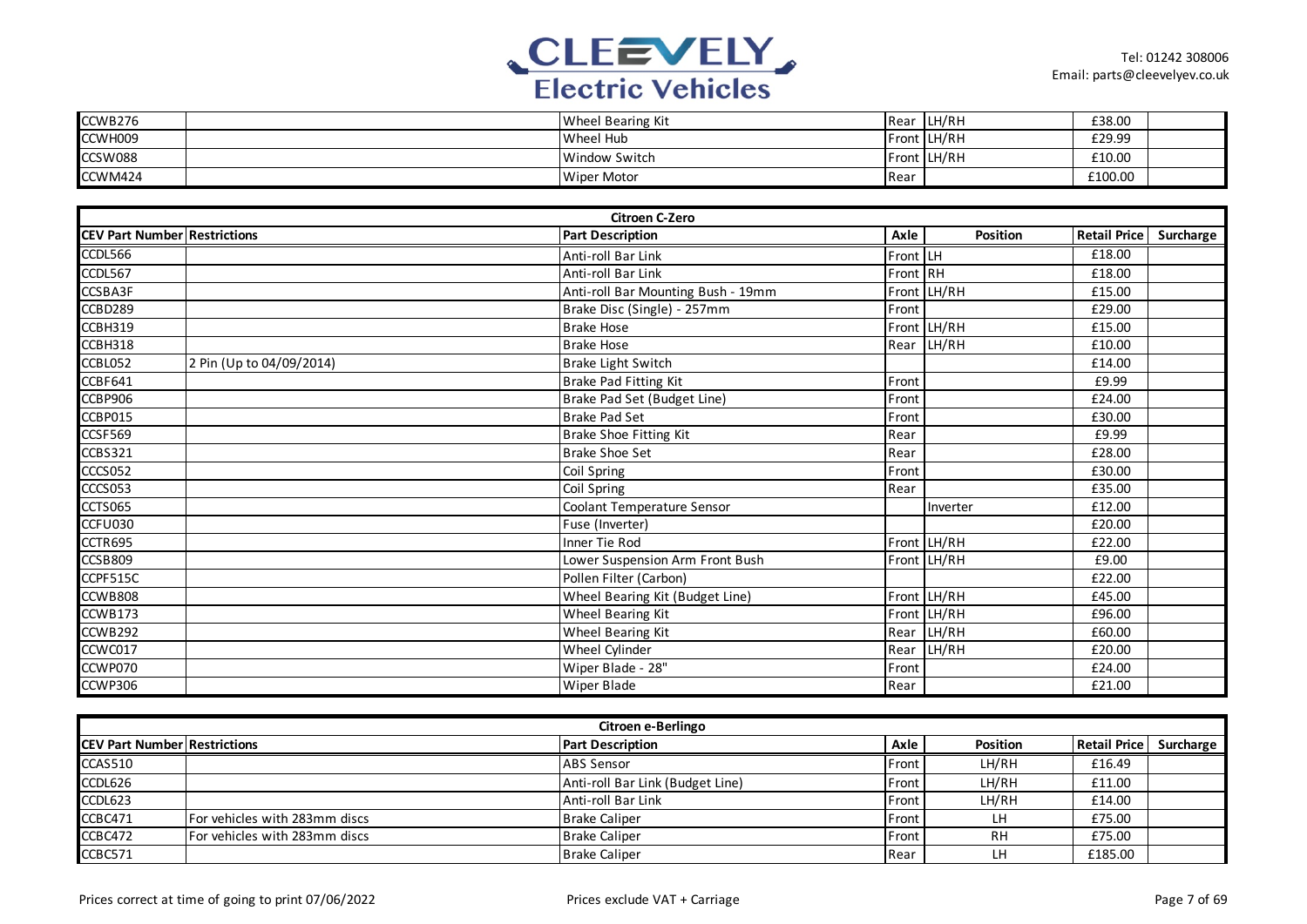

| CCDC572  |                                        | <b>Brake Caliper</b>            | Rear  | <b>RH</b>   | £185.00 |  |
|----------|----------------------------------------|---------------------------------|-------|-------------|---------|--|
| CCBD145  |                                        | Brake Disc (Single) - 283mm     | Front |             | £40.00  |  |
| CCBD134  |                                        | Brake Disc (Single) - 304mm     | Front |             | £38.00  |  |
| CCBD142  |                                        | Brake Disc (Single) - 268mm     | Rear  |             | £25.00  |  |
| CCBH007  |                                        | Brake Hose (Budget Line)        | Front | LH/RH       | £18.00  |  |
| CCBH143  |                                        | <b>Brake Hose</b>               | Front | LH/RH       | £25.00  |  |
| CCBH006  |                                        | Brake Hose (Budget Line)        | Rear  | LH/RH       | £18.00  |  |
| CCBH142  |                                        | <b>Brake Hose</b>               | Rear  | LH/RH       | £25.00  |  |
| CCBP029  | 283mm discs & prepared for wear sensor | Brake Pad Set (Budget Line)     | Front |             | £28.00  |  |
| CCBP059  | 283mm discs & prepared for wear sensor | <b>Brake Pad Set</b>            | Front |             | £35.00  |  |
| CCBP018  | 283mm discs & without wear sensor      | Brake Pad Set (Budget Line)     | Front |             | £30.00  |  |
| CCBP056  | 283mm discs & without wear sensor      | <b>Brake Pad Set</b>            | Front |             | £37.00  |  |
| CCBP020  |                                        | <b>Brake Pad Set</b>            | Rear  |             | £25.00  |  |
| CCTR231  |                                        | Inner Tie Rod                   | Front | LH/RH       | £12.00  |  |
| CCBJ591  |                                        | Lower Ball Joint                | Front | LH/RH       | £13.00  |  |
| CCSB872  |                                        | Lower Suspension Arm Front Bush | Front | Front LH/RH | £7.00   |  |
| CCSB876  |                                        | Lower Suspension Arm Rear Bush  | Front | Rear LH/RH  | £10.00  |  |
| CCPF502  |                                        | Pollen Filter                   |       |             | £15.00  |  |
| CCPF501C |                                        | Pollen Filter (Carbon)          |       |             | £17.00  |  |
| CCTE122  |                                        | <b>Track Rod End</b>            | Front | LH.         | £17.00  |  |
| CCTE121  |                                        | <b>Track Rod End</b>            | Front | <b>RH</b>   | £17.00  |  |

| Citroen e-C4                        |                             |             |            |                        |  |  |  |  |
|-------------------------------------|-----------------------------|-------------|------------|------------------------|--|--|--|--|
| <b>CEV Part Number Restrictions</b> | <b>Part Description</b>     | Axle        | Position   | Retail Price Surcharge |  |  |  |  |
| CCBC571                             | <b>Brake Caliper</b>        | <b>Rear</b> | ILН        | £185.00                |  |  |  |  |
| CCDC572                             | <b>Brake Caliper</b>        | Rear        | <b>IRH</b> | £185.00                |  |  |  |  |
| CCBC045                             | <b>Brake Caliper Motor</b>  |             | Rear LH/RH | £85.00                 |  |  |  |  |
| CCBD818                             | Brake Disc (Single) - 302mm | Front       |            | £37.00                 |  |  |  |  |
| CCBF598                             | Brake Pad Fitting Kit       | Front       |            | £7.99                  |  |  |  |  |
| CCBF668                             | Brake Pad Fitting Kit       | Rear        |            | £12.99                 |  |  |  |  |
| CCBP599                             | Brake Pad Set (Budget Line) | Front       |            | £30.00                 |  |  |  |  |
| CCBP006                             | <b>Brake Pad Set</b>        | Front       |            | £34.00                 |  |  |  |  |
| CCBP020                             | Brake Pad Set (Budget Line) | Rear        |            | £25.00                 |  |  |  |  |
| CCBP055                             | <b>Brake Pad Set</b>        | Rear        |            | £35.00                 |  |  |  |  |
| CCPF019                             | Pollen Filter               |             |            | £16.00                 |  |  |  |  |
| CCPF018C                            | Pollen Filter (Carbon)      |             |            | £17.00                 |  |  |  |  |

| Citroen e-Dispatch                  |        |                          |      |             |              |           |  |
|-------------------------------------|--------|--------------------------|------|-------------|--------------|-----------|--|
| <b>CEV Part Number Restrictions</b> |        | <b>Part Description</b>  | Axle | Position    | Retail Price | Surcharge |  |
| CCAS117                             |        | ABS Sensor               |      | Front LH/RH | £14.00       |           |  |
| CCAS165                             | Signed | ABS Sensor (Budget Line) | Rear | llH/RH      | £12.00       |           |  |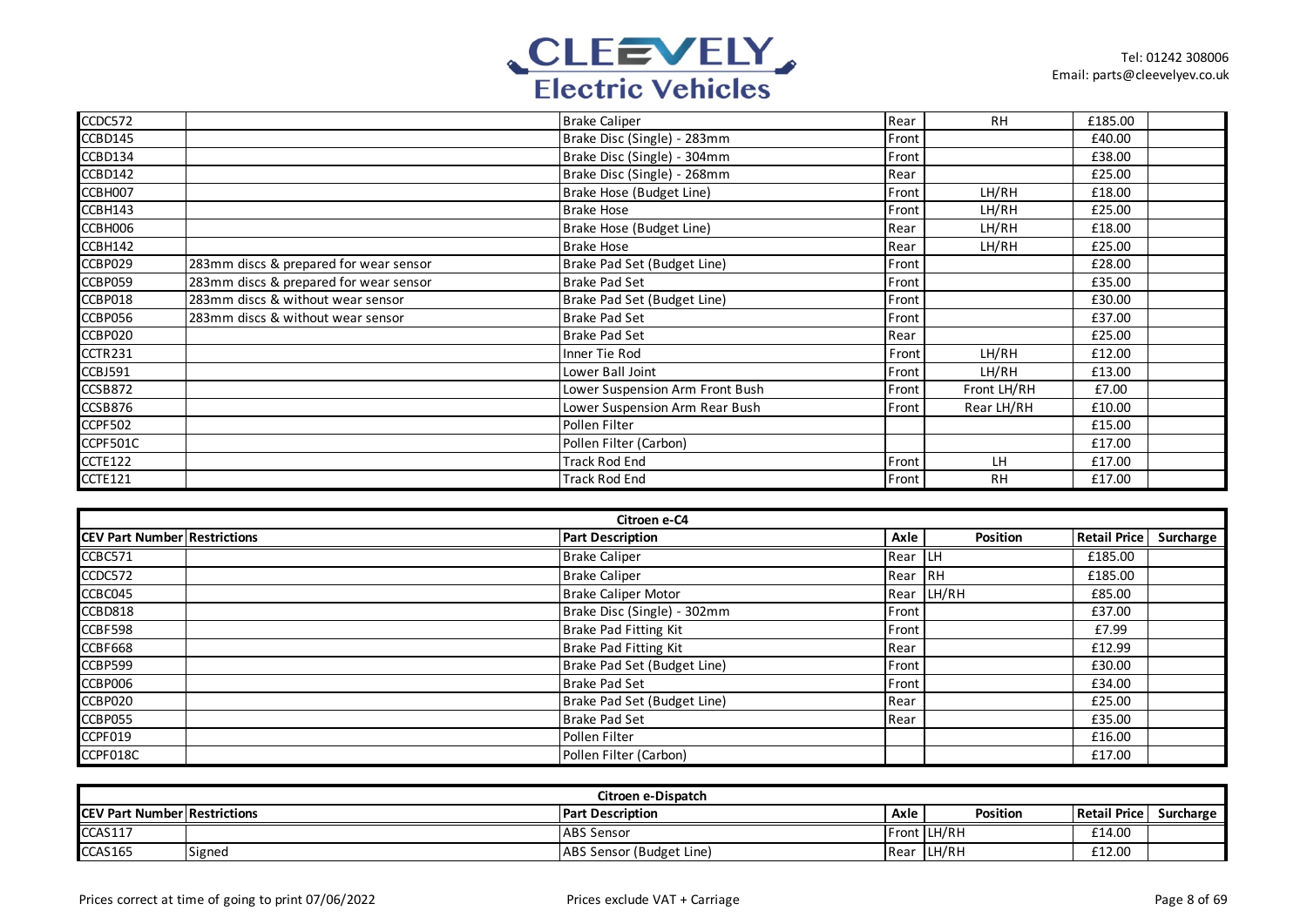

| CCAS221        | Signed                           | <b>ABS Sensor</b>                               | Rear     | LH/RH             | £20.00  |        |
|----------------|----------------------------------|-------------------------------------------------|----------|-------------------|---------|--------|
| CCAS062        | Non Signed                       | ABS Sensor (Budget Line)                        | Rear     | LH/RH             | £12.00  |        |
| CCAS222        | Non Signed                       | <b>ABS Sensor</b>                               | Rear     | LH/RH             | £14.00  |        |
| CCDL634        |                                  | Anti-roll Bar Link                              |          | Front LH/RH       | £10.00  |        |
| CCBC470        |                                  | <b>Brake Caliper</b>                            | Front LH |                   | £55.00  | £28.32 |
| CCBC5471       |                                  | <b>Brake Caliper</b>                            | Front RH |                   | £55.00  | £28.32 |
| CCBD089        |                                  | Brake Disc (Single) - 304mm                     | Front    |                   | £65.00  |        |
| CCBD440        | Without Electronic Parking Brake | Brake Disc (Single) - 290mm Solid (Budget Line) | Rear     |                   | £25.00  |        |
| CCBD146        | Without Electronic Parking Brake | Brake Disc (Single) - 290mm Solid               | Rear     |                   | £30.00  |        |
| CCBD090        |                                  | Brake Disc (Single) - 294mm Vented              | Rear     |                   | £65.00  |        |
| <b>CJBF665</b> |                                  | <b>Brake Pad Fitting Kit</b>                    | Front    |                   | £21.99  |        |
| CCBP186        |                                  | Brake Pad Set (Budget Line)                     | Front    |                   | £45.00  |        |
| CCBP121        |                                  | <b>Brake Pad Set</b>                            | Front    |                   | £60.00  |        |
| CCBP185        | Without Electronic Parking Brake | Brake Pad Set (Budget Line)                     | Rear     |                   | £30.00  |        |
| CCBP064        | Without Electronic Parking Brake | <b>Brake Pad Set</b>                            | Rear     |                   | £40.00  |        |
| CCTR225        |                                  | Inner Tie Rod                                   |          | Front LH/RH       | £14.00  |        |
| CCBJ680        |                                  | Lower Ball Joint                                |          | Front LH/RH       | £14.00  |        |
| <b>CCSA022</b> |                                  | Lower Suspension Arm                            | Front LH |                   | £75.00  |        |
| <b>CCSA021</b> |                                  | Lower Suspension Arm                            | Front RH |                   | £75.00  |        |
| CCSB888        |                                  | Lower Suspension Arm Front Bush                 |          | Front Front LH/RH | £9.00   |        |
| CCSB887        |                                  | Lower Suspension Arm Rear Bush                  |          | Front Rear LH/RH  | £15.00  |        |
| <b>CCPF502</b> |                                  | Pollen Filter                                   |          |                   | £15.00  |        |
| CCTE138        |                                  | <b>Track Rod End</b>                            | Front LH |                   | £35.00  |        |
| CCTE137        |                                  | <b>Track Rod End</b>                            | Front RH |                   | £35.00  |        |
| CCWB159        |                                  | Wheel Bearing Kit                               |          | Front LH/RH       | £40.00  |        |
| CCWH003        |                                  | Wheel Hub                                       |          | Front LH/RH       | £25.00  |        |
| CCWB243        |                                  | Wheel Hub & Bearing Assembly                    |          | Rear LH/RH        | £175.00 |        |

| <b>Cupra Born</b>                   |              |                                           |       |                 |                        |  |  |  |
|-------------------------------------|--------------|-------------------------------------------|-------|-----------------|------------------------|--|--|--|
| <b>CEV Part Number Restrictions</b> |              | <b>Part Description</b>                   | Axle  | <b>Position</b> | Retail Price Surcharge |  |  |  |
| CVPF041C                            |              | Pollen Filter (Carbon)                    |       |                 | £27.00                 |  |  |  |
|                                     |              | <b>DS 3 Crossback E-Tense</b>             |       |                 |                        |  |  |  |
| <b>CEV Part Number Restrictions</b> |              | <b>Part Description</b>                   | Axle  | <b>Position</b> | Retail Price Surcharge |  |  |  |
| CDAS118                             |              | <b>ABS Sensor</b>                         |       | Front LH/RH     | £20.00                 |  |  |  |
| CCBD338                             | Bosch        | Brake Disc (Single) - 283mm (Budget Line) | Front |                 | £25.00                 |  |  |  |
| CCBD112                             | <b>Bosch</b> | Brake Disc (Single) - 283mm               | Front |                 | £31.00                 |  |  |  |
| CCBD818                             | ATE          | Brake Disc (Single) - 302mm (Budget Line) | Front |                 | £37.00                 |  |  |  |
| CCBD129                             | <b>ATE</b>   | Brake Disc (Single) - 302mm               | Front |                 | £40.00                 |  |  |  |
| CCBF598                             | <b>ATE</b>   | Brake Pad Fitting Kit                     | Front |                 | £7.99                  |  |  |  |
| CCBF608                             | Bosch        | Brake Pad Fitting Kit                     | Front |                 | £8.99                  |  |  |  |
| CCBF668                             | Bosch        | Brake Pad Fitting Kit                     | Rear  |                 | £12.99                 |  |  |  |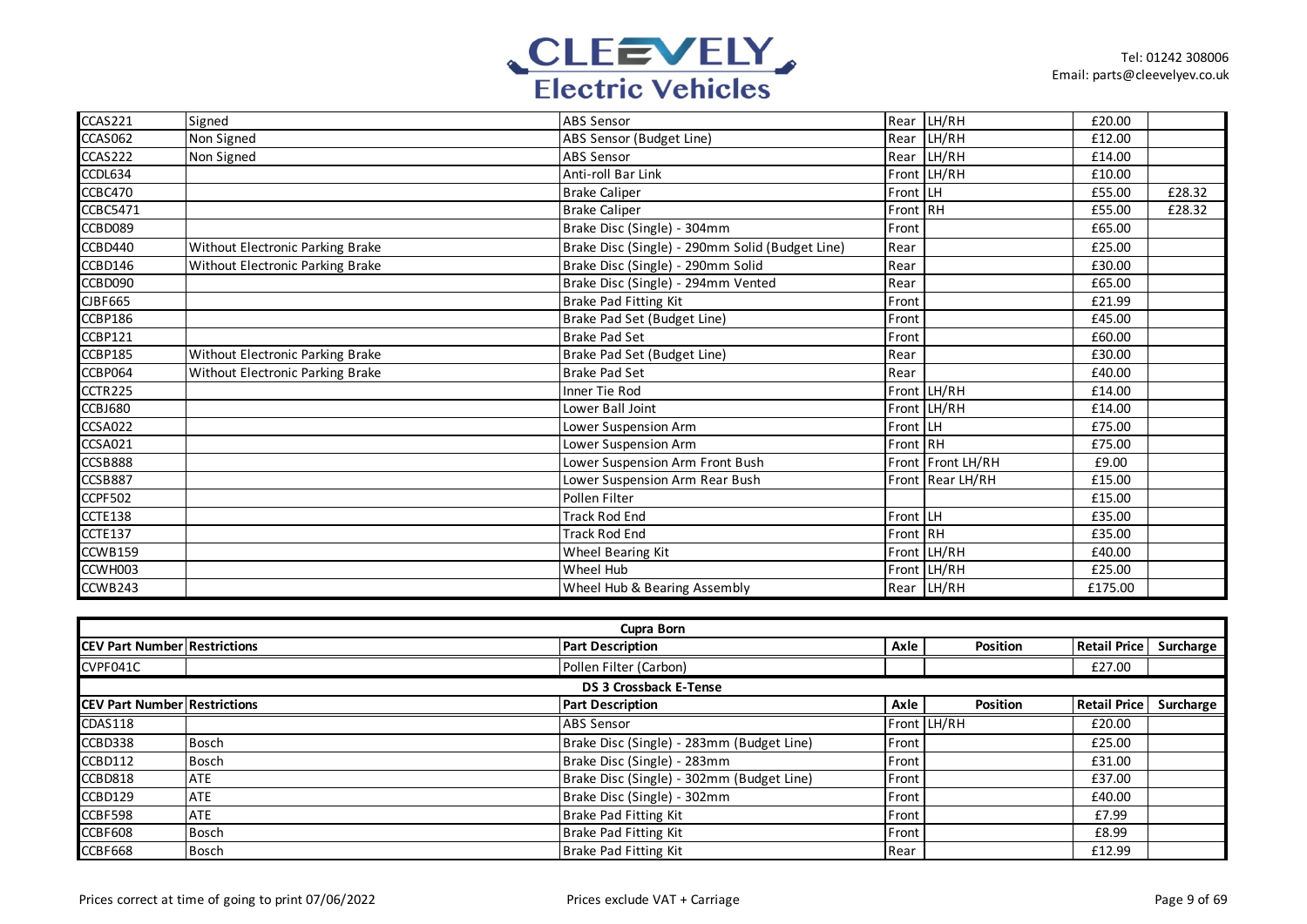

| CCBP751  | 283mm Discs (Bosch) | Brake Pad Set (Budget Line) | Front | £30.00 |  |
|----------|---------------------|-----------------------------|-------|--------|--|
| CCBP009  | 283mm Discs (Bosch) | <b>Brake Pad Set</b>        | Front | £38.00 |  |
| CCBP040  | 302mm Discs (ATE)   | Brake Pad Set               | Front | £40.00 |  |
| CDBP061  |                     | Brake Pad Set               | Rear  | £20.00 |  |
| CCPF019  |                     | Pollen Filter               |       | £16.00 |  |
| CCPF018C |                     | Pollen Filter (Carbon)      |       | £17.00 |  |
| CUSP326  |                     | <b>Washer Pump</b>          |       | £22.00 |  |

|                                     |                      | <b>Fiat 500</b>                           |          |                   |                     |           |
|-------------------------------------|----------------------|-------------------------------------------|----------|-------------------|---------------------|-----------|
| <b>CEV Part Number Restrictions</b> |                      | <b>Part Description</b>                   | Axle     | Position          | <b>Retail Price</b> | Surcharge |
| CFAC086                             |                      | Air Con Compressor                        | Front    |                   | £420.00             |           |
| CFDL603                             |                      | Anti-roll Bar Link                        |          | Front LH/RH       | £9.99               |           |
| CFBD061                             |                      | Brake Disc (Single) - 284mm (Budget Line) | Front    |                   | £35.00              |           |
| CFBD131                             |                      | Brake Disc (Single) - 284mm               | Front    |                   | £40.00              |           |
| CFBD140                             |                      | Brake Disc (Single) - 251mm               | Rear     |                   | £30.00              |           |
| <b>CFBF563</b>                      |                      | Brake Pad Fitting Kit                     | Front    |                   | £7.99               |           |
| CFBF619                             |                      | <b>Brake Pad Fitting Kit</b>              | Rear     |                   | £10.99              |           |
| CFBP917                             |                      | <b>Brake Pad Set</b>                      | Front    |                   | £29.00              |           |
| CFBP968                             |                      | Brake Pad Set (Budget Line)               | Rear     |                   | £26.00              |           |
| CFBP069                             |                      | <b>Brake Pad Set</b>                      | Rear     |                   | £30.00              |           |
| CFSF556                             |                      | Brake Shoe Fitting Kit                    | Rear     |                   | £6.99               |           |
| CFTR609                             |                      | Inner Tie Rod                             |          | Front LH/RH       | £16.99              |           |
| CFSA540                             | With Xenon Lights    | Lower Suspension Arm                      | Front LH |                   | £60.00              |           |
| CFSA564                             | Without Xenon Lights | Lower Suspension Arm                      | Front LH |                   | £45.00              |           |
| CFSA563                             |                      | Lower Suspension Arm                      | Front RH |                   | £45.00              |           |
| CFSB823                             |                      | Lower Suspension Arm Front Bush           |          | Front Front LH/RH | £7.99               |           |
| <b>CFSB822</b>                      |                      | Lower Suspension Arm Rear Bush            |          | Front Rear LH/RH  | £8.99               |           |
| CFPF524                             |                      | Pollen Filter                             |          |                   | £9.00               |           |
| CFPF513C                            |                      | Pollen Filter (Carbon)                    |          |                   | £10.00              |           |
| CFWB118                             |                      | Wheel Bearing Kit                         |          | Front LH/RH       | £29.00              |           |
| CFWB226                             |                      | Wheel Hub & Bearing Assembly              |          | Rear LH/RH        | £30.00              |           |

| <b>Fiat Fiorino eCargo</b>           |                                  |                         |          |                               |                       |           |  |  |
|--------------------------------------|----------------------------------|-------------------------|----------|-------------------------------|-----------------------|-----------|--|--|
| <b>ICEV Part Number Restrictions</b> |                                  | <b>Part Description</b> | Axle     | <b>Position</b>               | <b>Retail Price I</b> | Surcharge |  |  |
| CFAM060                              |                                  | Airbag Ecu              |          | Front Driver, Passenger, Side | £200.00               |           |  |  |
| CFAM067                              |                                  | Airbag Ecu              |          | Front Driver, Passenger, Side | £180.00               |           |  |  |
| CFSW207                              |                                  | Brake Light Switch      |          |                               | £28.00                |           |  |  |
| CFBF627                              |                                  | Brake Pad Fitting Kit   | Front    |                               | £7.99                 |           |  |  |
| CFSF612                              | <b>Without Reinforced Brakes</b> | Brake Shoe Fitting Kit  | Rear     |                               | £7.99                 |           |  |  |
| <b>CFSF561</b>                       | <b>With Reinforced Brakes</b>    | Brake Shoe Fitting Kit  | Rear     |                               | £7.99                 |           |  |  |
| CFDH056                              |                                  | Door Latch              | Front RH |                               | £65.00                |           |  |  |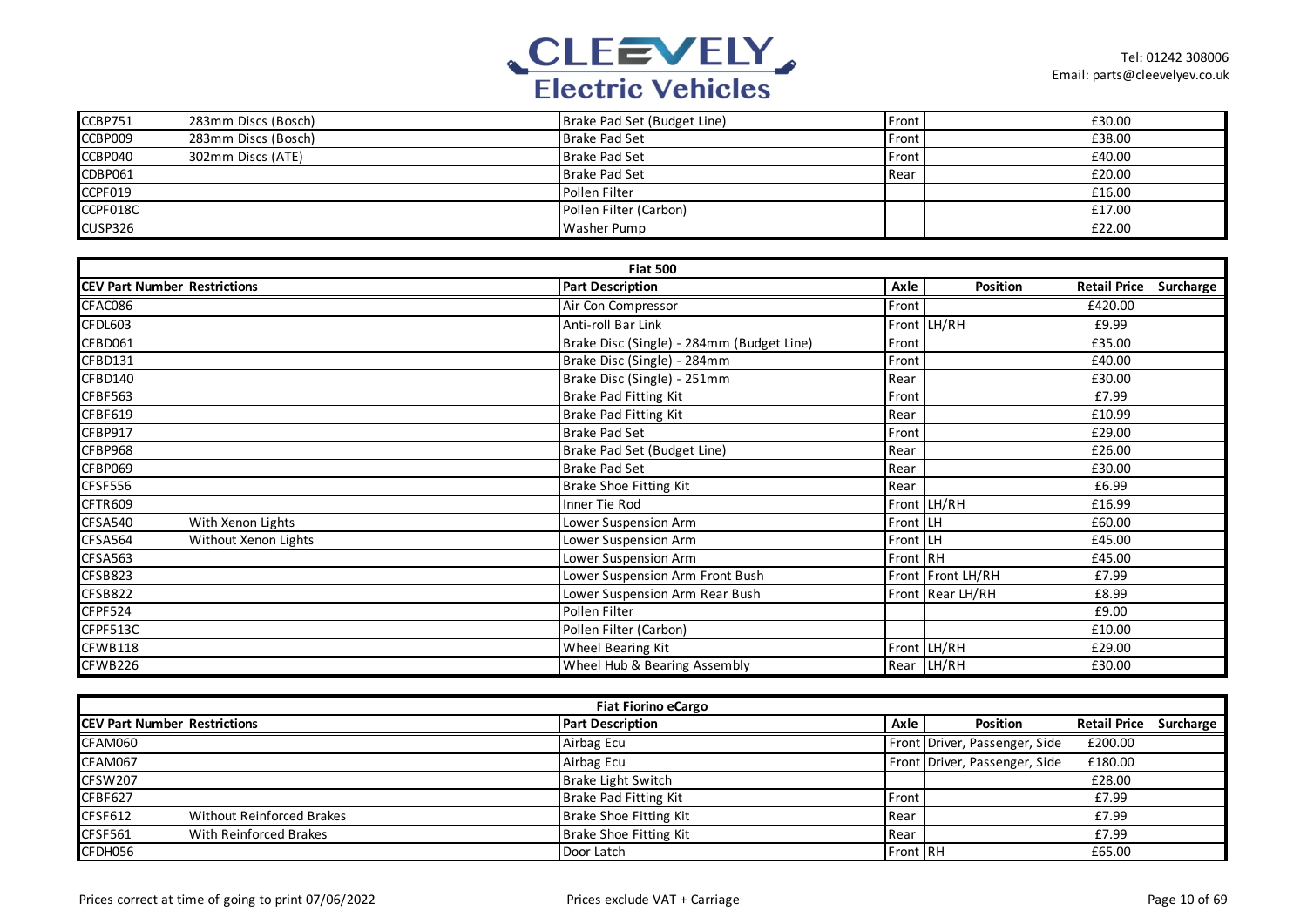

| CFBJ454        |                               | Lower Ball Joint                     |          | Front LH/RH      | £19.99  |  |
|----------------|-------------------------------|--------------------------------------|----------|------------------|---------|--|
| <b>CFSA103</b> |                               | Lower Suspension Arm                 | Front LH |                  | £50.00  |  |
| CFSA104        |                               | Lower Suspension Arm                 | Front RH |                  | £50.00  |  |
| CFSB153        | Up to 05/2010                 | Lower Suspension Arm Rear Bush       |          | Front Rear LH/RH | £6.99   |  |
| CFSB158        | 05/2010 Onwards               | Lower Suspension Arm Rear Bush       |          | Front Rear LH/RH | £10.99  |  |
| CFSW524        | <b>Without Cruise Control</b> | <b>Steering Column Switch</b>        |          |                  | £120.00 |  |
| CFSW620        | With Cruise Control           | <b>Steering Column Switch</b>        |          |                  | £170.00 |  |
| CFTM936        |                               | <b>Strut Top Mount &amp; Bearing</b> | Front LH |                  | £24.99  |  |
| CFTM935        |                               | <b>Strut Top Mount &amp; Bearing</b> | Front RH |                  | £24.99  |  |
| CFWM443        |                               | Wiper Motor                          | Rear     |                  | £55.00  |  |

|                                     | <b>Ford Focus Mk3 Electric</b> |                                           |                 |                 |                     |           |  |  |  |
|-------------------------------------|--------------------------------|-------------------------------------------|-----------------|-----------------|---------------------|-----------|--|--|--|
| <b>CEV Part Number Restrictions</b> |                                | <b>Part Description</b>                   | Axle            | <b>Position</b> | <b>Retail Price</b> | Surcharge |  |  |  |
| <b>CFAS103</b>                      |                                | <b>ABS Sensor</b>                         |                 | Front LH/RH     | £19.99              |           |  |  |  |
| CFAS218                             |                                | ABS Sensor                                |                 | Rear LH/RH      | £16.99              |           |  |  |  |
| <b>CFAS305</b>                      | <b>With Park Assist</b>        | <b>ABS Sensor</b>                         |                 | Rear LH/RH      | £22.99              |           |  |  |  |
| CFSW097                             |                                | Air Con Pressure Switch                   |                 |                 | £22.00              |           |  |  |  |
| CFDL640                             |                                | Anti-roll Bar Link                        |                 | Front LH/RH     | £20.00              |           |  |  |  |
| CFDL705                             |                                | Anti-roll Bar Link (Budget Line)          |                 | Rear LH/RH      | £12.00              |           |  |  |  |
| CFDL651                             |                                | Anti-roll Bar Link                        |                 | Rear LH/RH      | £19.00              |           |  |  |  |
| CFBA001                             |                                | <b>Battery Management Sensor</b>          |                 |                 | £50.00              |           |  |  |  |
| CFHR095                             |                                | <b>Blower Motor Control Unit</b>          |                 |                 | £40.00              |           |  |  |  |
| CFDH690                             |                                | <b>Boot Latch</b>                         | Rear            |                 | £35.00              |           |  |  |  |
| CFDH110                             |                                | <b>Boot Latch</b>                         | Rear            |                 | £52.00              |           |  |  |  |
| CFSS101                             |                                | <b>Brake Backing Plate</b>                | <b>Front LH</b> |                 | £16.99              |           |  |  |  |
| CFSS102                             |                                | <b>Brake Backing Plate</b>                | Front RH        |                 | £16.99              |           |  |  |  |
| CFBC581                             |                                | <b>Brake Caliper</b>                      | Front LH        |                 | £52.00              |           |  |  |  |
| CFBC582                             |                                | <b>Brake Caliper</b>                      | Front RH        |                 | £52.00              |           |  |  |  |
| CFBC241                             | Up to 08/2014                  | <b>Brake Caliper</b>                      | Rear LH         |                 | £90.00              |           |  |  |  |
| CFBC242                             | Up to 08/2014                  | <b>Brake Caliper</b>                      | Rear RH         |                 | £90.00              |           |  |  |  |
| CFBD586                             |                                | Brake Disc (Single) - 278mm (Budget Line) | Front           |                 | £30.00              |           |  |  |  |
| CFBD179                             |                                | Brake Disc (Single) - 278mm               | Front           |                 | £40.00              |           |  |  |  |
| CDBD164                             |                                | Brake Disc (Single) - 271mm               | Rear            |                 | £35.00              |           |  |  |  |
| CFBH306                             |                                | <b>Brake Hose</b>                         |                 | Front LH/RH     | £13.99              |           |  |  |  |
| CFBH305                             |                                | <b>Brake Hose</b>                         |                 | Rear LH/RH      | £10.99              |           |  |  |  |
| CCBF598                             |                                | <b>Brake Pad Fitting Kit</b>              | Front           |                 | £7.99               |           |  |  |  |
| <b>CFBF755</b>                      |                                | Brake Pad Fitting Kit (Budget Line)       | Rear            |                 | £3.00               |           |  |  |  |
| <b>CJBF654</b>                      |                                | Brake Pad Fitting Kit                     | Rear            |                 | £6.99               |           |  |  |  |
| CFBP023                             |                                | <b>Brake Pad Set</b>                      | Front           |                 | £25.00              |           |  |  |  |
| CFBP477                             |                                | Brake Pad Set (Budget Line)               | Rear            |                 | £18.00              |           |  |  |  |
| CFBP570                             |                                | <b>Brake Pad Set</b>                      | Rear            |                 | £21.00              |           |  |  |  |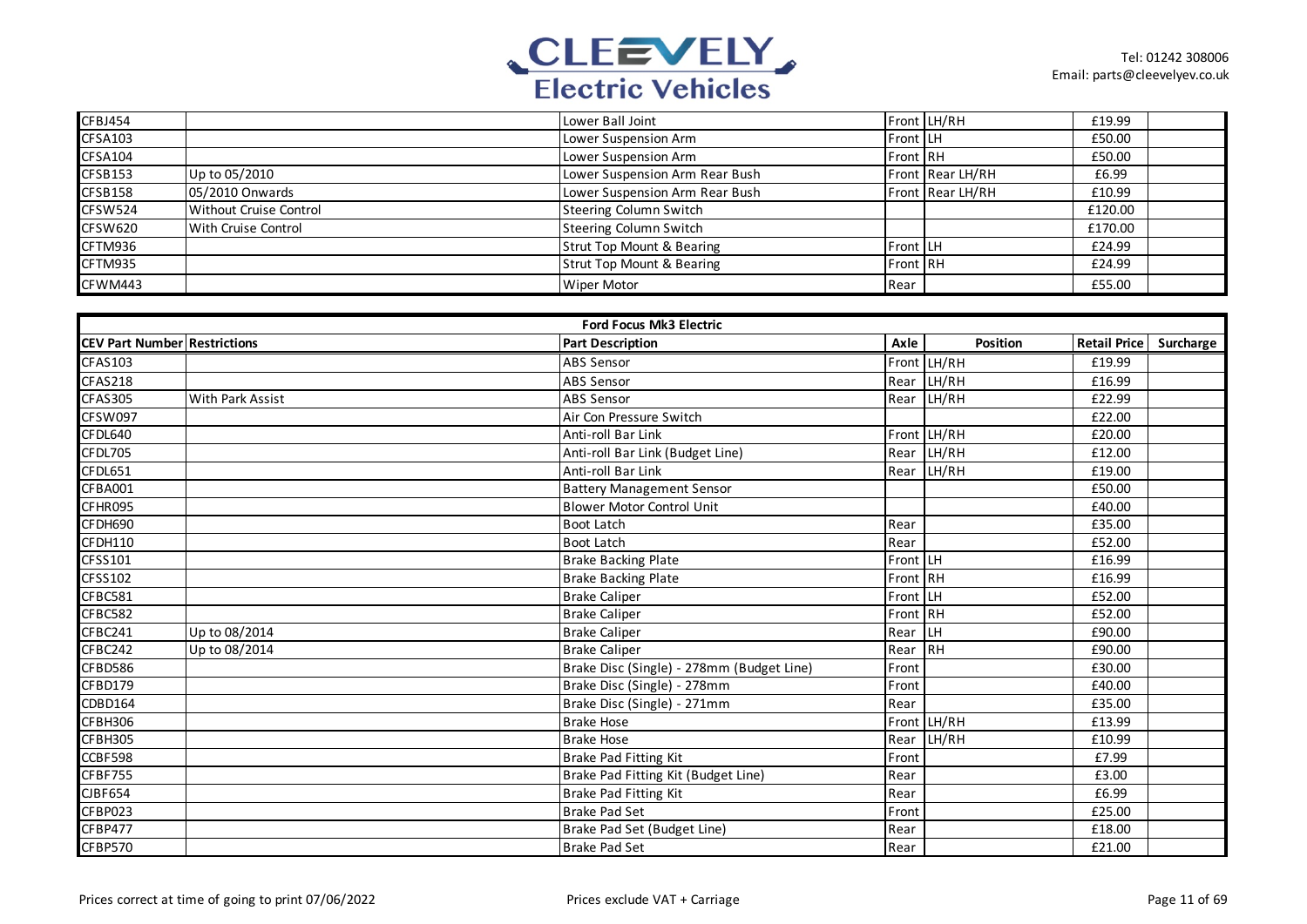

| <b>CFSF581</b> |                                           | Brake Shoe Fitting Kit               | Rear             | £9.99   |  |
|----------------|-------------------------------------------|--------------------------------------|------------------|---------|--|
| CFSW449        | With lane departure warning               | <b>Indicator Switch</b>              |                  | £50.00  |  |
| CFSW202        |                                           | <b>Indicator Switch</b>              |                  | £45.00  |  |
| CFTR216        |                                           | Inner Tie Rod                        | Front LH/RH      | £12.00  |  |
| CFSA066        |                                           | Lower Suspension Arm                 | Rear Front LH/RH | £12.00  |  |
| CFSG023        |                                           | <b>Steering Rack Gaitor</b>          | Front LH/RH      | £12.00  |  |
| CFTM930        |                                           | <b>Strut Top Bearing</b>             | Front LH/RH      | £11.00  |  |
| CFTM926        |                                           | <b>Strut Top Mount &amp; Bearing</b> | Front LH/RH      | £23.00  |  |
| CFWH005        |                                           | Wheel Hub                            | Front LH/RH      | £23.00  |  |
| <b>CFSW187</b> | With one touch down windows               | Window Switch                        | Front LH         | £11.00  |  |
| CFSW049        | With mechanical child locks on rear doors | Window & Mirror Switch               | Front RH         | £35.00  |  |
| CFWM074        |                                           | Wiper Motor                          | Front LH         | £130.00 |  |
| CFWM478        |                                           | Wiper Motor                          | Front RH         | £130.00 |  |
| CFWM075        |                                           | <b>Wiper Motor</b>                   | Rear             | £55.00  |  |

| Honda                               |  |                         |      |           |                     |           |  |  |
|-------------------------------------|--|-------------------------|------|-----------|---------------------|-----------|--|--|
| <b>CEV Part Number Restrictions</b> |  | <b>Part Description</b> | Axle | Position. | ਾਂ Price ।<br>Retai | Surcharge |  |  |
| CHPF515                             |  | Pollen Filter           |      |           | £14.00              |           |  |  |

| Hyundai Ionig                       |                  |                                           |               |             |                     |           |  |  |
|-------------------------------------|------------------|-------------------------------------------|---------------|-------------|---------------------|-----------|--|--|
| <b>CEV Part Number Restrictions</b> |                  | <b>Part Description</b>                   | Axle          | Position    | <b>Retail Price</b> | Surcharge |  |  |
| CHDL614                             |                  | Anti-roll Bar Link                        |               | Front LH/RH | £10.00              |           |  |  |
| CHDL918                             |                  | Anti-roll Bar Link (Budget Line)          |               | Rear LH/RH  | £12.00              |           |  |  |
| CHDL666                             |                  | Anti-roll Bar Link                        |               | Rear LH/RH  | £15.00              |           |  |  |
| CHAB852                             |                  | Anti-roll Bar Mounting Bush - 21mm        |               | Front LH/RH | £11.00              |           |  |  |
| CHAB857                             |                  | Anti-roll Bar Mounting Bush - 16mm        |               | Rear LH/RH  | £8.75               |           |  |  |
| CHBC001                             |                  | <b>Brake Caliper</b>                      | Front LH      |             | £200.00             |           |  |  |
| CHBC002                             |                  | <b>Brake Caliper</b>                      | Front RH      |             | £200.00             |           |  |  |
| CHBD629                             |                  | Brake Disc (Single) - 280mm (Budget Line) | Front         |             | £40.00              |           |  |  |
| CHBD182                             |                  | Brake Disc (Single) - 280mm               | Front         |             | £45.00              |           |  |  |
| CHBD176                             |                  | Brake Disc (Single) - 284mm               | Rear          |             | £24.00              |           |  |  |
| CHBF653                             |                  | Brake Pad Fitting Kit                     | Front         |             | £11.00              |           |  |  |
| CHBP183                             |                  | Brake Pad Set (Budget Line)               | Front         |             | £35.00              |           |  |  |
| CHBP059                             |                  | <b>Brake Pad Set</b>                      | <b>IFront</b> |             | £45.00              |           |  |  |
| CHBP133                             |                  | Brake Pad Set (Budget Line)               | Rear          |             | £23.00              |           |  |  |
| CHBP065                             | With Wear Sensor | <b>Brake Pad Set</b>                      | Rear          |             | £30.00              |           |  |  |
| CHCS148                             | Up to 06/2019    | Coil Spring                               |               | Front LH/RH | £39.00              |           |  |  |
| <b>CHCS152</b>                      | Up to 06/2019    | Coil Spring                               |               | Rear LH/RH  | £40.00              |           |  |  |
| CHTR234                             |                  | Inner Tie Rod                             |               | Front LH/RH | £17.00              |           |  |  |
| CHBJ057                             |                  | Lower Ball Joint                          |               | Front LH/RH | £8.00               |           |  |  |
| CHSA064                             |                  | Lower Suspension Arm                      | Front LH      |             | £65.00              |           |  |  |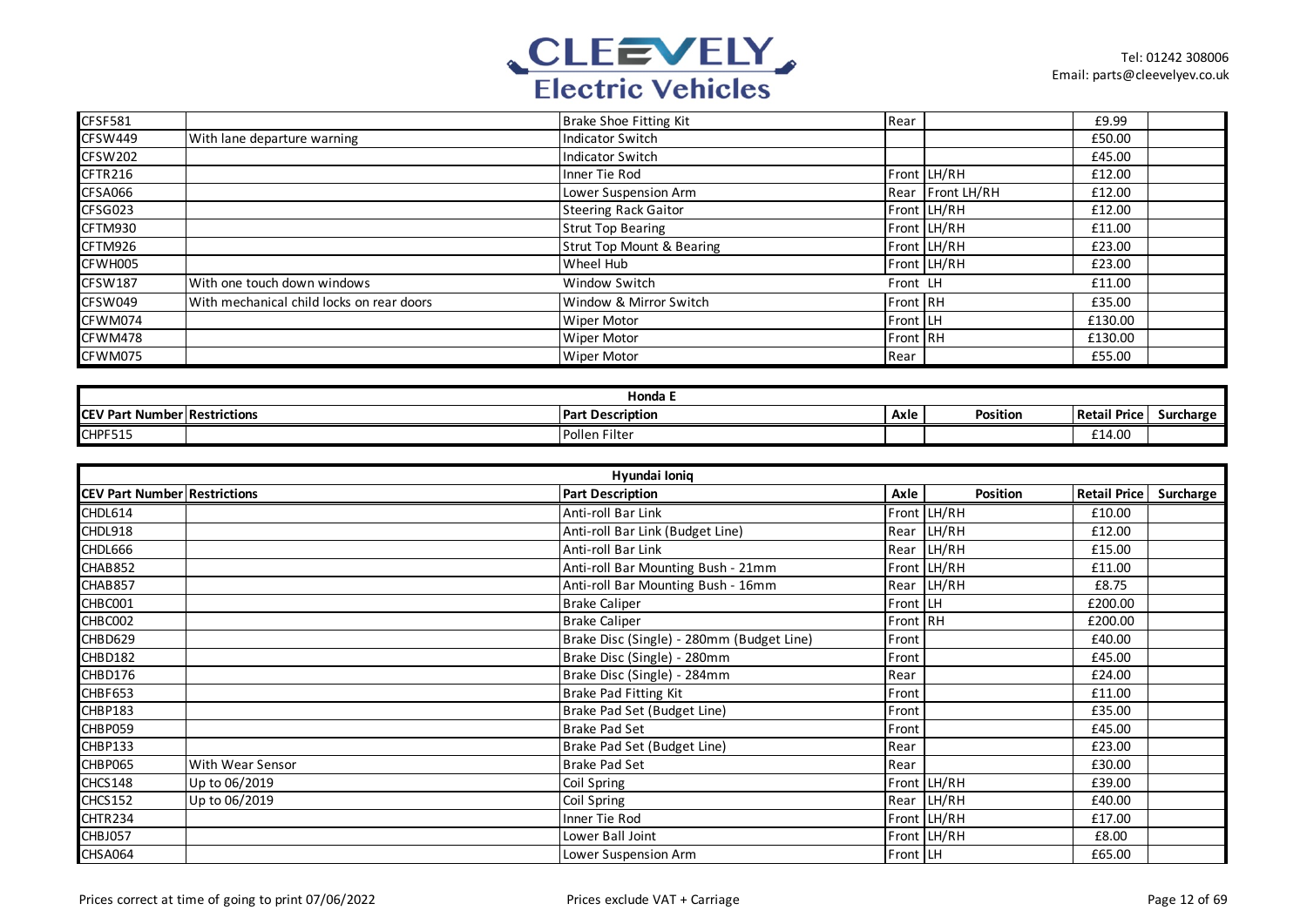

| CHSA063 | Lower Suspension Arm            | <b>Front IRH</b> |             | £65.00 |  |
|---------|---------------------------------|------------------|-------------|--------|--|
| CHSB808 | Lower Suspension Arm Front Bush |                  | Front LH/RH | £4.00  |  |
| CKPF595 | Pollen Filter                   |                  |             | £12.00 |  |
| CHTM927 | <b>Strut Top Bearing</b>        |                  | Front LH/RH | £17.00 |  |
| CHTE146 | Track Rod End                   | <b>Front LH</b>  |             | £15.00 |  |
| CHTE145 | Track Rod End                   | <b>Front IRH</b> |             | £15.00 |  |
| CHWB123 | Wheel Hub & Bearing Assembly    |                  | Front LH/RH | £70.00 |  |

|                                     |                                     | Hyundai Kona                         |          |                   |                     |           |
|-------------------------------------|-------------------------------------|--------------------------------------|----------|-------------------|---------------------|-----------|
| <b>CEV Part Number Restrictions</b> |                                     | <b>Part Description</b>              | Axle     | Position          | <b>Retail Price</b> | Surcharge |
| CHDL671                             |                                     | Anti-roll Bar Link                   |          | Front LH/RH       | £10.00              |           |
| CHDL676                             | Handed                              | Anti-roll Bar Link                   | Rear LH  |                   | £15.00              |           |
| CHDL675                             | Handed                              | Anti-roll Bar Link                   | Rear RH  |                   | £15.00              |           |
| CHDL918                             | Non Handed                          | Anti-roll Bar Link (Budget Line)     | Rear     | LH/RH             | £12.00              |           |
| CHDL666                             | Non Handed                          | Anti-roll Bar Link                   |          | Rear LH/RH        | £15.00              |           |
| CHAB852                             |                                     | Anti-roll Bar Mounting Bush - 21mm   |          | Front LH/RH       | £11.00              |           |
| CHAB850                             |                                     | Anti-roll Bar Mounting Bush - 14.5mm |          | Rear LH/RH        | £12.00              |           |
| CHBC398                             |                                     | <b>Brake Caliper</b>                 | Front LH |                   | £110.00             | £15.64    |
| CHBC399                             |                                     | <b>Brake Caliper</b>                 | Front RH |                   | £110.00             | £15.64    |
| CHBD179                             |                                     | Brake Disc (Single) - 305mm          | Front    |                   | £45.00              |           |
| CHBD184                             |                                     | Brake Disc (Single) - 300mm          | Rear     |                   | £45.00              |           |
| CHBF663                             | Mando Brake System (280mm Discs)    | <b>Brake Pad Fitting Kit</b>         | Front    |                   | £13.00              |           |
| CHBF642                             | Sumitomo Brake System (305mm Discs) | <b>Brake Pad Fitting Kit</b>         | Front    |                   | £14.00              |           |
| CHBF651                             | Mando Brake System                  | Brake Pad Fitting Kit                | Rear     |                   | £13.00              |           |
| CHBP622                             |                                     | Brake Pad Set (Budget Line)          | Front    |                   | £28.00              |           |
| CHBP054                             |                                     | <b>Brake Pad Set</b>                 | Front    |                   | £35.00              |           |
| CHBP065                             | <b>With Wear Sensor</b>             | <b>Brake Pad Set</b>                 | Rear     |                   | £30.00              |           |
| CHBP068                             | <b>Without Wear Sensor</b>          | <b>Brake Pad Set</b>                 | Rear     |                   | £40.00              |           |
| CHTR234                             |                                     | Inner Tie Rod                        |          | Front LH/RH       | £17.00              |           |
| CHBJ057                             |                                     | Lower Ball Joint                     |          | Front LH/RH       | £8.00               |           |
| CHSA064                             |                                     | Lower Suspension Arm                 | Front LH |                   | £65.00              |           |
| CHSA063                             |                                     | Lower Suspension Arm                 | Front RH |                   | £65.00              |           |
| CHSB808                             |                                     | Lower Suspension Arm Front Bush      |          | Front Front LH/RH | £4.00               |           |
| CKPF101C                            |                                     | Pollen Filter (Carbon)               |          |                   | £10.00              |           |
| CHTM927                             |                                     | <b>Strut Top Bearing</b>             |          | Front LH/RH       | £17.00              |           |
| CHWB125                             |                                     | Wheel Hub & Bearing Assembly         |          | Front LH/RH       | £100.00             |           |
| CHWB256                             |                                     | Wheel Hub & Bearing Assembly         |          | Rear LH/RH        | £110.00             |           |

| Hyundai Nexo    |                       |                          |             |          |                     |           |  |
|-----------------|-----------------------|--------------------------|-------------|----------|---------------------|-----------|--|
| <b>CEV Part</b> | t Number Restrictions | <b>IPart Description</b> | Axle        | Position | <b>Retail Price</b> | Surcharge |  |
| CHBP133         |                       | <b>Brake Pad Set</b>     | <b>IRea</b> |          | £23.00              |           |  |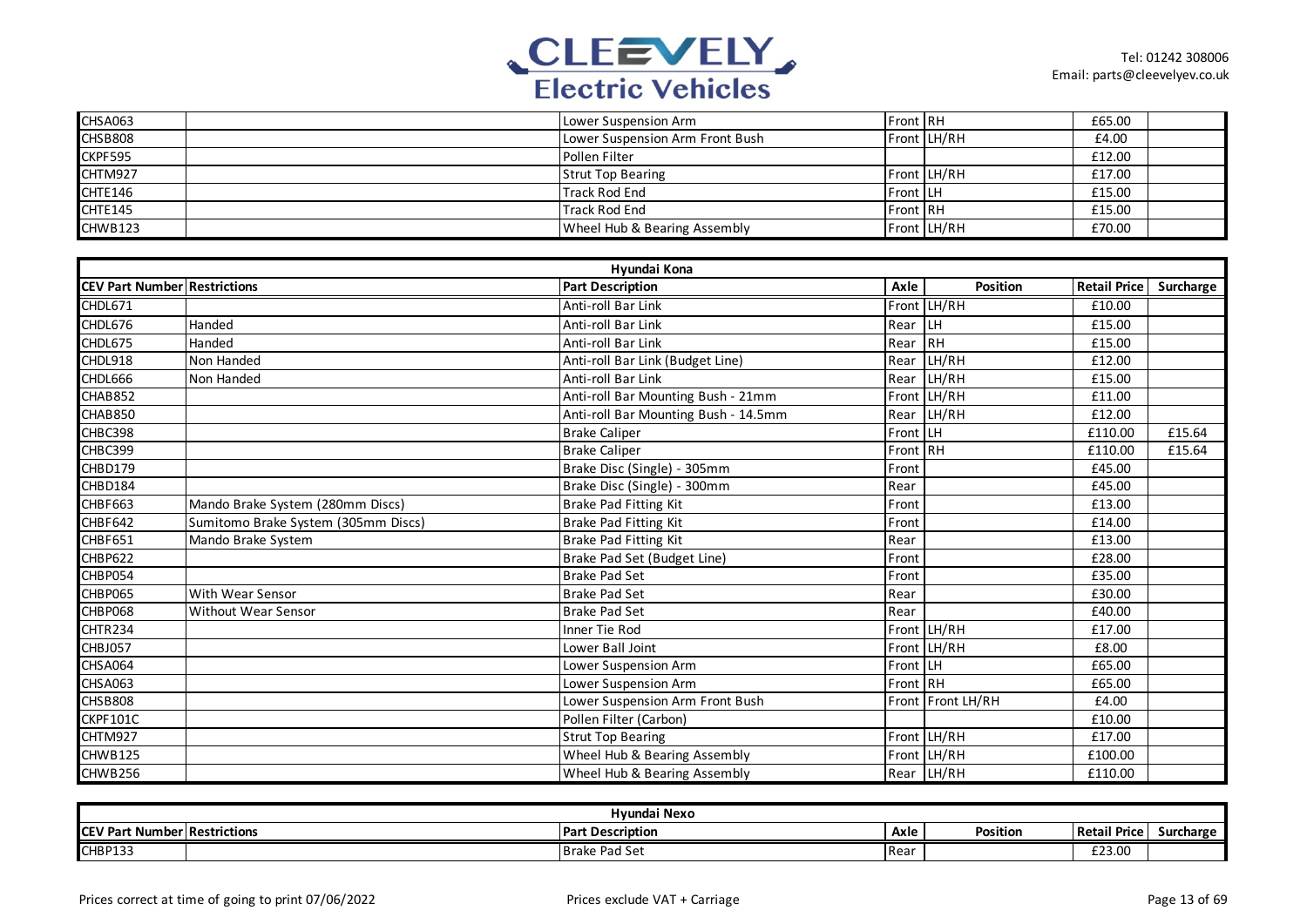

| CHTM927                             |  | <b>Strut Top Bearing</b>         |          | Front LH/RH | £17.00              |           |  |  |
|-------------------------------------|--|----------------------------------|----------|-------------|---------------------|-----------|--|--|
|                                     |  |                                  |          |             |                     |           |  |  |
| Jaguar I-Pace                       |  |                                  |          |             |                     |           |  |  |
| <b>CEV Part Number Restrictions</b> |  | <b>Part Description</b>          | Axle     | Position    | <b>Retail Price</b> | Surcharge |  |  |
| CJDL643                             |  | Anti-roll Bar Link               |          | Front LH/RH | £11.99              |           |  |  |
| CJDL622                             |  | Anti-roll Bar Link               |          | Rear LH/RH  | £12.99              |           |  |  |
| CJCP259                             |  | <b>Auxilliary Water Pump</b>     | Front    |             | £110.00             |           |  |  |
| CJBF205                             |  | <b>Brake Caliper Fitting Kit</b> | Front    |             | £13.99              |           |  |  |
| CJBC342                             |  | <b>Brake Caliper</b>             | Front LH |             | £75.00              | £15.64    |  |  |
| CJBC343                             |  | <b>Brake Caliper</b>             | Front RH |             | £75.00              | £15.64    |  |  |
| CBBC027                             |  | <b>Brake Caliper Motor</b>       | Rear LH  |             | £90.00              |           |  |  |
| CBBC028                             |  | <b>Brake Caliper Motor</b>       | Rear RH  |             | £90.00              |           |  |  |
| CJBD560                             |  | Brake Disc (Single) - 350mm      | Front    |             | £110.00             |           |  |  |
| CJBD557                             |  | Brake Disc (Single) - 325mm      | Rear     |             | £75.00              |           |  |  |
| CJBF665                             |  | <b>Brake Pad Fitting Kit</b>     | Front    |             | £21.99              |           |  |  |
| CJBF654                             |  | <b>Brake Pad Fitting Kit</b>     | Rear     |             | £6.99               |           |  |  |
| CJBP129                             |  | <b>Brake Pad Set</b>             | Front    |             | £50.00              |           |  |  |
| <b>CJWS979</b>                      |  | Brake Pad Wear Sensor            | Front    |             | £12.99              |           |  |  |
| CJWS980                             |  | Brake Pad Wear Sensor            | Rear     |             | £12.99              |           |  |  |
| <b>CJTR207</b>                      |  | Inner Tie Rod                    |          | Front LH/RH | £13.99              |           |  |  |
| <b>CJPF518C</b>                     |  | Pollen Filter (Carbon)           |          |             | £20.00              |           |  |  |
| CJSG006                             |  | <b>Steering Rack Gaitor</b>      |          | Front LH/RH | £9.99               |           |  |  |
| <b>CJTE176</b>                      |  | <b>Track Rod End</b>             |          | Front LH/RH | £17.99              |           |  |  |

| Kia eNiro                           |                            |                                    |          |                 |                        |        |  |  |  |
|-------------------------------------|----------------------------|------------------------------------|----------|-----------------|------------------------|--------|--|--|--|
| <b>CEV Part Number Restrictions</b> |                            | <b>Part Description</b>            | Axle     | <b>Position</b> | Retail Price Surcharge |        |  |  |  |
| CHDL614                             |                            | Anti-roll Bar Link                 |          | Front LH/RH     | £10.00                 |        |  |  |  |
| CHDL918                             |                            | Anti-roll Bar Link (Budget Line)   |          | Rear LH/RH      | £12.00                 |        |  |  |  |
| CHDL666                             |                            | Anti-roll Bar Link                 |          | Rear LH/RH      | £15.00                 |        |  |  |  |
| CHAB852                             |                            | Anti-roll Bar Mounting Bush - 21mm |          | Front LH/RH     | £11.00                 |        |  |  |  |
| CKAB851                             |                            | Anti-roll Bar Mounting Bush - 13mm |          | Rear LH/RH      | £11.00                 |        |  |  |  |
| CHBC398                             |                            | <b>Brake Caliper</b>               | Front LH |                 | £110.00                | £15.64 |  |  |  |
| CHBC399                             |                            | <b>Brake Caliper</b>               | Front RH |                 | £110.00                | £15.64 |  |  |  |
| CHBD179                             |                            | Brake Disc (Single) - 305mm        | Front    |                 | £45.00                 |        |  |  |  |
| CHBD184                             |                            | Brake Disc (Single) - 300mm        | Rear     |                 | £45.00                 |        |  |  |  |
| CHBF642                             |                            | Brake Pad Fitting Kit              | Front    |                 | £14.00                 |        |  |  |  |
| CKBF019                             |                            | Brake Pad Fitting Kit              | Rear     |                 | £11.00                 |        |  |  |  |
| CHBP622                             |                            | Brake Pad Set (Budget Line)        | Front    |                 | £28.00                 |        |  |  |  |
| CHBP054                             |                            | Brake Pad Set                      | Front    |                 | £35.00                 |        |  |  |  |
| CHBP065                             | With Wear Sensor           | <b>Brake Pad Set</b>               | Rear     |                 | £30.00                 |        |  |  |  |
| CHBP068                             | <b>Without Wear Sensor</b> | <b>Brake Pad Set</b>               | Rear     |                 | £40.00                 |        |  |  |  |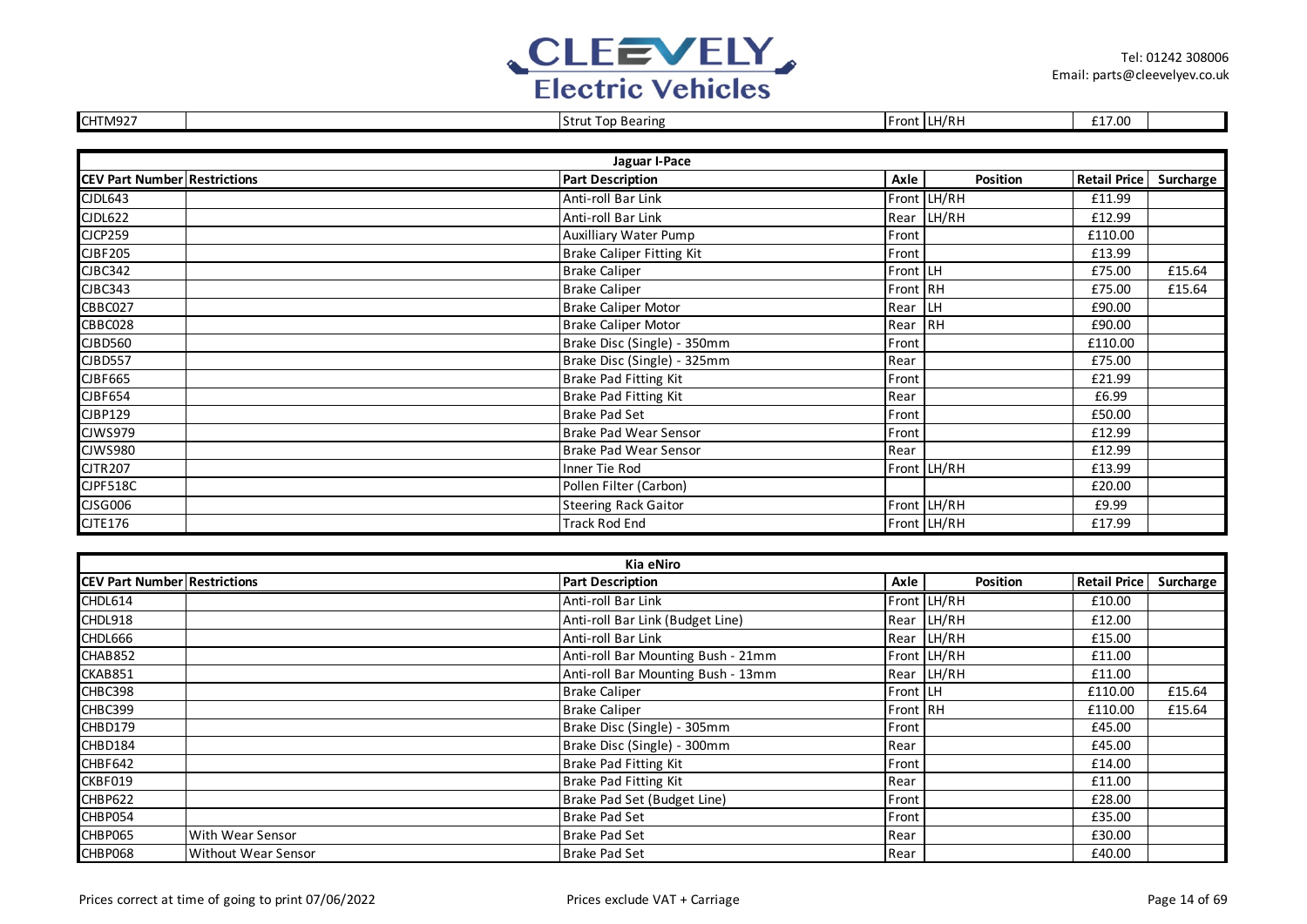

| CHTR234        |                                 |          |                   |         |  |
|----------------|---------------------------------|----------|-------------------|---------|--|
|                | Inner Tie Rod                   |          | Front LH/RH       | £17.00  |  |
| CHSA064        | Lower Suspension Arm            | Front LH |                   | £65.00  |  |
| CHSA063        | Lower Suspension Arm            | Front RH |                   | £65.00  |  |
| <b>CHSB808</b> | Lower Suspension Arm Front Bush |          | Front Front LH/RH | £4.00   |  |
| CKPF595        | Pollen Filter                   |          |                   | £12.00  |  |
| CHTM927        | <b>Strut Top Bearing</b>        |          | Front LH/RH       | £17.00  |  |
| CHTE127        | <b>Track Rod End</b>            | Front LH |                   | £20.00  |  |
| CHTE128        | <b>Track Rod End</b>            | Front RH |                   | £20.00  |  |
| CHWB125        | Wheel Hub & Bearing Assembly    |          | Front LH/RH       | £100.00 |  |
| CHWB256        | Wheel Hub & Bearing Assembly    |          | Rear LH/RH        | £110.00 |  |

|                                     |             | Kia eSoul 2                               |          |                   |                          |        |
|-------------------------------------|-------------|-------------------------------------------|----------|-------------------|--------------------------|--------|
| <b>CEV Part Number Restrictions</b> |             | <b>Part Description</b>                   | Axle     | <b>Position</b>   | Retail Price   Surcharge |        |
| CKSW098                             |             | Air Con Pressure Switch                   |          |                   | £35.00                   |        |
| CKDL777                             |             | Anti-roll Bar Link (Budget Line)          |          | Front LH/RH       | £14.00                   |        |
| CKDL647                             |             | Anti-roll Bar Link                        |          | Front LH/RH       | £14.00                   |        |
| CHAB852                             |             | Anti-roll Bar Mounting Bush - 21mm        |          | Front LH/RH       | £11.00                   |        |
| CKBC370                             |             | <b>Brake Caliper</b>                      | Front LH |                   | £90.00                   | £15.64 |
| CKBC371                             |             | <b>Brake Caliper</b>                      | Front RH |                   | £90.00                   | £15.64 |
| CKBD948                             |             | Brake Disc (Single) - 300mm (Budget Line) | Front    |                   | £32.00                   |        |
| CKBD141                             |             | Brake Disc (Single) - 300mm               | Front    |                   | £35.00                   |        |
| CHBD176                             |             | Brake Disc (Single) - 284mm               | Rear     |                   | £24.00                   |        |
| CKBF003                             |             | Brake Pad Fitting Kit                     | Front    |                   | £10.00                   |        |
| CKBF639                             | Up to 04/16 | Brake Pad Fitting Kit                     | Rear     |                   | £8.00                    |        |
| CKBF019                             | From 05/16  | <b>Brake Pad Fitting Kit</b>              | Rear     |                   | £11.00                   |        |
| CHBP622                             |             | Brake Pad Set (Budget Line)               | Front    |                   | £28.00                   |        |
| CKBP043                             |             | <b>Brake Pad Set</b>                      | Front    |                   | £30.00                   |        |
| CKBP914                             |             | <b>Brake Pad Set</b>                      | Rear     |                   | £25.00                   |        |
| CKTR783                             |             | Inner Tie Rod                             |          | Front LH/RH       | £17.00                   |        |
| CKBJ538                             |             | Lower Ball Joint                          |          | Front LH/RH       | £20.00                   |        |
| CKSA050                             |             | Lower Suspension Arm                      | Front LH |                   | £60.00                   |        |
| CKSA049                             |             | Lower Suspension Arm                      | Front RH |                   | £60.00                   |        |
| CKSB842                             |             | Lower Suspension Arm Front Bush           |          | Front Front LH/RH | £8.00                    |        |
| CKSB841                             |             | Lower Suspension Arm Rear Bush            |          | Front Rear LH/RH  | £10.00                   |        |
| CKPF588                             |             | Pollen Filter                             |          |                   | £11.00                   |        |
| CKTM931                             |             | <b>Strut Top Bearing</b>                  |          | Front LH/RH       | £22.00                   |        |
| CKTM935                             |             | <b>Strut Top Mount &amp; Bearing</b>      |          | Front LH/RH       | £44.00                   |        |
| <b>CKWB109</b>                      |             | <b>Wheel Bearing Kit</b>                  |          | Front LH/RH       | £25.00                   |        |
| CKWB857                             |             | Wheel Hub & Bearing Assembly              | Rear     | LH/RH             | £90.00                   |        |
| CKWP20U                             |             | Wiper Blade - 20"                         | Front LH |                   | £14.99                   |        |
| CKWP24U                             |             | Wiper Blade - 24"                         | Front RH |                   | £16.99                   |        |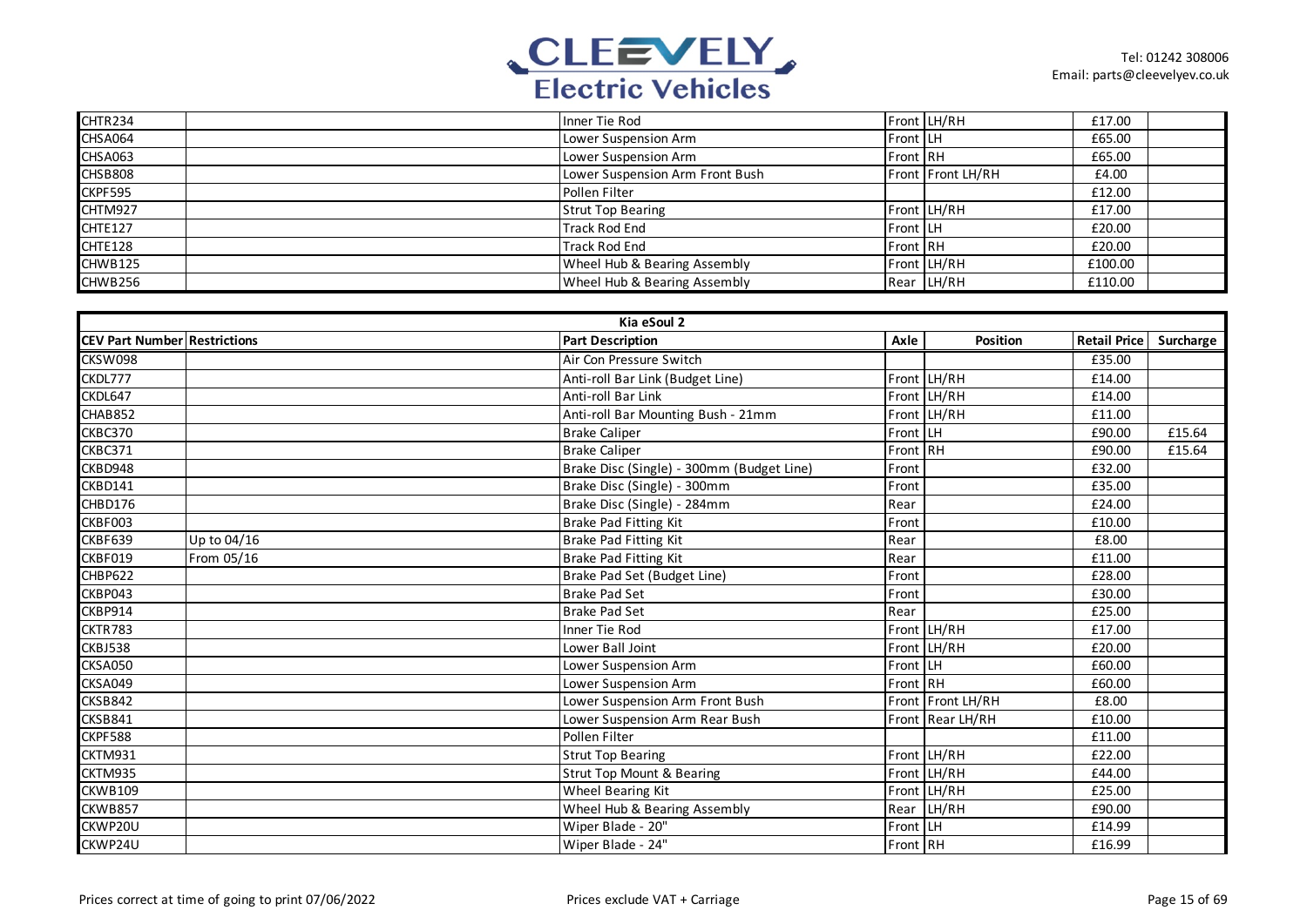

| CKWP281                             |                            | Wiper Blade                        | Rear     |                   | £9.99               |           |
|-------------------------------------|----------------------------|------------------------------------|----------|-------------------|---------------------|-----------|
|                                     |                            |                                    |          |                   |                     |           |
|                                     |                            | Kia eSoul 3                        |          |                   |                     |           |
| <b>CEV Part Number Restrictions</b> |                            | <b>Part Description</b>            | Axle     | <b>Position</b>   | <b>Retail Price</b> | Surcharge |
| CHDL671                             |                            | Anti-roll Bar Link                 |          | Front LH/RH       | £10.00              |           |
| CHDL666                             |                            | Anti-roll Bar Link                 |          | Rear LH/RH        | £15.00              |           |
| CHAB852                             |                            | Anti-roll Bar Mounting Bush - 21mm |          | Front LH/RH       | £11.00              |           |
| CKAB851                             |                            | Anti-roll Bar Mounting Bush - 13mm |          | Rear LH/RH        | £11.00              |           |
| CHBD179                             |                            | Brake Disc (Single) - 305mm        | Front    |                   | £45.00              |           |
| CHBD184                             |                            | Brake Disc (Single) - 300mm        | Rear     |                   | £45.00              |           |
| CKBF019                             |                            | Brake Pad Fitting Kit              | Rear     |                   | £11.00              |           |
| CHBP065                             | With Wear Sensor           | <b>Brake Pad Set</b>               | Rear     |                   | £30.00              |           |
| CHBP068                             | <b>Without Wear Sensor</b> | <b>Brake Pad Set</b>               | Rear     |                   | £40.00              |           |
| CHSA064                             |                            | Lower Suspension Arm               | Front LH |                   | £65.00              |           |
| CHSA063                             |                            | Lower Suspension Arm               | Front RH |                   | £65.00              |           |
| <b>CHSB808</b>                      |                            | Lower Suspension Arm Front Bush    |          | Front Front LH/RH | £4.00               |           |
| CKPF592                             |                            | Pollen Filter                      |          |                   | £15.00              |           |
| CHTM927                             |                            | <b>Strut Top Bearing</b>           |          | Front LH/RH       | £17.00              |           |
| CKWP20U                             |                            | Wiper Blade - 20"                  | Front LH |                   | £14.99              |           |
| CKWP24U                             |                            | Wiper Blade - 24"                  | Front RH |                   | £16.99              |           |

| Lexus UX300e                         |  |                             |                 |                 |                          |  |  |  |
|--------------------------------------|--|-----------------------------|-----------------|-----------------|--------------------------|--|--|--|
| <b>ICEV Part Number Restrictions</b> |  | <b>Part Description</b>     | Axle            | <b>Position</b> | Retail Price   Surcharge |  |  |  |
| <b>CLBD821</b>                       |  | Brake Disc (Single) - 317mm | Rear            |                 | £35.00                   |  |  |  |
| <b>CLBP250</b>                       |  | <b>Brake Pad Set</b>        | Front I         |                 | £41.00                   |  |  |  |
| CLPF552C                             |  | Pollen Filter (Carbon)      |                 |                 | £15.00                   |  |  |  |
| CNWP16U                              |  | Wiper Blade - 16"           | <b>Front LH</b> |                 | £13.99                   |  |  |  |
| CNWP26U                              |  | Wiper Blade - 26"           | <b>Front RH</b> |                 | £16.99                   |  |  |  |
| CLWP290                              |  | <b>Wiper Blade</b>          | Rear            |                 | £13.00                   |  |  |  |

| <b>Mann eTGE</b>                    |               |                          |          |                       |              |           |  |  |
|-------------------------------------|---------------|--------------------------|----------|-----------------------|--------------|-----------|--|--|
| <b>CEV Part Number Restrictions</b> |               | <b>Part Description</b>  | Axle     | <b>Position</b>       | Retail Price | Surcharge |  |  |
| <b>CVAS201</b>                      |               | <b>ABS Sensor</b>        | Front LH |                       | £20.00       |           |  |  |
| <b>CVAS101</b>                      |               | <b>ABS Sensor</b>        | Front RH |                       | £20.00       |           |  |  |
| <b>CVAS215</b>                      | Up to 09/2018 | <b>ABS Sensor</b>        |          | Rear LH/RH            | £20.00       |           |  |  |
| <b>CVAS392</b>                      | From 10/2018  | ABS Sensor (Budget Line) |          | Rear LH/RH            | £15.00       |           |  |  |
| <b>CVAS375</b>                      | From 10/2018  | <b>ABS Sensor</b>        |          | Rear LH/RH            | £20.00       |           |  |  |
| CVDL688                             |               | Anti-roll Bar Link       |          | Front Inner LH        | £22.00       |           |  |  |
| <b>CVDL687</b>                      |               | Anti-roll Bar Link       |          | <b>Front Inner RH</b> | £22.00       |           |  |  |
| CMDL600                             |               | Anti-roll Bar Link       |          | Front Outer LH/RH     | £10.00       |           |  |  |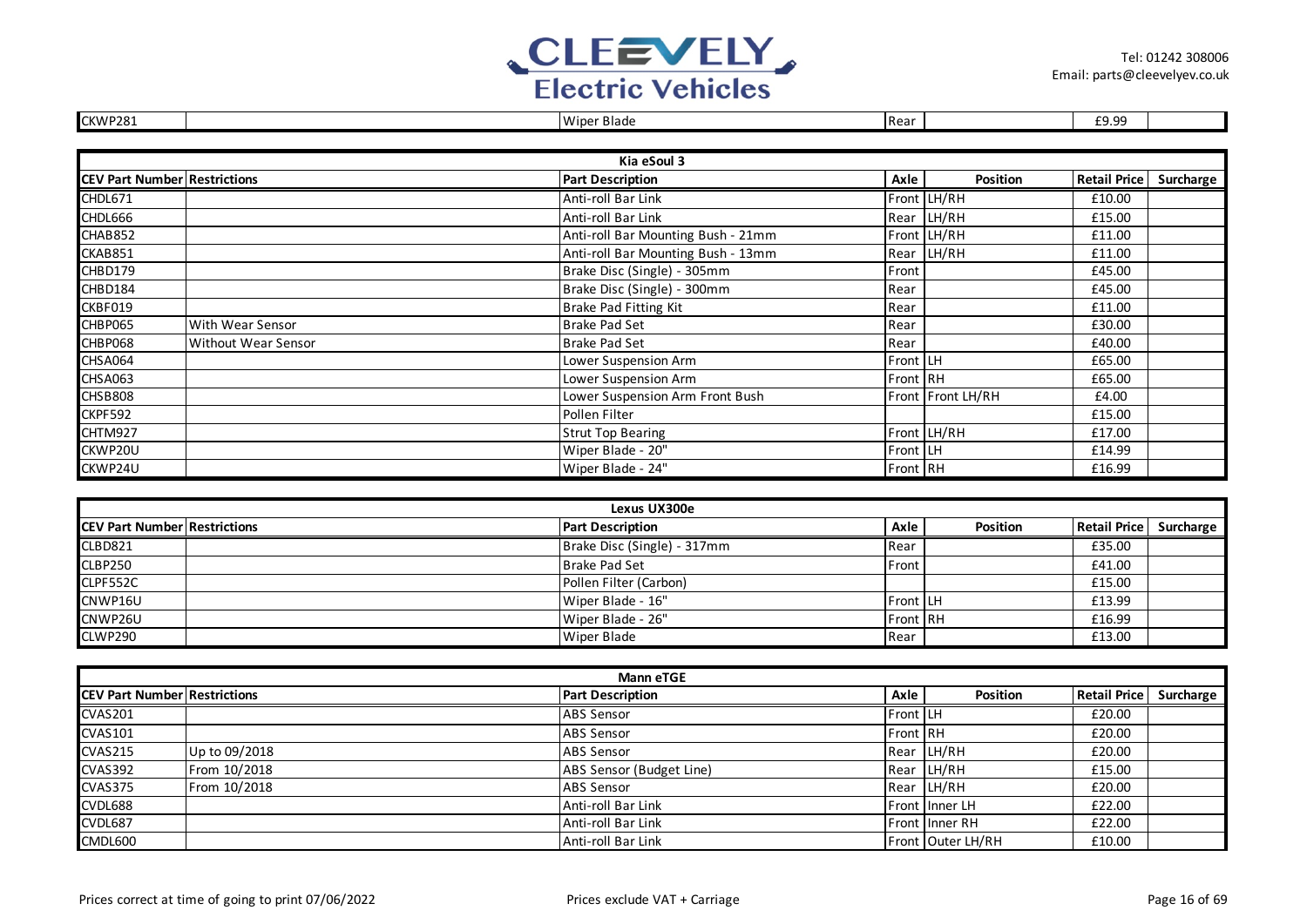

| CVBD081        |               | Brake Disc (Single) - 303mm         | Front    |                  | £56.00  |  |
|----------------|---------------|-------------------------------------|----------|------------------|---------|--|
| <b>CVBD612</b> |               | Brake Disc (Single) - 300mm         | Rear     |                  | £46.00  |  |
| <b>CVBP204</b> |               | Brake Pad Set (Budget Line)         | Front    |                  | £50.00  |  |
| <b>CVBP190</b> |               | <b>Brake Pad Set</b>                | Front    |                  | £60.00  |  |
| <b>CVBP259</b> |               | Brake Pad Set (Budget Line)         | Rear     |                  | £39.00  |  |
| <b>CVBP193</b> |               | <b>Brake Pad Set</b>                | Rear     |                  | £45.00  |  |
| CVWS974        |               | Brake Pad Wear Sensor (Budget Line) | Front    |                  | £4.00   |  |
| CVWS034        |               | Brake Pad Wear Sensor               | Front    |                  | £5.00   |  |
| CVWS033        | Up to 07/2019 | <b>Brake Pad Wear Sensor</b>        | Rear     |                  | £7.00   |  |
| CVWS034        | From 08/2019- | <b>Brake Pad Wear Sensor</b>        | Rear     |                  | £5.00   |  |
| CVTR242        |               | Inner Tie Rod                       |          | Front LH/RH      | £20.00  |  |
| CVBJ226        |               | Lower Ball Joint                    |          | Front LH/RH      | £20.00  |  |
| <b>CVSA228</b> |               | Lower Suspension Arm                | Front LH |                  | £130.00 |  |
| <b>CVSA227</b> |               | Lower Suspension Arm                | Front RH |                  | £130.00 |  |
| CVSB069        |               | Lower Suspension Arm Rear Bush      |          | Front Rear LH/RH | £9.00   |  |
| CVPF526        |               | Pollen Filter                       |          |                  | £15.00  |  |
| <b>CVTE172</b> |               | <b>Track Rod End</b>                | Front LH |                  | £23.00  |  |
| <b>CVTE171</b> |               | <b>Track Rod End</b>                | Front RH |                  | £23.00  |  |
| CVWP955        |               | Wiper Blade Pair - 28/26"           |          | Front LH/RH      | £40.00  |  |

| Mazda MX-30                          |  |                             |      |          |                     |           |  |  |
|--------------------------------------|--|-----------------------------|------|----------|---------------------|-----------|--|--|
| <b>ICEV Part Number Restrictions</b> |  | <b>Part Description</b>     | Axle | Position | <b>Retail Price</b> | Surcharge |  |  |
| CMBD177                              |  | Brake Disc (Single) - 303mm | Rear |          | £30.00              |           |  |  |
| CMBP304                              |  | Brake Pad Set               | Rear |          | £30.00              |           |  |  |
| CNWP354                              |  | Wiper Blade                 | Rear |          | £11.00              |           |  |  |

|                                     | Mercedes B250e (W242)         |                             |              |                 |                     |           |  |  |  |
|-------------------------------------|-------------------------------|-----------------------------|--------------|-----------------|---------------------|-----------|--|--|--|
| <b>CEV Part Number Restrictions</b> |                               | <b>Part Description</b>     | Axle         | <b>Position</b> | <b>Retail Price</b> | Surcharge |  |  |  |
| CMAS109                             |                               | <b>ABS Sensor</b>           |              | Front LH/RH     | £20.00              |           |  |  |  |
| CMAS209                             |                               | <b>ABS Sensor</b>           |              | Rear LH/RH      | £22.00              |           |  |  |  |
| CMAD396                             |                               | Air Con Dryer               | <b>Front</b> |                 | £27.00              |           |  |  |  |
| CMEV139                             |                               | Air Con Expansion Valve     | Front        |                 | £35.00              |           |  |  |  |
| CMDL675                             |                               | Anti-roll Bar Link          |              | Front LH/RH     | £12.00              |           |  |  |  |
| CMDL676                             |                               | Anti-roll Bar Link          |              | Rear LH/RH      | £11.00              |           |  |  |  |
| CMBC631                             | With AMG Sports Package       | <b>Brake Caliper</b>        | Front LH     |                 | £90.00              |           |  |  |  |
| CMBC632                             | With AMG Sports Package       | <b>Brake Caliper</b>        | Front RH     |                 | £90.00              |           |  |  |  |
| <b>CMBC1661</b>                     | Without Sports Package        | <b>Brake Caliper</b>        | Front LH     |                 | £90.00              |           |  |  |  |
| <b>CMBC1662</b>                     | Without Sports Package        | <b>Brake Caliper</b>        | Front RH     |                 | £90.00              |           |  |  |  |
| CMBC801                             |                               | <b>Brake Caliper</b>        | Rear LH      |                 | £185.00             |           |  |  |  |
| CMBC802                             |                               | <b>Brake Caliper</b>        | Rear RH      |                 | £185.00             |           |  |  |  |
| CMBD036                             | <b>Without Sports Package</b> | Brake Disc (Single) - 295mm | <b>Front</b> |                 | £40.00              |           |  |  |  |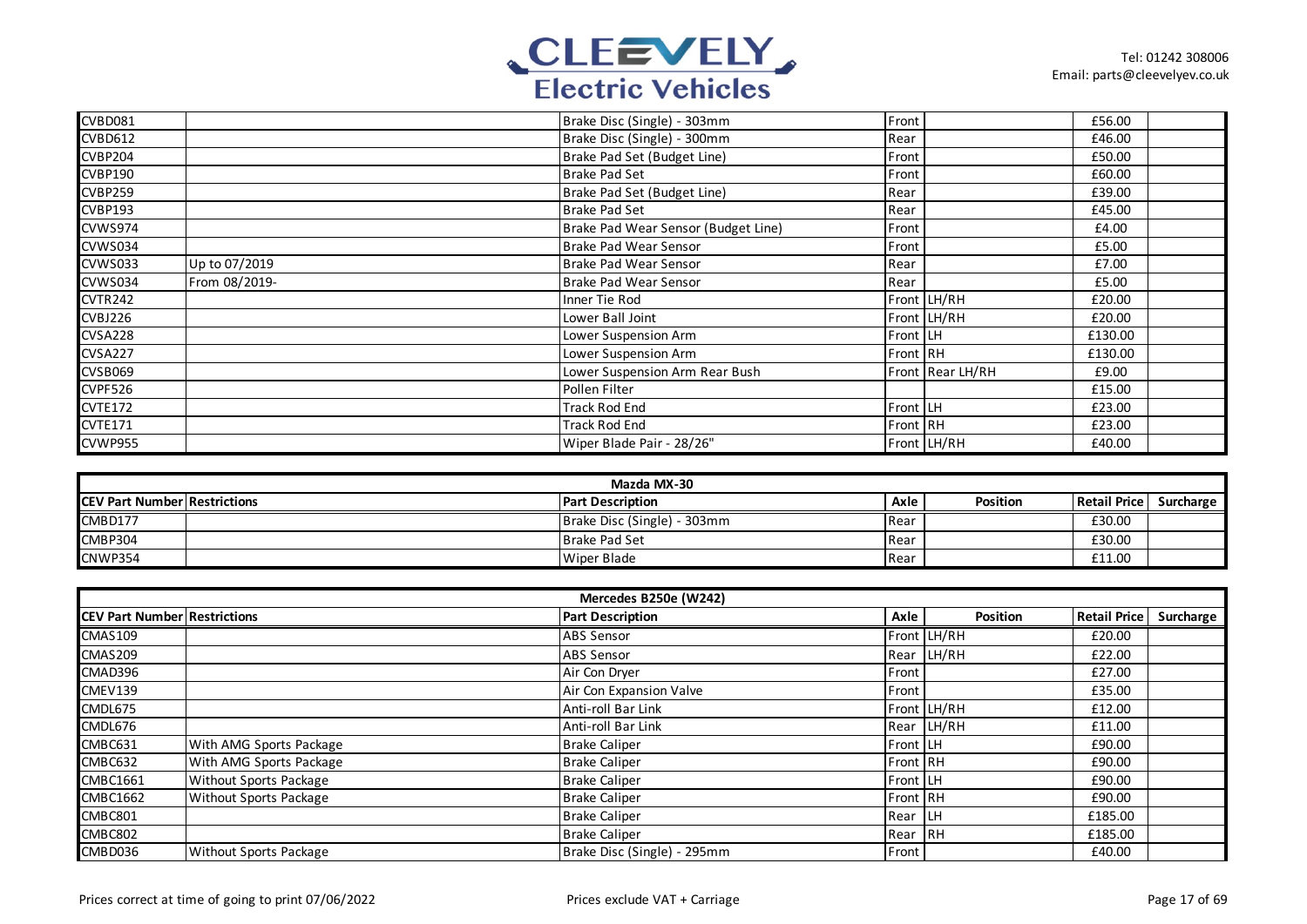

| CMBD022        | With Sports Package                | Brake Disc (Single) - 295mm (Drilled)                               | Front    |                   | £45.00 |  |
|----------------|------------------------------------|---------------------------------------------------------------------|----------|-------------------|--------|--|
| CMBD032        |                                    | Brake Disc (Single) - 295mm                                         | Rear     |                   | £25.00 |  |
| CMBH142        |                                    | <b>Brake Hose</b>                                                   |          | Front LH/RH       | £9.50  |  |
| CMBF881        |                                    | Brake Pad Fitting Kit (Budget line)                                 | Rear     |                   | £7.00  |  |
| CMBF618        |                                    | Brake Pad Fitting Kit                                               | Rear     |                   | £12.00 |  |
| CMBP911        |                                    | Brake Pad Set (Budget Line)                                         | Front    |                   | £25.00 |  |
| CMBP072        |                                    | <b>Brake Pad Set</b>                                                | Front    |                   | £38.00 |  |
| CMBP905        |                                    | Brake Pad Set (Budget Line)                                         | Rear     |                   | £20.00 |  |
| CMBP083        |                                    | <b>Brake Pad Set</b>                                                | Rear     |                   | £30.00 |  |
| CMWS005        |                                    | Brake Pad Wear Sensor                                               | Front    |                   | £3.00  |  |
| CMSF299        |                                    | Brake Shoe Fitting Kit                                              | Rear     |                   | £7.00  |  |
| CMCS178        | Without Sports Suspension          | Coil Spring                                                         | Front    |                   | £35.00 |  |
| CMTS004        |                                    | Coolant Temperature Sensor                                          |          |                   | £8.00  |  |
| CMCB907        |                                    | CV Boot Kit                                                         |          | Front Inner LH/RH | £18.00 |  |
| CMCB808        |                                    | CV Boot Kit                                                         | Front    | Outer LH/RH       | £23.00 |  |
| CMDB268        |                                    | <b>Desiccant Packs</b>                                              |          |                   | £29.99 |  |
| <b>CMSF629</b> |                                    | Handbrake Shoe Adjuster Kit                                         | Rear     |                   | £23.00 |  |
| CMTR221        |                                    | Inner Tie Rod                                                       |          | Front LH/RH       | £16.00 |  |
| CMSB834        |                                    | Lower Arm Outer Bush (At Wheel Carrier)                             | Rear     | Front Outer LH/RH | £10.00 |  |
| CMSB835        |                                    | Lower Arm Inner Bush (At Axle Support)                              | Rear     | Inner LH/RH       | £7.00  |  |
| <b>CMSA582</b> |                                    | Lower Suspension Arm                                                | Rear     | Front LH/RH       | £17.00 |  |
| <b>CMSA578</b> | <b>Standard Suspension</b>         | Lower Suspension Arm                                                | Front    | LH.               | £80.00 |  |
| CMSA577        | <b>Standard Suspension</b>         | Lower Suspension Arm                                                | Front RH |                   | £80.00 |  |
| <b>CMSA038</b> | With Electronic Suspension Control | Lower Suspension Arm                                                | Front LH |                   | £95.00 |  |
| CMSA037        | With Electronic Suspension Control | Lower Suspension Arm                                                | Front RH |                   | £95.00 |  |
| CMSB833        |                                    | Lower Suspension Arm Outer Bush (At Wheel Carrier)                  | Rear     | Rear Outer LH/RH  | £8.00  |  |
| CMSB798        |                                    | Lower Suspension Arm Outer Bush                                     | Rear     | Outer LH/RH       | £8.00  |  |
| <b>CMSB830</b> | <b>Standard Suspension</b>         | Lower Suspension Arm Rear Bush                                      |          | Front Rear LH     | £25.00 |  |
| CMSB829        | Standard Suspension                | Lower Suspension Arm Rear Bush                                      |          | Front Rear RH     | £25.00 |  |
| CMSB012        | With Electronic Suspension Control | Lower Suspension Arm Rear Bush                                      | Front    | <b>Rear LH</b>    | £29.00 |  |
| CMSB011        | With Electronic Suspension Control | Lower Suspension Arm Rear Bush                                      | Front    | <b>Rear RH</b>    | £29.00 |  |
| <b>CMPS104</b> | 4 Required                         | Parking Sensor                                                      | Front    | Inner             | £25.00 |  |
| <b>CMPS105</b> | 2 Required                         | Parking Sensor                                                      | Front    | Outer             | £25.00 |  |
| <b>CMPS104</b> | 4 Required                         | Parking Sensor                                                      | Rear     |                   | £25.00 |  |
| CMPF546C       |                                    | Pollen Filter (Carbon)                                              |          |                   | £20.00 |  |
| CMSG017        |                                    | <b>Steering Rack Gaitor</b>                                         |          | Front LH/RH       | £11.00 |  |
| CMTM905        |                                    | <b>Strut Top Bearing</b>                                            |          | Front LH/RH       | £13.00 |  |
| CMTM919        |                                    | <b>Strut Top Mount &amp; Bearing</b>                                |          | Front LH/RH       | £35.00 |  |
| CMTE148        |                                    | <b>Track Rod End</b>                                                | Front    | LH                | £16.00 |  |
| CMTE147        |                                    | <b>Track Rod End</b>                                                | Front RH |                   | £16.00 |  |
| CMSA583        |                                    | <b>Upper Suspension Arm</b>                                         | Rear     | LH/RH             | £30.00 |  |
| <b>CMSB832</b> |                                    | Upper Suspension Arm Outer Bush (At Wheel Carrier) Rear Outer LH/RH |          |                   | £9.00  |  |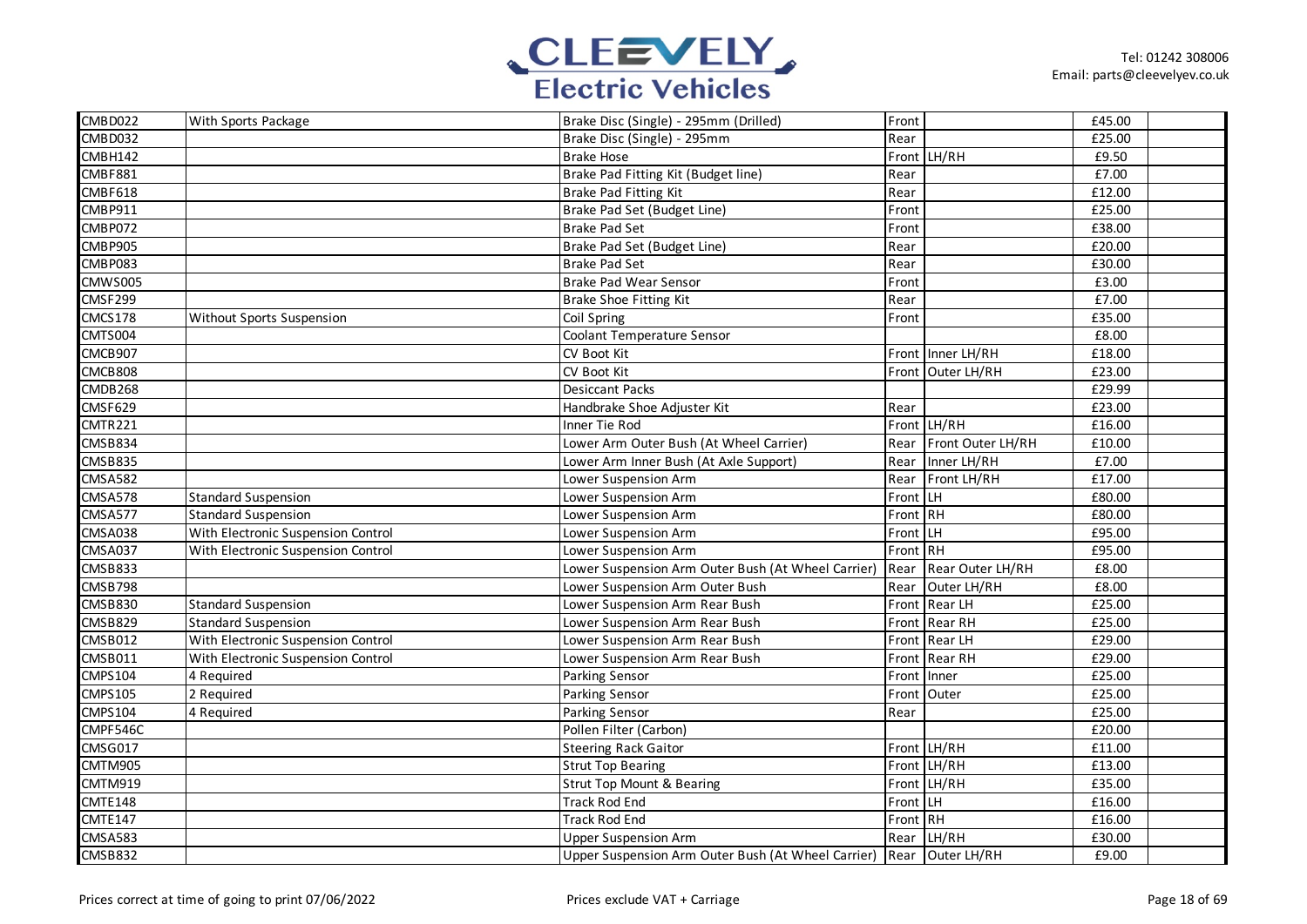

| CMWB130        |                          | Wheel Bearing Kit            |      | Front LH/RH | £45.00  |  |
|----------------|--------------------------|------------------------------|------|-------------|---------|--|
| CMWH005        |                          | Wheel Hub                    |      | Front LH/RH | £20.00  |  |
| CMWB225        |                          | Wheel Hub & Bearing Assembly |      | Rear LH/RH  | £100.00 |  |
| <b>CMWP310</b> | Up to Vin: J008207       | Wiper Blade Pair - 26/19"    |      | Front LH/RH | £36.00  |  |
| <b>CMWP207</b> | <b>From Vin: J008208</b> | Wiper Blade Pair - 26/19"    |      | Front LH/RH | £35.00  |  |
| CMWP261        |                          | Wiper Blade                  | Rear |             | £11.00  |  |

|                                     | <b>Mercedes EQC</b> |                                 |             |                       |                        |  |  |  |  |
|-------------------------------------|---------------------|---------------------------------|-------------|-----------------------|------------------------|--|--|--|--|
| <b>CEV Part Number Restrictions</b> |                     | <b>Part Description</b>         | Axle        | <b>Position</b>       | Retail Price Surcharge |  |  |  |  |
| <b>CMAS058</b>                      |                     | <b>ABS Sensor</b>               | Front RH    |                       | £23.00                 |  |  |  |  |
| CMDL020                             |                     | Anti-roll Bar Link              | Front LH    |                       | £19.00                 |  |  |  |  |
| CMDL019                             |                     | Anti-roll Bar Link              | Front       | RH                    | £19.00                 |  |  |  |  |
| <b>CMDL3682</b>                     |                     | Anti-roll Bar Link              | Rear        | LH                    | £17.00                 |  |  |  |  |
| CMDL681                             |                     | Anti-roll Bar Link              | Rear        | <b>RH</b>             | £17.00                 |  |  |  |  |
| CMGS137                             |                     | <b>Bonnet Strut</b>             | Front       | <b>LH</b>             | £15.00                 |  |  |  |  |
| CMGS138                             |                     | <b>Bonnet Strut</b>             | Front RH    |                       | £15.00                 |  |  |  |  |
| CMBH150                             |                     | <b>Brake Hose</b>               | Front       | LH/RH                 | £15.00                 |  |  |  |  |
| <b>CMBP155</b>                      |                     | Brake Pad Set (Budget Line)     | Front       |                       | £40.00                 |  |  |  |  |
| CMBP096                             |                     | <b>Brake Pad Set</b>            | Front       |                       | £55.00                 |  |  |  |  |
| <b>CMBP171</b>                      |                     | <b>Brake Pad Set</b>            | Rear        |                       | £42.00                 |  |  |  |  |
| CMWS005                             |                     | <b>Brake Pad Wear Sensor</b>    | <b>Both</b> | LH/RH                 | £3.00                  |  |  |  |  |
| CMTR223                             |                     | Inner Tie Rod                   | Front       | LH/RH                 | £13.00                 |  |  |  |  |
| CMSA074                             |                     | Lower Suspension Arm            | Front       | Front LH              | £55.00                 |  |  |  |  |
| CMSA073                             |                     | Lower Suspension Arm            | Front       | <b>Front RH</b>       | £55.00                 |  |  |  |  |
| <b>CMSA076</b>                      |                     | Lower Suspension Arm            |             | Front Rear LH/RH      | £60.00                 |  |  |  |  |
| CMSA574                             |                     | Lower Suspension Arm            | Rear        | LH/RH                 | £16.00                 |  |  |  |  |
| CMSB857                             |                     | Lower Suspension Arm Outer Bush | Rear        | Outer LH/RH           | £6.00                  |  |  |  |  |
| <b>CUPS110</b>                      | 4 Required          | <b>Parking Sensor</b>           | Front       | Inner                 | £19.00                 |  |  |  |  |
| <b>CUPS101</b>                      | 2 Required          | <b>Parking Sensor</b>           | Front       | Outer                 | £19.00                 |  |  |  |  |
|                                     | 6 Required          | Parking Sensor                  | Rear        | All                   | £19.00                 |  |  |  |  |
| CMPF528C                            |                     | Pollen Filter (Carbon)          |             |                       | £15.00                 |  |  |  |  |
| <b>CMPF505</b>                      |                     | Pollen Filter (Pre-Filter)      |             |                       | £10.00                 |  |  |  |  |
| CMTM927                             |                     | <b>Strut Top Mount</b>          |             | Front LH/RH           | £38.00                 |  |  |  |  |
| CMSA564                             |                     | <b>Suspension Arm</b>           | Rear        | <b>Rear Centre LH</b> | £27.00                 |  |  |  |  |
| CMSA563                             |                     | <b>Suspension Arm</b>           | Rear        | <b>Rear Centre RH</b> | £27.00                 |  |  |  |  |
| <b>CMTE152</b>                      |                     | <b>Track Rod End</b>            | Front LH    |                       | £17.00                 |  |  |  |  |
| CMTE151                             |                     | <b>Track Rod End</b>            | Front       | RH                    | £17.00                 |  |  |  |  |
| <b>CMSA588</b>                      |                     | <b>Upper Suspension Arm</b>     | Rear        | Front LH              | £30.00                 |  |  |  |  |
| CMSA587                             |                     | <b>Upper Suspension Arm</b>     | Rear        | Front RH              | £30.00                 |  |  |  |  |
| <b>CMSA586</b>                      |                     | <b>Upper Suspension Arm</b>     | Rear        | Rear LH               | £25.00                 |  |  |  |  |
| CMS4585                             |                     | <b>Upper Suspension Arm</b>     |             | Rear Rear RH          | £25.00                 |  |  |  |  |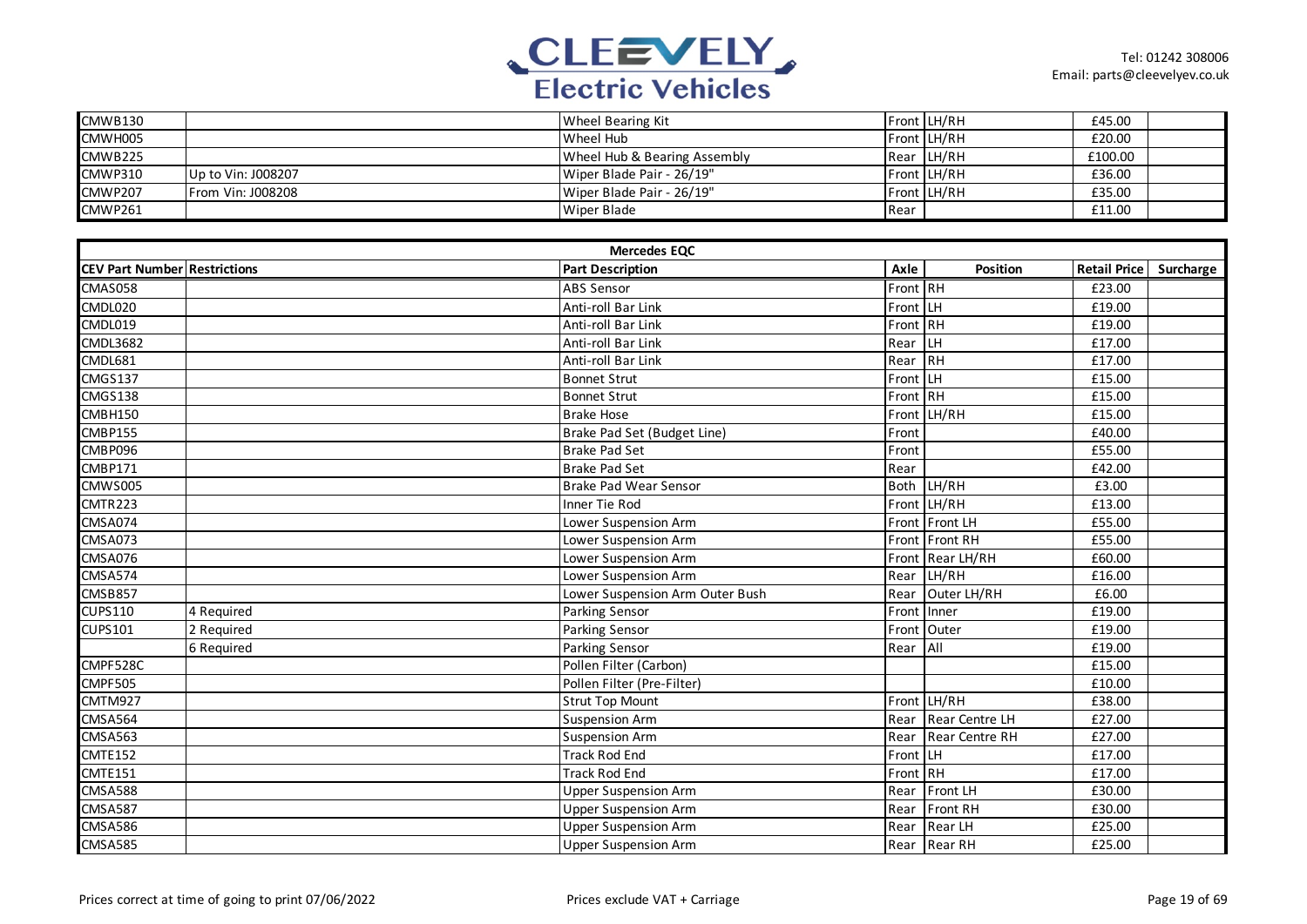

| CMSA048 | Upper Suspension Arm            | <b>Front LH</b> |                        | £50.00 |  |
|---------|---------------------------------|-----------------|------------------------|--------|--|
| CMSA047 | Upper Suspension Arm            | <b>Front RH</b> |                        | £50.00 |  |
| CMSB030 | Upper Suspension Arm Outer Bush |                 | Rear Front Outer LH/RH | £8.00  |  |
| CMWB230 | <b>Wheel Bearing Kit</b>        |                 | Rear LH/RH             | £80.00 |  |
| CMWB872 | Wheel Hub & Bearing Assembly    |                 | Front LH/RH            | £80.00 |  |
| CMWP844 | Wiper Blade Pair - 22/22"       |                 | Front LH/RH            | £36.00 |  |
| CMWP282 | <b>Wiper Blade</b>              | Rear Rear       |                        | £13.00 |  |

|                                     |                     | <b>Mercedes EQV</b>                 |             |                  |                     |           |
|-------------------------------------|---------------------|-------------------------------------|-------------|------------------|---------------------|-----------|
| <b>CEV Part Number Restrictions</b> |                     | <b>Part Description</b>             | Axle        | Position         | <b>Retail Price</b> | Surcharge |
| CMAS134                             |                     | <b>ABS Sensor</b>                   |             | Front LH/RH      | £35.00              |           |
| CMDL066                             |                     | Anti-roll Bar Link                  | Front LH    |                  | £14.00              |           |
| CMDL067                             |                     | Anti-roll Bar Link                  | Front RH    |                  | £14.00              |           |
| CMDL789                             |                     | Anti-roll Bar Link                  | Rear        | LH/RH            | £10.00              |           |
| CMBC701                             |                     | <b>Brake Caliper</b>                | Rear LH     |                  | £80.00              |           |
| CMBC702                             |                     | <b>Brake Caliper</b>                | Rear RH     |                  | £80.00              |           |
| CMBD465                             |                     | Brake Disc (Single) - 300mm         | Rear        |                  | £33.00              |           |
| CMBH726                             |                     | <b>Brake Hose</b>                   |             | Rear LH/RH       | £10.00              |           |
| CMBF615                             |                     | Brake Pad Fitting Kit               | <b>Both</b> |                  | £15.00              |           |
| CMBP553                             | Brembo brake system | Brake Pad Set (Budget Line)         | Front       |                  | £20.00              |           |
| <b>CMBP557</b>                      | Brembo brake system | <b>Brake Pad Set</b>                | Front       |                  | £26.00              |           |
| CMBP090                             |                     | <b>Brake Pad Set</b>                | Rear        |                  | £27.00              |           |
| <b>CMWS631</b>                      |                     | Brake Pad Wear Sensor (Budget Line) | Front       |                  | £3.00               |           |
| CMWS009                             | Brembo brake system | <b>Brake Pad Wear Sensor</b>        | Front       |                  | £4.00               |           |
| CMSF629                             |                     | Handbrake Shoe Adjuster Kit         | Rear        |                  | £23.00              |           |
| CMSF564                             |                     | Handbrake Shoe Fitting Kit          | Rear        |                  | £5.00               |           |
| <b>CMBS176</b>                      |                     | Handbrake Shoes Set                 | Rear        |                  | £18.00              |           |
| CMTR739                             |                     | Inner Tie Rod                       |             | Front LH/RH      | £16.00              |           |
| CMBJ664                             |                     | Lower Ball Joint                    |             | Front LH/RH      | £17.00              |           |
| CMSA859                             |                     | Lower Suspension Arm                | Front LH    |                  | £130.00             |           |
| <b>CMSA860</b>                      |                     | Lower Suspension Arm                | Front RH    |                  | £130.00             |           |
| CMSB613                             |                     | Lower Suspension Arm Rear Bush      |             | Front Rear LH/RH | £15.00              |           |
| CMPF530                             |                     | Pollen Filter                       |             |                  | £19.00              |           |
| CMPF529C                            |                     | Pollen Filter (Carbon)              |             |                  | £20.00              |           |
| CMTE073                             |                     | <b>Track Rod End</b>                | Front LH    |                  | £15.00              |           |
| CMTE074                             |                     | <b>Track Rod End</b>                | Front RH    |                  | £15.00              |           |
| CMWP929                             |                     | Wiper Blade Pair - 28/18"           |             | Front LH/RH      | £36.00              |           |

| <b>Mercedes eSprinter</b> |                       |                                |            |               |                     |           |  |  |
|---------------------------|-----------------------|--------------------------------|------------|---------------|---------------------|-----------|--|--|
| <b>ICEV Part</b>          | t Number Restrictions | <b>IPart Description</b>       | Axle       | .<br>Position | <b>Retail Price</b> | Surcharge |  |  |
| CMDL034                   |                       | I Bar Link<br>IAnti-i<br>-roi. | ™ront I LI |               | £15.00              |           |  |  |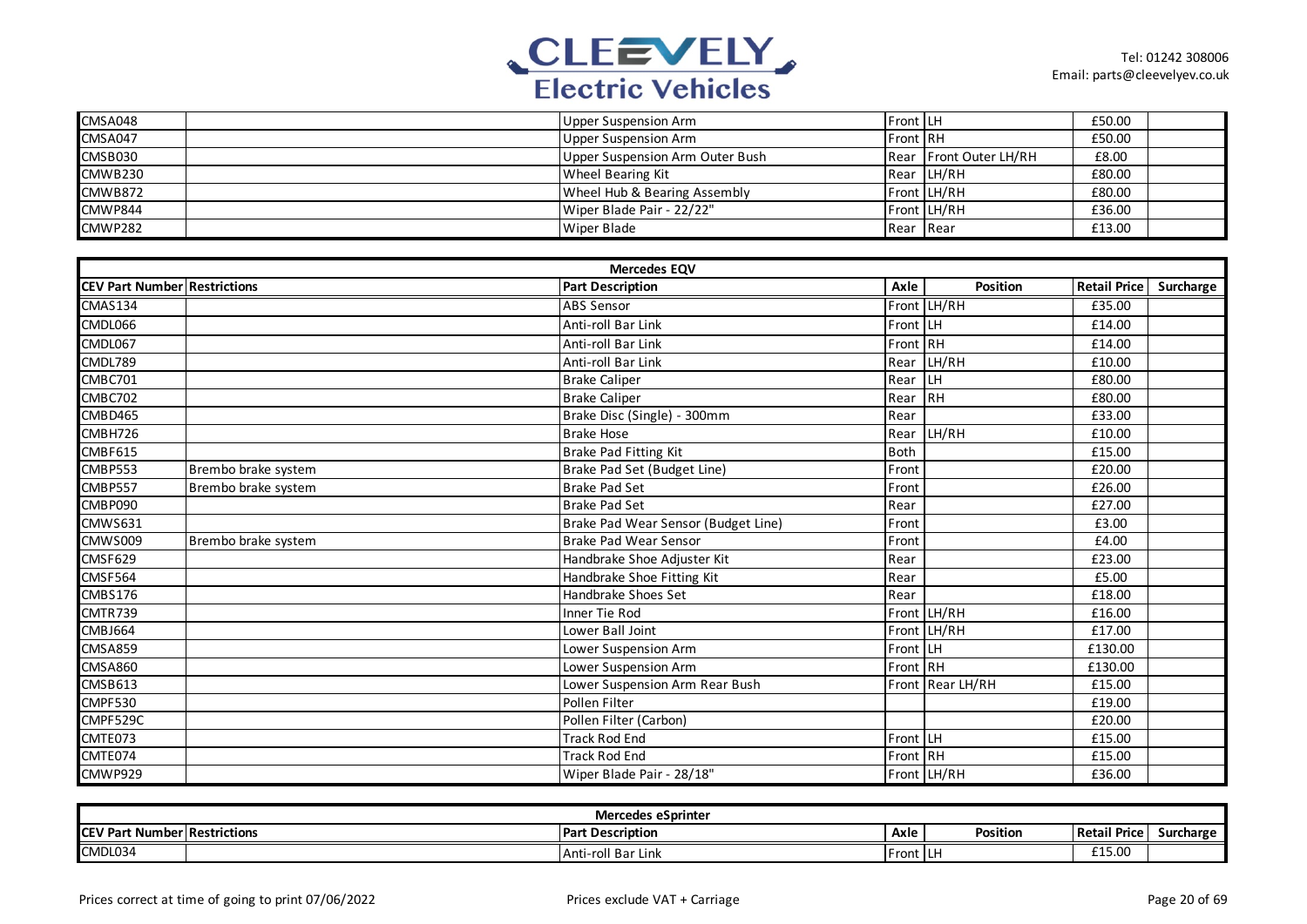

| CMDL033        |                                                           | Anti-roll Bar Link                  | Front RH |             | £15.00 |        |
|----------------|-----------------------------------------------------------|-------------------------------------|----------|-------------|--------|--------|
| CMDL032        |                                                           | Anti-roll Bar Link                  | Rear     | LH/RH       | £11.00 |        |
| CMBC506        | Without Electric Handbrake + SA Code IT4 (3.5 Tonne)      | <b>Brake Caliper</b>                | Rear     | LH          | £70.00 | £28.32 |
| CMBC507        | Without Electric Handbrake + SA Code IT4 (3.5 Tonne)      | <b>Brake Caliper</b>                | Rear     | IRH         | £70.00 | £28.32 |
| CMBC510        | Without Electric Handbrake + SA Code IT9                  | <b>Brake Caliper</b>                | Rear     | LH.         | £70.00 | £28.32 |
| CMBC511        | Without Electric Handbrake + SA Code IT9                  | <b>Brake Caliper</b>                | Rear     | <b>IRH</b>  | £70.00 | £28.32 |
| CMBD060        |                                                           | Brake Disc (Single) - 300mm         | Front    |             | £39.00 |        |
| CMBD197        | 16" rim, Without Electric Handbrake                       | Brake Disc (Single) - 298mm         | Rear     |             | £31.00 |        |
| CMBD061        | 16" or 17" rim With Towbar and Without Electric Handbrake | Brake Disc (Single) - 298mm         | Rear     |             | £38.00 |        |
| CMBD787        | For vehicles with electric handbrake                      | Brake Disc (Single) - 298mm         | Rear     |             | £38.00 |        |
| CMBP552        | 17" rims (Brembo brake system)                            | <b>Brake Pad Set</b>                | Front    |             | £32.00 |        |
| CMBP277        |                                                           | Brake Pad Set (Budget Line)         | Rear     |             | £27.00 |        |
| CMBP099        |                                                           | <b>Brake Pad Set</b>                | Rear     |             | £35.00 |        |
| CMWS631        | Brembo brake system                                       | Brake Pad Wear Sensor (Budget Line) | Front    |             | £3.00  |        |
| CMWS009        | Brembo brake system                                       | Brake Pad Wear Sensor               | Front    |             | £4.00  |        |
| <b>CMWS625</b> |                                                           | Brake Pad Wear Sensor               | Rear     |             | £4.00  |        |
| CMSF630        |                                                           | Handbrake Shoe Adjuster Kit         | Rear     |             | £23.00 |        |
| CMSF605        |                                                           | Handbrake Shoe Fitting Kit          | Rear     |             | £4.00  |        |
| CMBS209        |                                                           | Handbrake Shoes Set                 | Rear     |             | £30.00 |        |
| <b>CUPS110</b> | 4 Required                                                | <b>Parking Sensor</b>               |          | Front Inner | £19.00 |        |
| <b>CUPS101</b> | 2 Required                                                | <b>Parking Sensor</b>               |          | Front Outer | £19.00 |        |
| <b>CUPS110</b> | 6 Required                                                | Parking Sensor                      | Rear     |             | £19.00 |        |
| CMPF530        |                                                           | Pollen Filter                       |          |             | £19.00 |        |
| CMPF529C       |                                                           | Pollen Filter (Carbon)              |          |             | £20.00 |        |

|                                     | Mercedes eVito (W447) |                             |              |             |              |           |  |
|-------------------------------------|-----------------------|-----------------------------|--------------|-------------|--------------|-----------|--|
| <b>CEV Part Number Restrictions</b> |                       | <b>Part Description</b>     | Axle         | Position    | Retail Price | Surcharge |  |
| CMAS132                             |                       | <b>ABS Sensor</b>           |              | Front LH/RH | £22.00       |           |  |
| CMAS134                             |                       | <b>ABS Sensor</b>           |              | Front LH/RH | £22.00       |           |  |
| CMAD396                             |                       | Air Con Dryer               | Front        |             | £27.00       |           |  |
| CMDL688                             |                       | Anti-roll Bar Link          |              | Front LH/RH | £13.00       |           |  |
| CMDL671                             |                       | Anti-roll Bar Link          |              | Rear LH/RH  | £10.00       |           |  |
| CMGS251                             |                       | <b>Boot Strut</b>           |              | Rear LH/RH  | £15.00       |           |  |
| CMBC132                             |                       | <b>Brake Caliper</b>        | Front LH     |             | £130.00      | £15.64    |  |
| CMBC133                             |                       | <b>Brake Caliper</b>        | Front RH     |             | £130.00      | £15.64    |  |
| CMBC701                             |                       | <b>Brake Caliper</b>        | Rear LH      |             | £80.00       |           |  |
| CMBC702                             |                       | <b>Brake Caliper</b>        | Rear RH      |             | £80.00       |           |  |
| CMBD056                             |                       | Brake Disc (Single) - 300mm | Front        |             | £37.00       |           |  |
| CMBD151                             |                       | Brake Disc (Single) - 300mm | Rear         |             | £33.00       |           |  |
| CMBH726                             |                       | <b>Brake Hose</b>           |              | Rear LH/RH  | £10.00       |           |  |
| CMBF615                             |                       | Brake Pad Fitting Kit       | <b>Front</b> |             | £15.00       |           |  |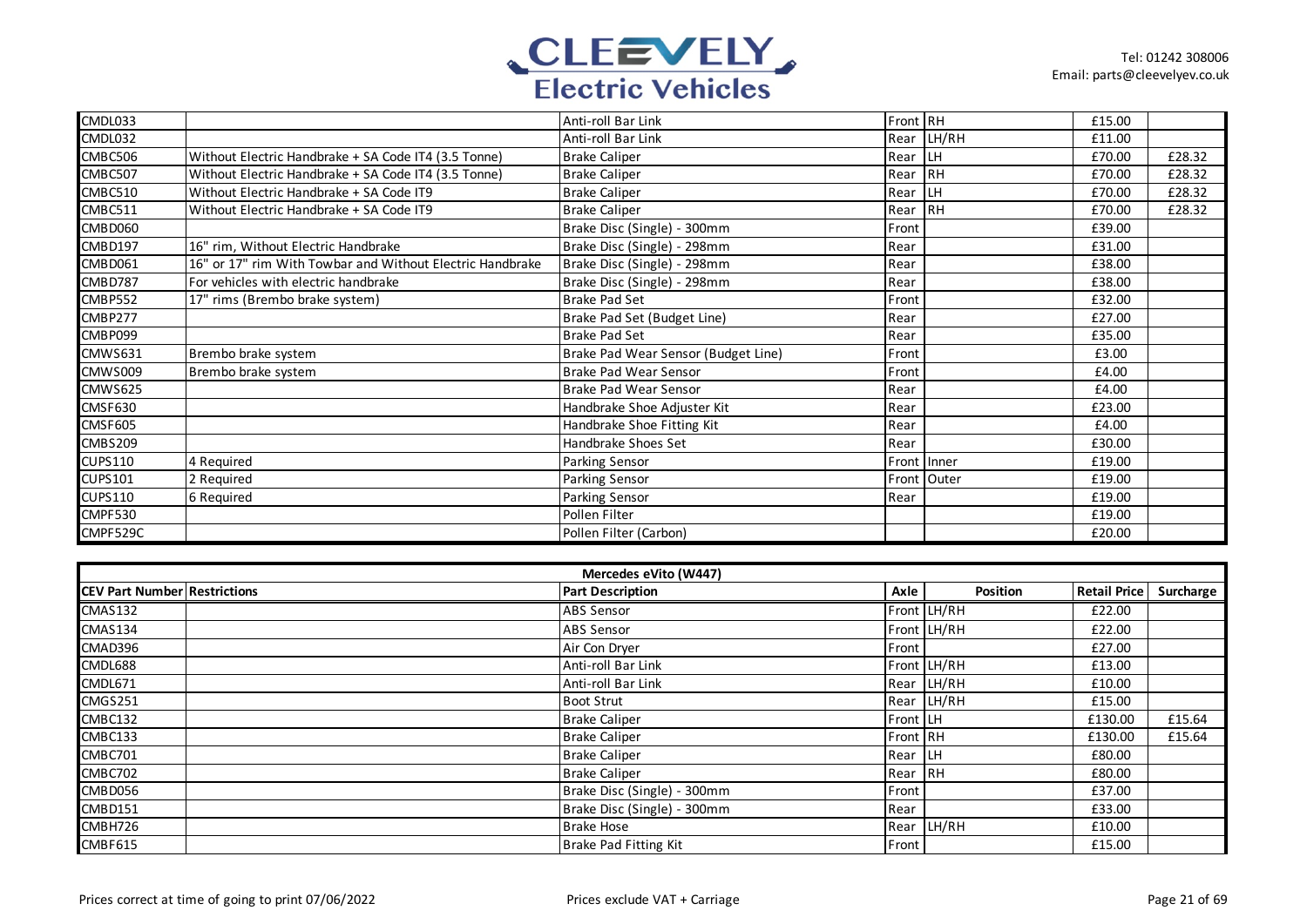

| CMBF615        |                     | Brake Pad Fitting Kit                | Rear             | £15.00 |  |
|----------------|---------------------|--------------------------------------|------------------|--------|--|
| CMBP553        | Brembo brake system | Brake Pad Set (Budget Line)          | Front            | £20.00 |  |
|                |                     |                                      |                  |        |  |
| CMBP557        | Brembo brake system | <b>Brake Pad Set</b>                 | Front            | £26.00 |  |
| CMBP090        |                     | <b>Brake Pad Set</b>                 | Rear             | £27.00 |  |
| <b>CMWS631</b> |                     | Brake Pad Wear Sensor (Budget Line)  | Front            | £3.00  |  |
| CMWS009        | Brembo brake system | Brake Pad Wear Sensor                | Front            | £4.00  |  |
| CMSF629        |                     | Handbrake Shoe Adjuster Kit          | Rear             | £23.00 |  |
| CMSF564        |                     | Handbrake Shoe Fitting Kit           | Rear             | £5.00  |  |
| CMBS176        |                     | Handbrake Shoes Set (Budget Line)    | Rear             | £18.00 |  |
| CMBS030        |                     | Handbrake Shoes Set                  | Rear             | £24.00 |  |
| CMTR227        |                     | Inner Tie Rod                        | Front LH/RH      | £16.00 |  |
| CMBJ664        |                     | Lower Ball Joint                     | Front LH/RH      | £17.00 |  |
| CMSA058        |                     | Lower Suspension Arm                 | Front LH         | £90.00 |  |
| CMSA057        |                     | Lower Suspension Arm                 | Front RH         | £90.00 |  |
| CMSB613        |                     | Lower Suspension Arm Rear Bush       | Front Rear LH/RH | £15.00 |  |
| <b>CUPS110</b> | 4 Required          | Parking Sensor                       | Front Inner      | £19.00 |  |
| <b>CUPS101</b> | 2 Required          | Parking Sensor                       | Front Outer      | £19.00 |  |
| <b>CUPS110</b> | 6 Required          | Parking Sensor                       | Rear             | £19.00 |  |
| CMPF530        |                     | Pollen Filter                        |                  | £19.00 |  |
| CMPF529C       |                     | Pollen Filter (Carbon)               |                  | £20.00 |  |
| CMTM925        |                     | <b>Strut Top Mount &amp; Bearing</b> | Front LH/RH      | £56.00 |  |
| CMTE156        |                     | <b>Track Rod End</b>                 | Front LH         | £15.00 |  |
| <b>CMTE155</b> |                     | <b>Track Rod End</b>                 | Front RH         | £15.00 |  |
| CMWP929        |                     | Wiper Blade Pair - 28/18"            | Front LH/RH      | £36.00 |  |
| CMWP381        |                     | Wiper Blade                          | Rear             | £15.00 |  |

|                                     | Mercedes Vito E-Cell (W639) |                              |          |             |                     |           |  |
|-------------------------------------|-----------------------------|------------------------------|----------|-------------|---------------------|-----------|--|
| <b>CEV Part Number Restrictions</b> |                             | <b>Part Description</b>      | Axle     | Position    | <b>Retail Price</b> | Surcharge |  |
| CMAS280                             |                             | <b>ABS Sensor</b>            |          | Front LH/RH | £25.00              |           |  |
| CMCP073                             |                             | <b>Additional Water Pump</b> |          |             | £65.00              |           |  |
| CMDL004                             |                             | Anti-roll Bar Link           | Front LH |             | £18.00              |           |  |
| CMDL003                             |                             | Anti-roll Bar Link           | Front RH |             | £18.00              |           |  |
| CMDL671                             |                             | Anti-roll Bar Link           |          | Rear LH/RH  | £10.00              |           |  |
| <b>CMSS223</b>                      |                             | <b>Brake Backing Plate</b>   |          | Front LH/RH | £20.00              |           |  |
| <b>CMSS224</b>                      |                             | <b>Brake Backing Plate</b>   | Rear LH  |             | £15.00              |           |  |
| <b>CMSS225</b>                      |                             | <b>Brake Backing Plate</b>   | Rear RH  |             | £15.00              |           |  |
| CMBC831                             | Bosch brake system          | <b>Brake Caliper</b>         | Front LH |             | £74.00              |           |  |
| CMBC832                             | Bosch brake system          | <b>Brake Caliper</b>         | Front RH |             | £74.00              |           |  |
| CMBC391                             | Brembo brake system         | <b>Brake Caliper</b>         | Front LH |             | £85.00              |           |  |
| CMBC392                             | Brembo brake system         | <b>Brake Caliper</b>         | Front RH |             | £85.00              |           |  |
| CMBC471                             |                             | <b>Brake Caliper</b>         | Rear LH  |             | £67.00              |           |  |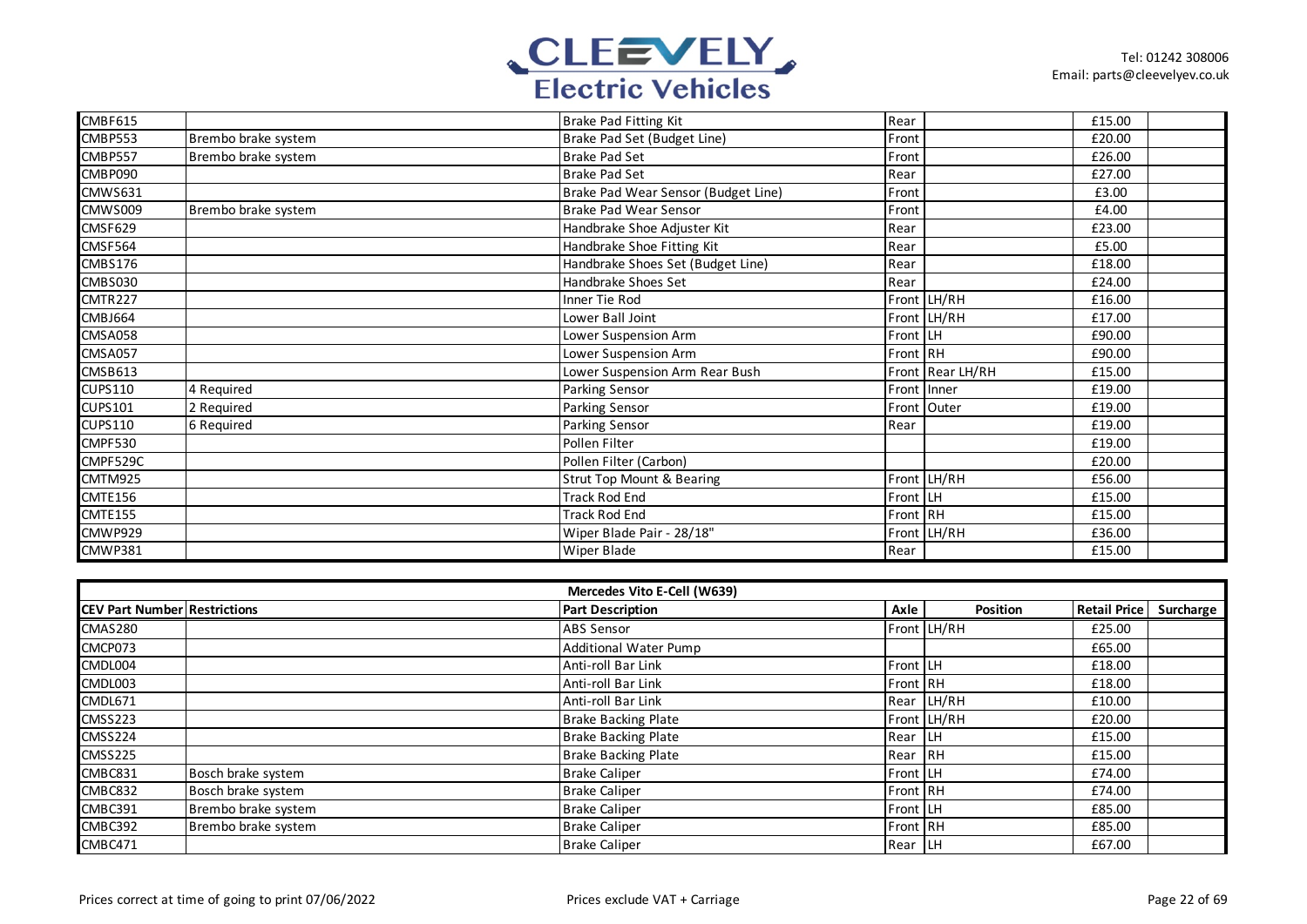

| CMBC472        |                                  | <b>Brake Caliper</b>                 | Rear RH  |                        | £67.00 |  |
|----------------|----------------------------------|--------------------------------------|----------|------------------------|--------|--|
| CMBD167        |                                  | Brake Disc (Single) - 300mm          | Front    |                        | £34.00 |  |
| CMBD168        |                                  | Brake Disc (Single) - 296mm          | Rear     |                        | £26.00 |  |
| CMBH146        |                                  | <b>Brake Hose</b>                    |          | Front LH/RH            | £13.00 |  |
| CMBH813        |                                  | Brake Hose (Budget Line)             | Rear     | LH/RH                  | £8.00  |  |
| CMBH210        |                                  | <b>Brake Hose</b>                    | Rear     | LH/RH                  | £12.00 |  |
| CMSW075        |                                  | <b>Brake Light Switch</b>            |          |                        | £15.00 |  |
| CCBF608        | Bosch brake system               | <b>Brake Pad Fitting Kit</b>         | Front    |                        | £8.99  |  |
| CMBF599        | Brembo brake system VIN: 342258- | Brake Pad Fitting Kit                | Front    |                        | £6.00  |  |
| CMBP449        | Bosch brake system               | Brake Pad Set (Budget Line)          | Front    |                        | £25.00 |  |
| CMBP042        | Bosch brake system               | <b>Brake Pad Set</b>                 | Front    |                        | £29.00 |  |
| CMBP553        | Brembo brake system              | Brake Pad Set (Budget Line)          | Front    |                        | £20.00 |  |
| <b>CMBP557</b> | Brembo brake system              | <b>Brake Pad Set</b>                 | Front    |                        | £26.00 |  |
| <b>CMBP450</b> |                                  | Brake Pad Set (Budget Line)          | Rear     |                        | £20.00 |  |
| CMBP043        |                                  | <b>Brake Pad Set</b>                 | Rear     |                        | £23.00 |  |
| <b>CMWS625</b> | up to VIN: 342257                | Brake Pad Wear Sensor (Budget Line)  | Front    |                        | £4.00  |  |
| <b>CMWS010</b> | up to VIN: 342257                | <b>Brake Pad Wear Sensor</b>         | Front    |                        | £4.00  |  |
| <b>CMWS009</b> | Brembo brake system VIN: 342258- | <b>Brake Pad Wear Sensor</b>         | Front    |                        | £4.00  |  |
| <b>CMWS625</b> | Bosch brake system               | Brake Pad Wear Sensor (Budget Line)  | Rear     |                        | £4.00  |  |
| <b>CMWS010</b> | Bosch brake system               | <b>Brake Pad Wear Sensor</b>         | Rear     |                        | £4.00  |  |
| <b>CMSF299</b> |                                  | <b>Brake Shoe Fitting Kit</b>        | Front    |                        | £7.00  |  |
| CMPC123        |                                  | Handbrake Cable                      | Front    |                        | £5.00  |  |
| CMSF629        |                                  | Handbrake Shoe Adjuster Kit          | Rear     |                        | £23.00 |  |
| <b>CMBS176</b> |                                  | Handbrake Shoes Set (Budget Line)    | Rear     |                        | £18.00 |  |
| <b>CMBS030</b> |                                  | Handbrake Shoes Set                  | Rear     |                        | £24.00 |  |
| CMTR481        |                                  | Inner Tie Rod (Budget Line)          |          | Front LH/RH            | £10.00 |  |
| <b>CMTR205</b> |                                  | Inner Tie Rod                        |          | Front LH/RH            | £15.00 |  |
| CMBJ431        |                                  | Lower Ball Joint (Budget Line)       |          | Front LH/RH            | £14.00 |  |
| <b>CMBJ535</b> |                                  | Lower Ball Joint                     |          | Front LH/RH            | £14.00 |  |
| <b>CMSA546</b> |                                  | Lower Suspension Arm                 | Front    | Iгн                    | £40.00 |  |
| CMSA545        |                                  | Lower Suspension Arm                 | Front RH |                        | £40.00 |  |
| <b>CMSB819</b> |                                  | Lower Suspension Arm Inner Bush      | Front    | Inner Front/Rear LH/RH | £5.00  |  |
| CMSB629        |                                  | Lower Suspension Arm Rear Bush       |          | Front Rear LH          | £24.00 |  |
| <b>CMSB630</b> |                                  | Lower Suspension Arm Rear Bush       |          | Front Rear RH          | £24.00 |  |
| CMAT451        |                                  | Outside Air Temperature Sensor       | Front    |                        | £11.00 |  |
| <b>CMPS103</b> | 6 Required                       | Parking Sensor                       | Front    |                        | £18.00 |  |
| <b>CMPS103</b> | 4 Required                       | Parking Sensor                       | Rear     |                        | £18.00 |  |
| CMPF521        |                                  | Pollen Filter                        |          |                        | £10.00 |  |
| CMPF520C       |                                  | Pollen Filter (Carbon)               |          |                        | £16.00 |  |
| <b>CMSG012</b> |                                  | <b>Steering Rack Gaitor</b>          | Front    |                        | £13.00 |  |
| CMTM925        |                                  | <b>Strut Top Mount &amp; Bearing</b> |          | Front LH/RH            | £56.00 |  |
| CMTE116        |                                  | <b>Track Rod End</b>                 | Front LH |                        | £13.00 |  |
|                |                                  |                                      |          |                        |        |  |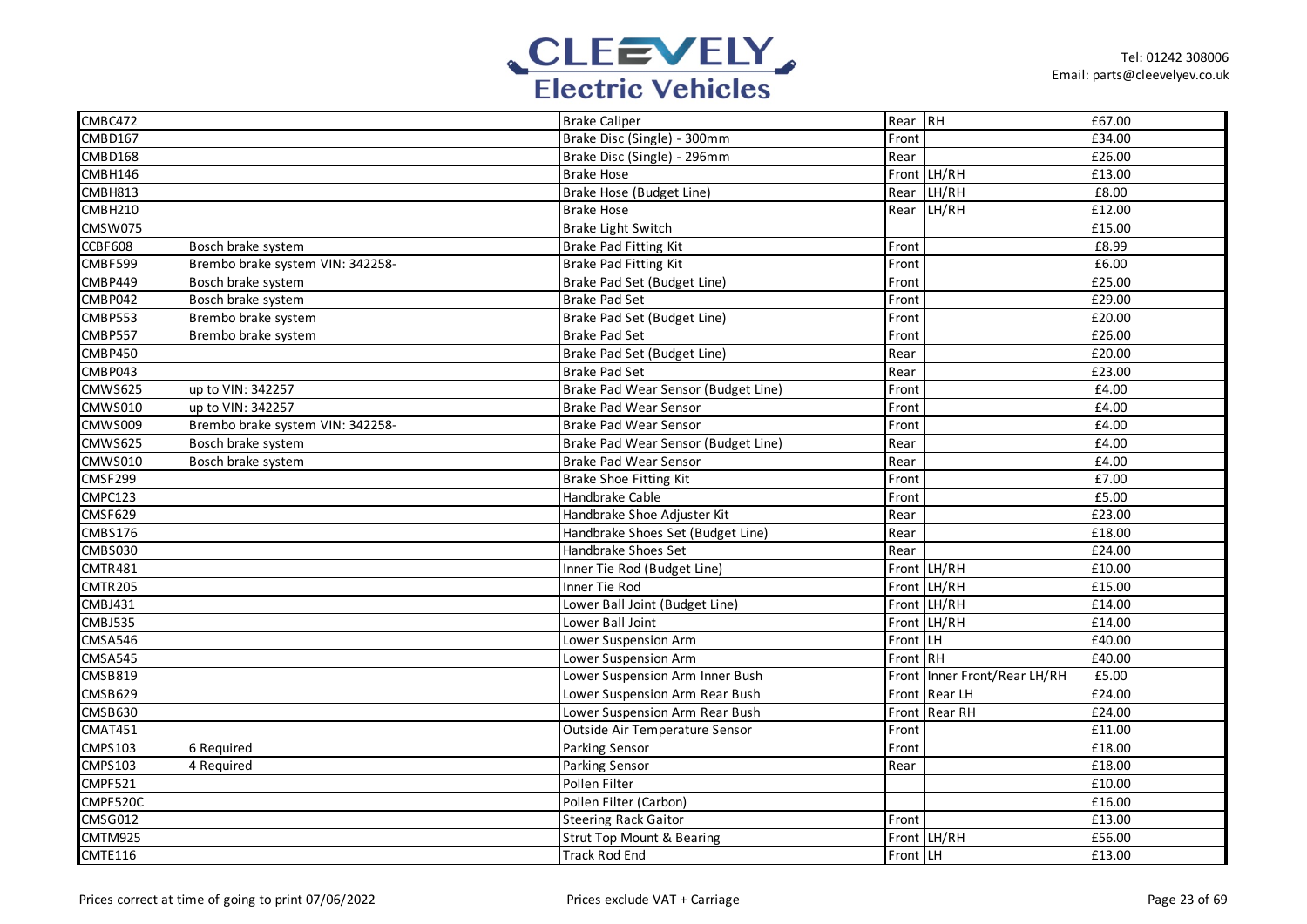

| <b>CMTE115</b>                      | <b>Track Rod End</b>    | Front RH                                          |             | £13.00              |           |
|-------------------------------------|-------------------------|---------------------------------------------------|-------------|---------------------|-----------|
| CMWB477                             |                         | Wheel Bearing Kit                                 | Front LH/RH | £90.00              |           |
| <b>CMWB220</b>                      |                         | Wheel Bearing Kit                                 | Rear LH/RH  | £32.00              |           |
| CMWH002                             | Wheel Hub               | Rear                                              | LH/RH       | £23.00              |           |
| <b>CMWP100</b>                      |                         | Wiper Blade Pair - 28/26"                         | Front LH/RH | £34.00              |           |
| <b>CMWP381</b>                      | Wiper Blade             | Rear                                              |             | £15.00              |           |
| CMLB674                             |                         | Xenon Light Ballast Pack                          | Front LH/RH | £100.00             |           |
|                                     |                         |                                                   |             |                     |           |
|                                     |                         | MG 5 EV                                           |             |                     |           |
| <b>CEV Part Number Restrictions</b> | <b>Part Description</b> | Axle                                              | Position    | <b>Retail Price</b> | Surcharge |
| CMPF511                             | Pollen Filter           |                                                   |             | £18.00              |           |
|                                     |                         |                                                   |             |                     |           |
|                                     |                         | MG ZS EV                                          |             |                     |           |
| <b>CEV Part Number Restrictions</b> | <b>Part Description</b> | Axle                                              | Position    | <b>Retail Price</b> | Surcharge |
| CMPF501C                            |                         | Pollen Filter (Carbon)                            |             | £17.00              |           |
| CMWP745                             |                         | Wiper Blade Pair - 24/14"                         | Front LH/RH | £26.00              |           |
|                                     |                         |                                                   |             |                     |           |
|                                     |                         | Mini Cooper SE / Electric (F56)                   |             |                     |           |
|                                     |                         |                                                   |             |                     |           |
| <b>CEV Part Number Restrictions</b> | <b>Part Description</b> | Axle                                              | Position    | <b>Retail Price</b> | Surcharge |
| CMDL682                             | Anti-roll Bar Link      |                                                   | Front LH/RH | £9.00               |           |
| CMDL687                             | Anti-roll Bar Link      |                                                   | Rear LH/RH  | £9.00               |           |
| CMBC861                             | <b>Brake Caliper</b>    | Front LH                                          |             | £60.00              |           |
| <b>CMBC0862</b>                     | <b>Brake Caliper</b>    | Front RH                                          |             | £60.00              |           |
| CBBC621                             | <b>Brake Caliper</b>    | Rear                                              | <b>LH</b>   | £180.00             |           |
| <b>CBBC622</b>                      | <b>Brake Caliper</b>    | Rear RH                                           |             | £180.00             |           |
| CBBC027                             |                         | <b>Brake Caliper Motor</b><br>Rear                | <b>LH</b>   | £90.00              |           |
| CBBC028                             |                         | <b>Brake Caliper Motor</b><br>Rear                | RH          | £90.00              |           |
| CMBF921                             |                         | <b>Brake Caliper Screw</b><br>Front               |             | £1.50               |           |
| CMBD054                             |                         | Brake Disc (Single) - 280mm<br>Front              |             | £45.00              |           |
| <b>CBBD458</b>                      |                         | Brake Disc (Single) - 280mm (Budget Line)<br>Rear |             | £25.00              |           |
| CBBD065                             |                         | Brake Disc (Single) - 280mm<br>Rear               |             | £30.00              |           |
| CMBH130                             | <b>Brake Hose</b>       |                                                   | Front LH/RH | $\overline{f10.00}$ |           |
| CMBH589                             |                         | Brake Hose (Budget Line)                          | Rear LH/RH  | £10.00              |           |
| CMBH248                             | <b>Brake Hose</b>       | Rear                                              | LH/RH       | £14.00              |           |
| <b>CBBL159</b>                      |                         | <b>Brake Light Switch</b>                         |             | £23.00              |           |
| CMBF629                             |                         | Brake Pad Fitting Kit<br>Front                    |             | £14.00              |           |
| CMBF637                             |                         | <b>Brake Pad Fitting Kit</b><br>Rear              |             | £10.00              |           |
| CMBP434                             |                         | Brake Pad Set (Budget Line)<br>Front              |             | £22.00              |           |
| CMBP048                             | Brake Pad Set           | Front                                             |             | £26.00              |           |
| CMBP030                             | <b>Brake Pad Set</b>    | Rear                                              |             | £23.00              |           |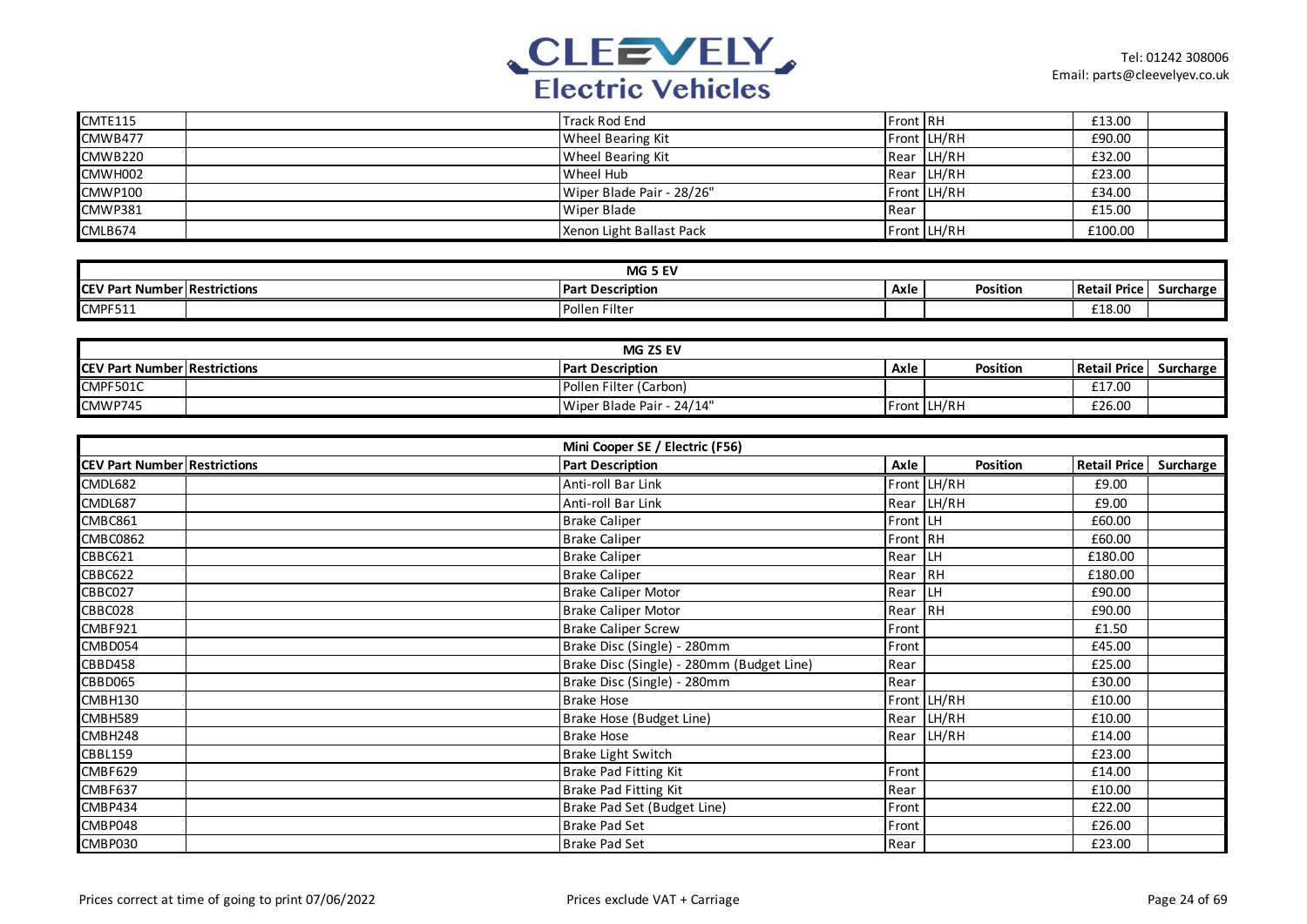

| <b>CMWS801</b> |            | Brake Pad Wear Sensor (Budget Line) | Front    |               | £7.00  |  |
|----------------|------------|-------------------------------------|----------|---------------|--------|--|
| CMWS069        |            | <b>Brake Pad Wear Sensor</b>        | Front    |               | £13.00 |  |
| CMWS067        |            | <b>Brake Pad Wear Sensor</b>        | Rear     |               | £13.00 |  |
| <b>CBTS456</b> |            | Cabin Temperature Sensor            |          |               | £17.00 |  |
| CMTR728        |            | Inner Tie Rod                       |          | Front LH/RH   | £16.00 |  |
| CMSA072        |            | Lower Suspension Arm                | Front LH |               | £68.00 |  |
| <b>CMSA071</b> |            | Lower Suspension Arm                | Front RH |               | £68.00 |  |
| CMSA130        |            | Lower Suspension Arm                |          | Rear LH/RH    | £30.00 |  |
| CMSB765        |            | Lower Suspension Arm Rear Bush      |          | Front Rear LH | £30.00 |  |
| CMSB766        |            | Lower Suspension Arm Rear Bush      |          | Front Rear RH | £30.00 |  |
| <b>CUPS106</b> | 4 Required | <b>Parking Sensor</b>               |          | Front Inner   | £21.00 |  |
| <b>CUPS101</b> | 2 Required | Parking Sensor                      |          | Front Outer   | £19.00 |  |
| <b>CUPS106</b> | 4 Required | Parking Sensor                      | Rear     |               | £21.00 |  |
| CBPF513        |            | Pollen Filter                       |          |               | £15.00 |  |
| CBPF512C       |            | Pollen Filter (Carbon)              |          |               | £22.00 |  |
| CMTM929        |            | <b>Strut Top Mount</b>              |          | Rear LH/RH    | £20.00 |  |
| CMTR348        |            | <b>Track Rod Complete</b>           | Front LH |               | £30.00 |  |
| CMTR347        |            | <b>Track Rod Complete</b>           | Front RH |               | £30.00 |  |
| CMTE138        |            | <b>Track Rod End</b>                | Front LH |               | £22.00 |  |
| <b>CMTE137</b> |            | <b>Track Rod End</b>                | Front RH |               | £22.00 |  |
| CBWB133        |            | Wheel Bearing Kit                   |          | Front LH/RH   | £90.00 |  |
| CMWB237        |            | Wheel Hub & Bearing Assembly        | Rear     | LH/RH         | £75.00 |  |
| CMWP142        |            | Wiper Blade Pair - 19/18"           |          | Front LH/RH   | £27.00 |  |
| CMWP240        |            | Wiper Blade                         | Rear     |               | £18.00 |  |

| Mitsubishi I-Miev                   |                            |                                    |                 |             |                     |           |  |
|-------------------------------------|----------------------------|------------------------------------|-----------------|-------------|---------------------|-----------|--|
| <b>CEV Part Number Restrictions</b> |                            | <b>Part Description</b>            | Axle            | Position    | <b>Retail Price</b> | Surcharge |  |
| CCDL566                             |                            | Anti-roll Bar Link                 | <b>Front LH</b> |             | £18.00              |           |  |
| CCDL567                             |                            | Anti-roll Bar Link                 | Front RH        |             | £18.00              |           |  |
| CCSBA3F                             |                            | Anti-roll Bar Mounting Bush - 19mm |                 | Front LH/RH | £15.00              |           |  |
| CMBC661                             |                            | <b>Brake Caliper</b>               | Front LH        |             | £55.00              |           |  |
| CMBC662                             |                            | <b>Brake Caliper</b>               | Front RH        |             | £55.00              |           |  |
| CCBD289                             |                            | Brake Disc (Single) - 257mm        | Front           |             | £29.00              |           |  |
| CMBH280                             |                            | <b>Brake Hose</b>                  |                 | Front LH/RH | £24.99              |           |  |
| CMBH281                             |                            | <b>Brake Hose</b>                  |                 | Rear LH/RH  | £9.99               |           |  |
| CCBF641                             |                            | Brake Pad Fitting Kit              | Front           |             | £9.99               |           |  |
| CCBP906                             | With accoustic wear sensor | <b>Brake Pad Set</b>               | Front           |             | £24.00              |           |  |
| CCBP236                             | Without wear sensor        | Brake Pad Set (Budget Line)        | Front           |             | £20.00              |           |  |
| CCBP015                             | Without wear sensor        | <b>Brake Pad Set</b>               | Front           |             | £30.00              |           |  |
| CCSF569                             |                            | Brake Shoe Fitting Kit             | Rear            |             | £9.99               |           |  |
| CCBS321                             |                            | <b>Brake Shoe Set</b>              | Rear            |             | £28.00              |           |  |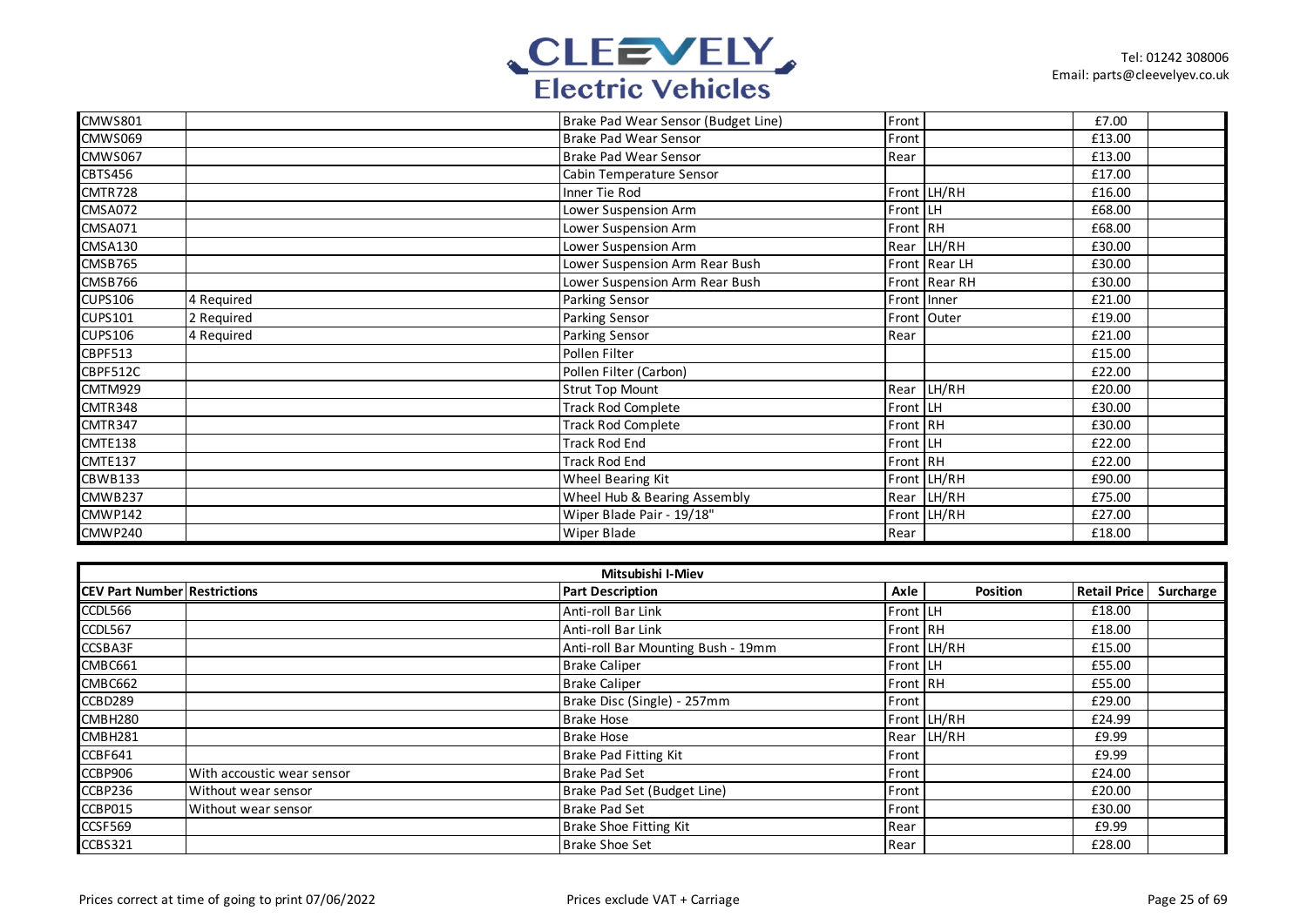

| CMCS368  | <b>Clock Spring</b>             | Front RH |                   | £75.00  |  |
|----------|---------------------------------|----------|-------------------|---------|--|
| CCCS052  | Coil Spring                     |          | Front LH/RH       | £30.00  |  |
| CCCS053  | Coil Spring                     |          | Rear LH/RH        | £35.00  |  |
| CMTS030  | Coolant Temperature Sensor      |          | Inverter          | £7.00   |  |
| CCFU030  | Fuse (Inverter)                 |          |                   | £20.00  |  |
| CCTR695  | Inner Tie Rod                   |          | Front LH/RH       | £22.00  |  |
| CCSB809  | Lower Suspension Arm Front Bush |          | Front Front LH/RH | £9.00   |  |
| CCPF515C | Pollen Filter (Carbon)          |          |                   | £22.00  |  |
| CMSA086  | <b>Steering Angle Sensor</b>    |          |                   | £170.00 |  |
| CMTE105  | <b>Track Rod End</b>            |          | Front LH/RH       | £9.00   |  |
| CCWB808  | Wheel Bearing Kit (Budget Line) |          | Front LH/RH       | £45.00  |  |
| CCWB173  | Wheel Bearing Kit               |          | Front LH/RH       | £96.00  |  |
| CCWB292  | Wheel Bearing Kit               |          | Rear LH/RH        | £60.00  |  |
| CCWC017  | Wheel Cylinder                  |          | Rear LH/RH        | £20.00  |  |
| CCWP070  | Wiper Blade - 28"               | Front    |                   | £24.00  |  |
| CCWP306  | <b>Wiper Blade</b>              | Rear     |                   | £21.00  |  |

| Nissan eNV200                       |                      |                                      |          |             |                     |           |  |
|-------------------------------------|----------------------|--------------------------------------|----------|-------------|---------------------|-----------|--|
| <b>CEV Part Number Restrictions</b> |                      | <b>Part Description</b>              | Axle     | Position    | <b>Retail Price</b> | Surcharge |  |
| CNDL775                             |                      | Anti-roll Bar Link (Budget Line)     |          | Front LH/RH | £11.00              |           |  |
| CNDL679                             |                      | Anti-roll Bar Link                   |          | Front LH/RH | £15.00              |           |  |
| CNDL040                             |                      | Anti-roll Bar Link (Budget Line)     | Rear     | LH/RH       | £18.00              |           |  |
| <b>CNDL680</b>                      |                      | Anti-roll Bar Link                   |          | Rear LH/RH  | £25.00              |           |  |
| <b>CNAB822</b>                      |                      | Anti-roll Bar Mounting Bush - 25.5mm | Rear     | LH/RH       | £5.20               |           |  |
| <b>CNGS262</b>                      |                      | <b>Boot Strut</b>                    |          | Rear LH/RH  | £20.00              |           |  |
| CNBC531                             | Nissan brake system  | <b>Brake Caliper</b>                 | Front LH |             | £125.00             |           |  |
| <b>CNBC532</b>                      | Nissan brake system  | <b>Brake Caliper</b>                 | Front RH |             | £125.00             |           |  |
| <b>CNBD195</b>                      |                      | Brake Disc (Single) - 283mm          | Front    |             | £40.00              |           |  |
| CNBD170                             |                      | Brake Disc (Single) - 292mm          | Rear     |             | £32.00              |           |  |
| <b>CNSW063</b>                      | 4 Pin                | Brake Light Switch                   |          |             | £16.00              |           |  |
| <b>CNSW109</b>                      | 2 Pin                | <b>Brake Light Switch</b>            |          |             | £12.00              |           |  |
| <b>CNBF597</b>                      |                      | Brake Pad Fitting Kit                | Front    |             | £16.00              |           |  |
| <b>CNBP518</b>                      |                      | Brake Pad Set (Budget Line)          | Front    |             | £25.00              |           |  |
| CNBP060                             |                      | <b>Brake Pad Set</b>                 | Front    |             | £30.00              |           |  |
| <b>CNBP745</b>                      | Akebono Brake System | Brake Pad Set (Budget Line)          | Rear     |             | £18.00              |           |  |
| <b>CNBP059</b>                      | Akebono Brake System | <b>Brake Pad Set</b>                 | Rear     |             | £24.00              |           |  |
| CCSF569                             |                      | Brake Shoe Fitting Kit               | Rear     |             | £9.99               |           |  |
| <b>CNCS135</b>                      |                      | Coil Spring                          |          | Front LH/RH | £35.00              |           |  |
| <b>CNSA685</b>                      |                      | Lower Suspension Link                | Front LH |             | £25.00              |           |  |
| CNSA684                             |                      | Lower Suspension Link                | Front RH |             | £25.00              |           |  |
| <b>CNPF540</b>                      |                      | Pollen Filter                        |          |             | £16.00              |           |  |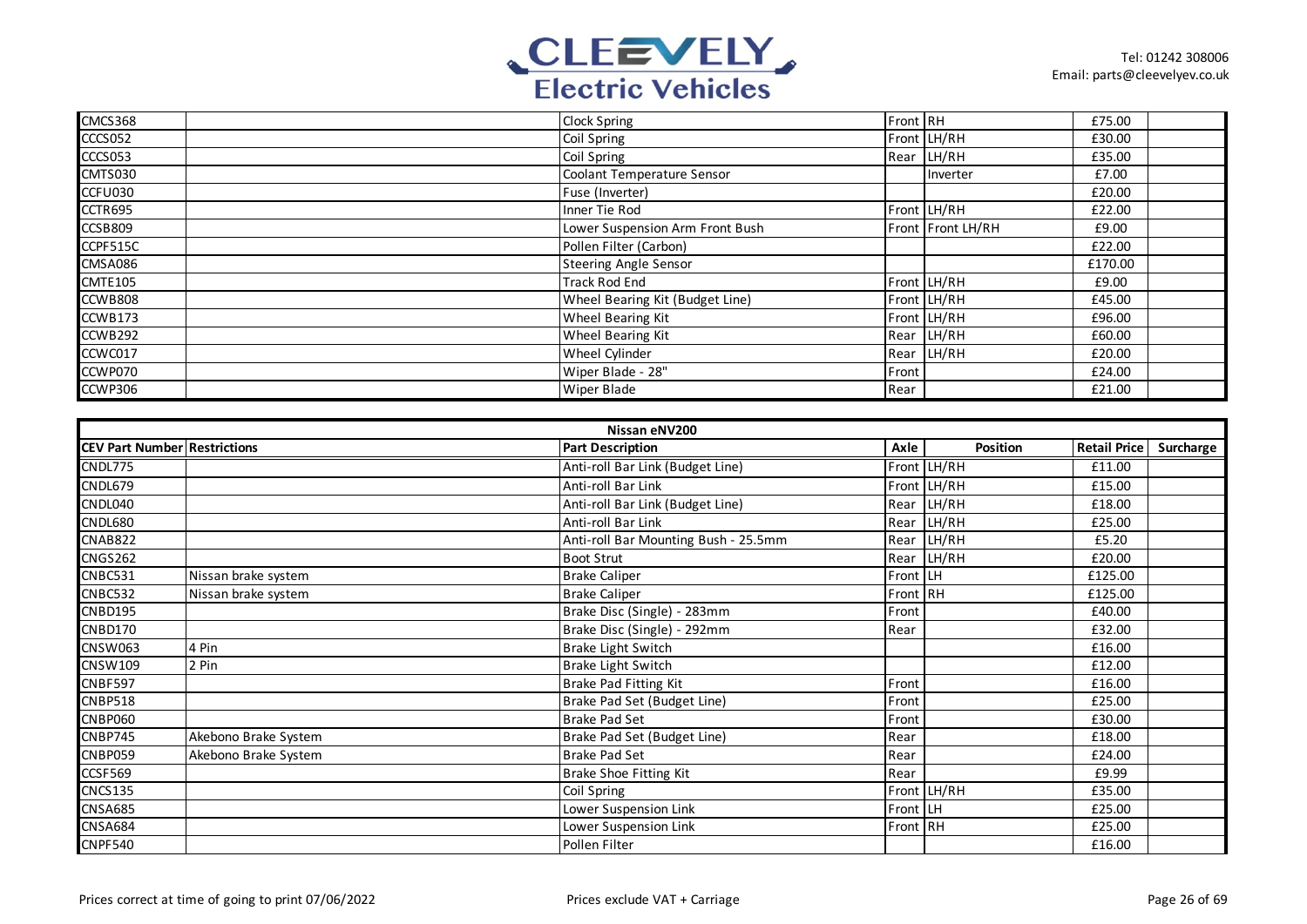

| <b>CNSA084</b> | Steering Angle Sensor    |          |             | £155.00 |  |
|----------------|--------------------------|----------|-------------|---------|--|
| <b>CNTM932</b> | <b>Strut Top Bearing</b> |          | Front LH/RH | £19.00  |  |
| <b>CNSP311</b> | Washer Pump              |          |             | £50.00  |  |
| CNWP16U        | Wiper Blade - 16"        | Front LH |             | £13.99  |  |
| CNWP22U        | Wiper Blade - 22"        | Front RH |             | £20.00  |  |
| <b>CNWP354</b> | Wiper Blade              | Rear     |             | £11.00  |  |

| Nissan Leaf ZEO (2010-2017)         |                                 |                                         |          |             |                     |           |  |
|-------------------------------------|---------------------------------|-----------------------------------------|----------|-------------|---------------------|-----------|--|
| <b>CEV Part Number Restrictions</b> |                                 | <b>Part Description</b>                 | Axle     | Position    | <b>Retail Price</b> | Surcharge |  |
| CNBA053                             | Japanese Built (2010 - 05/2014) | 12v Battery                             | Front    |             | £75.00              |           |  |
| <b>CNBA530</b>                      | GB Built 05/2014-               | 12v Battery                             | Front    |             | £70.00              |           |  |
| <b>CNAS154</b>                      |                                 | <b>ABS Sensor</b>                       |          | Front LH/RH | £25.00              |           |  |
| <b>CNAS241</b>                      |                                 | <b>ABS Sensor</b>                       | Rear     | LH/RH       | £25.00              |           |  |
| CNDL775                             |                                 | Anti-roll Bar Link (Budget Line)        |          | Front LH/RH | £11.00              |           |  |
| CNDL679                             |                                 | Anti-roll Bar Link                      |          | Front LH/RH | £15.00              |           |  |
| CNBKB09                             |                                 | <b>Ball Joint Pinch Bolt</b>            |          | Front LH/RH | £6.00               |           |  |
| <b>CNGS259</b>                      |                                 | <b>Boot Strut</b>                       | Rear     | LH/RH       | £13.00              |           |  |
| <b>CNBF769</b>                      | GB Built 05/2014-               | Brake Caliper Fitting Kit (Budget Line) | Front    |             | £11.50              |           |  |
| <b>CNBF313</b>                      | GB Built 05/2014-               | <b>Brake Caliper Fitting Kit</b>        | Front    |             | £11.50              |           |  |
| CNBC531                             | Japanese Built (2010 - 05/2014) | <b>Brake Caliper</b>                    | Front LH |             | £125.00             |           |  |
| CNBC532                             | Japanese Built (2010 - 05/2014) | <b>Brake Caliper</b>                    | Front RH |             | £125.00             |           |  |
| <b>CNBC561</b>                      | Akebono Brake System            | <b>Brake Caliper</b>                    | Rear     | LH          | £70.00              |           |  |
| <b>CNBC562</b>                      | Akebono Brake System            | <b>Brake Caliper</b>                    | Rear     | <b>RH</b>   | £70.00              |           |  |
| <b>CNBD195</b>                      | Japanese Built (2010 - 05/2014) | Brake Disc (Single) - 283mm             | Front    |             | £40.00              |           |  |
| <b>CNBD118</b>                      | GB Built 05/2014-               | Brake Disc (Single) - 296mm             | Front    |             | £40.00              |           |  |
| <b>CNBD160</b>                      |                                 | Brake Disc (Single) - 292mm             | Rear     |             | £32.00              |           |  |
| <b>CNBH168</b>                      |                                 | <b>Brake Hose</b>                       | Front LH |             | £15.00              |           |  |
| <b>CNBH169</b>                      |                                 | <b>Brake Hose</b>                       | Front RH |             | £15.00              |           |  |
| CNBH303                             |                                 | <b>Brake Hose</b>                       | Rear     | Inner LH/RH | £9.00               |           |  |
| CNBH263                             | With Collision Warning System   | <b>Brake Hose</b>                       | Rear     | Outer LH    | £12.00              |           |  |
| <b>CNBH262</b>                      | With Collision Warning System   | <b>Brake Hose</b>                       | Rear     | Outer RH    | £12.00              |           |  |
| CNSW109                             | 2 Pin                           | <b>Brake Light Switch</b>               |          |             | £12.00              |           |  |
| <b>CNBF657</b>                      | Japanese Built (2010 - 05/2014) | <b>Brake Pad Fitting Kit</b>            | Front    |             | £10.00              |           |  |
| CNBF841                             |                                 | Brake Pad Fitting Kit                   | Rear     |             | £7.00               |           |  |
| <b>CNBP518</b>                      | Japanese Built (2010 - 05/2014) | Brake Pad Set (Budget Line)             | Front    |             | £25.00              |           |  |
| <b>CNBP060</b>                      | Japanese Built (2010 - 05/2014) | <b>Brake Pad Set</b>                    | Front    |             | £30.00              |           |  |
| <b>CNBP082</b>                      | GB Built 05/2014-               | <b>Brake Pad Set</b>                    | Front    |             | £45.00              |           |  |
| <b>CNBP745</b>                      | Akebono Brake System            | Brake Pad Set (Budget Line)             | Rear     |             | £18.00              |           |  |
| <b>CNBP059</b>                      | Akebono Brake System            | <b>Brake Pad Set</b>                    | Rear     |             | £24.00              |           |  |
| <b>CNCS132</b>                      |                                 | Coil Spring                             | Front    | LH/RH       | £39.99              |           |  |
| <b>CNCS133</b>                      | Japanese Built (2010 - 05/2014) | Coil Spring                             |          | Rear LH/RH  | £35.99              |           |  |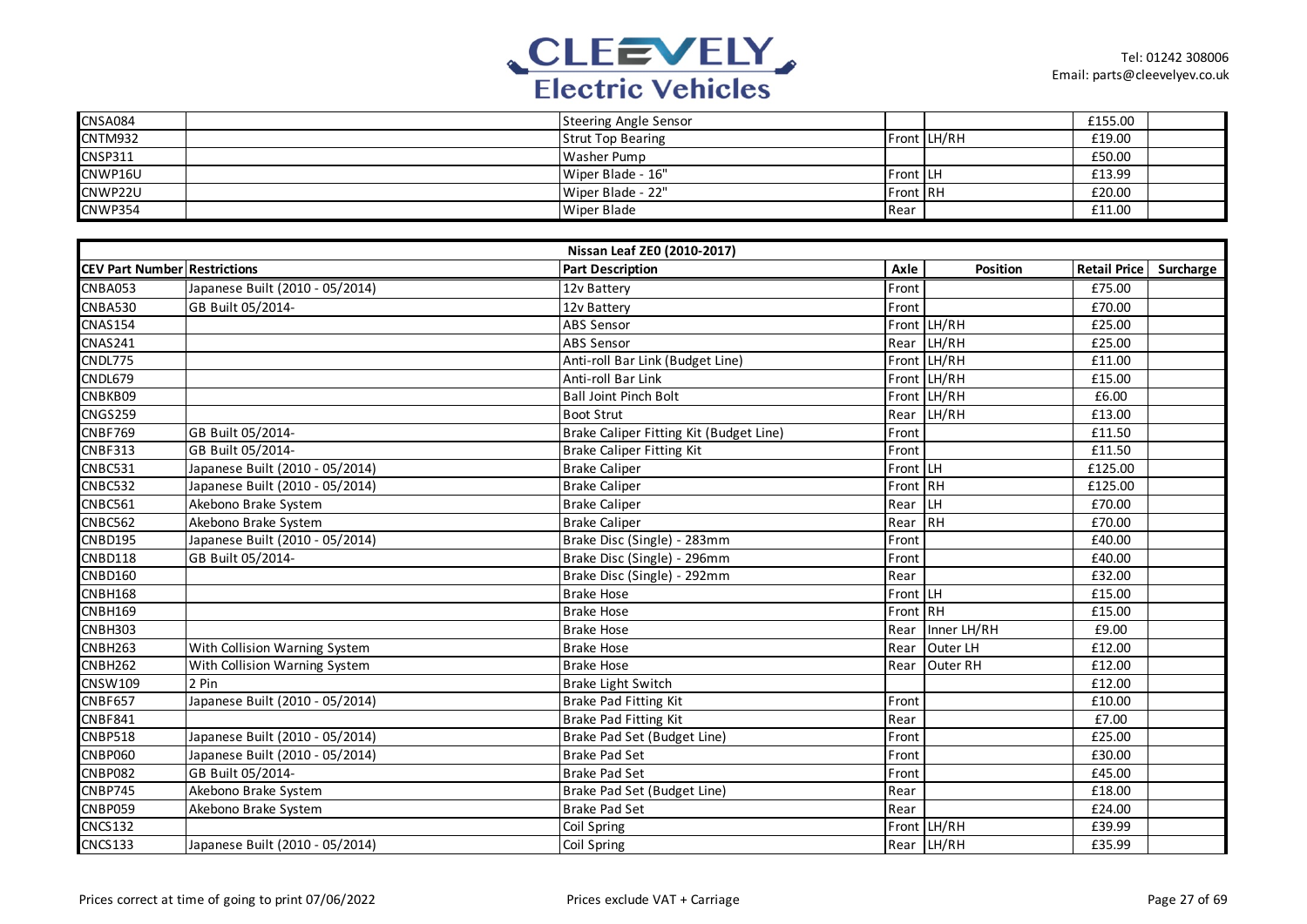

| <b>CNCS134</b> | GB Built 05/2014-                          | Coil Spring                                |          | Rear LH/RH        | £30.99  |  |
|----------------|--------------------------------------------|--------------------------------------------|----------|-------------------|---------|--|
| CNCB825        |                                            | CV Boot Kit                                |          | Front Outer LH/RH | £18.00  |  |
| <b>CNFU030</b> | Japanese Built (2010 - 05/2014) For heater | Fuse                                       |          |                   | £30.00  |  |
| <b>CNGO011</b> |                                            | Gearbox Oil - 5 Litres                     |          |                   | £53.86  |  |
| <b>CNPC168</b> |                                            | Handbrake Cable                            | Rear LH  |                   | £40.00  |  |
| <b>CNPC169</b> |                                            | Handbrake Cable                            | Rear RH  |                   | £40.00  |  |
| <b>CNSF638</b> |                                            | Handbrake Shoe Adjuster Kit                | Rear     |                   | £17.00  |  |
| <b>CNSF613</b> |                                            | Handbrake Shoe Fitting Kit                 | Rear     |                   | £7.00   |  |
| <b>CNBS042</b> |                                            | Handbrake Shoes Set                        | Rear     |                   | £16.00  |  |
| <b>CNTR219</b> |                                            | Inner Tie Rod                              |          | Front LH/RH       | £15.00  |  |
| CUKB025        |                                            | Key Fob Battery                            |          |                   | £1.99   |  |
| <b>CNBJ545</b> |                                            | Lower Ball Joint                           |          | Front LH/RH       | £12.00  |  |
| <b>CNSA548</b> |                                            | Lower Suspension Arm                       | Front LH |                   | £49.99  |  |
| <b>CNSA547</b> |                                            | Lower Suspension Arm                       | Front RH |                   | £49.99  |  |
| <b>CNSB806</b> |                                            | Lower Suspension Arm Front Bush            |          | Front Front LH/RH | £7.00   |  |
| <b>CNSB839</b> |                                            | Lower Suspension Arm Rear Bush             |          | Front Rear LH/RH  | £7.00   |  |
| CNPF552C       |                                            | Pollen Filter (Carbon)                     |          |                   | £14.00  |  |
| <b>CNSA083</b> |                                            | <b>Steering Angle Sensor</b>               |          |                   | £130.00 |  |
| CNSG020        |                                            | <b>Steering Rack Gaitor</b>                |          | Front LH/RH       | £11.00  |  |
| <b>CNTM913</b> |                                            | <b>Strut Top Bearing</b>                   |          | Front LH/RH       | £23.00  |  |
| <b>CNTM912</b> |                                            | <b>Strut Top Mount &amp; Bearing</b>       | Front LH |                   | £40.00  |  |
| CNTM911        |                                            | <b>Strut Top Mount &amp; Bearing</b>       | Front RH |                   | £40.00  |  |
| CNTE930        |                                            | Track Rod End (Budget Line)                | Front LH |                   | £12.00  |  |
| <b>CNTE148</b> |                                            | <b>Track Rod End</b>                       | Front LH |                   | £15.00  |  |
| <b>CNTE931</b> |                                            | Track Rod End (Budget Line)                | Front RH |                   | £12.00  |  |
| <b>CNTE147</b> |                                            | <b>Track Rod End</b>                       | Front RH |                   | £15.00  |  |
| <b>CNPS319</b> |                                            | <b>Washer Pump</b>                         |          |                   | £55.00  |  |
| CNWB346        |                                            | Wheel Hub & Bearing Assembly (Budget Line) |          | Front LH/RH       | £59.99  |  |
| <b>CNWB129</b> |                                            | Wheel Hub & Bearing Assembly               |          | Front LH/RH       | £64.99  |  |
| <b>CNWB261</b> |                                            | Wheel Hub & Bearing Assembly               |          | Rear LH/RH        | £79.00  |  |
| CNWP16U        |                                            | Wiper Blade - 16"                          | Front LH |                   | £13.99  |  |
| CNWP26U        |                                            | Wiper Blade - 26"                          | Front RH |                   | £16.99  |  |
| <b>CNWP010</b> |                                            | <b>Wiper Blade</b>                         | Rear     |                   | £8.99   |  |

| <b>Nissan Leaf ZE1 (2017-)</b>      |                      |                                  |          |                 |              |           |  |  |
|-------------------------------------|----------------------|----------------------------------|----------|-----------------|--------------|-----------|--|--|
| <b>CEV Part Number Restrictions</b> |                      | <b>Part Description</b>          | Axle     | <b>Position</b> | Retail Price | Surcharge |  |  |
| <b>CNBA530</b>                      |                      | 12v Battery                      | Front    |                 | £70.00       |           |  |  |
| CNDL775                             |                      | Anti-roll Bar Link (Budget Line) |          | Front LH/RH     | £11.00       |           |  |  |
| CNDL679                             |                      | Anti-roll Bar Link               |          | Front LH/RH     | £15.00       |           |  |  |
| CNBKB09                             |                      | <b>Ball Joint Pinch Bolt</b>     |          | Front LH/RH     | £6.00        |           |  |  |
| CNBC561                             | Akebono Brake System | <b>Brake Caliper</b>             | Rear ILH |                 | £70.00       |           |  |  |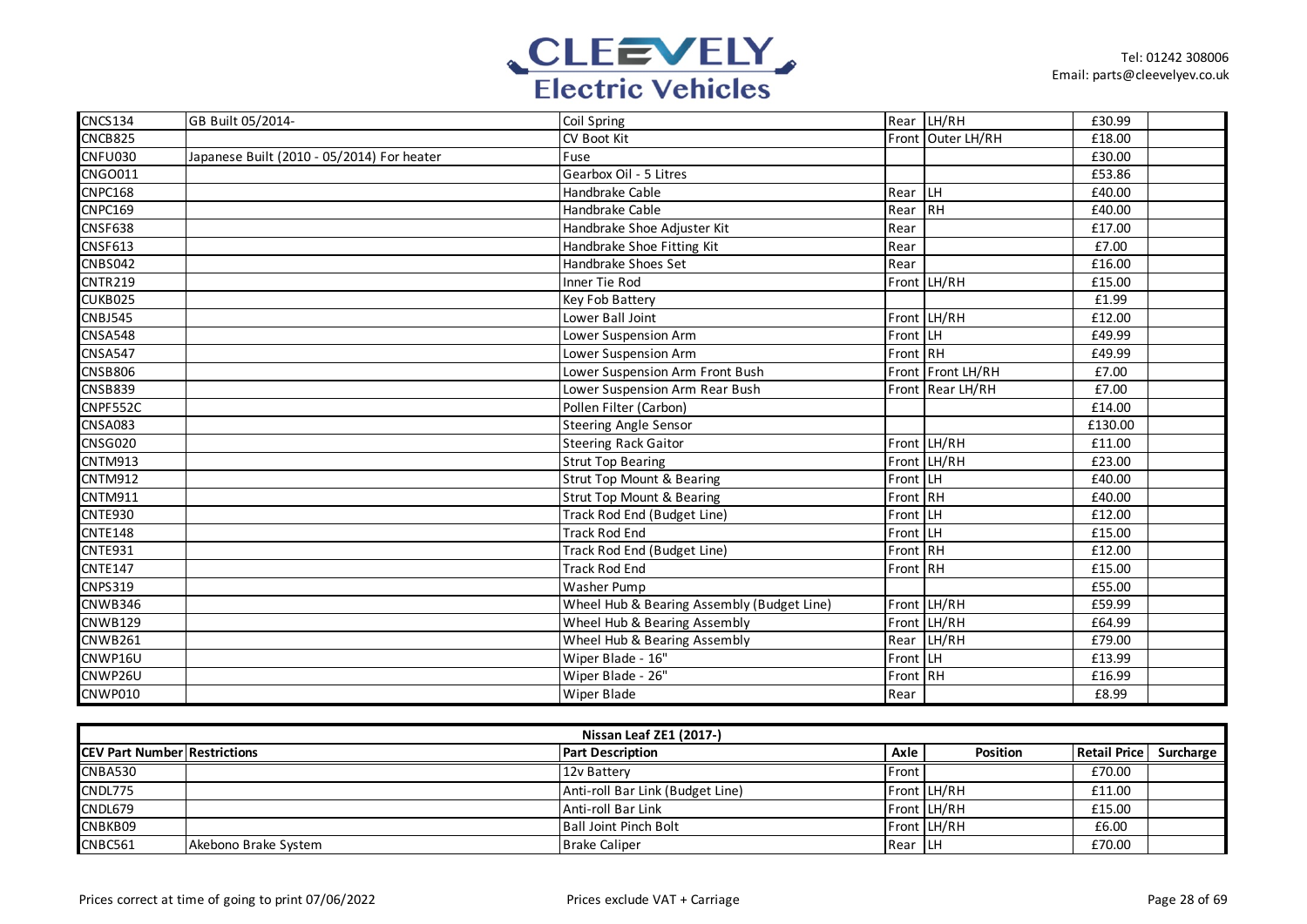

| <b>CNBC562</b>               | Akebono Brake System                | <b>Brake Caliper</b>                 | Rear RH  |                   | £70.00  |  |
|------------------------------|-------------------------------------|--------------------------------------|----------|-------------------|---------|--|
| CNBC971                      | With Electric Handbrake (TRW)       | <b>Brake Caliper</b>                 | Rear LH  |                   | £365.00 |  |
| CNBC972                      | With Electric Handbrake (TRW)       | <b>Brake Caliper</b>                 | Rear RH  |                   | £365.00 |  |
| CNBC020                      |                                     | <b>Brake Caliper Motor</b>           | Rear     | H                 | £95.00  |  |
| CNBC041                      |                                     | <b>Brake Caliper Motor</b>           | Rear RH  |                   | £95.00  |  |
| <b>CNBD195</b>               |                                     | Brake Disc (Single) - 283mm          | Front    |                   | £40.00  |  |
| <b>CNBD160</b>               |                                     | Brake Disc (Single) - 292mm          | Rear     |                   | £32.00  |  |
| <b>CNBD194</b>               | With Collision Warning System       | Brake Disc (Single) - 292mm          | Rear     |                   | £33.00  |  |
| <b>CNBH184</b>               |                                     | <b>Brake Hose</b>                    | Front LH |                   | £15.00  |  |
| <b>CNBH185</b>               |                                     | <b>Brake Hose</b>                    | Front RH |                   | £15.00  |  |
| CNBH124                      |                                     | <b>Brake Hose</b>                    | Rear     | Inner LH/RH       | £7.00   |  |
| CNBH003                      | Without Collision Warning System    | <b>Brake Hose</b>                    | Rear     | Outer LH          | £11.00  |  |
| CNBH004                      | Without Collision Warning System    | <b>Brake Hose</b>                    | Rear     | Outer RH          | £11.00  |  |
| CNBH263                      | With Collision Warning System       | <b>Brake Hose</b>                    | Rear     | Outer LH          | £12.00  |  |
| <b>CNBH262</b>               | With Collision Warning System       | <b>Brake Hose</b>                    | Rear     | Outer RH          | £12.00  |  |
| CNBF679                      |                                     | Brake Pad Fitting Kit                | Front    |                   | £12.00  |  |
| <b>CNBP128</b>               |                                     | <b>Brake Pad Set</b>                 | Front    |                   | £30.00  |  |
| CNBP745                      | Akebono Brake System                | Brake Pad Set (Budget Line)          | Rear     |                   | £18.00  |  |
| <b>CNBP059</b>               | Akebono Brake System                | <b>Brake Pad Set</b>                 | Rear     |                   | £24.00  |  |
| CNBP063                      | With Collision Warning System (TRW) | Brake Pad Set (Budget Line)          | Rear     |                   | £22.00  |  |
| <b>CNBP062</b>               | With Collision Warning System (TRW) | <b>Brake Pad Set</b>                 | Rear     |                   | £27.00  |  |
| CNGO011                      |                                     | Gearbox Oil - 5 Litres               |          |                   | £53.86  |  |
| <b>CNSF626</b>               | Manual Parking Brake                | Handbrake Shoe Fitting Kit           | Rear     |                   | £9.00   |  |
| <b>CNBS273</b>               |                                     | Handbrake Shoes Set                  | Rear     |                   | £16.00  |  |
| CNTR225                      |                                     | Inner Tie Rod                        |          | Front LH/RH       | £15.00  |  |
| CUKB025                      |                                     | Key Fob Battery                      |          |                   | £1.99   |  |
| <b>CNBJ552</b>               |                                     | Lower Ball Joint                     |          | Front LH/RH       | £12.00  |  |
| <b>CNSB159</b>               |                                     | Lower Suspension Arm Front Bush      |          | Front Front LH/RH | £8.00   |  |
| <b>CNSB160</b>               |                                     | Lower Suspension Arm Rear Bush       |          | Front Rear LH/RH  | £11.00  |  |
| <b>CNPF524</b>               |                                     | Pollen Filter                        |          |                   | £14.00  |  |
| CNPF552C                     |                                     | Pollen Filter (Carbon)               |          |                   | £14.00  |  |
| $\overline{\text{CNTM2}}$ 46 |                                     | <b>Strut Top Bearing</b>             |          | Front LH/RH       | £23.00  |  |
| <b>CNTM912</b>               |                                     | <b>Strut Top Mount &amp; Bearing</b> |          | Front LH/RH       | £40.00  |  |
| <b>CNTE148</b>               |                                     | <b>Track Rod End</b>                 | Front LH |                   | £15.00  |  |
| <b>CNTE147</b>               |                                     | <b>Track Rod End</b>                 | Front RH |                   | £15.00  |  |
| CNWB346                      |                                     | Wheel Hub & Bearing Assembly         |          | Front LH/RH       | £59.99  |  |
| <b>GNWBN0A</b>               |                                     | Wheel Hub & Bearing Assembly         |          | Rear LH/RH        | £290.00 |  |
| CNWP16U                      |                                     | Wiper Blade - 16"                    | Front LH |                   | £13.99  |  |
| CNWP26U                      |                                     | Wiper Blade - 26"                    | Front RH |                   | £16.99  |  |
| <b>CNWP354</b>               |                                     | Wiper Blade                          | Rear     |                   | £11.00  |  |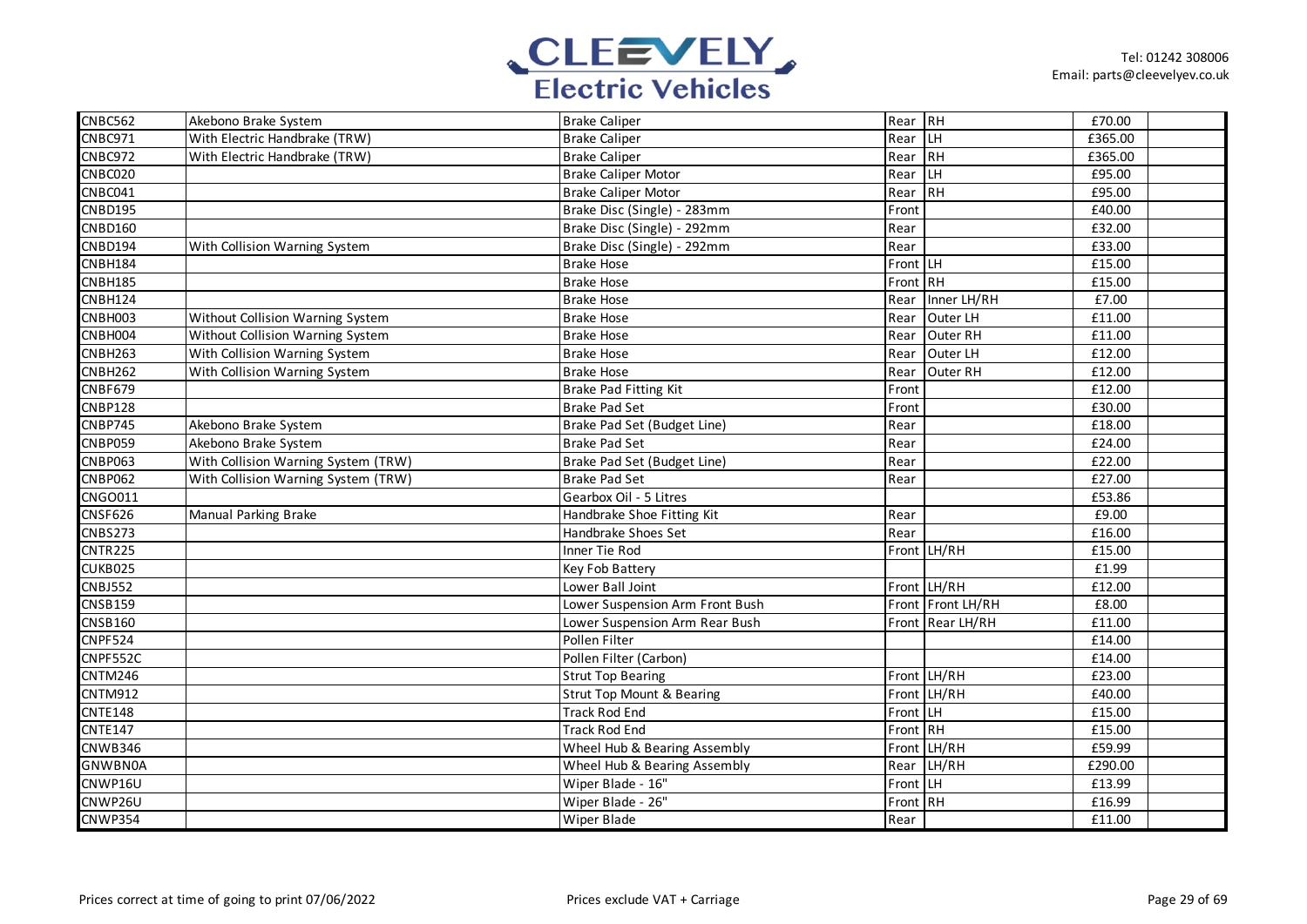

|                                     | Peugeot e-2008                   |                                           |       |             |                     |           |  |  |  |
|-------------------------------------|----------------------------------|-------------------------------------------|-------|-------------|---------------------|-----------|--|--|--|
| <b>CEV Part Number Restrictions</b> |                                  | <b>Part Description</b>                   | Axle  | Position    | <b>Retail Price</b> | Surcharge |  |  |  |
| CPDL627                             |                                  | Anti-roll Bar Link                        |       | Front LH/RH | £12.00              |           |  |  |  |
| CCBC571                             |                                  | <b>Brake Caliper</b>                      | Rear  | ILН         | £185.00             |           |  |  |  |
| CCDC572                             |                                  | <b>Brake Caliper</b>                      | Rear  | <b>IRH</b>  | £185.00             |           |  |  |  |
| CCBD338                             | Bosch Brake System               | Brake Disc (Single) - 283mm (Budget Line) | Front |             | £25.00              |           |  |  |  |
| CCBD112                             | Bosch Brake System               | Brake Disc (Single) - 283mm               | Front |             | £31.00              |           |  |  |  |
| CCBD818                             | ATE Brake System                 | Brake Disc (Single) - 302mm (Budget Line) | Front |             | £37.00              |           |  |  |  |
| CCBD129                             | ATE Brake System                 | Brake Disc (Single) - 302mm               | Front |             | £40.00              |           |  |  |  |
| CCBF598                             | ATE Brake System                 | Brake Pad Fitting Kit                     | Front |             | £7.99               |           |  |  |  |
| CCBF608                             | Bosch Brake System               | <b>Brake Pad Fitting Kit</b>              | Front |             | £8.99               |           |  |  |  |
| CCBF668                             |                                  | <b>Brake Pad Fitting Kit</b>              | Rear  |             | £12.99              |           |  |  |  |
| CCBP751                             | Bosch Brake System (283mm Discs) | Brake Pad Set (Budget Line)               | Front |             | £30.00              |           |  |  |  |
| CCBP009                             | Bosch Brake System (283mm Discs) | <b>Brake Pad Set</b>                      | Front |             | £38.00              |           |  |  |  |
| CCBP040                             | ATE Brake System (302mm Discs)   | <b>Brake Pad Set</b>                      | Front |             | £40.00              |           |  |  |  |
| CCBP020                             |                                  | Brake Pad Set (Budget Line)               | Rear  |             | £25.00              |           |  |  |  |
| CCBP055                             |                                  | <b>Brake Pad Set</b>                      | Rear  |             | £35.00              |           |  |  |  |
| CPBJ592                             |                                  | Lower Ball Joint                          |       | Front LH/RH | £16.00              |           |  |  |  |
| CCPF019                             |                                  | Pollen Filter                             |       |             | £16.00              |           |  |  |  |
| CCPF018C                            |                                  | Pollen Filter (Carbon)                    |       |             | £17.00              |           |  |  |  |
| <b>CUSP326</b>                      |                                  | Washer Pump                               |       |             | £22.00              |           |  |  |  |
| CPWP721                             |                                  | Wiper Blade Pair - 24/16"                 |       | Front LH/RH | £35.00              |           |  |  |  |
| CPWP301                             |                                  | Wiper Blade                               | Rear  |             | £12.00              |           |  |  |  |

| Peugeot e-208                       |                                  |                                      |          |             |                     |           |  |  |
|-------------------------------------|----------------------------------|--------------------------------------|----------|-------------|---------------------|-----------|--|--|
| <b>CEV Part Number Restrictions</b> |                                  | <b>Part Description</b>              | Axle     | Position    | <b>Retail Price</b> | Surcharge |  |  |
| CPDL630                             |                                  | Anti-roll Bar Link                   | Front LH |             | £13.00              |           |  |  |
| CPDL629                             |                                  | Anti-roll Bar Link                   | Front RH |             | £13.00              |           |  |  |
| CPAB892                             |                                  | Anti-roll Bar Mounting Bush - 20mm   |          | Front LH/RH | £5.00               |           |  |  |
| CPAB893                             |                                  | Anti-roll Bar Mounting Bush - 21.5mm |          | Front LH/RH | £5.00               |           |  |  |
| CPBD114                             | Bosch Brake System               | Brake Disc (Single) - 266mm          | Front    |             | £24.00              |           |  |  |
| CCBD112                             | Bosch Brake System               | Brake Disc (Single) - 283mm          | Front    |             | £31.00              |           |  |  |
| CCBD129                             | <b>ATE Brake System</b>          | Brake Disc (Single) - 302mm          | Front    |             | £40.00              |           |  |  |
| CCBF608                             | Bosch Brake System               | Brake Pad Fitting Kit                | Front    |             | £8.99               |           |  |  |
| CPBP029                             | Bosch Brake System (266mm Discs) | <b>Brake Pad Set</b>                 | Front    |             | £20.00              |           |  |  |
| CCBP751                             | Bosch Brake System (283mm Discs) | Brake Pad Set (Budget Line)          | Front    |             | £30.00              |           |  |  |
| CCBP009                             | Bosch Brake System (283mm Discs) | <b>Brake Pad Set</b>                 | Front    |             | £38.00              |           |  |  |
| CCBP040                             | ATE Brake System (302mm Discs)   | <b>Brake Pad Set</b>                 | Front    |             | £40.00              |           |  |  |
| CDBP061                             |                                  | <b>Brake Pad Set</b>                 | Rear     |             | £20.00              |           |  |  |
| CPSF003                             |                                  | Brake Shoe Adjuster Kit              | Rear     |             | £32.00              |           |  |  |
| CPSF570                             |                                  | Brake Shoe Fitting Kit               | Rear     |             | £10.00              |           |  |  |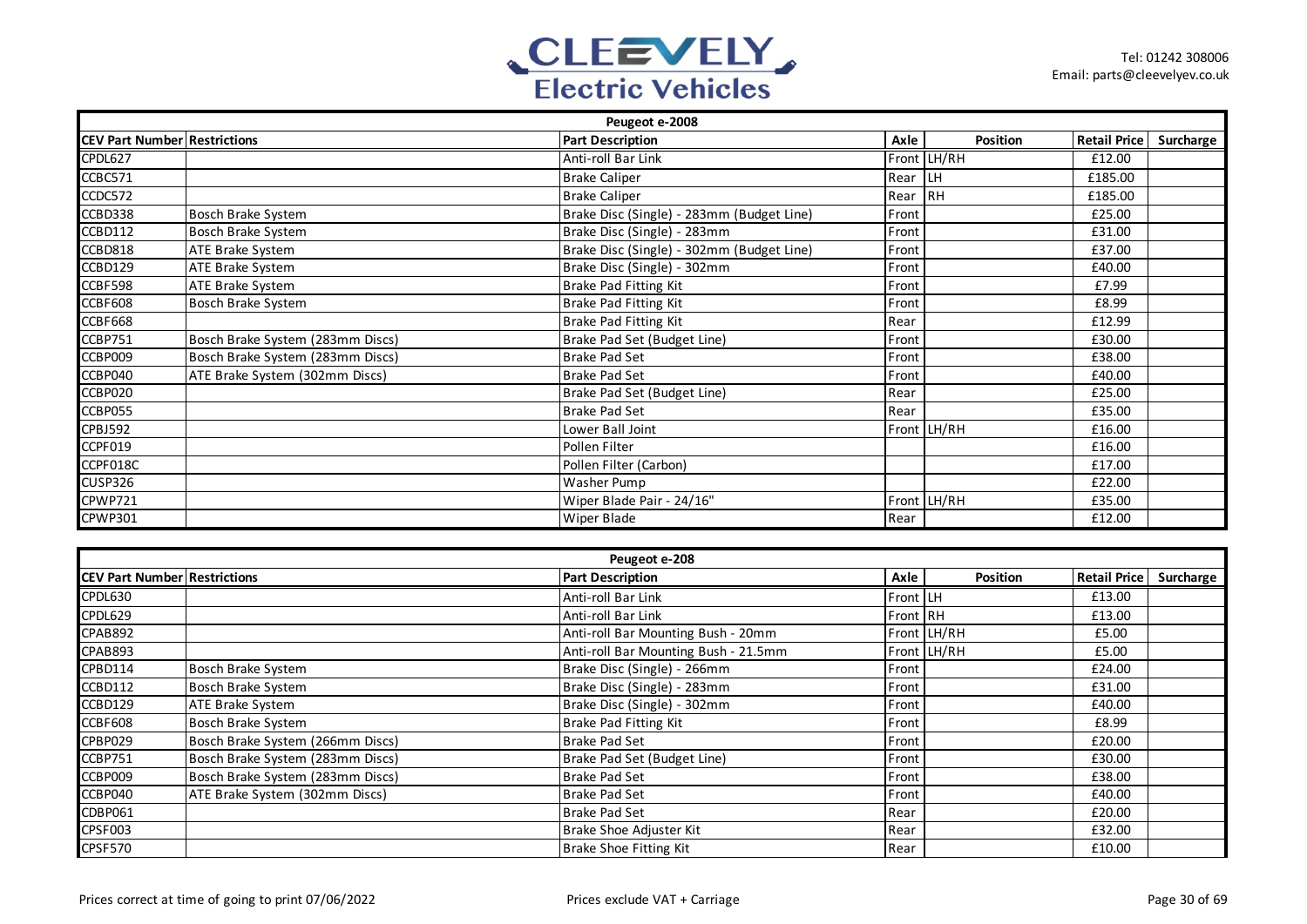

| CPTR232        | Inner Tie Rod             |          | Front LH/RH | £22.00 |  |
|----------------|---------------------------|----------|-------------|--------|--|
| <b>CPBJ592</b> | Lower Ball Joint          |          | Front LH/RH | £16.00 |  |
| CCPF019        | Pollen Filter             |          |             | £16.00 |  |
| CCPF018C       | Pollen Filter (Carbon)    |          |             | £17.00 |  |
| <b>CPTE125</b> | <b>Track Rod End</b>      | Front LH |             | £14.00 |  |
| CPTE126        | <b>Track Rod End</b>      | Front RH |             | £14.00 |  |
| <b>CUSP326</b> | Washer Pump               |          |             | £22.00 |  |
| CPWC050        | Wheel Cylinder            |          | Rear LH/RH  | £18.00 |  |
| <b>CPWP301</b> | Wiper Blade               | Rear     |             | £12.00 |  |
| CPWP721        | Wiper Blade Pair - 24/16" |          | Front LH/RH | £35.00 |  |

|                                     |                                                | <b>Peugeot e-Expert</b>                   |          |                   |                     |           |
|-------------------------------------|------------------------------------------------|-------------------------------------------|----------|-------------------|---------------------|-----------|
| <b>CEV Part Number Restrictions</b> |                                                | <b>Part Description</b>                   | Axle     | Position          | <b>Retail Price</b> | Surcharge |
| <b>CCAS117</b>                      |                                                | <b>ABS Sensor</b>                         |          | Front LH/RH       | £14.00              |           |
| <b>CCAS165</b>                      | Signed                                         | ABS Sensor (Budget Line)                  |          | Rear LH/RH        | £12.00              |           |
| CCAS221                             | Signed                                         | <b>ABS Sensor</b>                         |          | Rear LH/RH        | £20.00              |           |
| CCAS062                             | Non Signed                                     | ABS Sensor (Budget Line)                  | Rear     | LH/RH             | £12.00              |           |
| CCAS222                             | Non Signed                                     | <b>ABS Sensor</b>                         | Rear     | LH/RH             | £14.00              |           |
| CCDL634                             |                                                | Anti-roll Bar Link                        |          | Front LH/RH       | £10.00              |           |
| CCBC470                             |                                                | <b>Brake Caliper</b>                      | Front LH |                   | £55.00              | £28.32    |
| <b>CCBC5471</b>                     |                                                | <b>Brake Caliper</b>                      | Front RH |                   | £55.00              | £28.32    |
| CCBD089                             |                                                | Brake Disc (Single) - 304mm               | Front    |                   | £65.00              |           |
| CCBD440                             | Without Electronic Parking Brake (Solid Discs) | Brake Disc (Single) - 290mm (Budget Line) | Rear     |                   | £25.00              |           |
| CCBD146                             | Without Electronic Parking Brake (Solid Discs) | Brake Disc (Single) - 290mm               | Rear     |                   | £30.00              |           |
| CCBD090                             | With Electronic Parking Brake (Vented Discs)   | Brake Disc (Single) - 294mm               | Rear     |                   | £65.00              |           |
| <b>CJBF665</b>                      |                                                | Brake Pad Fitting Kit                     | Front    |                   | £21.99              |           |
| CCBP186                             |                                                | Brake Pad Set (Budget Line)               | Front    |                   | £45.00              |           |
| CCBP121                             |                                                | <b>Brake Pad Set</b>                      | Front    |                   | £60.00              |           |
| CCBP185                             | Without Electronic Parking Brake (Solid Discs) | Brake Pad Set (Budget Line)               | Rear     |                   | £30.00              |           |
| CCBP064                             | Without Electronic Parking Brake (Solid Discs) | <b>Brake Pad Set</b>                      | Rear     |                   | £40.00              |           |
| CCTR225                             |                                                | Inner Tie Rod                             |          | Front LH/RH       | £14.00              |           |
| CCBJ680                             |                                                | Lower Ball Joint                          |          | Front LH/RH       | £14.00              |           |
| CCSA022                             |                                                | Lower Suspension Arm                      | Front LH |                   | £75.00              |           |
| CCSA021                             |                                                | Lower Suspension Arm                      | Front RH |                   | £75.00              |           |
| CCSB888                             |                                                | Lower Suspension Arm Front Bush           |          | Front Front LH/RH | £9.00               |           |
| CCSB887                             |                                                | Lower Suspension Arm Rear Bush            |          | Front Rear LH/RH  | £15.00              |           |
| <b>CCPF502</b>                      |                                                | Pollen Filter                             |          |                   | £15.00              |           |
| CCTE138                             |                                                | <b>Track Rod End</b>                      | Front LH |                   | £35.00              |           |
| CCTE137                             |                                                | <b>Track Rod End</b>                      | Front RH |                   | £35.00              |           |
| CCWB159                             |                                                | Wheel Bearing Kit                         |          | Front LH/RH       | £40.00              |           |
| CCWH003                             |                                                | Wheel Hub                                 |          | Front LH/RH       | £25.00              |           |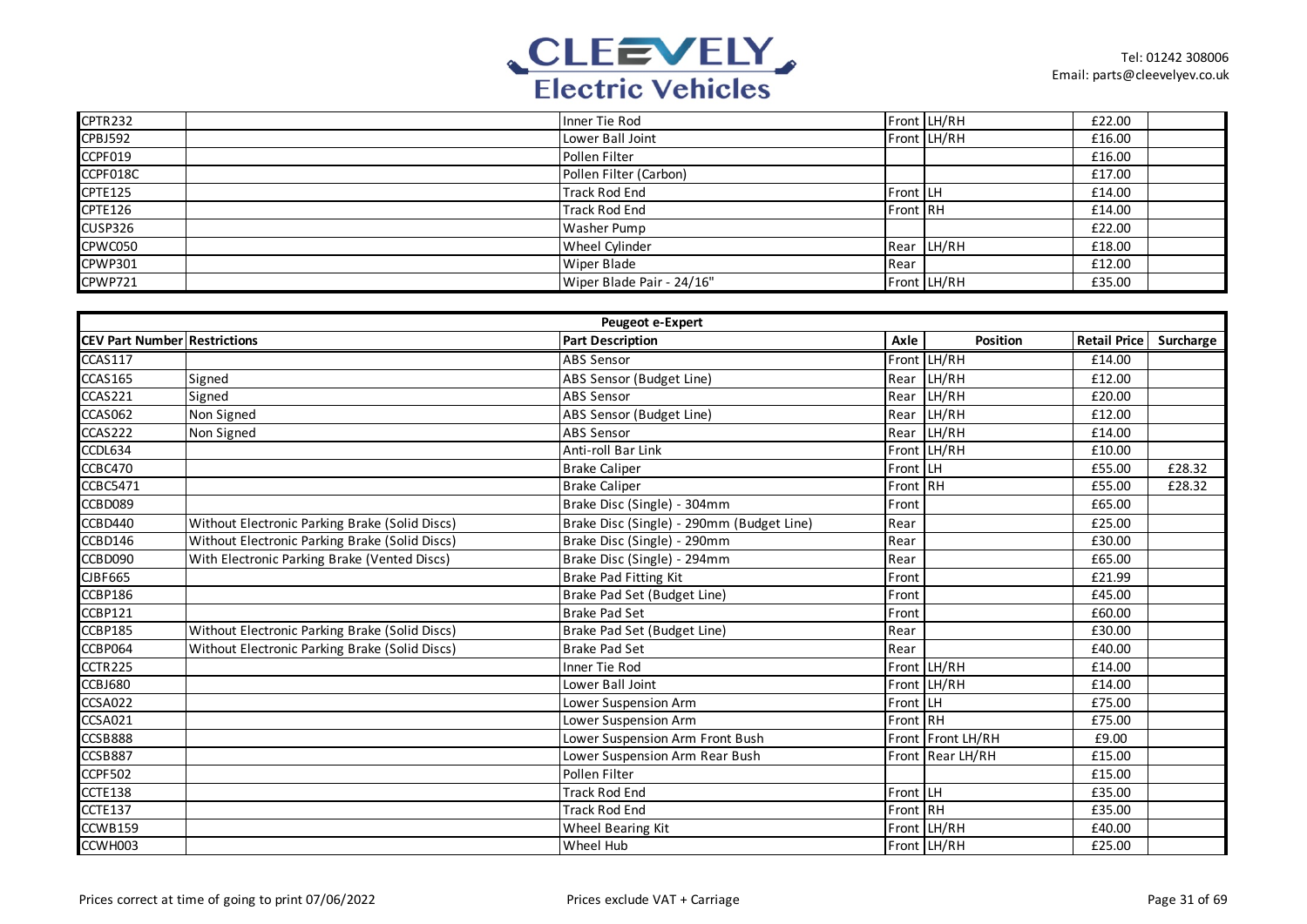

| CCWB243                             |                          | Wheel Hub & Bearing Assembly       |          | Rear LH/RH        | £175.00             |           |
|-------------------------------------|--------------------------|------------------------------------|----------|-------------------|---------------------|-----------|
|                                     |                          |                                    |          |                   |                     |           |
|                                     |                          | Peugeot e-Partner                  |          |                   |                     |           |
| <b>CEV Part Number Restrictions</b> |                          | <b>Part Description</b>            | Axle     | <b>Position</b>   | <b>Retail Price</b> | Surcharge |
| CCDL626                             |                          | Anti-roll Bar Link (Budget Line)   |          | Front LH/RH       | £11.00              |           |
| CCDL623                             |                          | Anti-roll Bar Link                 |          | Front LH/RH       | £14.00              |           |
| CCTR231                             |                          | Inner Tie Rod                      |          | Front LH/RH       | £12.00              |           |
| CCBJ591                             |                          | Lower Ball Joint                   |          | Front LH/RH       | £13.00              |           |
| CCSB872                             |                          | Lower Suspension Arm Front Bush    |          | Front Front LH/RH | £7.00               |           |
| CCSB876                             |                          | Lower Suspension Arm Rear Bush     |          | Front Rear LH/RH  | £10.00              |           |
| CCPF502                             |                          | Pollen Filter                      |          |                   | £15.00              |           |
| CCPF501C                            |                          | Pollen Filter (Carbon)             |          |                   | £17.00              |           |
| <b>CCTE122</b>                      |                          | <b>Track Rod End</b>               | Front LH |                   | £17.00              |           |
| <b>CCTE121</b>                      |                          | <b>Track Rod End</b>               | Front RH |                   | £17.00              |           |
|                                     |                          |                                    |          |                   |                     |           |
|                                     |                          | <b>Peugeot lon</b>                 |          |                   |                     |           |
| <b>CEV Part Number Restrictions</b> |                          | <b>Part Description</b>            | Axle     | <b>Position</b>   | <b>Retail Price</b> | Surcharge |
| CCDL566                             |                          | Anti-roll Bar Link                 | Front LH |                   | £18.00              |           |
| CCDL567                             |                          | Anti-roll Bar Link                 | Front RH |                   | £18.00              |           |
| CCSBA3F                             |                          | Anti-roll Bar Mounting Bush - 19mm |          | Front LH/RH       | £15.00              |           |
| CCBD289                             |                          | Brake Disc (Single) - 257mm        | Front    |                   | £29.00              |           |
| CCBH319                             |                          | <b>Brake Hose</b>                  |          | Front LH/RH       | £15.00              |           |
| CCBH318                             |                          | <b>Brake Hose</b>                  |          | Rear LH/RH        | £10.00              |           |
| CCBL052                             | 2 Pin (Up to 04/09/2014) | Brake Light Switch                 |          |                   | £14.00              |           |
| CCBF641                             |                          | Brake Pad Fitting Kit              | Front    |                   | £9.99               |           |
| CCBP906                             |                          | Brake Pad Set (Budget Line)        | Front    |                   | £24.00              |           |
| CCBP015                             |                          | <b>Brake Pad Set</b>               | Front    |                   | £30.00              |           |
| CCSF569                             |                          | <b>Brake Shoe Fitting Kit</b>      | Rear     |                   | £9.99               |           |
| <b>CCBS321</b>                      |                          | <b>Brake Shoe Set</b>              | Rear     |                   | £28.00              |           |
| CCCS052                             |                          | Coil Spring                        |          | Front LH/RH       | £30.00              |           |
| CCCS053                             |                          | Coil Spring                        | Rear     | LH/RH             | £35.00              |           |
| CCTS065                             |                          | Coolant Temperature Sensor         |          | Inverter          | £12.00              |           |
| CCLB828                             |                          | Daytime Running Bulb               |          | Front LH/RH       | <b>TBC</b>          |           |
| CCFU030                             |                          | Fuse (Inverter)                    |          |                   | £20.00              |           |
| CCTR695                             |                          | Inner Tie Rod                      |          | Front LH/RH       | £22.00              |           |
| CCSB809                             |                          | Lower Suspension Arm Front Bush    |          | Front Front LH/RH | £9.00               |           |
| CCPF515C                            |                          | Pollen Filter (Carbon)             |          |                   | £22.00              |           |
| CCWB808                             |                          | Wheel Bearing Kit (Budget Line)    |          | Front LH/RH       | £45.00              |           |
| CCWB173                             |                          | Wheel Bearing Kit                  |          | Front LH/RH       | £96.00              |           |
| CCWB292                             |                          | Wheel Bearing Kit                  |          | Rear LH/RH        | £60.00              |           |
| CCWC017                             |                          | Wheel Cylinder                     |          | Rear LH/RH        | £20.00              |           |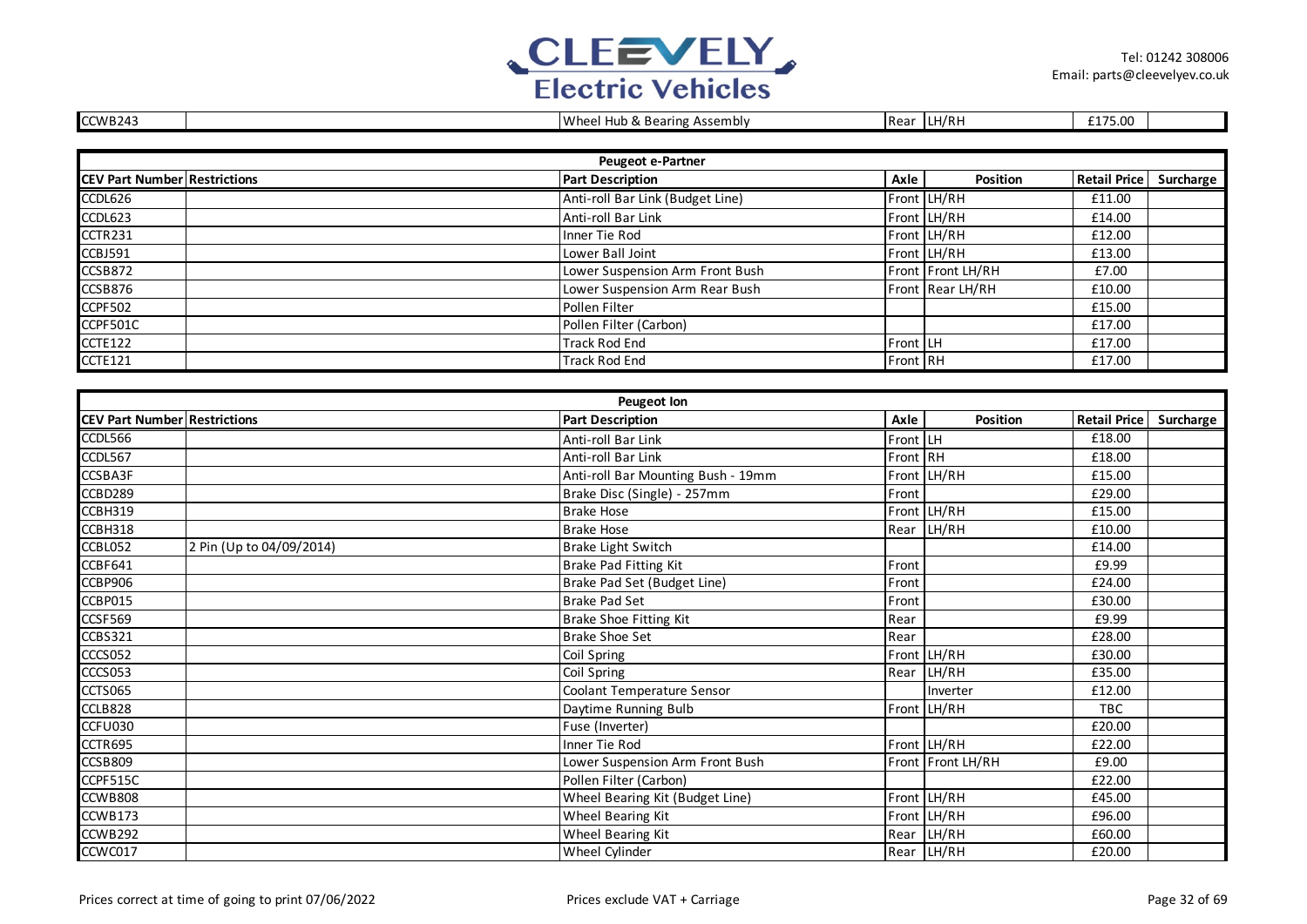

| CCWP070 | יסר<br>Wiper<br>* Blade<br>20 | Front | £24.00                            |  |
|---------|-------------------------------|-------|-----------------------------------|--|
| CCWP306 | Wiper Blade                   | Rear  | $\sim$<br>$\cap$<br><b>LZI.UU</b> |  |

|                                     | Peugeot Partner Electrique (2011-) |                                           |          |             |                        |  |  |  |
|-------------------------------------|------------------------------------|-------------------------------------------|----------|-------------|------------------------|--|--|--|
| <b>CEV Part Number Restrictions</b> |                                    | <b>Part Description</b>                   | Axle     | Position    | Retail Price Surcharge |  |  |  |
| CCAR407                             | 29 Tooth                           | ABS Ring                                  |          | Front LH/RH | £7.00                  |  |  |  |
| CCAR417                             | $\overline{48}$ Tooth              | ABS Ring                                  |          | Front LH/RH | £7.00                  |  |  |  |
| CCAR410                             | 96 Poles - 71.5mm                  | <b>ABS Ring Magnetic</b>                  | Rear     | LH/RH       | £6.00                  |  |  |  |
| CCAR411                             | 96 Poles - 81.6mm                  | <b>ABS Ring Magnetic</b>                  |          | Rear LH/RH  | £7.00                  |  |  |  |
| CCAS269                             |                                    | <b>ABS Sensor</b>                         |          | Front LH/RH | £20.00                 |  |  |  |
| CCAS218                             | $(01/2016-)$                       | <b>ABS Sensor</b>                         |          | Rear LH/RH  | £18.00                 |  |  |  |
| CCEV169                             |                                    | <b>Aircon Expansion Valve</b>             |          |             | £25.00                 |  |  |  |
| CCDL649                             |                                    | Anti-roll Bar Link                        |          | Front LH/RH | £10.00                 |  |  |  |
| CCAB095                             |                                    | Anti-roll Bar Mounting Bush - 24mm        |          | Front LH/RH | £5.00                  |  |  |  |
| CCAB096                             |                                    | Anti-roll Bar Mounting Bush - 24.5mm      |          | Front LH/RH | £9.00                  |  |  |  |
| CCAB097                             |                                    | Anti-roll Bar Mounting Bush - 25mm        |          | Front LH/RH | £8.00                  |  |  |  |
| CCBC661                             |                                    | <b>Brake Caliper</b>                      | Front LH |             | £85.00                 |  |  |  |
| CCBC662                             |                                    | <b>Brake Caliper</b>                      | Front RH |             | £85.00                 |  |  |  |
| CCBC051                             |                                    | <b>Brake Caliper</b>                      | Rear LH  |             | £80.00                 |  |  |  |
| CCBC052                             |                                    | <b>Brake Caliper</b>                      | Rear RH  |             | £80.00                 |  |  |  |
| CCBD338                             |                                    | Brake Disc (Single) - 283mm (Budget Line) | Front    |             | £25.00                 |  |  |  |
| <b>CCBD112</b>                      |                                    | Brake Disc (Single) - 283mm               | Front    |             | £31.00                 |  |  |  |
| <b>CCBD7835</b>                     |                                    | Brake Disc (Single) - 268mm (Budget Line) | Rear     |             | £60.00                 |  |  |  |
| CCBD128                             |                                    | Brake Disc (Single) - 268mm               | Rear     |             | £65.00                 |  |  |  |
| CCBD835                             | Without ABS Ring                   | Brake Disc (Single) - 268mm (Budget Line) | Rear     |             | £40.00                 |  |  |  |
| CCBH129                             |                                    | <b>Brake Hose</b>                         |          | Front LH/RH | £9.99                  |  |  |  |
| CCBH228                             |                                    | <b>Brake Hose</b>                         | Rear     | Inner LH/RH | £14.99                 |  |  |  |
| CCBH270                             |                                    | <b>Brake Hose</b>                         | Rear     | Outer LH    | £14.99                 |  |  |  |
| CCBH271                             |                                    | <b>Brake Hose</b>                         | Rear     | Outer RH    | £26.99                 |  |  |  |
| CCBF598                             |                                    | Brake Pad Fitting Kit                     | Front    |             | £7.99                  |  |  |  |
| CCBF595                             |                                    | <b>Brake Pad Fitting Kit</b>              | Rear     |             | £8.99                  |  |  |  |
| CCBP598                             |                                    | <b>Brake Pad Set</b>                      | Front    |             | £26.00                 |  |  |  |
| <b>CCBP700</b>                      |                                    | <b>Brake Pad Set</b>                      | Rear     |             | £34.00                 |  |  |  |
| CCBP544                             | Without Electric Handbrake         | <b>Brake Pad Set</b>                      | Rear     |             | £17.00                 |  |  |  |
| CCPC193                             |                                    | Handbrake Cable                           | Rear     | LH/RH       | £13.00                 |  |  |  |
| CCBM208                             |                                    | <b>Heater Blower Motor</b>                |          |             | £60.00                 |  |  |  |
| CCBM211                             | <b>From Vin 11437</b>              | <b>Heater Blower Motor</b>                |          |             | £55.00                 |  |  |  |
| CCHR208                             |                                    | <b>Heater Blower Resistor</b>             |          |             | £12.00                 |  |  |  |
| CCTR575                             |                                    | Inner Tie Rod                             |          | Front LH/RH | £19.99                 |  |  |  |
| CCBJ363                             |                                    | Lower Ball Joint                          |          | Front LH/RH | £9.99                  |  |  |  |
| CCSA857                             |                                    | Lower Suspension Arm                      | Front LH |             | £55.00                 |  |  |  |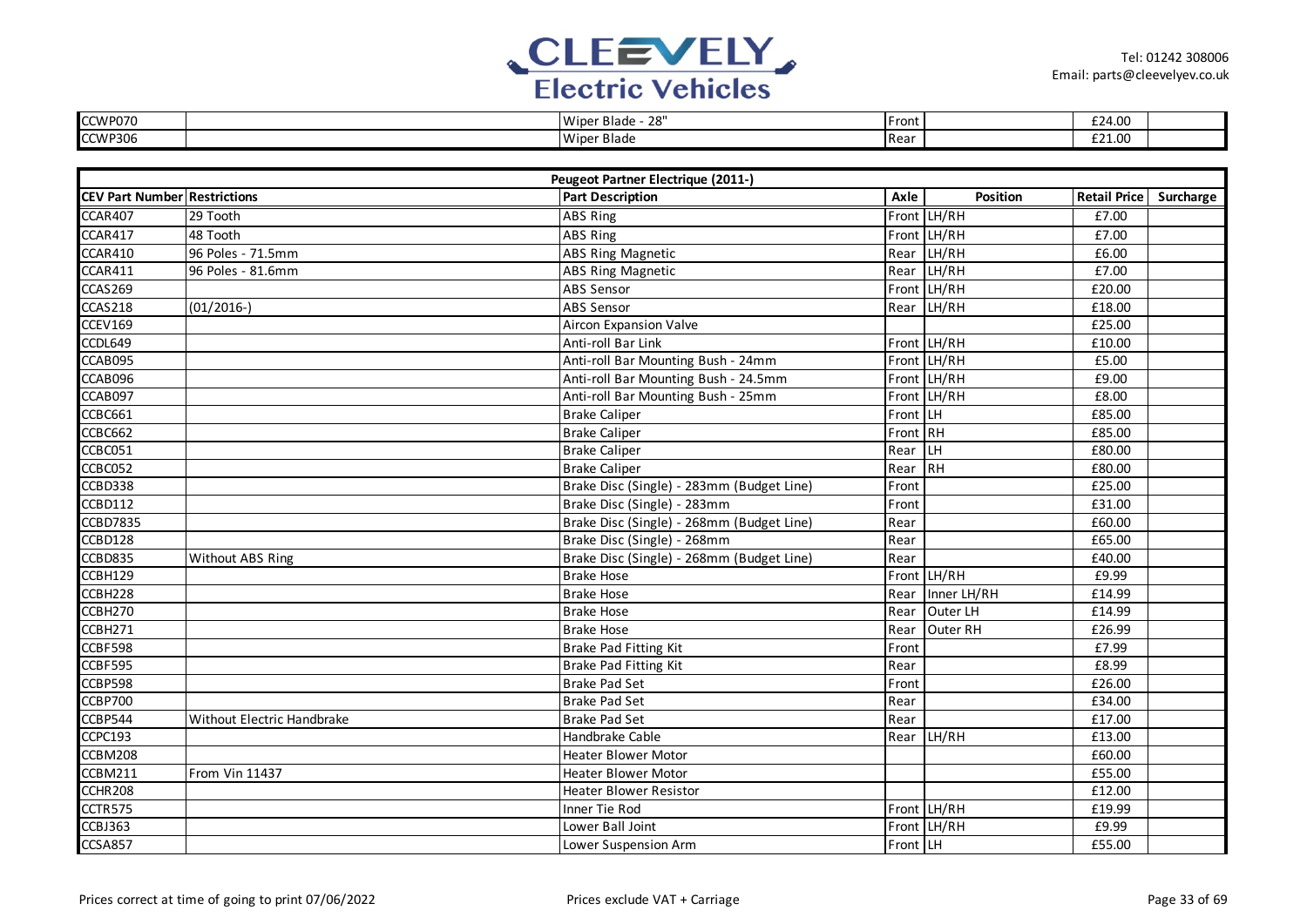

| CCSA858        |                                                        | Lower Suspension Arm            | Front RH |                   | £55.00  |  |
|----------------|--------------------------------------------------------|---------------------------------|----------|-------------------|---------|--|
| CCSB620        |                                                        | Lower Suspension Arm Front Bush |          | Front Front LH/RH | £5.99   |  |
| CCSB621        |                                                        | Lower Suspension Arm Rear Bush  |          | Front Rear LH/RH  | £5.99   |  |
| <b>CCPF502</b> |                                                        | Pollen Filter                   |          |                   | £15.00  |  |
| CCPF501C       |                                                        | Pollen Filter (Carbon)          |          |                   | £17.00  |  |
| CCCS561        | With front fog, rear wiper & onboard computer          | <b>Steering Column Switch</b>   |          |                   | £155.00 |  |
| CCCS562        | Without front fog, with rear wiper & onboard computer  | <b>Steering Column Switch</b>   |          |                   | £155.00 |  |
| CCCS312        | Without front fog & rear wiper, with on board computer | <b>Steering Column Switch</b>   |          |                   | £155.00 |  |
| CCCS472        | With front fog, without rear wiper & onboard computer  | <b>Steering Column Switch</b>   |          |                   | £205.00 |  |
| <b>CUSP326</b> |                                                        | Washer Pump                     |          |                   | £22.00  |  |
| CCWB108        | $(-11/2017)$                                           | <b>Wheel Bearing Kit</b>        |          | Front LH/RH       | £35.00  |  |
| CCWB276        |                                                        | Wheel Bearing Kit               |          | Rear LH/RH        | £38.00  |  |
| CCWH009        |                                                        | Wheel Hub                       |          | Front LH/RH       | £29.99  |  |
| CCSW088        |                                                        | Window Switch                   |          | Front LH/RH       | £12.00  |  |
| CCWM424        |                                                        | Wiper Motor                     | Rear     |                   | £100.00 |  |

| Polestar 2                           |  |                             |               |                 |                |           |  |  |
|--------------------------------------|--|-----------------------------|---------------|-----------------|----------------|-----------|--|--|
| <b>ICEV Part Number Restrictions</b> |  | <b>Part Description</b>     | Axle          | <b>Position</b> | Retail Price I | Surcharge |  |  |
| <b>CPBP151</b>                       |  | Brake Pad Set (Budget Line) | <b>IFront</b> |                 | £35.00         |           |  |  |
| CPBP017                              |  | Brake Pad Set               | Front         |                 | £40.00         |           |  |  |
| CPBP100                              |  | Brake Pad Set (Budget Line) | <b>I</b> Rear |                 | £25.00         |           |  |  |
| <b>CPBP609</b>                       |  | Brake Pad Set               | Rear          |                 | £31.00         |           |  |  |
| CPPF529C                             |  | Pollen Filter (Carbon)      |               |                 | £20.00         |           |  |  |

| Porsche Taycan                      |                      |                                     |                    |          |                     |           |  |  |
|-------------------------------------|----------------------|-------------------------------------|--------------------|----------|---------------------|-----------|--|--|
| <b>CEV Part Number Restrictions</b> |                      | <b>Part Description</b>             | Axle               | Position | <b>Retail Price</b> | Surcharge |  |  |
| CPWS747                             | Akebono Brake System | Brake Pad Wear Sensor (Budget Line) | <b>IFront</b>      |          | £10.00              |           |  |  |
| CPWS009                             | Akebono Brake System | Brake Pad Wear Sensor               | Front              |          | £10.00              |           |  |  |
| CPWS011                             | Brembo Brake System  | Brake Pad Wear Sensor               | Front              |          | £10.00              |           |  |  |
| <b>CUPS106</b>                      | 2 Required           | Parking Sensor                      | <b>Front Inner</b> |          | £21.00              |           |  |  |
| <b>CUPS110</b>                      | 4 Required           | Parking Sensor                      | Rear               |          | £19.00              |           |  |  |
| CPPF027A                            |                      | Pollen Filter (Antibacterial)       |                    |          | £20.00              |           |  |  |
| CPPF028C                            |                      | Pollen Filter (Carbon)              |                    |          | £20.00              |           |  |  |
| CTWP622                             |                      | Wiper Blade Pair - 26/19"           | Front              |          | £33.00              |           |  |  |

| <b>Porsche Tavcan Cross Turismo</b>  |  |                               |      |          |              |           |  |
|--------------------------------------|--|-------------------------------|------|----------|--------------|-----------|--|
| <b>ICEV Part Number Restrictions</b> |  | <b>Part Description</b>       | Axle | Position | Retail Price | Surcharge |  |
| CPPF027A                             |  | Pollen Filter (Antibacterial) |      |          | £20.00       |           |  |
| CPPF028C                             |  | Pollen Filter (Carbon)        |      |          | £20.00       |           |  |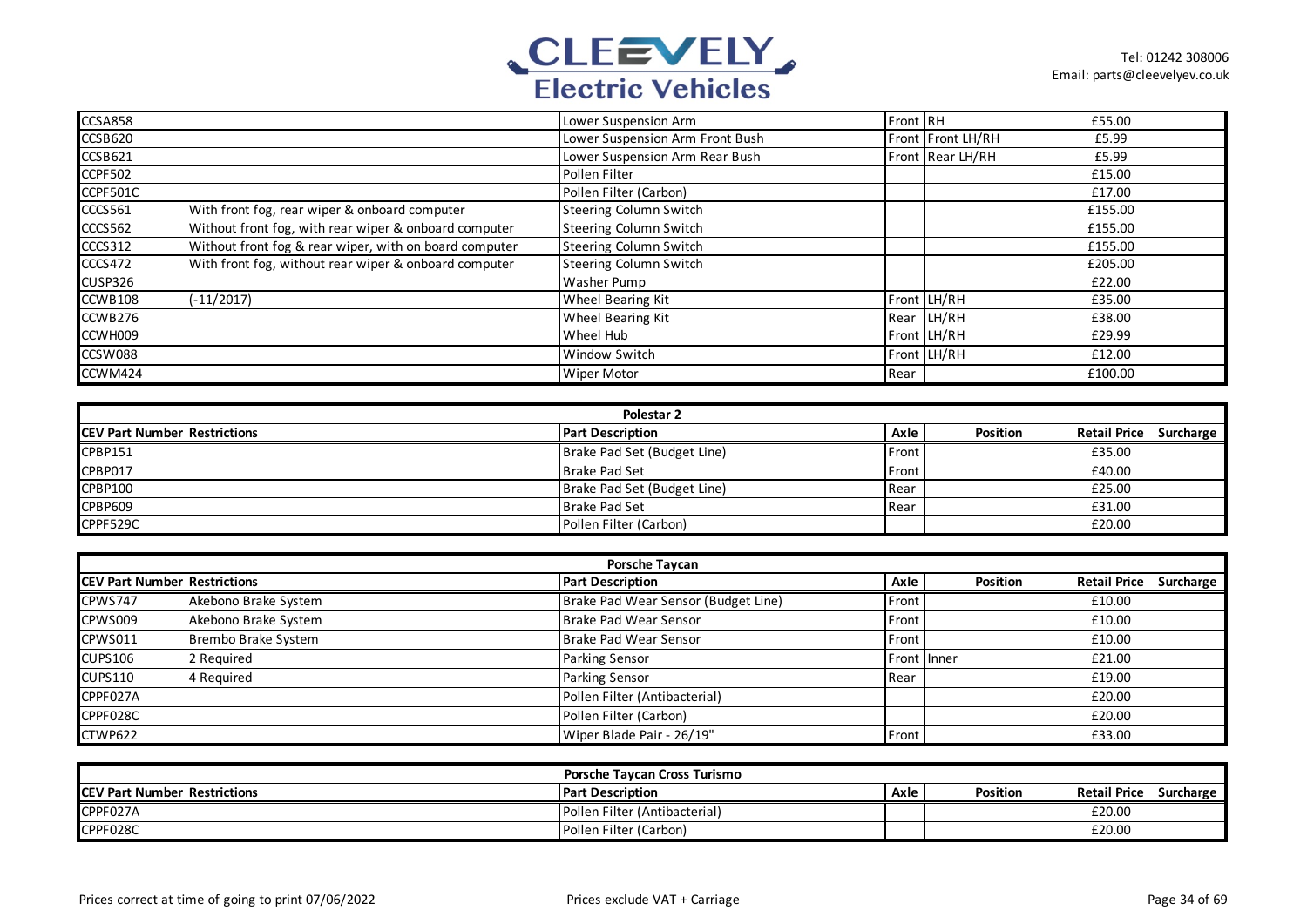

| <b>Renault Fluence Z.E</b>          |                                   |                                           |          |                   |                        |  |  |  |
|-------------------------------------|-----------------------------------|-------------------------------------------|----------|-------------------|------------------------|--|--|--|
| <b>CEV Part Number Restrictions</b> |                                   | <b>Part Description</b>                   | Axle     | Position          | Retail Price Surcharge |  |  |  |
| <b>CRAS109</b>                      |                                   | <b>ABS Sensor</b>                         |          | Front LH/RH       | £14.00                 |  |  |  |
| <b>CRAS221</b>                      |                                   | <b>ABS Sensor</b>                         |          | Rear LH/RH        | £14.00                 |  |  |  |
| CRAC430                             |                                   | Air Con Compressor                        |          |                   | £400.00                |  |  |  |
| <b>CRDL628</b>                      |                                   | Anti-roll Bar Link                        |          | Front LH/RH       | £12.00                 |  |  |  |
| <b>CRAB869</b>                      |                                   | Anti-roll Bar Mounting Bush - 22mm        |          | Front LH/RH       | £7.00                  |  |  |  |
| <b>CRGS268</b>                      |                                   | <b>Boot Strut</b>                         | Rear     | LH/RH             | £15.00                 |  |  |  |
| CRBC691                             |                                   | <b>Brake Caliper</b>                      | Front LH |                   | £55.00                 |  |  |  |
| CRBC381                             | With Electric Handbrake           | <b>Brake Caliper</b>                      | Rear     | <b>LH</b>         | £220.00                |  |  |  |
| CRBC921                             | <b>Without Electric Handbrake</b> | <b>Brake Caliper</b>                      | Rear     | <b>LH</b>         | £65.00                 |  |  |  |
| <b>CRBC692</b>                      |                                   | <b>Brake Caliper</b>                      | Front RH |                   | £55.00                 |  |  |  |
| CRBC382                             | With Electric Handbrake           | <b>Brake Caliper</b>                      | Rear     | <b>RH</b>         | £220.00                |  |  |  |
| CRBC922                             | Without Electric Handbrake        | <b>Brake Caliper</b>                      | Rear     | RH                | £65.00                 |  |  |  |
| CRBD976                             | ATE Brake System                  | Brake Disc (Single) - 280mm (Budget Line) | Front    |                   | £35.00                 |  |  |  |
| <b>CRBD5155</b>                     | ATE Brake System                  | Brake Disc (Single) - 280mm               | Front    |                   | £35.00                 |  |  |  |
| <b>CRBD171</b>                      |                                   | Brake Disc (Single) - 274mm               | Rear     |                   | £68.00                 |  |  |  |
| CRBH155                             |                                   | <b>Brake Hose</b>                         |          | Front LH/RH       | £12.00                 |  |  |  |
| CRBH051                             |                                   | Brake Hose (Budget Line)                  | Rear     | Inner LH/RH       | £8.00                  |  |  |  |
| CRBH253                             |                                   | <b>Brake Hose</b>                         | Rear     | Inner LH/RH       | £17.00                 |  |  |  |
| <b>CTSW116</b>                      |                                   | Brake Light Switch                        |          |                   | £14.00                 |  |  |  |
| CCBF598                             |                                   | Brake Pad Fitting Kit                     | Front    |                   | £7.99                  |  |  |  |
| <b>CRBF605</b>                      |                                   | Brake Pad Fitting Kit                     | Rear     |                   | £8.00                  |  |  |  |
| <b>CRBP760</b>                      | ATE Brake System                  | Brake Pad Set (Budget Line)               | Front    |                   | £23.00                 |  |  |  |
| CRBP035                             | <b>ATE Brake System</b>           | <b>Brake Pad Set</b>                      | Front    |                   | £28.00                 |  |  |  |
| <b>CRBP732</b>                      | With Electric Handbrake           | Brake Pad Set (Budget Line)               | Rear     |                   | £22.00                 |  |  |  |
| CRBP046                             | With Electric Handbrake           | <b>Brake Pad Set</b>                      | Rear     |                   | £26.00                 |  |  |  |
| CCBP544                             | Without Electric Handbrake        | <b>Brake Pad Set</b>                      | Rear     |                   | £17.00                 |  |  |  |
| CRCB919                             |                                   | CV Boot Kit                               |          | Front Inner LH/RH | £21.00                 |  |  |  |
| CRCB821                             |                                   | <b>CV Boot Kit</b>                        |          | Front Outer LH/RH | £13.00                 |  |  |  |
| CRTR221                             |                                   | Inner Tie Rod                             |          | Front LH/RH       | £20.00                 |  |  |  |
| CRHS645                             |                                   | Hazard Switch (With Door Lock Switch)     |          |                   | £20.00                 |  |  |  |
| <b>CRBJ561</b>                      |                                   | Lower Ball Joint                          |          | Front LH/RH       | £20.00                 |  |  |  |
| <b>CRSA564</b>                      |                                   | Lower Suspension Arm                      | Front LH |                   | £50.00                 |  |  |  |
| <b>CRSA563</b>                      |                                   | Lower Suspension Arm                      | Front RH |                   | £50.00                 |  |  |  |
| <b>CRSB825</b>                      |                                   | Lower Suspension Arm Front Bush           |          | Front Front LH/RH | £12.00                 |  |  |  |
| <b>CRSB824</b>                      |                                   | Lower Suspension Arm Rear Bush            |          | Front Rear LH/RH  | £8.00                  |  |  |  |
| <b>CRPS102</b>                      | 4 Required                        | Parking Sensor                            | Rear     |                   | £18.00                 |  |  |  |
| CRPF517A                            | With Automatic Climate Control    | Pollen Filter (Antibacterial)             |          |                   | £17.00                 |  |  |  |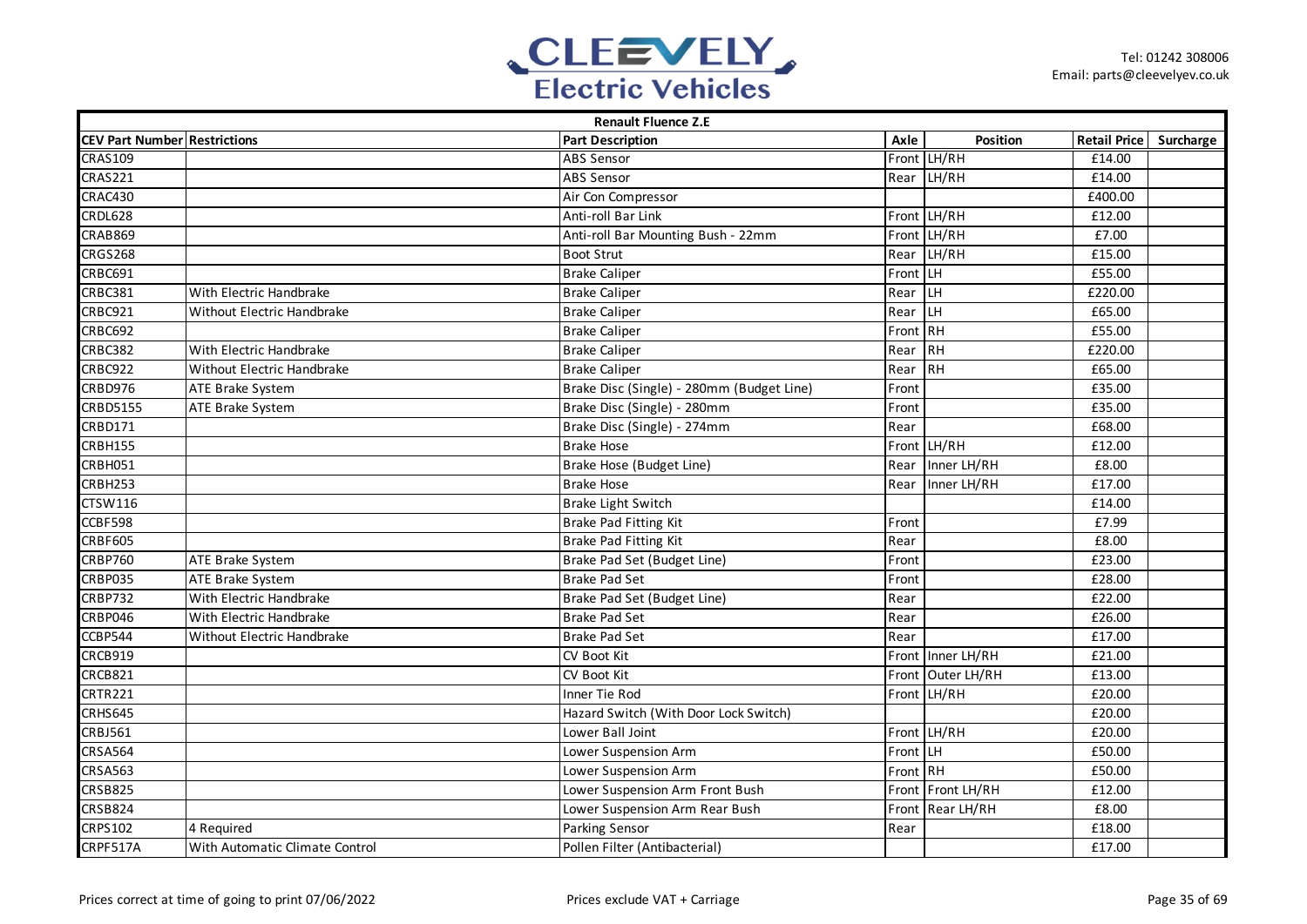

| CRPF501C       | With Automatic Climate Control                   | Pollen Filter (Carbon)               |          |             | £17.00 |  |
|----------------|--------------------------------------------------|--------------------------------------|----------|-------------|--------|--|
| CRPF529C       | Without Automatic Climate Control                | Pollen Filter (Carbon)               |          |             | £14.00 |  |
| CRSG004        |                                                  | <b>Steering Rack Gaitor</b>          |          | Front LH/RH | £11.00 |  |
| CRTM920        |                                                  | <b>Strut Top Bearing</b>             |          | Front LH/RH | £19.00 |  |
| CRTM924        |                                                  | <b>Strut Top Mount &amp; Bearing</b> |          | Front LH/RH | £35.00 |  |
| <b>CRTE136</b> |                                                  | <b>Track Rod End</b>                 | Front LH |             | £16.00 |  |
| <b>CRTE135</b> |                                                  | Track Rod End                        | Front RH |             | £16.00 |  |
| CRWB402        |                                                  | Wheel Bearing Kit (Budget Line)      |          | Front LH/RH | £30.00 |  |
| <b>CRWB127</b> |                                                  | <b>Wheel Bearing Kit</b>             |          | Front LH/RH | £35.00 |  |
| CRSW024        | With rear single electric, mirror type RET02/03) | Window Switch                        | Front RH |             | £55.00 |  |
| <b>CRSW183</b> | With rear single electric, mirror type RET04)    | Window Switch                        | Front RH |             | £51.00 |  |
| <b>CRSW182</b> | One touch windows                                | Window Switch                        |          | Rear LH/RH  | £18.00 |  |

|                                     | <b>Renault Kangoo Z.E</b>     |                                           |          |             |                     |           |  |  |  |  |
|-------------------------------------|-------------------------------|-------------------------------------------|----------|-------------|---------------------|-----------|--|--|--|--|
| <b>CEV Part Number Restrictions</b> |                               | <b>Part Description</b>                   | Axle     | Position    | <b>Retail Price</b> | Surcharge |  |  |  |  |
| CRAM017                             |                               | <b>ABS Pressure Regulator</b>             |          |             | £300.00             |           |  |  |  |  |
| <b>CRAS403</b>                      |                               | <b>ABS Sensor</b>                         |          | Front LH/RH | £17.00              |           |  |  |  |  |
| CRAS294                             | 4 Stud Wheels                 | <b>ABS Sensor</b>                         | Rear     | l LH        | £23.00              |           |  |  |  |  |
| <b>CRAS295</b>                      | 4 Stud Wheels                 | <b>ABS Sensor</b>                         | Rear     | <b>IRH</b>  | £23.00              |           |  |  |  |  |
| <b>CRAS219</b>                      | 5 Stud Wheels                 | <b>ABS Sensor</b>                         | Rear     | LH          | £25.00              |           |  |  |  |  |
| <b>CRAS220</b>                      | 5 Stud Wheels                 | <b>ABS Sensor</b>                         | Rear RH  |             | £25.00              |           |  |  |  |  |
| CRAC430                             |                               | Air Con Compressor                        |          |             | £400.00             |           |  |  |  |  |
| <b>CRDL603</b>                      |                               | Anti-roll Bar Link                        |          | Front LH/RH | £13.00              |           |  |  |  |  |
| CRAB094                             | $(-09/2012)$                  | Anti-roll Bar Mounting Bush - 20.2mm      |          | Front LH/RH | £7.00               |           |  |  |  |  |
| CRAB826                             | $(10/2012-)$                  | Anti-roll Bar Mounting Bush - 22mm        |          | Front LH/RH | £13.00              |           |  |  |  |  |
| <b>CRGS239</b>                      |                               | <b>Boot Strut</b>                         |          | Rear LH/RH  | £14.00              |           |  |  |  |  |
| CRBC891                             | 4 Stud Wheels                 | <b>Brake Caliper</b>                      | Front LH |             | £69.99              |           |  |  |  |  |
| CRBC892                             | 4 Stud Wheels                 | <b>Brake Caliper</b>                      | Front RH |             | £69.99              |           |  |  |  |  |
| CRBC051                             | 5 Stud Wheels                 | <b>Brake Caliper</b>                      | Front LH |             | £113.00             |           |  |  |  |  |
| CRBC052                             | 5 Stud Wheels                 | <b>Brake Caliper</b>                      | Front RH |             | £113.00             |           |  |  |  |  |
| <b>CRBC151</b>                      | 5 Stud Wheels                 | <b>Brake Caliper</b>                      | Rear     | <b>LH</b>   | £90.00              |           |  |  |  |  |
| <b>CRBC152</b>                      | 5 Stud Wheels                 | <b>Brake Caliper</b>                      | Rear     | <b>IRH</b>  | £90.00              |           |  |  |  |  |
| <b>CRBD155</b>                      | 4 Stud Wheels                 | Brake Disc (Single) - 258mm (Budget Line) | Front    |             | £25.00              |           |  |  |  |  |
| <b>CRBD157</b>                      | 4 Stud Wheels                 | Brake Disc (Single) - 258mm               | Front    |             | £30.00              |           |  |  |  |  |
| CRBD158                             | 5 Stud Wheels up to -08/2013) | Brake Disc (Single) - 280mm               | Front    |             | £35.00              |           |  |  |  |  |
| <b>CRPC219</b>                      | 5 Stud Wheels from 09/2013-   | Brake Disc (Single) - 280mm               | Front    |             | £30.00              |           |  |  |  |  |
| CRBD159                             | 5 Stud Wheels (With ABS Ring) | Brake Disc (Single) - 274mm               | Rear     |             | £60.00              |           |  |  |  |  |
| <b>CRBD223</b>                      | 4 Stud Wheels (With bearing)  | Brake Drum (Single)                       | Rear     |             | £60.00              |           |  |  |  |  |
| <b>CRBH210</b>                      |                               | Brake Hose (Budget Line)                  |          | Front LH/RH | £9.00               |           |  |  |  |  |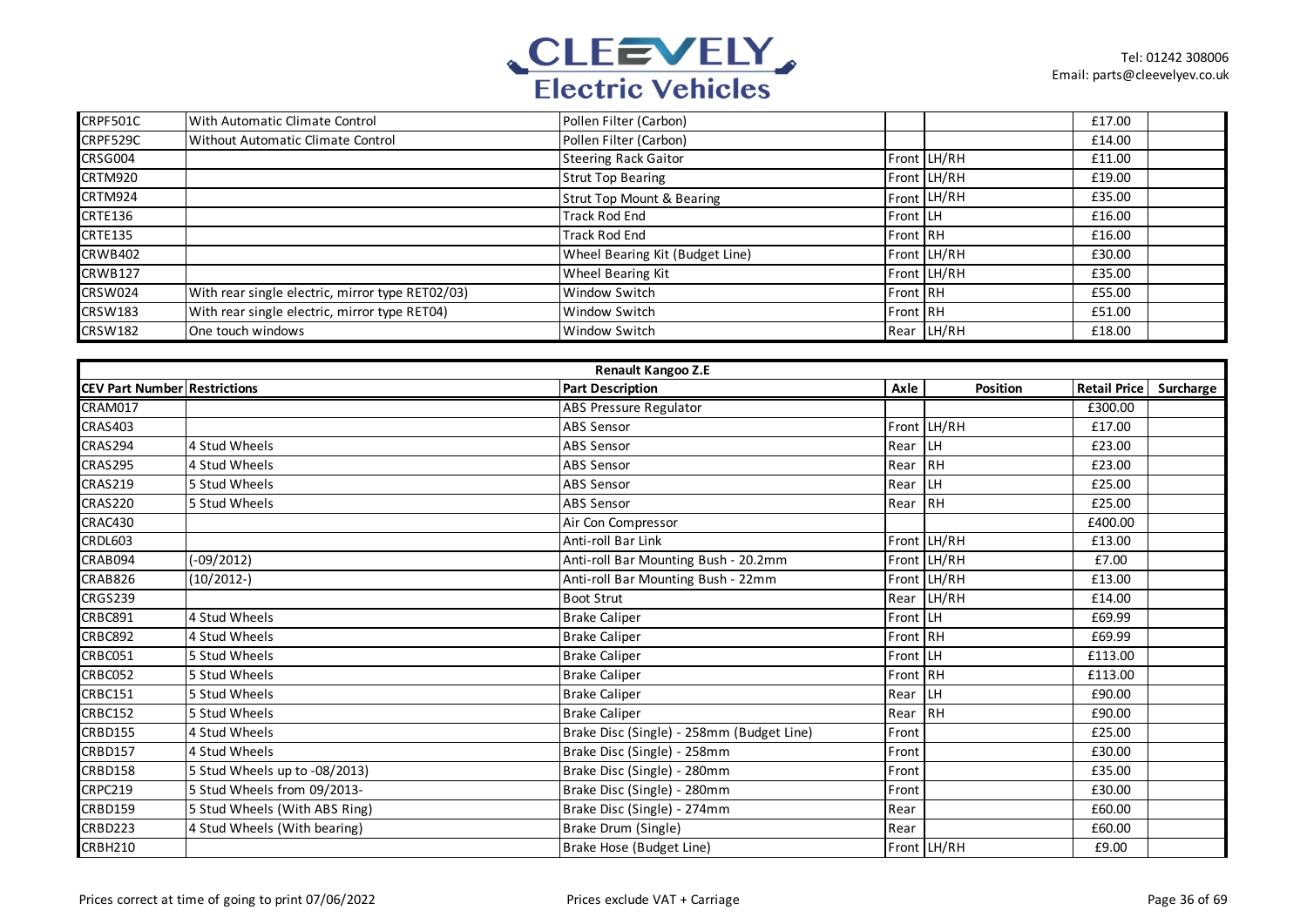

| <b>CRBH125</b> |                                     | <b>Brake Hose</b>                     |          | Front LH/RH       | £12.00  |  |
|----------------|-------------------------------------|---------------------------------------|----------|-------------------|---------|--|
| <b>CRBH687</b> |                                     | Brake Hose (Budget Line)              | Rear     | Inner LH          | £9.00   |  |
| <b>CRBH258</b> |                                     | Brake Hose                            | Rear     | Inner LH          | £11.00  |  |
| <b>CRBH688</b> |                                     | Brake Hose (Budget Line)              | Rear     | Inner RH          | £9.00   |  |
| <b>CRBH231</b> |                                     | Brake Hose                            | Rear     | Inner RH          | £42.00  |  |
| <b>CRBF648</b> | 4 Stud Wheels                       | Brake Pad Fitting Kit (Budget Line)   | Front    |                   | £10.00  |  |
| <b>CRBF635</b> | 4 Stud Wheels                       | Brake Pad Fitting Kit                 | Front    |                   | £14.00  |  |
| <b>CRBF798</b> | 5 Stud Wheels                       | Brake Pad Fitting Kit (Budget Line)   | Front    |                   | £12.00  |  |
| <b>CRBF603</b> | 5 Stud Wheels                       | Brake Pad Fitting Kit                 | Front    |                   | £15.00  |  |
| CRBF595        | Akebono Brake System                | Brake Pad Fitting Kit                 | Rear     |                   | £10.00  |  |
| <b>CRBF601</b> | Trw Brake System                    | Brake Pad Fitting Kit                 | Rear     |                   | £7.00   |  |
| <b>CRBP395</b> | 4 Stud Wheels                       | Brake Pad Set (Budget Line)           | Front    |                   | £16.00  |  |
| CRBP039        | 4 Stud Wheels                       | <b>Brake Pad Set</b>                  | Front    |                   | £19.99  |  |
| CRBP900        | 5 Stud Wheels (With Wear Sensor)    | Brake Pad Set (Budget Line)           | Front    |                   | £25.00  |  |
| CRBP043        | 5 Stud Wheels (With Wear Sensor)    | <b>Brake Pad Set</b>                  | Front    |                   | £30.00  |  |
| <b>CRBP664</b> | 5 Stud Wheels (Without Wear Sensor) | Brake Pad Set (Budget Line)           | Front    |                   | £25.00  |  |
| <b>CRBP030</b> | 5 Stud Wheels (Without Wear Sensor) | <b>Brake Pad Set</b>                  | Front    |                   | £30.00  |  |
| <b>CRBP665</b> |                                     | Brake Pad Set (Budget Line)           | Rear     |                   | £23.00  |  |
| CRBP031        |                                     | <b>Brake Pad Set</b>                  | Rear     |                   | £28.00  |  |
| CRBF001        | 4 Stud Wheels                       | Brake Shoe Adjuster Kit               | Rear     |                   | £28.00  |  |
| CRBF579        | 4 Stud Wheels                       | Brake Shoe Fitting Kit                | Rear     |                   | £13.00  |  |
| <b>CRBS268</b> | 4 Stud Wheels                       | Brake Shoe Set (Budget Line)          | Rear     |                   | £25.00  |  |
| CRBS004        | 4 Stud Wheels                       | <b>Brake Shoe Set</b>                 | Rear     |                   | £29.99  |  |
| <b>CRCS426</b> |                                     | Clock Spring                          |          |                   | £100.00 |  |
| CRCB919        |                                     | CV Boot Kit                           |          | Front Inner LH/RH | £21.00  |  |
| CRCB821        |                                     | CV Boot Kit                           |          | Front Outer LH/RH | £13.00  |  |
| <b>CRFU040</b> | For PTC Heater (2 Usually required) | Fuse                                  |          |                   | £30.00  |  |
| <b>CRPC596</b> | 4 Stud Wheels SWB                   | Handbrake Cable                       | Rear     | LH/RH             | £14.00  |  |
| CRPC081        | 4 Stud Wheels MWB                   | Handbrake Cable                       | Rear     | LH/RH             | £17.00  |  |
| <b>CRPC716</b> | 5 Stud Wheels SWB                   | Handbrake Cable                       | Rear     | LH/RH             | £13.00  |  |
| <b>CRPC146</b> | 5 Stud Wheels MWB                   | Handbrake Cable                       | Rear     | LH/RH             | £13.00  |  |
| <b>CRPC200</b> | 5 Stud Wheels LWB                   | Handbrake Cable                       | Rear     | LH/RH             | £18.00  |  |
| <b>CRHS660</b> |                                     | Hazard Switch (With Door Lock Switch) |          |                   | £15.00  |  |
| <b>CRBM289</b> |                                     | <b>Heater Blower Motor</b>            |          |                   | £55.00  |  |
| <b>CRHN750</b> |                                     | Hub Nut                               |          | Front LH/RH       | £5.50   |  |
| <b>CRTR221</b> |                                     | Inner Tie Rod                         |          | Front LH/RH       | £20.00  |  |
| <b>CRBJ556</b> |                                     | Lower Ball Joint                      | Front LH |                   | £20.00  |  |
| <b>CRBJ555</b> |                                     | Lower Ball Joint                      | Front RH |                   | £20.00  |  |
| <b>CRSA554</b> |                                     | Lower Suspension Arm                  | Front LH |                   | £45.00  |  |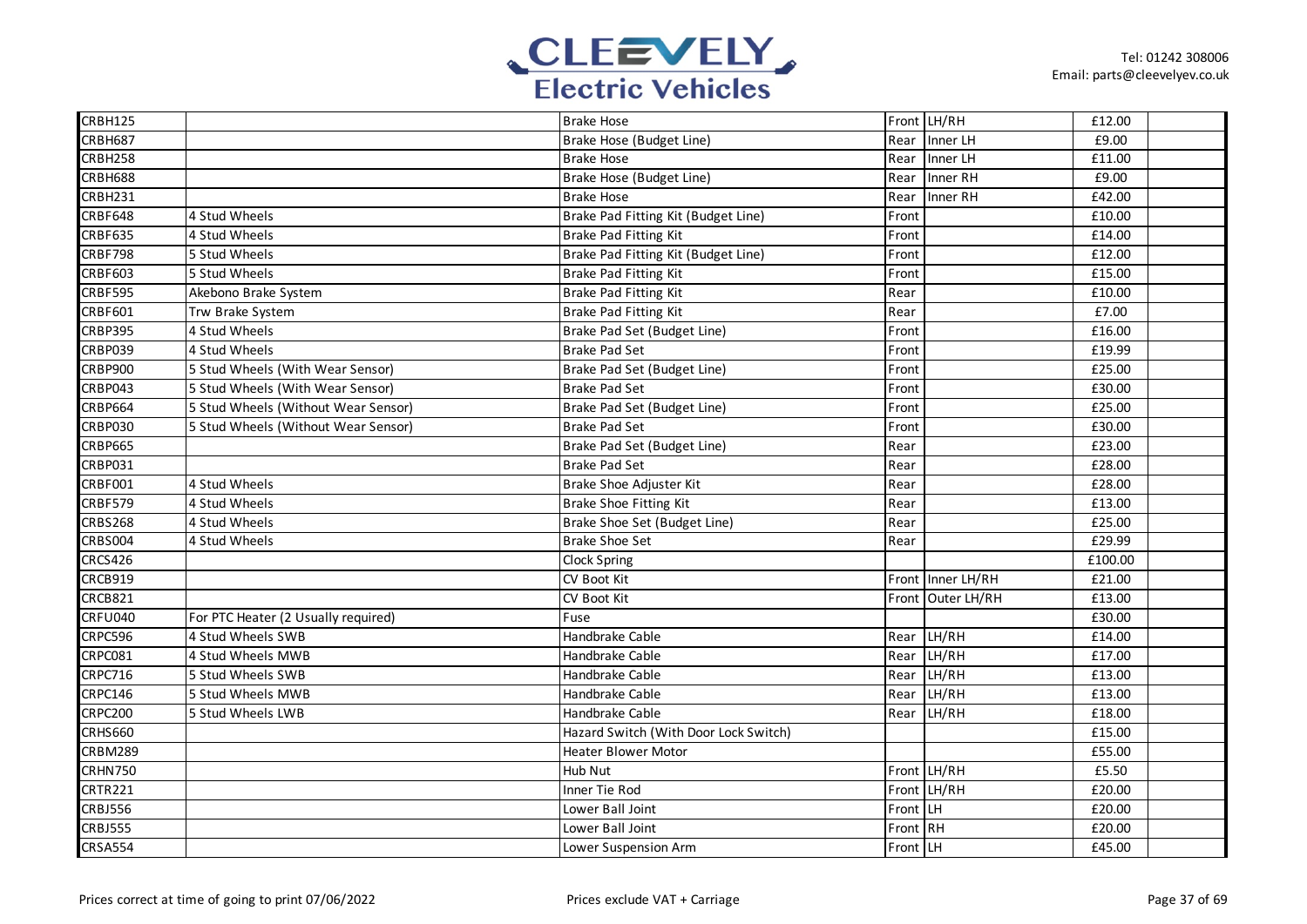

| <b>CRSA553</b>  |                                                  | Lower Suspension Arm                    | Front RH |                   | £45.00  |  |
|-----------------|--------------------------------------------------|-----------------------------------------|----------|-------------------|---------|--|
| <b>CRSB812</b>  |                                                  | Lower Suspension Arm Front Bush         |          | Front Front LH/RH | £8.99   |  |
| <b>CRSB850</b>  |                                                  | Lower Suspension Arm Rear Bush          |          | Front Rear LH/RH  | £9.99   |  |
| <b>CUPS114</b>  | 2 Required (Daimler RPO)                         | Parking Sensor                          |          | Rear Inner        | £15.00  |  |
| <b>CRPS102</b>  | 2 Required (Renault RPO)                         | <b>Parking Sensor</b>                   |          | Rear Inner        | £18.00  |  |
| <b>CUPS115</b>  | 2 Required                                       | <b>Parking Sensor</b>                   |          | Rear Outer        | £15.00  |  |
| <b>CRPF502</b>  |                                                  | Pollen Filter - 2 Piece                 |          |                   | £22.00  |  |
| CRPF526A        |                                                  | Pollen Filter (Antibacterial) - 2 Piece |          |                   | £22.00  |  |
| CRPF525C        |                                                  | Pollen Filter (Carbon) - 1 Piece        |          |                   | £22.00  |  |
| CRPF515C        |                                                  | Pollen Filter (Carbon) - 2 Piece        |          |                   | £20.00  |  |
| <b>CRSB872</b>  |                                                  | Rear Axle Mounting Bush                 |          | Rear LH/RH        | £17.00  |  |
| CRSC076         | With rear wiper, radio contol & onboard computer | <b>Steering Column Switch</b>           |          |                   | £100.00 |  |
| <b>CRSG002</b>  |                                                  | <b>Steering Rack Gaitor</b>             |          | Front LH/RH       | £13.00  |  |
| CRTM917         |                                                  | <b>Strut Top Bearing</b>                |          | Front LH/RH       | £15.50  |  |
| <b>CRTM5917</b> |                                                  | <b>Strut Top Mount &amp; Bearing</b>    |          | Front LH/RH       | £25.00  |  |
| CRTE790         |                                                  | Track Rod End (Budget Line)             | Front LH |                   | £16.00  |  |
| <b>CRTE130</b>  |                                                  | <b>Track Rod End</b>                    | Front LH |                   | £20.00  |  |
| <b>CRTE791</b>  |                                                  | Track Rod End (Budget Line)             | Front RH |                   | £16.00  |  |
| <b>CRTE129</b>  |                                                  | <b>Track Rod End</b>                    | Front RH |                   | £20.00  |  |
| <b>CRWB145</b>  | 4 Stud Wheels with ABS                           | Wheel Bearing Kit                       |          | Front LH/RH       | £28.00  |  |
| <b>CRWB111</b>  | 4 Stud Wheels without ABS                        | Wheel Bearing Kit                       |          | Front LH/RH       | £28.00  |  |
| <b>CRWB001</b>  | 5 Stud Wheels                                    | <b>Wheel Bearing Kit</b>                |          | Front LH/RH       | £33.00  |  |
| <b>CRWB694</b>  | 4 Stud Wheels                                    | Wheel Bearing Kit (Budget Line)         |          | Rear LH/RH        | £28.00  |  |
| <b>CRWB293</b>  | 4 Stud Wheels                                    | <b>Wheel Bearing Kit</b>                |          | Rear LH/RH        | £35.00  |  |
| <b>CRWC110</b>  |                                                  | Wheel Cylinder (Budget Line)            |          | Rear LH/RH        | £12.00  |  |
| CRWC061         |                                                  | Wheel Cylinder                          |          | Rear LH/RH        | £14.99  |  |
| <b>CRWS390</b>  |                                                  | <b>Window Switch</b>                    | Front RH |                   | £30.00  |  |
| <b>CRWS173</b>  |                                                  | <b>Window Switch</b>                    | Front LH |                   | £10.00  |  |
| CRWP21U         |                                                  | Wiper Blade - 21"                       | Front LH |                   | £21.00  |  |
| CNWP22U         |                                                  | Wiper Blade - 22"                       | Front RH |                   | £20.00  |  |

| <b>Renault Master Z.E</b>            |  |                                      |      |                 |                     |           |  |  |
|--------------------------------------|--|--------------------------------------|------|-----------------|---------------------|-----------|--|--|
| <b>ICEV Part Number Restrictions</b> |  | <b>Part Description</b>              | Axle | <b>Position</b> | <b>Retail Price</b> | Surcharge |  |  |
| <b>CRAS103</b>                       |  | <b>ABS</b> Sensor                    |      | Front LH/RH     | £19.00              |           |  |  |
| <b>CRAS104</b>                       |  | <b>ABS</b> Sensor                    |      | Rear LH/RH      | £19.00              |           |  |  |
| <b>CRDL765</b>                       |  | Anti-roll Bar Link (Budget Line)     |      | Front LH/RH     | £10.00              |           |  |  |
| <b>CRDL650</b>                       |  | Anti-roll Bar Link                   |      | Front LH/RH     | £14.00              |           |  |  |
| <b>CRDL618</b>                       |  | Anti-roll Bar Link                   |      | Rear LH/RH      | £13.00              |           |  |  |
| <b>CRAB502</b>                       |  | Anti-roll Bar Mounting Bush - 24.5mm |      | Front LH/RH     | £8.00               |           |  |  |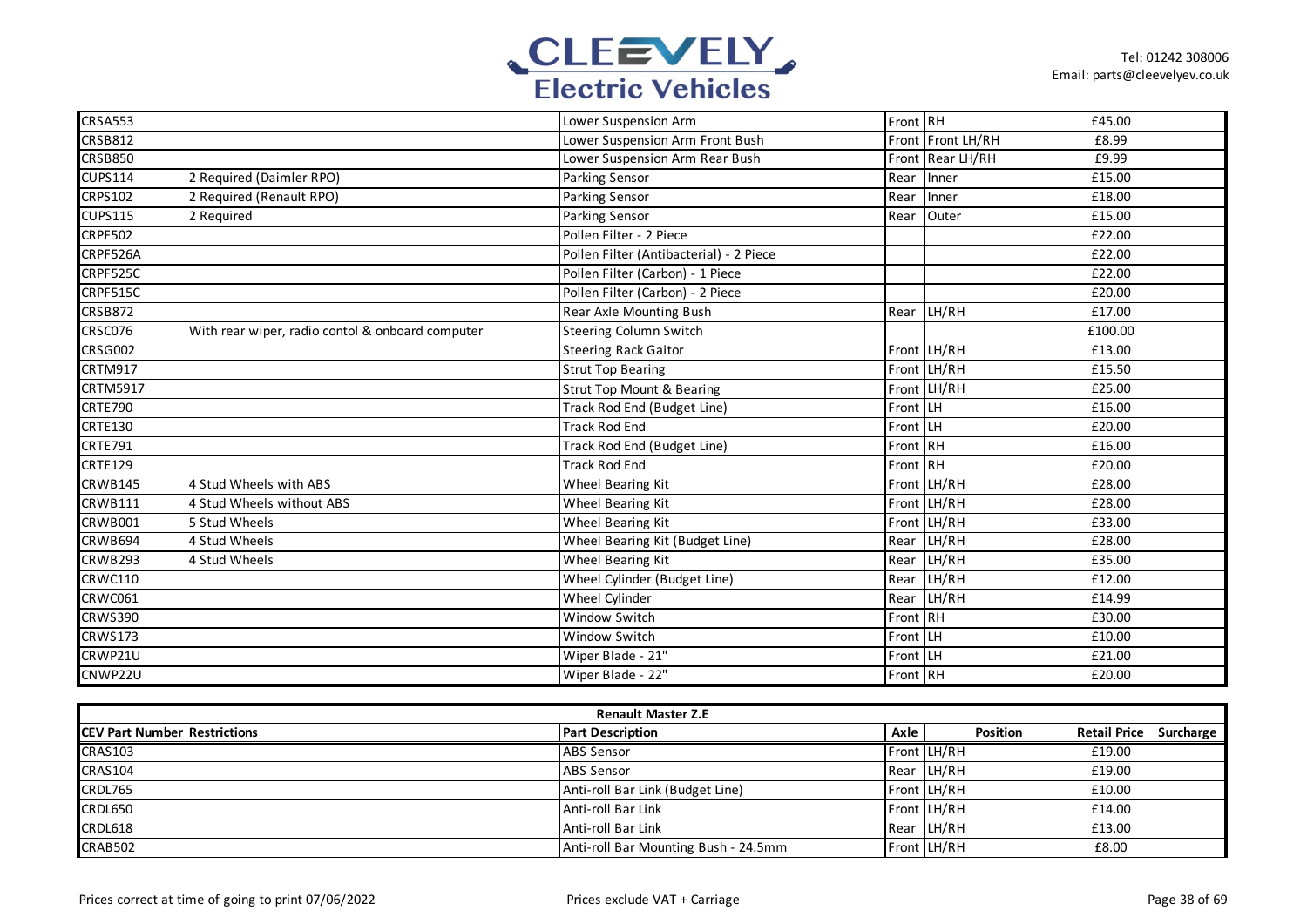

| CRAB779         |                                                  | Anti-roll Bar Mounting Bush - 21.4mm |          | Rear LH/RH        | £3.00   |  |
|-----------------|--------------------------------------------------|--------------------------------------|----------|-------------------|---------|--|
| <b>CRBC311</b>  |                                                  | <b>Brake Caliper</b>                 | Front LH |                   | £100.00 |  |
| <b>CRBC312</b>  |                                                  | <b>Brake Caliper</b>                 | Front RH |                   | £100.00 |  |
| CRBC251         |                                                  | <b>Brake Caliper</b>                 | Rear LH  |                   | £120.00 |  |
| <b>CRBC252</b>  |                                                  | <b>Brake Caliper</b>                 | Rear RH  |                   | £120.00 |  |
| CRBD167         |                                                  | Brake Disc (Single) - 302mm          | Front    |                   | £50.00  |  |
| CRBD168         |                                                  | Brake Disc (Single) - 305mm          | Rear     |                   | £45.00  |  |
| CRBH146         |                                                  | <b>Brake Hose</b>                    |          | Front LH/RH       | £12.00  |  |
| CRBH257         |                                                  | <b>Brake Hose</b>                    |          | Rear LH/RH        | £12.00  |  |
| <b>CRBM617</b>  |                                                  | Brake Master Cylinder                |          |                   | £95.00  |  |
| <b>CRBF611</b>  |                                                  | Brake Pad Fitting Kit                | Front    |                   | £15.00  |  |
| CRBF611         |                                                  | Brake Pad Fitting Kit                | Rear     |                   | £15.00  |  |
| <b>CRBP848</b>  |                                                  | Brake Pad Set (Budget Line)          | Front    |                   | £28.00  |  |
| <b>CRBP585</b>  |                                                  | <b>Brake Pad Set</b>                 | Front    |                   | £35.00  |  |
| CRBP939         |                                                  | Brake Pad Set (Budget Line)          | Rear     |                   | £23.00  |  |
| <b>CRBP584</b>  |                                                  | <b>Brake Pad Set</b>                 | Rear     |                   | £27.00  |  |
| CRPC233         | EMPT10                                           | Handbrake Cable - 1086/757mm         | Front    |                   | £16.00  |  |
| CRPC204         | EMPT20, EMPT 25, EMPT30                          | Handbrake Cable - 960mm              | Front    |                   | £9.00   |  |
| CRPC234         | EMPT10                                           | Handbrake Cable - 1730/1208mm        |          | Rear LH/RH        | £15.00  |  |
| <b>CRPC129</b>  | EMPT20, EMPT 25, EMPT30 (Without Track Widening) | Handbrake Cable - 1554/1212mm        |          | Rear LH/RH        | £14.00  |  |
| CRPC232         | EMPT20, EMPT 25, EMPT30 (With Track Widening)    | Handbrake Cable - 1598/1264mm        |          | Rear LH/RH        | £16.00  |  |
| <b>CRSF628</b>  |                                                  | Handbrake Shoe Fitting Kit           | Rear     |                   | £7.00   |  |
| <b>CRBM289</b>  |                                                  | <b>Heater Blower Motor</b>           |          |                   | £55.00  |  |
| CRTR613         |                                                  | Inner Tie Rod (Budget Line)          |          | Front LH/RH       | £13.00  |  |
| <b>CRTR0221</b> |                                                  | Inner Tie Rod                        |          | Front LH/RH       | £16.00  |  |
| <b>CRBJ589</b>  |                                                  | Lower Ball Joint (Budget Line)       |          | Front LH/RH       | £13.00  |  |
| <b>CRBJ566</b>  |                                                  | Lower Ball Joint                     |          | Front LH/RH       | £16.00  |  |
| <b>CRSA574</b>  |                                                  | Lower Suspension Arm                 | Front LH |                   | £105.00 |  |
| <b>CRSA573</b>  |                                                  | Lower Suspension Arm                 | Front RH |                   | £105.00 |  |
| <b>CRSB844</b>  |                                                  | Lower Suspension Arm Front Bush      |          | Front Front LH/RH | £9.00   |  |
| <b>CRSB155</b>  |                                                  | Lower Suspension Arm Rear Bush       |          | Front Rear LH/RH  | £15.00  |  |
| CRPS102         | 4 Required                                       | Parking Sensor                       | Rear     |                   | £18.00  |  |
| CRPF515C        |                                                  | Pollen Filter (Carbon) - 2 Piece     |          |                   | £20.00  |  |
| <b>CRTE134</b>  |                                                  | <b>Track Rod End</b>                 | Front LH |                   | £16.00  |  |
| <b>CRTE133</b>  |                                                  | <b>Track Rod End</b>                 | Front RH |                   | £16.00  |  |
| <b>CRBJ596</b>  |                                                  | Upper Ball Joint                     |          | Front LH/RH       | £19.00  |  |
| <b>CRWB129</b>  |                                                  | Wheel Bearing Kit                    |          | Front LH/RH       | £27.00  |  |
| <b>CRWB604</b>  |                                                  | Wheel Bearing Kit (Budget Line)      |          | Rear LH/RH        | £38.00  |  |
| CRWB237         |                                                  | Wheel Bearing Kit                    |          | Rear LH/RH        | £62.00  |  |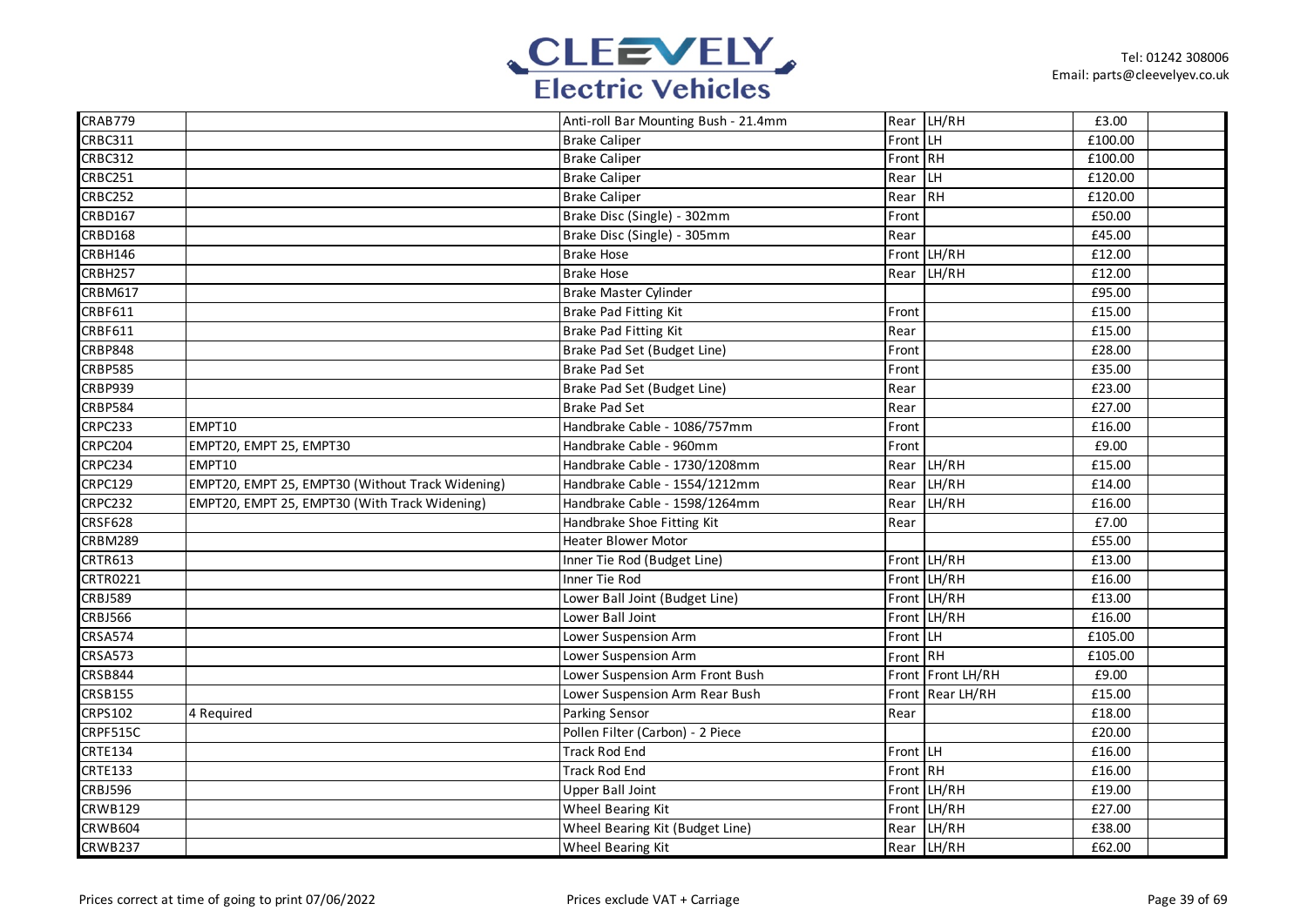

| <b>Renault Twingo Z.E</b>           |  |                                   |                           |             |                     |           |  |  |  |
|-------------------------------------|--|-----------------------------------|---------------------------|-------------|---------------------|-----------|--|--|--|
| <b>CEV Part Number Restrictions</b> |  | <b>Part Description</b>           | Axle                      | Position    | <b>Retail Price</b> | Surcharge |  |  |  |
| CFBF563                             |  | <b>Brake Pad Fitting Kit</b>      | Front                     |             | £7.99               |           |  |  |  |
| CFSF612                             |  | Brake Shoe Fitting Kit            | Rear                      |             | £7.99               |           |  |  |  |
| <b>CRSF620</b>                      |  | Brake Shoe Fitting Kit            | Rear                      |             | £8.00               |           |  |  |  |
|                                     |  |                                   |                           |             |                     |           |  |  |  |
|                                     |  | <b>Renault Twizy Z.E</b>          |                           |             |                     |           |  |  |  |
| <b>CEV Part Number Restrictions</b> |  | <b>Part Description</b>           | Axle                      | Position    | <b>Retail Price</b> | Surcharge |  |  |  |
| CRDL677                             |  | Anti-roll Bar Link                |                           | Front LH/RH | £7.00               |           |  |  |  |
| <b>CRBD825</b>                      |  | Brake Disc (Single) - 214mm       | Front                     |             | £57.00              |           |  |  |  |
| <b>CRBP933</b>                      |  | Brake Pad Set                     | Front                     |             | £23.00              |           |  |  |  |
| CRBP947                             |  | <b>Brake Pad Set</b>              | Rear                      |             | £25.00              |           |  |  |  |
| <b>CRCS287</b>                      |  | <b>Indicator Switch</b>           |                           |             | £85.00              |           |  |  |  |
| CRBJ544                             |  | Lower Ball Joint                  |                           | Front LH/RH | £15.00              |           |  |  |  |
| <b>CRBJ544</b>                      |  | Lower Ball Joint                  |                           | Rear LH/RH  | £15.00              |           |  |  |  |
| CRWB004                             |  | Wheel Bearing Kit                 |                           | Front LH/RH | £14.00              |           |  |  |  |
| <b>CRWB002</b>                      |  | Wheel Bearing Kit                 |                           | Rear LH/RH  | £18.00              |           |  |  |  |
| 0.011104011                         |  | $M1.2.2 \times 10^{14}$ de $1.40$ | $\Gamma$ and an $\Lambda$ |             | 0.000               |           |  |  |  |

| <b>ILK VV DUU4</b> |                                      | <b>TWHEEL DEATHIR MIT</b> |              | IFIUILILO/NO | L14.UU |  |
|--------------------|--------------------------------------|---------------------------|--------------|--------------|--------|--|
| <b>CRWB002</b>     |                                      | Wheel Bearing Kit         |              | Rear LH/RH   | £18.00 |  |
| CRWP18U            |                                      | Wiper Blade - 18"         | <b>Front</b> |              | £18.00 |  |
| <b>CRCS542</b>     | <b>I</b> Without Rear Screen Heating | Wiper Switch              |              |              | £55.00 |  |
| CRCS288            | <b>With Rear Screen Heating</b>      | Wiper Switch              |              |              | £80.00 |  |

| <b>Renault Zoe Z.E</b>              |                                   |                                  |          |             |                     |           |  |  |  |
|-------------------------------------|-----------------------------------|----------------------------------|----------|-------------|---------------------|-----------|--|--|--|
| <b>CEV Part Number Restrictions</b> |                                   | <b>Part Description</b>          | Axle     | Position    | <b>Retail Price</b> | Surcharge |  |  |  |
| <b>CNBA530</b>                      |                                   | 12v Battery                      | Front    |             | £70.00              |           |  |  |  |
| <b>CRAS155</b>                      |                                   | <b>ABS Sensor</b>                |          | Front LH/RH | £20.00              |           |  |  |  |
| <b>CRAS238</b>                      |                                   | <b>ABS Sensor</b>                | Rear LH  |             | £20.00              |           |  |  |  |
| CRAS236                             |                                   | <b>ABS Sensor</b>                | Rear RH  |             | £20.00              |           |  |  |  |
| CRAC430                             |                                   | Air Con Compressor               |          |             | £400.00             |           |  |  |  |
| CRAV383                             |                                   | Air con Valve                    |          |             | £5.00               |           |  |  |  |
| CRDL657                             |                                   | Anti-roll Bar Link               |          | Front LH/RH | £17.50              |           |  |  |  |
| <b>CRGS281</b>                      |                                   | <b>Boot Strut</b>                |          | Rear LH/RH  | £12.00              |           |  |  |  |
| CRBC891                             | -08/2019 Lucas / TRW Brake System | <b>Brake Caliper</b>             | Front LH |             | £69.99              |           |  |  |  |
| <b>CRBC892</b>                      | -08/2019 Lucas / TRW Brake System | <b>Brake Caliper</b>             | Front RH |             | £69.99              |           |  |  |  |
| <b>CRBF282</b>                      | -08/2019 Lucas / TRW Brake System | <b>Brake Caliper Fitting Kit</b> | Front    |             | £10.00              |           |  |  |  |
| CRBC691                             | 09/2019- ATE Brake System         | <b>Brake Caliper</b>             | Front LH |             | £55.00              |           |  |  |  |
| <b>CRBC692</b>                      | 09/2019- ATE Brake System         | <b>Brake Caliper</b>             | Front RH |             | £55.00              |           |  |  |  |
| <b>CRBC381</b>                      | 09/2019- ATE Brake System         | <b>Brake Caliper</b>             | Rear LH  |             | £220.00             |           |  |  |  |
| <b>CRBC382</b>                      | 09/2019- ATE Brake System         | <b>Brake Caliper</b>             | Rear RH  |             | £220.00             |           |  |  |  |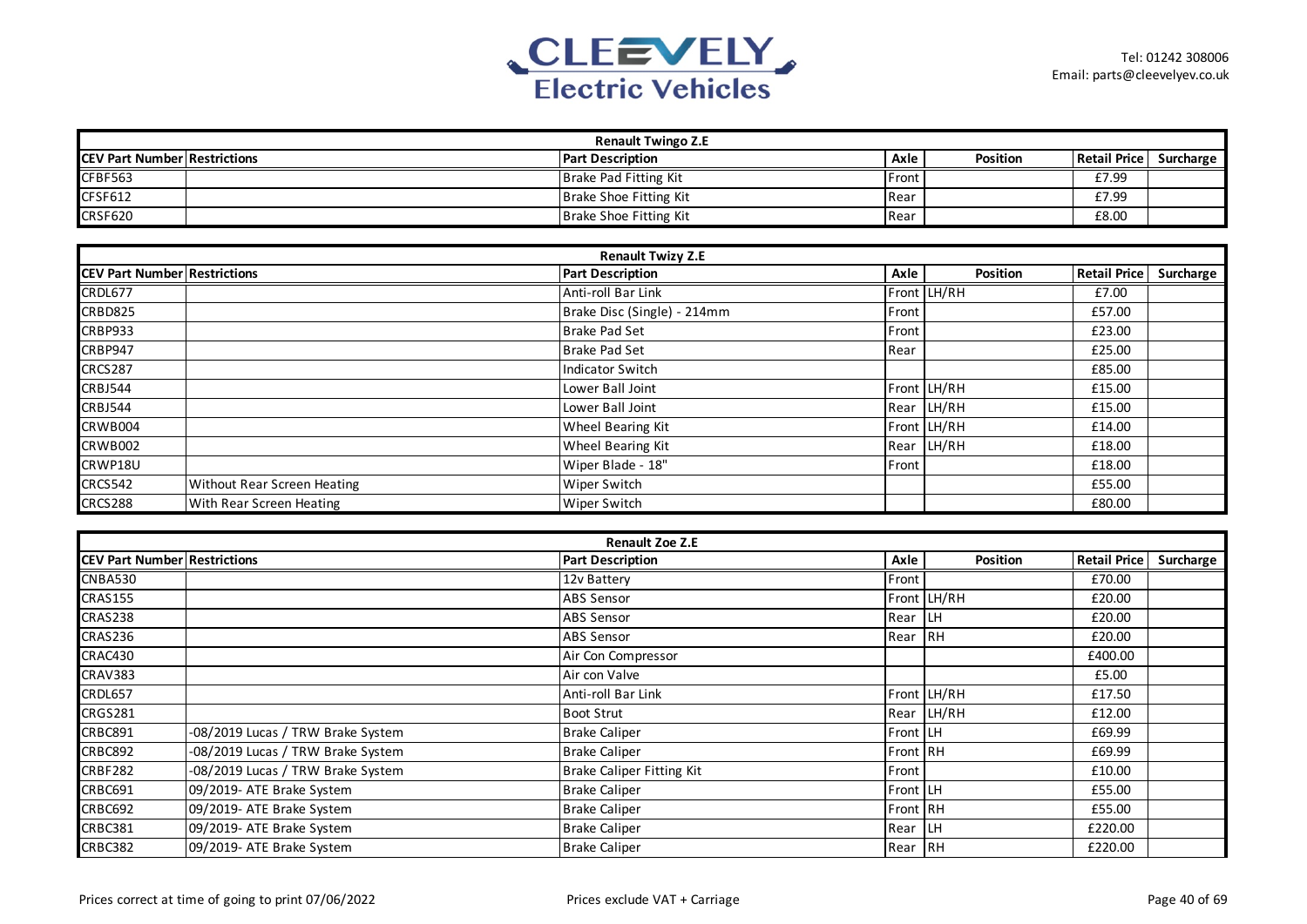

| CRBC009         |                                     | <b>Brake Caliper Motor</b>          |          | Rear LH/RH        | £80.00 |  |
|-----------------|-------------------------------------|-------------------------------------|----------|-------------------|--------|--|
| CRBD157         | -08/2019 Lucas / TRW Brake System   | Brake Disc (Single) - 258mm         | Front    |                   | £30.00 |  |
| <b>CRBD5155</b> | 09/2019- ATE Brake System           | Brake Disc (Single) - 280mm         | Front    |                   | £35.00 |  |
| CRBD223         | $-08/2019$                          | Brake Drum (Single)                 | Rear     |                   | £60.00 |  |
| CRBH157         | $-08/2019$                          | <b>Brake Hose</b>                   |          | Front LH/RH       | £12.00 |  |
| CRBH168         | 01/2017-08/2019                     | <b>Brake Hose</b>                   |          | Front LH/RH       | £12.00 |  |
| <b>CRBH162</b>  |                                     | <b>Brake Hose</b>                   | Rear     | LH/RH             | £9.99  |  |
| <b>CRLB782</b>  |                                     | <b>Brake Light Bulb</b>             | Rear     | LH/RH             | £6.99  |  |
| <b>CRSW227</b>  |                                     | Brake Light Switch                  |          |                   | £14.00 |  |
| CRBF648         | -08/2019 Lucas / TRW Brake System   | Brake Pad Fitting Kit (Budget Line) | Front    |                   | £10.00 |  |
| CRBF635         | -08/2019 Lucas / TRW Brake System   | <b>Brake Pad Fitting Kit</b>        | Front    |                   | £14.00 |  |
| CCBF598         | 09/2019- ATE Brake System           | Brake Pad Fitting Kit               | Front    |                   | £7.99  |  |
| <b>CRBP395</b>  | -08/2019 Lucas / TRW Brake System   | Brake Pad Set (Budget Line)         | Front    |                   | £16.00 |  |
| <b>CRBP039</b>  | -08/2019 Lucas / TRW Brake System   | <b>Brake Pad Set</b>                | Front    |                   | £19.99 |  |
| <b>CRBP760</b>  | 09/2019- ATE Brake System           | Brake Pad Set (Budget Line)         | Front    |                   | £23.00 |  |
| CRBP035         | 09/2019- ATE Brake System           | <b>Brake Pad Set</b>                | Front    |                   | £28.00 |  |
| <b>CRBF001</b>  | $-08/2019$                          | Brake Shoe Adjuster Kit             | Rear     |                   | £28.00 |  |
| <b>CRBF579</b>  | $-08/2019$                          | Brake Shoe Fitting Kit              | Rear     |                   | £13.00 |  |
| <b>CRBS268</b>  | $-08/2019$                          | Brake Shoe Set (Budget Line)        | Rear     |                   | £25.00 |  |
| CRBS004         | $-08/2019$                          | <b>Brake Shoe Set</b>               | Rear     |                   | £29.99 |  |
| <b>CRCS137</b>  | $-08/2019$                          | Coil Spring                         |          | Front LH/RH       | £40.00 |  |
| <b>CRCS138</b>  | $-08/2019$                          | Coil Spring                         | Rear     | LH/RH             | £35.00 |  |
| CRCB919         | $-08/2019$                          | CV Boot Kit                         |          | Front Inner LH/RH | £21.00 |  |
| CRCB821         | $-08/2019$                          | CV Boot Kit                         |          | Front Outer LH/RH | £13.00 |  |
| CRFU040         | For PTC Heater (2 Usually required) | Fuse                                |          |                   | £30.00 |  |
| CRHW646         |                                     | Hazard Switch                       |          |                   | £65.00 |  |
| <b>CRTR232</b>  |                                     | Inner Tie Rod                       |          | Front LH/RH       | £15.00 |  |
| <b>CRBJ544</b>  | $-08/2019$                          | Lower Ball Joint                    |          | Front LH/RH       | £15.00 |  |
| CRBK400         | $-08/2019$                          | Lower Ball Joint Bolt Kit           | Front    | LH/RH             | £11.50 |  |
| <b>CRSA578</b>  | $-08/2019$                          | Lower Suspension Arm                | Front    | LH.               | £49.99 |  |
| <b>CRSA577</b>  | $-08/2019$                          | Lower Suspension Arm                | Front RH |                   | £49.99 |  |
| <b>CRSB812</b>  | $-08/2019$                          | Lower Suspension Arm Front Bush     | Front    | Front LH/RH       | £8.99  |  |
| <b>CRSB850</b>  | $-08/2019$                          | Lower Suspension Arm Rear Bush      |          | Front Rear LH/RH  | £9.99  |  |
| <b>CRPS102</b>  | -08/2019 (4 Required)               | Parking Sensor                      | Rear     | LH/RH             | £18.00 |  |
| <b>CRPS102</b>  | 09/2019- 4 Required                 | Parking Sensor                      |          | Front LH/RH       | £18.00 |  |
| <b>CRPS102</b>  | 09/2019- 4 Required                 | Parking Sensor                      | Rear     | LH/RH             | £18.00 |  |
| <b>CRPF542</b>  |                                     | Pollen Filter                       |          |                   | £10.00 |  |
| CRPF512C        |                                     | Pollen Filter (Carbon)              |          |                   | £13.00 |  |
| <b>CRSG014</b>  |                                     | <b>Steering Rack Gaitor</b>         |          | Front LH/RH       | £10.00 |  |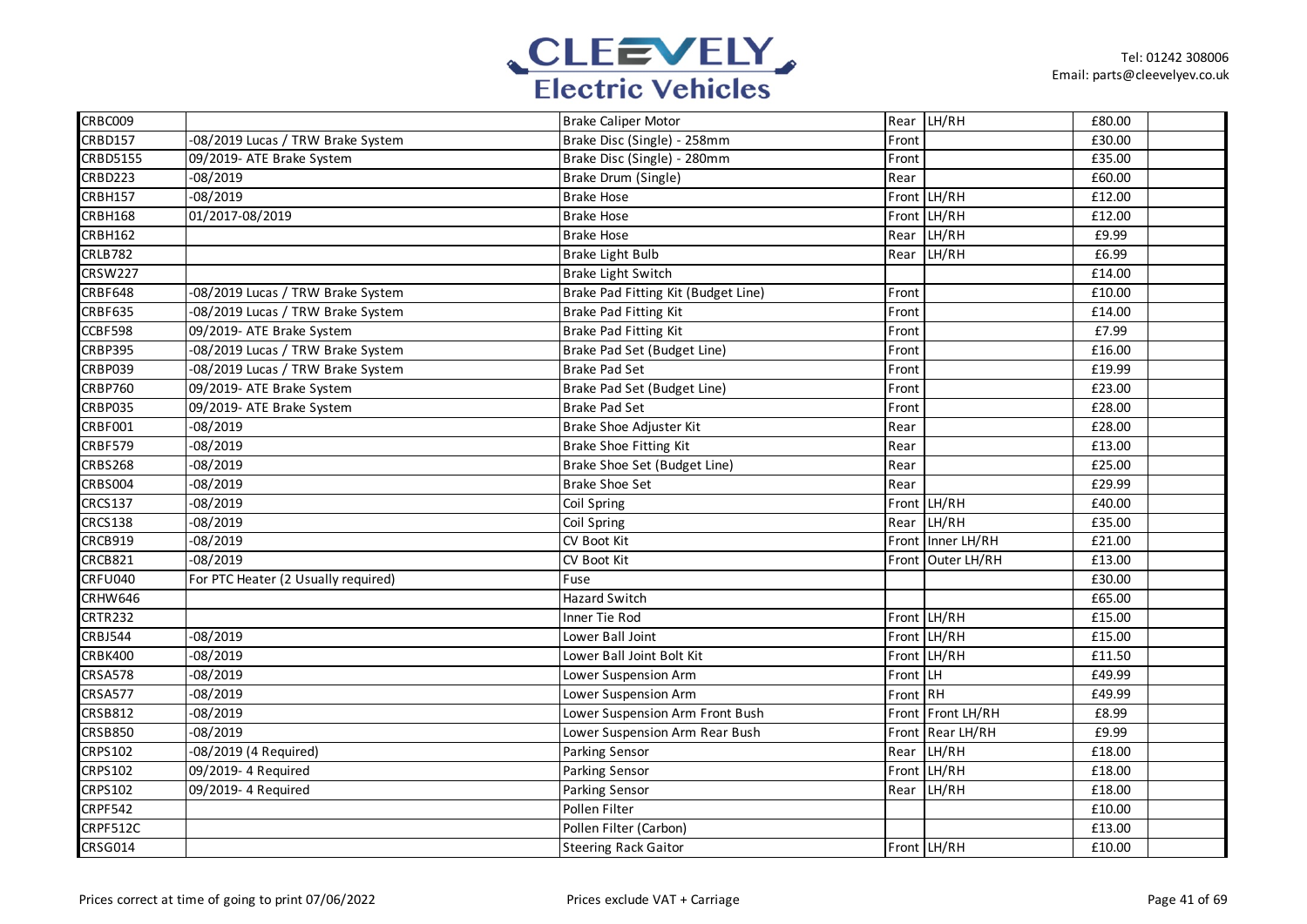

| <b>CRTM919</b> |                                                                               | <b>Strut Top Bearing</b>             |            | Front LH/RH | £12.50  |  |
|----------------|-------------------------------------------------------------------------------|--------------------------------------|------------|-------------|---------|--|
| <b>CRTM918</b> |                                                                               | <b>Strut Top Mount &amp; Bearing</b> |            | Front LH/RH | £29.99  |  |
| <b>CRTE140</b> |                                                                               | Track Rod End                        | Front   LH |             | £21.00  |  |
| <b>CRTE139</b> |                                                                               | <b>Track Rod End</b>                 | Front RH   |             | £21.00  |  |
| CUSP326        |                                                                               | Washer Pump                          | Front      |             | £22.00  |  |
| CRWB145        | $-08/2019$                                                                    | Wheel Bearing Kit                    |            | Front LH/RH | £28.00  |  |
| CRWB694        | $-08/2019$                                                                    | Wheel Bearing Kit (Budget Line)      |            | Rear LH/RH  | £28.00  |  |
| CRWB293        | $-08/2019$                                                                    | Wheel Bearing Kit                    |            | Rear LH/RH  | £35.00  |  |
| <b>CRWC110</b> | $-08/2019$                                                                    | Wheel Cylinder (Budget Line)         |            | Rear LH/RH  | £12.00  |  |
| CRWC061        | $-08/2019$                                                                    | Wheel Cylinder                       |            | Rear LH/RH  | £14.99  |  |
| CRWH000        |                                                                               | Wheel Hub                            |            | Front LH/RH | £18.00  |  |
| <b>CRSW112</b> | 7 Pin - Controls front - For vehicles without one touch windows Window Switch |                                      | Front RH   |             | £20.00  |  |
| <b>CRSW185</b> | 7 Pin - Controls rear - For vehicles without one touch windows                | Window Switch                        | Front RH   |             | £20.00  |  |
| <b>CRSW184</b> | -10/9/2019 - 24 Pin - For vehicles with one touch windows                     | Window Switch                        | Front RH   |             | £45.00  |  |
| <b>CRSW175</b> | 6 Pin - For vehicles without one touch windows                                | Window Switch                        | Front LH   |             | £17.00  |  |
| <b>CRSW175</b> | 6 Pin - For vehicles without one touch windows                                | Window Switch                        |            | Rear LH/RH  | £17.00  |  |
| CRWB00S        |                                                                               | Wiper Blade Pair - 24/14"            |            | Front LH/RH | £29.99  |  |
| <b>CRWP450</b> |                                                                               | Wiper Blade                          | Rear       |             | £9.99   |  |
| <b>CRWM211</b> |                                                                               | <b>Wiper Motor</b>                   | Rear       |             | £145.00 |  |

| Seat Mii                            |  |                                    |          |             |                     |           |  |  |
|-------------------------------------|--|------------------------------------|----------|-------------|---------------------|-----------|--|--|
| <b>CEV Part Number Restrictions</b> |  | <b>Part Description</b>            | Axle     | Position    | <b>Retail Price</b> | Surcharge |  |  |
| $CVA\overline{S105}$                |  | <b>ABS Sensor</b>                  | Front LH |             | £13.00              |           |  |  |
| <b>CVAS106</b>                      |  | <b>ABS Sensor</b>                  | Front RH |             | £13.00              |           |  |  |
| <b>CVAS206</b>                      |  | <b>ABS Sensor</b>                  | Rear LH  |             | £21.00              |           |  |  |
| <b>CVAS205</b>                      |  | <b>ABS Sensor</b>                  | Rear RH  |             | £21.00              |           |  |  |
| CVAC066                             |  | Aircon Compressor                  |          |             | £400.00             |           |  |  |
| <b>CVDL617</b>                      |  | Anti-roll Bar Link                 |          | Front LH/RH | £13.00              |           |  |  |
| CVAB892                             |  | Anti-roll Bar Mounting Bush - 16mm |          | Front LH/RH | £3.00               |           |  |  |
| <b>CSGS108</b>                      |  | <b>Boot Strut</b>                  |          | Rear LH/RH  | £10.00              |           |  |  |
| CVBC611                             |  | <b>Brake Caliper</b>               | Front LH |             | £65.00              |           |  |  |
| CVBC612                             |  | <b>Brake Caliper</b>               | Front RH |             | £65.00              |           |  |  |
| CVBD060                             |  | Brake Disc (Single) - 256mm        | Front    |             | £30.00              |           |  |  |
| <b>CVBD706</b>                      |  | Brake Drum (Single) (Budget Line)  | Rear     |             | £21.00              |           |  |  |
| <b>CVBD221</b>                      |  | Brake Drum (Single)                | Rear     |             | £25.00              |           |  |  |
| CVBH011                             |  | Brake Hose (Budget Line)           |          | Front LH/RH | £12.00              |           |  |  |
| CVBH173                             |  | <b>Brake Hose</b>                  |          | Front LH/RH | £20.00              |           |  |  |
| CVBP008                             |  | Brake Pad Set (Budget Line)        | Front    |             | £20.00              |           |  |  |
| <b>CVBP019</b>                      |  | Brake Pad Set                      | Front    |             | £24.00              |           |  |  |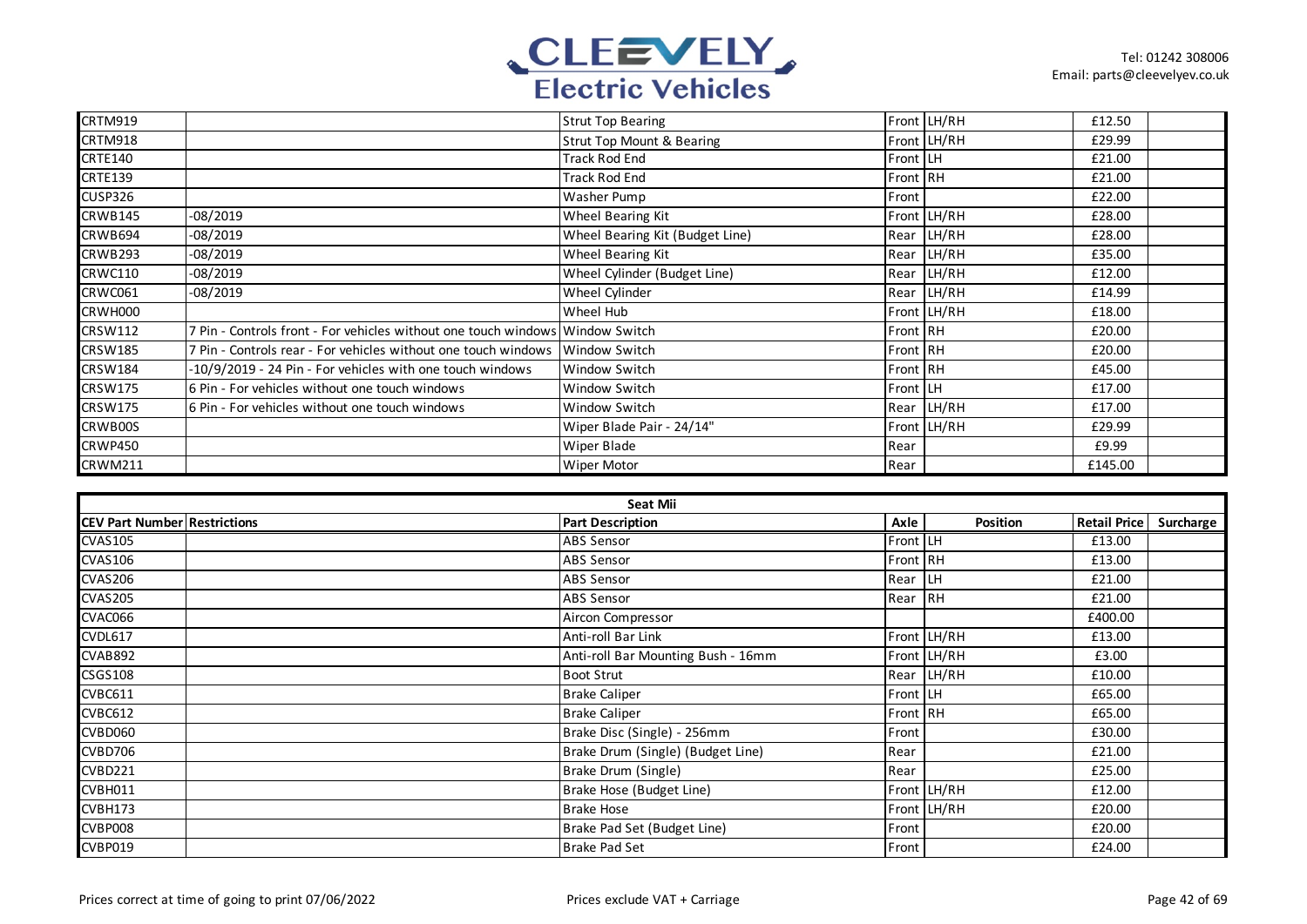

| CVSF575        |                              | Brake Shoe Adjuster Kit              | Rear     |                   | £12.00  |        |
|----------------|------------------------------|--------------------------------------|----------|-------------------|---------|--------|
| CVSF547        |                              | Brake Shoe Fitting Kit               | Rear     |                   | £8.00   |        |
| <b>CVCS452</b> |                              | Clock Spring                         |          |                   | £38.00  |        |
| CVTS042        | 2 Pin Grey                   | Coolant Temperature Sensor           |          |                   | £7.00   |        |
| CVDH680        | Without Safe Lock            | Door Latch                           | Rear LH  |                   | £40.00  |        |
| CVDH681        | <b>Without Safe Lock</b>     | Door Latch                           | Rear     | IRH               | £40.00  |        |
| <b>CVTR231</b> |                              | Inner Tie Rod                        | Front    | LH/RH             | £16.00  |        |
| CVBJ498        |                              | Lower Ball Joint (Budget Line)       | Front LH |                   | £12.00  |        |
| CVBJ024        |                              | Lower Ball Joint                     | Front LH |                   | £16.00  |        |
| CVBJ499        |                              | Lower Ball Joint (Budget Line)       | Front RH |                   | £12.00  |        |
| <b>CVBJ023</b> |                              | Lower Ball Joint                     | Front RH |                   | £16.00  |        |
| <b>CVSA064</b> | Without ball joint           | Lower Suspension Arm                 | Front LH |                   | £25.00  |        |
| <b>CVSA063</b> | Without ball joint           | Lower Suspension Arm                 | Front RH |                   | £25.00  |        |
| <b>CVSA415</b> | With ball joint              | Lower Suspension Arm                 | Front LH |                   | £38.00  |        |
| <b>CVSA416</b> | With ball joint              | Lower Suspension Arm                 | Front RH |                   | £38.00  |        |
| <b>CVSB808</b> |                              | Lower Suspension Arm Front Bush      |          | Front Front LH/RH | £3.00   |        |
| <b>CVSB847</b> |                              | Lower Suspension Arm Rear Bush       |          | Front Rear LH/RH  | £5.00   |        |
| <b>CUPS114</b> | 3 Required                   | <b>Parking Sensor</b>                | Rear     |                   | £15.00  |        |
| <b>CVPF520</b> |                              | Pollen Filter                        |          |                   | £9.00   |        |
| CVPF531C       |                              | Pollen Filter (Carbon)               |          |                   | £14.00  |        |
| <b>CVSR311</b> |                              | <b>Steering Rack</b>                 | Front    |                   | £140.00 | £58.16 |
| <b>CVSG069</b> |                              | <b>Steering Rack Gaitor</b>          |          | Front LH/RH       | £10.00  |        |
| CVTM952        |                              | <b>Strut Top Bearing</b>             |          | Front LH/RH       | £10.00  |        |
| CVTM905        |                              | <b>Strut Top Mount &amp; Bearing</b> | Front    | LH/RH             | £14.00  |        |
| <b>CVTE160</b> |                              | <b>Track Rod End</b>                 | Front LH |                   | £13.00  |        |
| <b>CVTE159</b> |                              | <b>Track Rod End</b>                 | Front RH |                   | £13.00  |        |
| <b>CVSB080</b> |                              | Trailing Arm Front Bush              | Rear     | Front LH/RH       | £14.00  |        |
| CVWB638        |                              | Wheel Bearing Kit (Budget Line)      |          | Front LH/RH       | £30.00  |        |
| <b>CVWB132</b> |                              | Wheel Bearing Kit                    |          | Front LH/RH       | £35.00  |        |
| <b>CVWC701</b> | ATE Brake System (Cast Iron) | Wheel Cylinder                       | Rear     | LH/RH             | £18.00  |        |
| CVWC008        | FAG Brake System (Aluminium) | Wheel Cylinder                       |          | Rear LH/RH        | £18.00  |        |
| CVWH026        |                              | Wheel Hub                            |          | Front LH/RH       | £25.00  |        |
| CVWB235        |                              | Wheel Hub & Bearing Assembly         |          | Rear LH/RH        | £42.00  |        |
| <b>CVWP251</b> |                              | Wiper Blade                          | Rear     |                   | £12.00  |        |
| CVWP556        |                              | Wiper Blade Pair - 24/16"            |          | Front LH/RH       | £35.00  |        |

| Skoda E-Citigo |                       |                          |            |          |                     |           |  |  |
|----------------|-----------------------|--------------------------|------------|----------|---------------------|-----------|--|--|
| <b>ICEV Pa</b> | t Number Restrictions | <b>IPart Description</b> | Axle       | Position | <b>Retail Price</b> | Surcharge |  |  |
| <b>CVAS105</b> |                       | $I$ ABS $S$<br>. Sensor  | IFront ILF |          | £13.00              |           |  |  |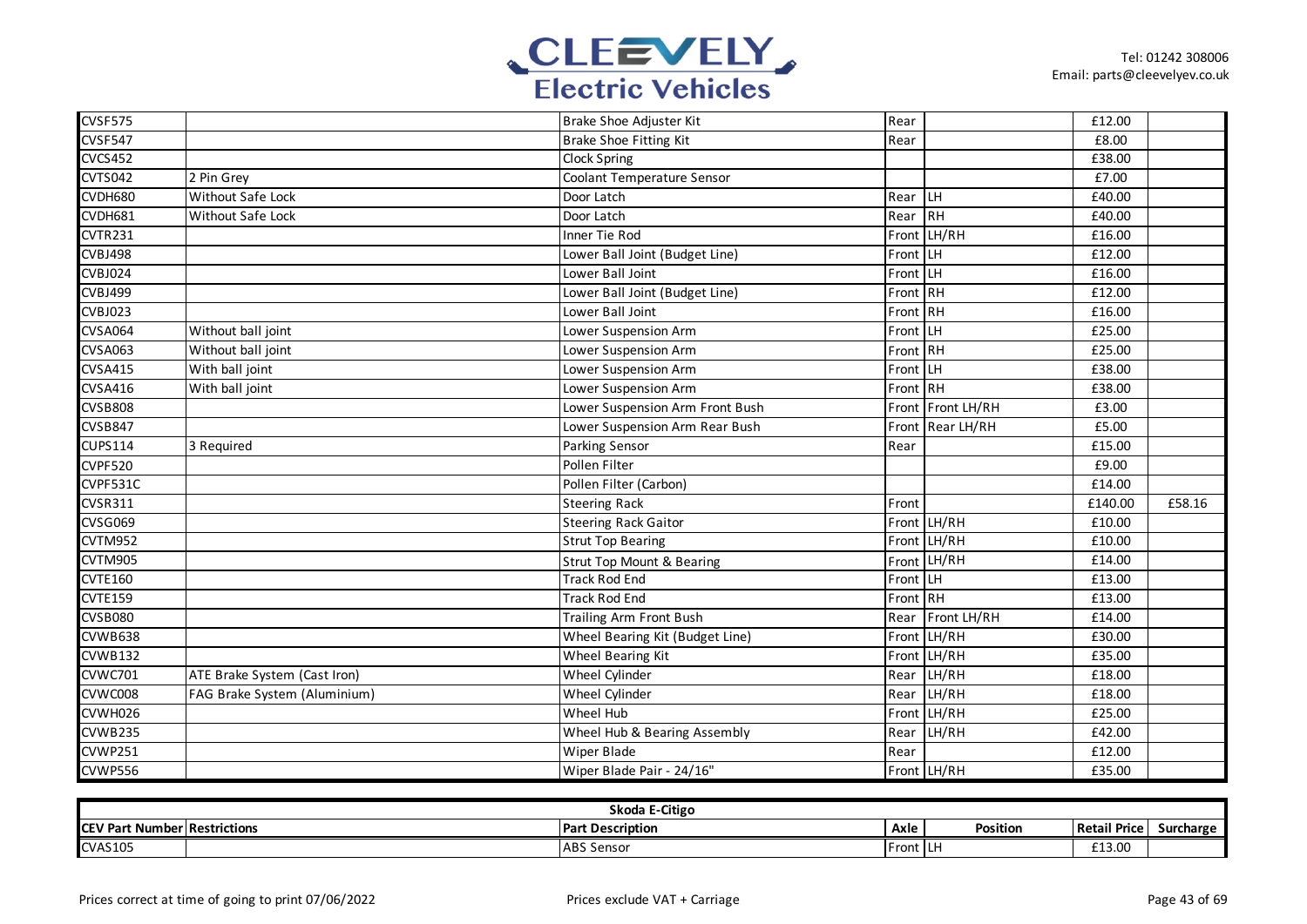

| <b>CVAS106</b> |                    | <b>ABS Sensor</b>                  | Front RH |             | £13.00  |        |
|----------------|--------------------|------------------------------------|----------|-------------|---------|--------|
| <b>CVAS206</b> |                    | <b>ABS Sensor</b>                  | Rear     | <b>LH</b>   | £21.00  |        |
| <b>CVAS205</b> |                    | <b>ABS Sensor</b>                  | Rear RH  |             | £21.00  |        |
| CVAC066        |                    | Aircon Compressor                  |          |             | £400.00 |        |
| <b>CVDL617</b> |                    | Anti-roll Bar Link                 |          | Front LH/RH | £13.00  |        |
| <b>CVAB892</b> |                    | Anti-roll Bar Mounting Bush - 16mm |          | Front LH/RH | £3.00   |        |
| CSG5108        |                    | <b>Boot Strut</b>                  | Rear     | LH/RH       | £10.00  |        |
| <b>CVBC611</b> |                    | <b>Brake Caliper</b>               | Front    | LH          | £65.00  |        |
| <b>CVBC612</b> |                    | <b>Brake Caliper</b>               | Front RH |             | £65.00  |        |
| <b>CVBD060</b> |                    | Brake Disc (Single) - 256mm        | Front    |             | £30.00  |        |
| CVBD706        |                    | Brake Drum (Single) (Budget Line)  | Rear     |             | £21.00  |        |
| <b>CVBD221</b> |                    | Brake Drum (Single)                | Rear     |             | £25.00  |        |
| CVBH011        |                    | Brake Hose (Budget Line)           |          | Front LH/RH | £12.00  |        |
| CVBH173        |                    | <b>Brake Hose</b>                  | Front    | LH/RH       | £20.00  |        |
| CVBP008        |                    | Brake Pad Set (Budget Line)        | Front    |             | £20.00  |        |
| <b>CVBP019</b> |                    | <b>Brake Pad Set</b>               | Front    |             | £24.00  |        |
| CVSF575        |                    | Brake Shoe Adjuster Kit            | Rear     |             | £12.00  |        |
| CVSF547        |                    | Brake Shoe Fitting Kit             | Rear     |             | £8.00   |        |
| <b>CVTS042</b> | 2 Pin Grey         | Coolant Temperature Sensor         |          |             | £7.00   |        |
| CVDH680        | Without Safe Lock  | Door Latch                         | Rear LH  |             | £40.00  |        |
| CVDH681        | Without Safe Lock  | Door Latch                         | Rear RH  |             | £40.00  |        |
| <b>CVTR231</b> |                    | Inner Tie Rod                      |          | Front LH/RH | £16.00  |        |
| CVBJ498        |                    | Lower Ball Joint (Budget Line)     | Front LH |             | £12.00  |        |
| <b>CVBJ024</b> |                    | Lower Ball Joint                   | Front LH |             | £16.00  |        |
| CVBJ499        |                    | Lower Ball Joint (Budget Line)     | Front RH |             | £12.00  |        |
| <b>CVBJ023</b> |                    | Lower Ball Joint                   | Front RH |             | £16.00  |        |
| <b>CVSA064</b> | Without ball joint | Lower Suspension Arm               | Front    | <b>LH</b>   | £25.00  |        |
| <b>CVSA063</b> | Without ball joint | Lower Suspension Arm               | Front    | RH          | £25.00  |        |
| <b>CVSA415</b> | With ball joint    | Lower Suspension Arm               | Front    | llh.        | £38.00  |        |
| <b>CVSA416</b> | With ball joint    | Lower Suspension Arm               | Front RH |             | £38.00  |        |
| <b>CVSB808</b> |                    | Lower Suspension Arm Front Bush    | Front    | Front LH/RH | £3.00   |        |
| <b>CVSB847</b> |                    | Lower Suspension Arm Rear Bush     | Front    | Rear LH/RH  | £5.00   |        |
| <b>CUPS114</b> | 3 Required         | Parking Sensor                     | Rear     |             | £15.00  |        |
| CVPF520        |                    | Pollen Filter                      |          |             | £9.00   |        |
| CVPF531C       |                    | Pollen Filter (Carbon)             |          |             | £14.00  |        |
| <b>CVSR311</b> |                    | <b>Steering Rack</b>               | Front    |             | £140.00 | £58.16 |
| <b>CVSG069</b> |                    | <b>Steering Rack Gaitor</b>        |          | Front LH/RH | £10.00  |        |
| <b>CVTM952</b> |                    | <b>Strut Top Bearing</b>           |          | Front LH/RH | £10.00  |        |
| CVTM905        |                    | Strut Top Mount & Bearing          |          | Front LH/RH | £14.00  |        |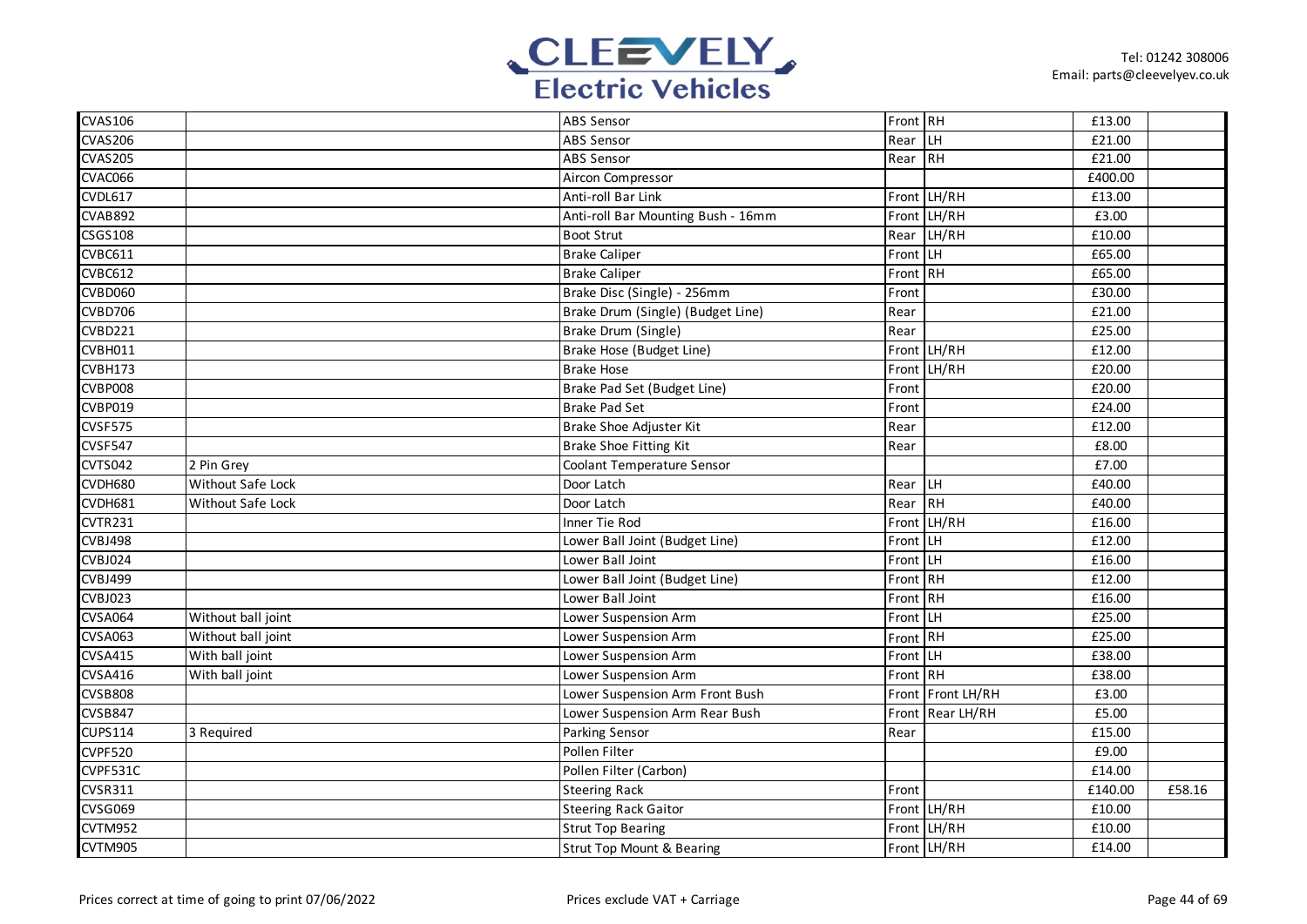

| CVTE160        |                              | <b>Track Rod End</b>            | <b>Front LH</b> |                  | £13.00 |  |
|----------------|------------------------------|---------------------------------|-----------------|------------------|--------|--|
| <b>CVTE159</b> |                              | <b>Track Rod End</b>            | Front RH        |                  | £13.00 |  |
| <b>CVSB080</b> |                              | Trailing Arm Front Bush         |                 | Rear Front LH/RH | £14.00 |  |
| CVWB638        |                              | Wheel Bearing Kit (Budget Line) |                 | Front LH/RH      | £30.00 |  |
| <b>CVWB132</b> |                              | Wheel Bearing Kit               |                 | Front LH/RH      | £35.00 |  |
| CVWC701        | ATE Brake System (Cast Iron) | Wheel Cylinder                  |                 | Rear LH/RH       | £18.00 |  |
| CVWC008        | FAG Brake System (Aluminium) | Wheel Cylinder                  |                 | Rear LH/RH       | £18.00 |  |
| CVWH026        |                              | Wheel Hub                       |                 | Front LH/RH      | £25.00 |  |
| CVWB235        |                              | Wheel Hub & Bearing Assembly    |                 | Rear LH/RH       | £42.00 |  |
| <b>CVWP556</b> |                              | Wiper Blade Pair - 24/16"       |                 | Front LH/RH      | £35.00 |  |
| CVWP251        |                              | <b>Wiper Blade</b>              | Rear            |                  | £12.00 |  |

|                                      | Skoda Envag |                         |         |          |                     |           |  |  |
|--------------------------------------|-------------|-------------------------|---------|----------|---------------------|-----------|--|--|
| <b>ICEV Part Number Restrictions</b> |             | <b>Part Description</b> | Axle    | Position | <b>Retail Price</b> | Surcharge |  |  |
| CADL696                              |             | Anti-roll Bar Link      | Rear LH |          | £16.00              |           |  |  |
| CADL695                              |             | Anti-roll Bar Link      | 1Rear   | - IRH    | £16.00              |           |  |  |
| CVPF041C                             |             | Pollen Filter (Carbon)  |         |          | £27.00              |           |  |  |

| Smart ForFour (453)                 |  |                              |          |             |                     |           |  |  |
|-------------------------------------|--|------------------------------|----------|-------------|---------------------|-----------|--|--|
| <b>CEV Part Number Restrictions</b> |  | <b>Part Description</b>      | Axle     | Position    | <b>Retail Price</b> | Surcharge |  |  |
| <b>CSAS133</b>                      |  | ABS Sensor                   |          | Front LH/RH | £23.00              |           |  |  |
| <b>CSAS252</b>                      |  | <b>ABS Sensor</b>            | Rear     | <b>ILH</b>  | £22.00              |           |  |  |
| <b>CSAS035</b>                      |  | <b>ABS Sensor</b>            | Rear     | RH          | £22.00              |           |  |  |
| CSAD410                             |  | Air Con Dryer                |          |             | £20.00              |           |  |  |
| <b>CSDL605</b>                      |  | Anti-roll Bar Link           |          | Front LH/RH | £11.00              |           |  |  |
| CSBC272                             |  | <b>Brake Caliper</b>         | Front LH |             | £80.00              | £15.64    |  |  |
| CSBC273                             |  | <b>Brake Caliper</b>         | Front RH |             | £80.00              | £15.64    |  |  |
| <b>CSBD182</b>                      |  | Brake Disc (Single) - 258mm  | Front    |             | £30.00              |           |  |  |
| CSBD936                             |  | Brake Drum (Single)          | Rear     |             | £42.00              |           |  |  |
| <b>CSBH165</b>                      |  | <b>Brake Hose</b>            |          | Front LH/RH | £13.00              |           |  |  |
| <b>CSBM312</b>                      |  | Brake Master Cylinder        |          |             | £80.00              |           |  |  |
| <b>CFBF563</b>                      |  | <b>Brake Pad Fitting Kit</b> | Front    |             | £7.99               |           |  |  |
| CSBP961                             |  | Brake Pad Set (Budget Line)  | Front    |             | £18.00              |           |  |  |
| CSBP044                             |  | <b>Brake Pad Set</b>         | Front    |             | £22.00              |           |  |  |
| CFSF612                             |  | Brake Shoe Fitting Kit       | Rear     |             | £7.99               |           |  |  |
| CSBS378                             |  | <b>Brake Shoe Set</b>        | Rear     |             | £34.00              |           |  |  |
| <b>CSTR227</b>                      |  | Inner Tie Rod                |          | Front LH/RH | £20.00              |           |  |  |
| <b>CSBJ619</b>                      |  | Lower Ball Joint             |          | Front LH/RH | £19.00              |           |  |  |
| <b>CSSA952</b>                      |  | Lower Suspension Arm         |          | Rear LH/RH  | £25.00              |           |  |  |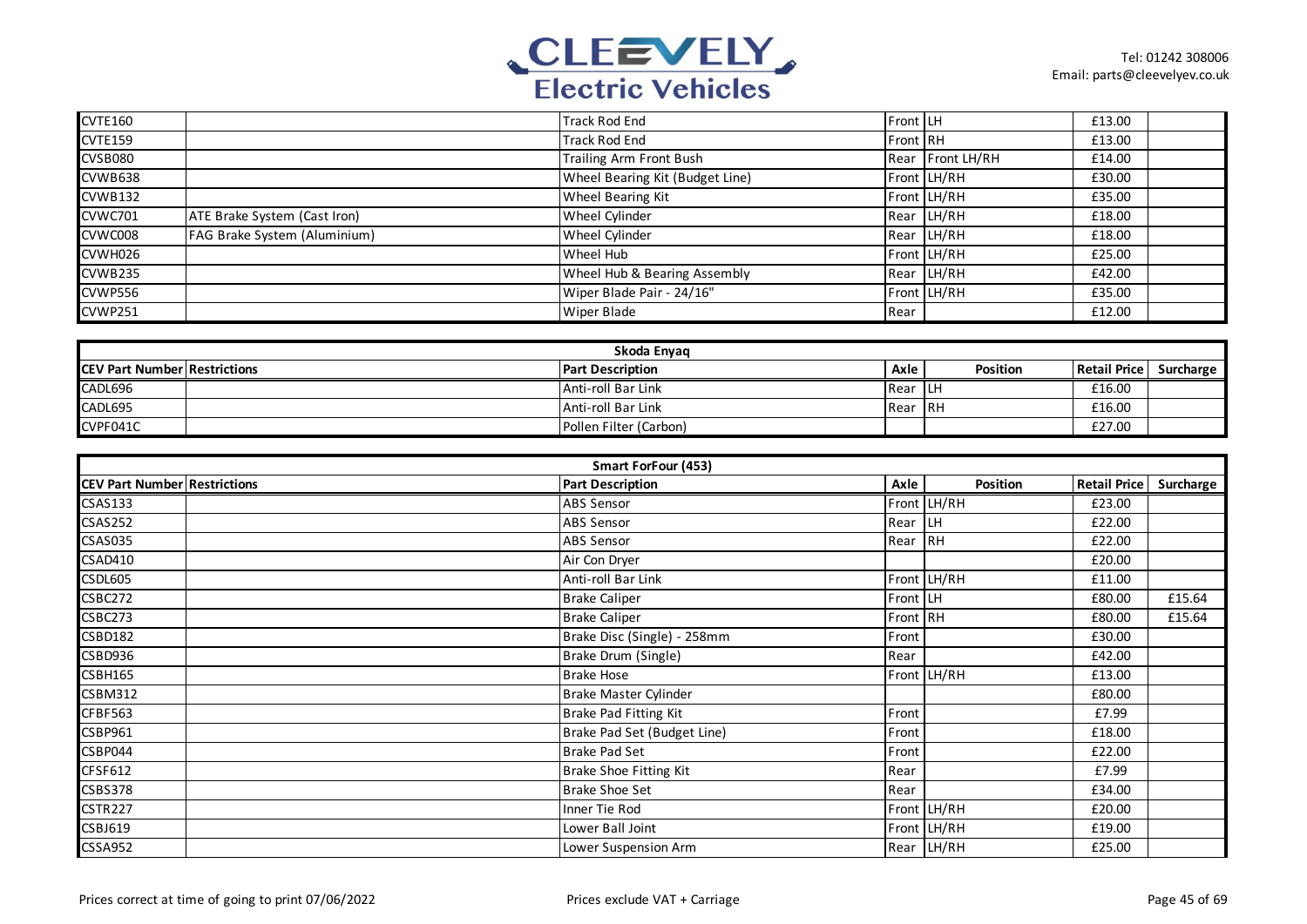

| <b>CSSA008</b> |        | Lower Suspension Arm                       | Front LH |                   | £43.00  |  |
|----------------|--------|--------------------------------------------|----------|-------------------|---------|--|
| <b>CSSA007</b> |        | Lower Suspension Arm                       | Front RH |                   | £40.00  |  |
| <b>CSSB878</b> |        | Lower Suspension Arm Front Bush            |          | Front Front LH/RH | £8.00   |  |
| <b>CSSB879</b> |        | Lower Suspension Arm Rear Bush             |          | Front Rear LH/RH  | £7.00   |  |
| CSSB881        |        | Lower Suspension Arm Bush                  |          | Rear LH/RH        | £3.00   |  |
| CSPF514C       |        | Pollen Filter (Carbon)                     |          |                   | £14.00  |  |
| <b>CSSW486</b> | Lights | <b>Steering Column Switch</b>              |          |                   | £65.00  |  |
| CRTM919        |        | <b>Strut Top Bearing</b>                   |          | Front LH/RH       | £12.50  |  |
| <b>CSTE164</b> |        | Track Rod End                              | Front LH |                   | £15.00  |  |
| <b>CSTE163</b> |        | Track Rod End                              | Front RH |                   | £15.00  |  |
| CRWB145        |        | Wheel Bearing Kit                          |          | Front LH/RH       | £28.00  |  |
| <b>CSWC660</b> |        | Wheel Cylinder                             | Rear LH  |                   | £17.00  |  |
| <b>CSWC659</b> |        | Wheel Cylinder                             | Rear     | <b>RH</b>         | £17.00  |  |
| <b>CSWB828</b> |        | Wheel Hub & Bearing Assembly (Budget Line) | Rear     | LH/RH             | £95.00  |  |
| <b>CSWB258</b> |        | Wheel Hub & Bearing Assembly               | Rear     | LH/RH             | £125.00 |  |
| CSWP13U        |        | Wiper Blade - 13"                          | Front LH |                   | £18.00  |  |
| CAWP20U        |        | Wiper Blade - 20"                          | Front RH |                   | £18.00  |  |
| <b>CSWP230</b> |        | Wiper Blade                                | Rear     |                   | £12.00  |  |

| Smart ForTwo (451)                  |                                           |          |             |                     |           |  |  |  |
|-------------------------------------|-------------------------------------------|----------|-------------|---------------------|-----------|--|--|--|
| <b>CEV Part Number Restrictions</b> | <b>Part Description</b>                   | Axle     | Position    | <b>Retail Price</b> | Surcharge |  |  |  |
| CSAS256                             | ABS Sensor                                |          | Front LH/RH | £16.00              |           |  |  |  |
| <b>CSAS211</b>                      | ABS Sensor                                | Rear LH  |             | £20.00              |           |  |  |  |
| <b>CSAS212</b>                      | <b>ABS Sensor</b>                         | Rear RH  |             | £20.00              |           |  |  |  |
| CSDL659                             | Anti-roll Bar Link                        |          | Front LH/RH | £11.00              |           |  |  |  |
| CSAB055                             | Anti-roll Bar Mounting Bush - 18.5mm      |          | Front LH/RH | £2.00               |           |  |  |  |
| <b>CSGS233</b>                      | <b>Boot Strut</b>                         |          | Rear LH/RH  | £10.00              |           |  |  |  |
| <b>CSSS473</b>                      | <b>Brake Backing Plate</b>                | Front LH |             | £16.00              |           |  |  |  |
| <b>CSSS474</b>                      | <b>Brake Backing Plate</b>                | Front RH |             | £16.00              |           |  |  |  |
| <b>CSSS475</b>                      | <b>Brake Backing Plate</b>                | Rear LH  |             | £62.00              |           |  |  |  |
| CSSS476                             | <b>Brake Backing Plate</b>                | Rear RH  |             | £62.00              |           |  |  |  |
| <b>CSBF119</b>                      | <b>Brake Caliper Fitting Kit</b>          | Front    |             | £13.00              |           |  |  |  |
| CSBC371                             | <b>Brake Caliper</b>                      | Front LH |             | £70.00              |           |  |  |  |
| CSBC372                             | <b>Brake Caliper</b>                      | Front RH |             | £70.00              |           |  |  |  |
| <b>CSBD789</b>                      | Brake Disc (Single) - 280mm (Budget Line) | Front    |             | £22.00              |           |  |  |  |
| CSBD198                             | Brake Disc (Single) - 280mm               | Front    |             | £25.00              |           |  |  |  |
| <b>CSBD747</b>                      | Brake Drum (Single) (Budget Line)         | Rear     |             | £23.00              |           |  |  |  |
| <b>CSBD205</b>                      | Brake Drum (Single)                       | Rear     |             | £32.00              |           |  |  |  |
| <b>CSBH713</b>                      | Brake Hose (Budget Line)                  |          | Front LH/RH | £7.00               |           |  |  |  |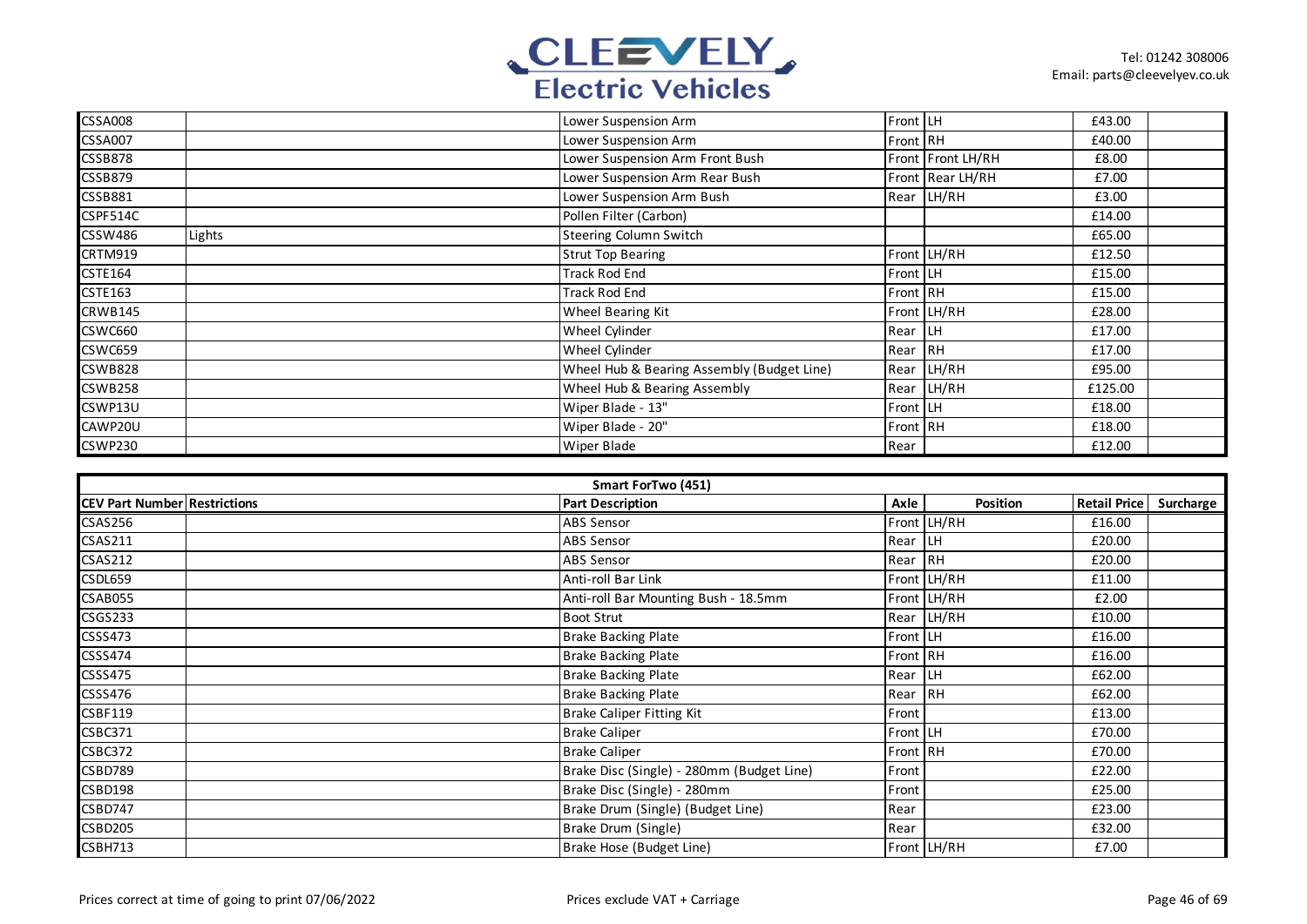

| CSBH227                     |                        | <b>Brake Hose</b>                          |         | Front LH/RH       | £10.00 |  |
|-----------------------------|------------------------|--------------------------------------------|---------|-------------------|--------|--|
| <b>CSBH371</b>              |                        | Brake Hose (Budget Line)                   | Rear    | LH/RH             | £12.00 |  |
| <b>CSBH300</b>              |                        | <b>Brake Hose</b>                          | Rear    | LH/RH             | £16.00 |  |
| <b>CSBP220</b>              |                        | Brake Pad Set (Budget Line)                | Front   |                   | £18.00 |  |
| <b>CSBP025</b>              |                        | <b>Brake Pad Set</b>                       | Front   |                   | £20.00 |  |
| CPSF003                     |                        | Brake Shoe Adjuster Kit                    | Rear    |                   | £32.00 |  |
| <b>CSSF589</b>              |                        | <b>Brake Shoe Fitting Kit</b>              | Rear    |                   | £7.00  |  |
| CSBS123                     |                        | Brake Shoe Set (Budget Line)               | Rear    |                   | £25.00 |  |
| <b>CSBS005</b>              |                        | <b>Brake Shoe Set</b>                      | Rear    |                   | £30.00 |  |
| <b>CSPC180</b>              |                        | Handbrake Cable                            | Rear    | LH/RH             | £30.00 |  |
| <b>CSBJ555</b>              |                        | Lower Ball Joint                           |         | Front LH/RH       | £12.00 |  |
| <b>CSSA324</b>              |                        | Lower Suspension Arm (Budget Line)         |         | Front LH/RH       | £32.00 |  |
| <b>CSSA573</b>              |                        | Lower Suspension Arm                       |         | Front LH/RH       | £35.00 |  |
| <b>CSSB3879</b>             |                        | Lower Suspension Arm Bush                  |         | Front Inner LH/RH | £5.00  |  |
| <b>CSPF536</b>              |                        | Pollen Filter                              |         |                   | £14.00 |  |
| CSPF502C                    |                        | Pollen Filter (Carbon)                     |         |                   | £15.00 |  |
| <b>CSSG002</b>              | Without Power Steering | <b>Steering Rack Gaitor</b>                |         | Front LH/RH       | £10.00 |  |
| <b>CSTM912</b>              |                        | <b>Strut Top Bearing</b>                   |         | Front LH/RH       | £5.00  |  |
| $\overline{\text{CSTM901}}$ |                        | <b>Strut Top Mount &amp; Bearing</b>       |         | Front LH/RH       | £23.00 |  |
| <b>CSSA053</b>              |                        | <b>Suspension Arm</b>                      | Rear    | LH/RH             | £25.00 |  |
| CSTE020                     |                        | <b>Track Rod End</b>                       |         | Front LH/RH       | £8.00  |  |
| CSWC007                     |                        | Wheel Cylinder                             | Rear LH |                   | £20.00 |  |
| CSWC006                     |                        | Wheel Cylinder                             | Rear RH |                   | £20.00 |  |
| <b>CSWB593</b>              |                        | Wheel Hub & Bearing Assembly (Budget Line) | Front   | LH/RH             | £65.00 |  |
| <b>CSWB128</b>              |                        | Wheel Hub & Bearing Assembly               |         | Front LH/RH       | £80.00 |  |
| <b>CSWB140</b>              |                        | Wheel Hub & Bearing Assembly (Budget Line) | Rear    | LH/RH             | £55.00 |  |
| <b>CSWB221</b>              |                        | Wheel Hub & Bearing Assembly               |         | Rear LH/RH        | £95.00 |  |
| <b>CSWP294</b>              |                        | Wiper Blade Pair - 24/22"                  |         | Front LH/RH       | £47.00 |  |
| <b>CSWP801</b>              |                        | <b>Wiper Blade</b>                         | Rear    |                   | £14.00 |  |

| Smart ForTwo (453)                  |  |                            |                 |             |                     |           |  |  |
|-------------------------------------|--|----------------------------|-----------------|-------------|---------------------|-----------|--|--|
| <b>CEV Part Number Restrictions</b> |  | <b>Part Description</b>    | Axle            | Position    | <b>Retail Price</b> | Surcharge |  |  |
| <b>CSAS133</b>                      |  | <b>ABS Sensor</b>          |                 | Front LH/RH | £23.00              |           |  |  |
| <b>CSAS252</b>                      |  | <b>ABS Sensor</b>          | Rear LH         |             | £22.00              |           |  |  |
| <b>CSAS035</b>                      |  | <b>ABS Sensor</b>          | <b>IRear</b>    | <b>IRH</b>  | £22.00              |           |  |  |
| <b>CSAD410</b>                      |  | Air Con Dryer              |                 |             | £20.00              |           |  |  |
| <b>CSDL605</b>                      |  | Anti-roll Bar Link         |                 | Front LH/RH | £11.00              |           |  |  |
| <b>CSSS473</b>                      |  | <b>Brake Backing Plate</b> | <b>Front LH</b> |             | £16.00              |           |  |  |
| <b>CSSS474</b>                      |  | <b>Brake Backing Plate</b> | <b>Front RH</b> |             | £16.00              |           |  |  |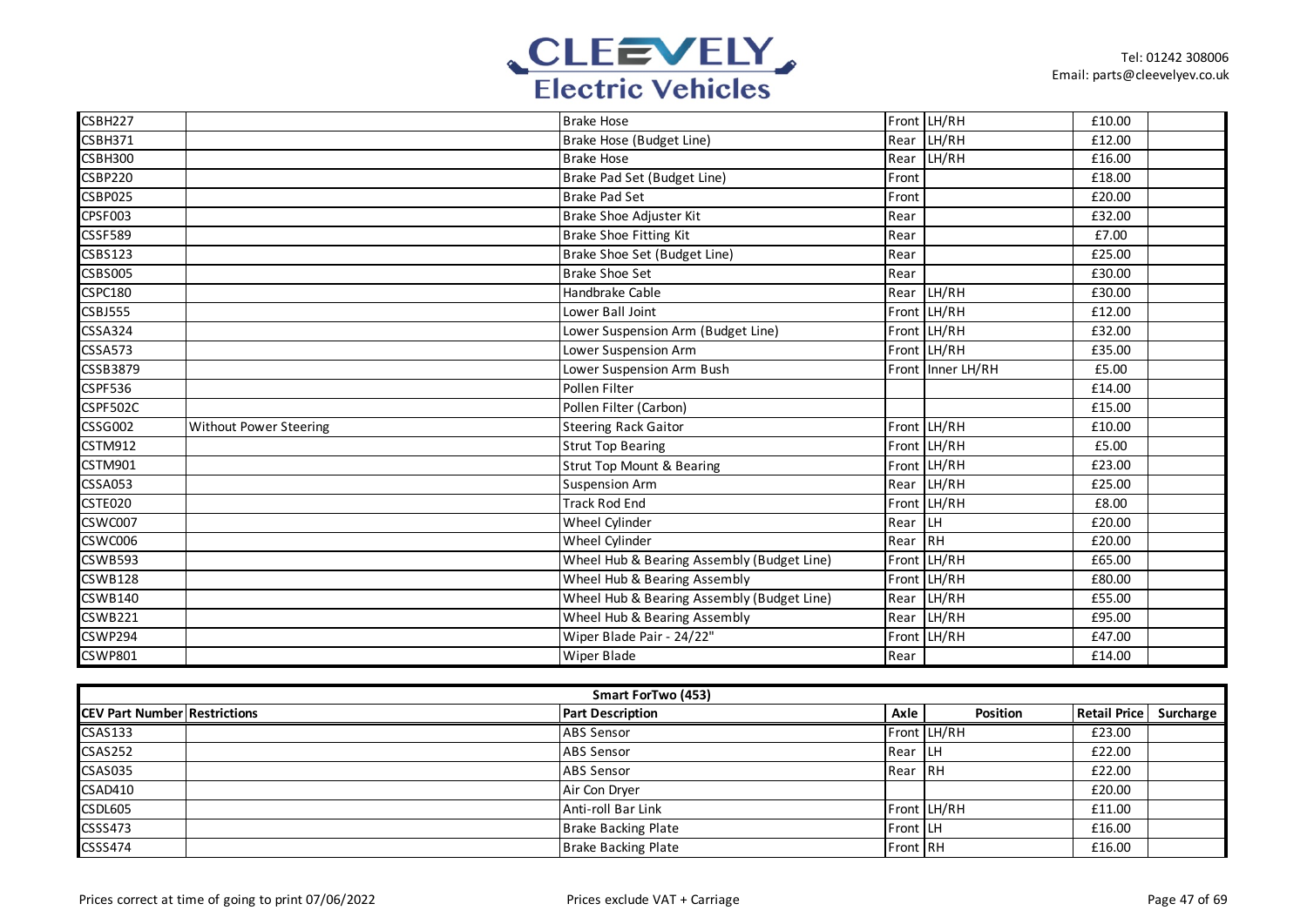

| <b>CSSS475</b> |             | <b>Brake Backing Plate</b>                 | Rear LH  |                   | £62.00  |        |
|----------------|-------------|--------------------------------------------|----------|-------------------|---------|--------|
| CSSS476        |             | <b>Brake Backing Plate</b>                 | Rear RH  |                   | £62.00  |        |
| <b>CSBC272</b> |             | <b>Brake Caliper</b>                       | Front LH |                   | £80.00  | £15.64 |
| CSBC273        |             | <b>Brake Caliper</b>                       | Front RH |                   | £80.00  | £15.64 |
| <b>CSBD182</b> |             | Brake Disc (Single) - 258mm                | Front    |                   | £30.00  |        |
| <b>CSBD935</b> |             | Brake Drum (Single)                        | Rear     |                   | £50.00  |        |
| <b>CSBH165</b> |             | <b>Brake Hose</b>                          |          | Front LH/RH       | £13.00  |        |
| <b>CSBM312</b> |             | Brake Master Cylinder                      |          |                   | £80.00  |        |
| CFBF563        |             | <b>Brake Pad Fitting Kit</b>               | Front    |                   | £7.99   |        |
| <b>CSBP961</b> |             | Brake Pad Set (Budget Line)                | Front    |                   | £18.00  |        |
| CSBP044        |             | <b>Brake Pad Set</b>                       | Front    |                   | £22.00  |        |
| <b>CRSF620</b> |             | Brake Shoe Fitting Kit                     | Rear     |                   | £8.00   |        |
| <b>CSBS365</b> |             | <b>Brake Shoe Set</b>                      | Rear     |                   | £35.00  |        |
| CSPC638        |             | Handbrake Cable (Budget Line)              |          | Rear LH/RH        | £14.00  |        |
| <b>CSPC141</b> |             | Handbrake Cable                            | Rear     | LH/RH             | £17.00  |        |
| <b>CSTR227</b> |             | Inner Tie Rod                              |          | Front LH/RH       | £20.00  |        |
| <b>CSBJ619</b> |             | Lower Ball Joint                           |          | Front LH/RH       | £19.00  |        |
| <b>CSSA008</b> | Convertible | Lower Suspension Arm                       | Front LH |                   | £43.00  |        |
| <b>CSSA006</b> | Coupe       | Lower Suspension Arm                       | Front LH |                   | £40.00  |        |
| <b>CSSA007</b> |             | Lower Suspension Arm                       | Front RH |                   | £40.00  |        |
| <b>CSSB878</b> |             | Lower Suspension Arm Front Bush            |          | Front Front LH/RH | £8.00   |        |
| <b>CSSB879</b> |             | Lower Suspension Arm Rear Bush             |          | Front Rear LH/RH  | £7.00   |        |
| <b>CSSA952</b> |             | Lower Suspension Arm                       | Rear     | LH/RH             | £25.00  |        |
| <b>CSSB881</b> |             | Lower Suspension Arm Bush                  | Rear     | LH/RH             | £3.00   |        |
| CSPF514C       |             | Pollen Filter (Carbon)                     |          |                   | £14.00  |        |
| <b>CSSW486</b> | Lights      | Steering Column Switch                     |          |                   | £65.00  |        |
| <b>CSSG016</b> |             | <b>Steering Rack Gaitor</b>                |          | Front LH/RH       | £10.00  |        |
| <b>CRTM919</b> |             | <b>Strut Top Bearing</b>                   |          | Front LH/RH       | £12.50  |        |
| <b>CSTE164</b> |             | <b>Track Rod End</b>                       | Front LH |                   | £15.00  |        |
| <b>CSTE163</b> |             | <b>Track Rod End</b>                       | Front RH |                   | £15.00  |        |
| <b>CRWB145</b> |             | Wheel Bearing Kit                          |          | Front LH/RH       | £28.00  |        |
| <b>CSWC657</b> |             | Wheel Cylinder                             | Rear LH  |                   | £17.00  |        |
| <b>CSWC658</b> |             | Wheel Cylinder                             | Rear     | RH                | £17.00  |        |
| <b>CSWB828</b> |             | Wheel Hub & Bearing Assembly (Budget Line) | Rear     | LH/RH             | £95.00  |        |
| <b>CSWB258</b> |             | Wheel Hub & Bearing Assembly               | Rear     | LH/RH             | £125.00 |        |
| CSWP13U        |             | Wiper Blade - 13"                          | Front LH |                   | £18.00  |        |
| CAWP20U        |             | Wiper Blade - 20"                          | Front RH |                   | £18.00  |        |
| <b>CSWP180</b> |             | Wiper Blade                                | Rear     |                   | £8.00   |        |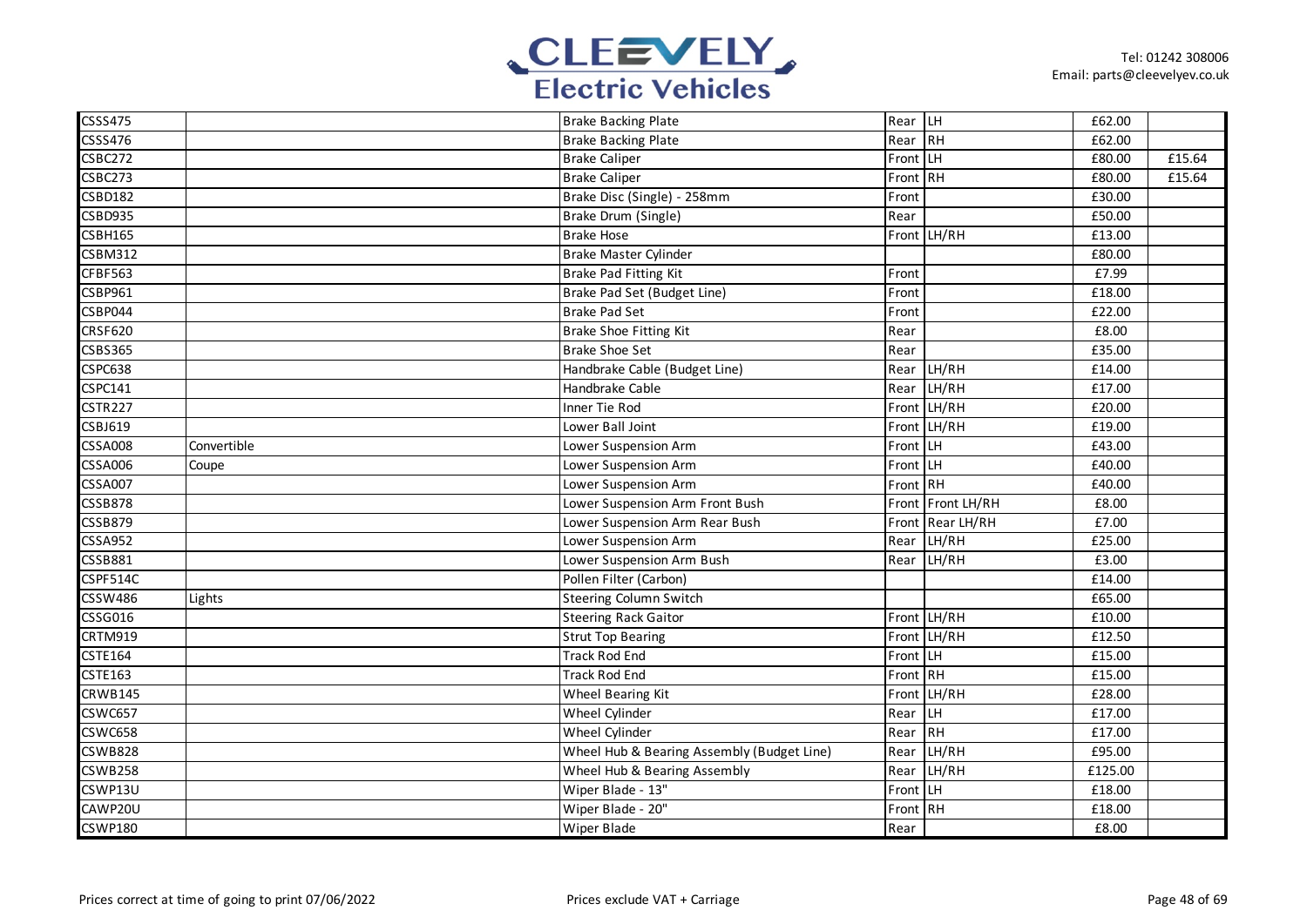

|                                     | <b>Tesla Model 3</b>                  |                                           |           |                   |                        |  |  |  |  |
|-------------------------------------|---------------------------------------|-------------------------------------------|-----------|-------------------|------------------------|--|--|--|--|
| <b>CEV Part Number Restrictions</b> |                                       | <b>Part Description</b>                   | Axle      | Position          | Retail Price Surcharge |  |  |  |  |
| CTBA053                             |                                       | 12v Battery                               | Front     |                   | £85.00                 |  |  |  |  |
| <b>CTAS184</b>                      |                                       | <b>ABS Sensor</b>                         |           | Front LH/RH       | £29.99                 |  |  |  |  |
| <b>CTAS179</b>                      |                                       | <b>ABS Sensor</b>                         |           | Rear LH/RH        | £29.99                 |  |  |  |  |
| <b>CTDL610</b>                      |                                       | Anti-roll Bar Link                        | Front LH  |                   | £19.99                 |  |  |  |  |
| CTDL609                             |                                       | Anti-roll Bar Link                        | Front RH  |                   | £19.99                 |  |  |  |  |
| <b>CTDL612</b>                      |                                       | Anti-roll Bar Link                        | Rear      | LН                | £19.99                 |  |  |  |  |
| <b>CTDL611</b>                      |                                       | Anti-roll Bar Link                        | Rear      | <b>IRH</b>        | £19.99                 |  |  |  |  |
| <b>CTBF185</b>                      |                                       | <b>Brake Caliper Fitting Kit</b>          | Rear      |                   | £11.00                 |  |  |  |  |
| CTBD797                             | Non Performance                       | Brake Disc (Single) - 320mm (Budget Line) | Front     |                   | £40.00                 |  |  |  |  |
| CTBD003                             | Non Performance                       | Brake Disc (Single) - 320mm               | Front     |                   | £50.00                 |  |  |  |  |
| CTBD004                             | Non Performance                       | Brake Disc (Single) - 335mm               | Rear      |                   | £45.00                 |  |  |  |  |
| CTBH142                             |                                       | Brake Hose (Budget Line)                  | Front LLH |                   | £19.00                 |  |  |  |  |
| CTBH001                             |                                       | <b>Brake Hose</b>                         | Front LH  |                   | £25.00                 |  |  |  |  |
| CTBH143                             |                                       | Brake Hose (Budget Line)                  | Front RH  |                   | £19.00                 |  |  |  |  |
| CTBH002                             |                                       | <b>Brake Hose</b>                         | Front RH  |                   | £25.00                 |  |  |  |  |
| <b>CTBH201</b>                      |                                       | <b>Brake Hose</b>                         | Rear      | LH/RH             | $\overline{f12.00}$    |  |  |  |  |
| CTSW116                             |                                       | <b>Brake Light Switch</b>                 |           |                   | £14.00                 |  |  |  |  |
| <b>CTBF602</b>                      | Brembo Brake System Non sport package | Brake Pad Fitting Kit                     | Front     |                   | £15.00                 |  |  |  |  |
| CTBF601                             | Up to 12/2019 Non sport package       | <b>Brake Pad Fitting Kit</b>              | Rear      |                   | £12.00                 |  |  |  |  |
| CTBP240                             | Non Performance                       | <b>Brake Pad Set</b>                      | Front     |                   | £45.00                 |  |  |  |  |
| <b>CTBP247</b>                      | Performance                           | Brake Pad Set (Budget Line)               | Front     |                   | £39.00                 |  |  |  |  |
| CTBP003                             | Performance                           | <b>Brake Pad Set</b>                      | Front     |                   | £45.00                 |  |  |  |  |
| CTBP248                             | Non Performance                       | <b>Brake Pad Set</b>                      | Rear      |                   | £45.00                 |  |  |  |  |
| CTBP002                             | Performance                           | <b>Brake Pad Set</b>                      | Rear      |                   | £45.00                 |  |  |  |  |
| <b>CTTR200</b>                      |                                       | Inner Tie Rod                             |           | Front LH/RH       | £19.99                 |  |  |  |  |
| <b>CTSA512</b>                      |                                       | Lower Suspension Arm                      |           | Front Rear LH     | £70.00                 |  |  |  |  |
| <b>CTSA511</b>                      |                                       | Lower Suspension Arm                      |           | Front Rear RH     | £70.00                 |  |  |  |  |
| <b>CTSA513</b>                      |                                       | Lower Suspension Arm                      | Rear      | Lower             |                        |  |  |  |  |
| <b>CTSB804</b>                      |                                       | Lower Suspension Arm Inner Bush           | Front     | Inner Rear LH/RH  | $\overline{f}$ 10.00   |  |  |  |  |
| <b>CTSA516</b>                      |                                       | Suspension Arm (Middle Toe Link)          | Rear      | Centre LH/RH      | £25.00                 |  |  |  |  |
| <b>CTSA524</b>                      |                                       | Suspension Arm (Upper Front)              | Rear      | Upper Front LH/RH |                        |  |  |  |  |
| <b>CTNS916</b>                      |                                       | Number Plate Frame                        |           |                   | £12.00                 |  |  |  |  |
| CTPF014C                            |                                       | Pollen Filter                             |           |                   | £17.00                 |  |  |  |  |
| <b>CTTE102</b>                      |                                       | <b>Track Rod End</b>                      |           | Front LH/RH       | £25.00                 |  |  |  |  |
| CTWB103                             | <b>AWD</b>                            | Wheel Hub & Bearing Assembly              |           | Front LH/RH       | £65.00                 |  |  |  |  |
| <b>CTWB103</b>                      | <b>AWD</b>                            | Wheel Hub & Bearing Assembly              | Rear      | LH/RH             | £65.00                 |  |  |  |  |
| <b>CTNCBLA</b>                      | <b>Black</b>                          | Wheel Nut Cover                           |           |                   | £22.00                 |  |  |  |  |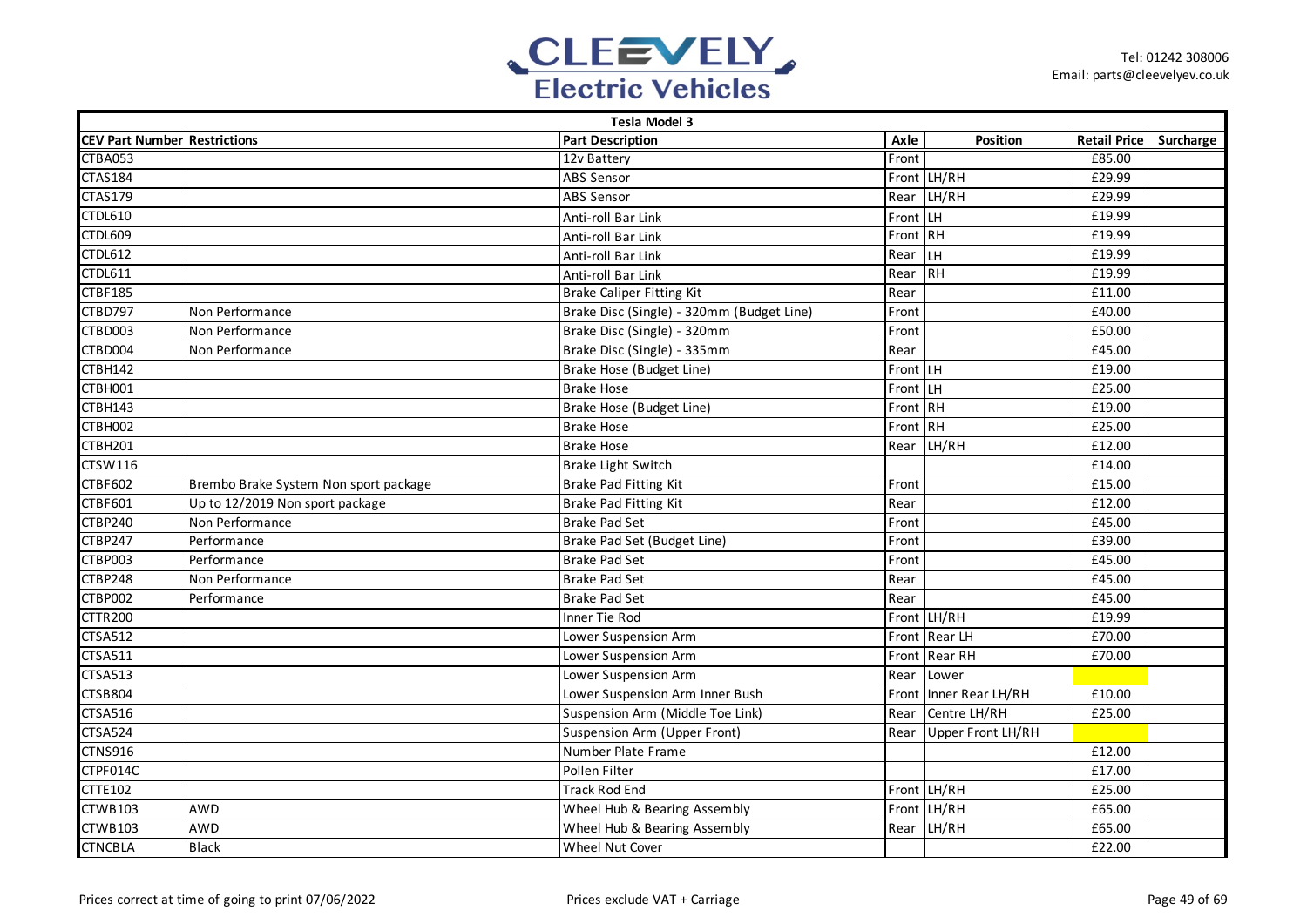

| <b>CTNCCHR</b> | Chrome | Wheel Nut Cover           |                 |             | £22.00 |  |
|----------------|--------|---------------------------|-----------------|-------------|--------|--|
| <b>CTNCGRY</b> | Grev   | Wheel Nut Cover           |                 |             | £22.00 |  |
| CTWP19U        |        | Wiper Blade - 19"         | <b>Front LH</b> |             | £15.99 |  |
| CTWP26U        |        | Wiper Blade - 26"         | <b>Front RH</b> |             | £17.00 |  |
| CTWP622        |        | Wiper Blade Pair - 26/19" |                 | Front LH/RH | £33.00 |  |

|                                     |                         | <b>Tesla Model S</b>                      |          |                |                     |           |
|-------------------------------------|-------------------------|-------------------------------------------|----------|----------------|---------------------|-----------|
| <b>CEV Part Number Restrictions</b> |                         | <b>Part Description</b>                   | Axle     | Position       | <b>Retail Price</b> | Surcharge |
| CTBA12L                             |                         | 12v Battery                               |          |                | £100.00             |           |
| <b>CTAS105</b>                      | Intelligent System      | ABS Sensor - 940mm                        |          | Front LH/RH    | £24.00              |           |
| <b>CTAS183</b>                      | Pre-Facelift            | ABS Sensor - 980mm                        | Front    | LH/RH          | £24.00              |           |
| <b>CTAS180</b>                      |                         | ABS Sensor - 665mm                        | Rear     | LH/RH          | £27.00              |           |
| <b>CTAS182</b>                      | Intelligent System      | ABS Sensor - 665mm                        | Rear     | LH/RH          | £27.00              |           |
| <b>CTAS104</b>                      | Intelligent System      | ABS Sensor - 680mm                        | Rear     | LH/RH          | £24.00              |           |
| CTDL902                             | Pre-Facelift RWD        | Anti-roll Bar Link (Budget Line)          | Front LH |                | £15.00              |           |
| CTDL606                             | Pre-Facelift RWD        | Anti-roll Bar Link                        | Front LH |                | £30.00              |           |
| CTDL903                             | <b>Pre-Facelift RWD</b> | Anti-roll Bar Link (Budget Line)          | Front RH |                | £15.00              |           |
| CTDL605                             | <b>Pre-Facelift RWD</b> | Anti-roll Bar Link                        | Front RH |                | £30.00              |           |
| CTDL600                             | Pre Facelift Dual Motor | Anti-roll Bar Link                        |          | Front LH/RH    | £32.00              |           |
| CTDL600                             | Facelift                | Anti-roll Bar Link                        |          | Front LH/RH    | £32.00              |           |
| CTDL603                             |                         | Anti-roll Bar Link                        | Rear     | LH/RH          | £25.00              |           |
| CTGS101                             |                         | <b>Bonnet Strut</b>                       |          | Front LH/RH    | £12.00              |           |
| <b>CTBF185</b>                      |                         | <b>Brake Caliper Fitting Kit</b>          | Rear     |                | £11.00              |           |
| CTBD519                             |                         | Brake Disc (Single) - 355mm (Budget Line) | Front    |                | £80.00              |           |
| CTBD001                             |                         | Brake Disc (Single) - 355mm               | Front    |                | £90.00              |           |
| <b>CTBD520</b>                      |                         | Brake Disc (Single) - 365mm (Budget Line) | Rear     |                | £75.00              |           |
| CTBD002                             |                         | Brake Disc (Single) - 365mm               | Rear     |                | £85.00              |           |
| CTBH003                             |                         | <b>Brake Hose</b>                         |          | Front Inner LH | £17.00              |           |
| CTBH004                             |                         | <b>Brake Hose</b>                         |          | Front Inner RH | £17.00              |           |
| CTBH005                             |                         | <b>Brake Hose</b>                         |          | Front Outer LH | £17.00              |           |
| CTBH139                             |                         | <b>Brake Hose</b>                         |          | Front Outer RH | £25.00              |           |
| <b>CTBH202</b>                      |                         | <b>Brake Hose</b>                         | Rear     | LH             | £13.00              |           |
| <b>CTBH203</b>                      |                         | <b>Brake Hose</b>                         | Rear     | <b>RH</b>      | £13.00              |           |
| CTBF674                             | Brembo Brake System     | Brake Pad Fitting Kit (Budget Line)       | Front    |                | £10.00              |           |
| CTBF640                             | Brembo Brake System     | Brake Pad Fitting Kit                     | Front    |                | £14.00              |           |
| CTBF667                             | Brembo Brake System     | Brake Pad Fitting Kit                     | Rear     |                | £11.00              |           |
| CTBP569                             | Brembo Brake System     | Brake Pad Set - Handbrake                 | Rear     |                | £30.00              |           |
| <b>CTBP857</b>                      | Brembo Brake System     | Brake Pad Set (Budget Line)               | Front    |                | £65.00              |           |
| CTBP048                             | Brembo Brake System     | <b>Brake Pad Set</b>                      | Front    |                | £85.00              |           |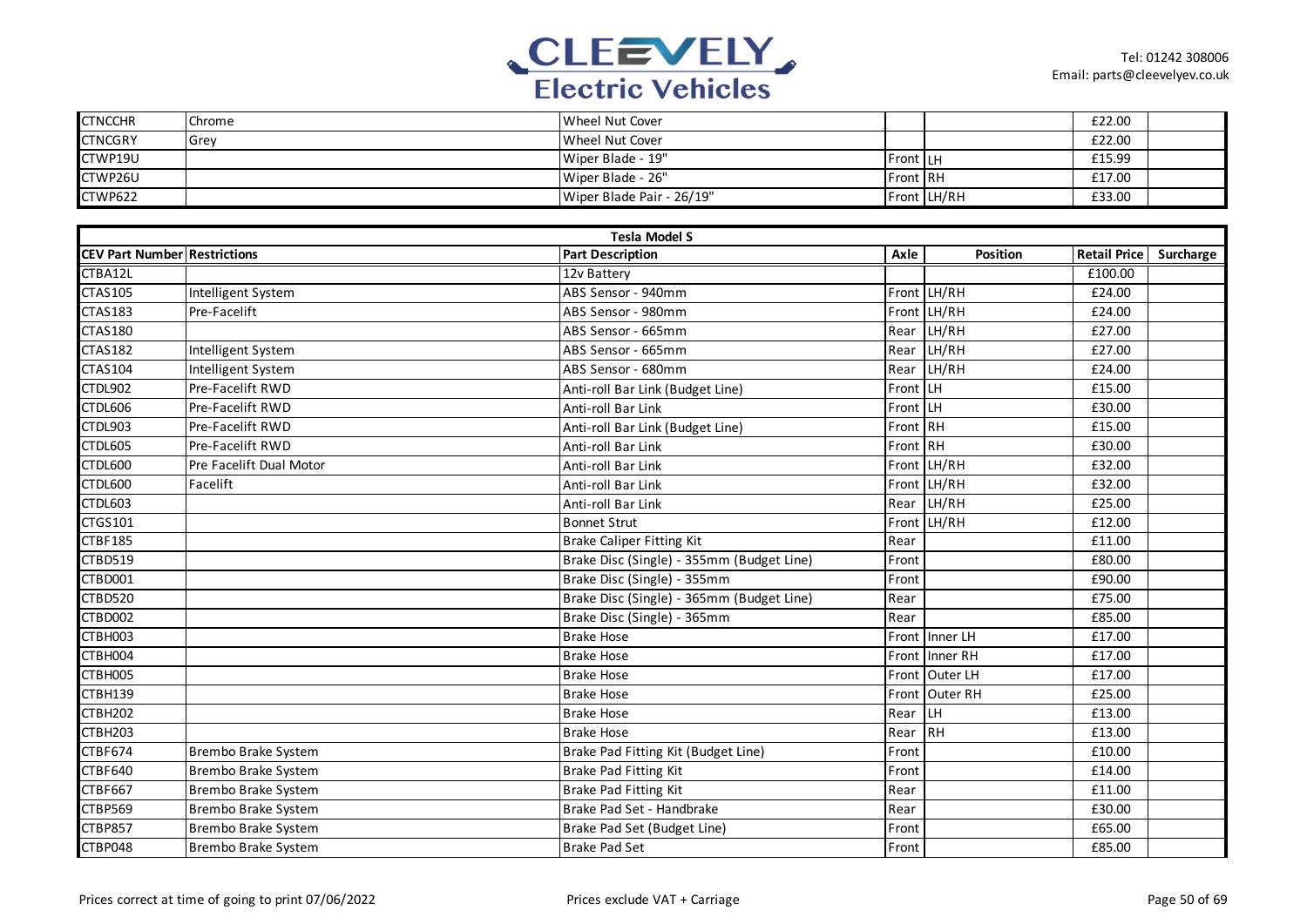

| CTBP052        | Brembo Brake System with separate parking brake                                          | Brake Pad Set (Budget Line)                                                | Rear     |                        | £35.00     |  |
|----------------|------------------------------------------------------------------------------------------|----------------------------------------------------------------------------|----------|------------------------|------------|--|
| <b>CTBP606</b> | Brembo Brake System with separate parking brake                                          | <b>Brake Pad Set</b>                                                       | Rear     |                        | £45.00     |  |
| CTBP316        | Mando Brake System with intergrated parking brake (Facelift) Brake Pad Set (Budget Line) |                                                                            | Rear     |                        | <b>TBC</b> |  |
| CTBP001        | Mando Brake System with intergrated parking brake (Facelift) Brake Pad Set               |                                                                            | Rear     |                        | £45.00     |  |
| CTCB901        |                                                                                          | CV Boot Kit                                                                |          | Front Inner LH         | £35.00     |  |
| CTCB903        |                                                                                          | CV Boot Kit                                                                |          | Front Inner RH         | £35.00     |  |
| CTCB801        |                                                                                          | CV Boot Kit                                                                |          | Front Outer LH/RH      | £35.00     |  |
| CTCB902        |                                                                                          | CV Boot Kit                                                                | Rear     | Inner LH/RH            | £35.00     |  |
| CTCB801        |                                                                                          | CV Boot Kit                                                                | Rear     | Outer LH/RH            | £35.00     |  |
| <b>CTCJ202</b> |                                                                                          | CV Joint Kit                                                               | Front    | Inner LH               | £80.00     |  |
| <b>CTCJ203</b> |                                                                                          | CV Joint Kit                                                               | Front    | Inner RH               | £80.00     |  |
| <b>CTCJ101</b> |                                                                                          | CV Joint Kit                                                               | Front    | Outer LH/RH            | £80.00     |  |
| <b>CTCJ201</b> |                                                                                          | CV Joint Kit                                                               | Rear     | Inner LH/RH            | £80.00     |  |
| <b>CTCJ101</b> |                                                                                          | CV Joint Kit                                                               | Rear     | Outer LH/RH            | £80.00     |  |
| CTDH085        | GEN1 / GEN2                                                                              | Door Handle Microswitch                                                    |          | Both LH/RH             | £14.00     |  |
| CTDS501        | Dual Motor                                                                               | Driveshaft - 785mm                                                         | Front LH |                        | £188.00    |  |
| <b>CTDS505</b> | Dual Motor                                                                               | Driveshaft - 725mm                                                         | Front RH |                        | £188.00    |  |
| <b>CTDS502</b> |                                                                                          | Driveshaft - 870mm                                                         |          | Rear LH/RH             | £188.00    |  |
| CTBAS18        | If collected                                                                             | <b>Earth Cable</b>                                                         |          |                        | £18.00     |  |
| CTES18B        | If posted out                                                                            | Earth Cable                                                                |          |                        | £18.00     |  |
| <b>CTPF698</b> |                                                                                          | G4 Filter                                                                  |          |                        | £35.00     |  |
| CTHB548        | Pre-Facelift                                                                             | Headlight Bulb - Standard                                                  |          | Front LH/RH            | £60.00     |  |
| CTHBD8S        | Pre-Facelift                                                                             | Headlight Bulb (Pair) - Uprated LED 6000K                                  |          | Front LH/RH            | £110.00    |  |
| <b>CTTR203</b> | Facelift                                                                                 | Inner Tie Rod (LH/RH) M14 Outer / M16 Inner                                |          | Front LH/RH            | £16.00     |  |
| <b>CTTR205</b> | Pre-Facelift                                                                             | Inner Tie Rod (LH/RH) M18 Outer / M16 Inner                                |          | Front LH/RH            | £16.00     |  |
| CTKB032        |                                                                                          | Key Fob Battery                                                            |          |                        | £1.99      |  |
| <b>CTSA012</b> | <b>RWD</b>                                                                               | Lower Suspension Arm (Castor) (Budget Line)                                |          | Front Front LH         | £75.00     |  |
| CTSA356        | Dual Motor                                                                               | Lower Suspension Arm (Castor) (Budget Line)                                |          | Front Front LH         | £70.00     |  |
| <b>CTSA504</b> |                                                                                          | Lower Suspension Arm (Castor)                                              |          | Front Front LH         | £99.00     |  |
| CTSA013        | <b>RWD</b>                                                                               | Lower Suspension Arm (Castor) (Budget Line)                                |          | Front Front RH         | £75.00     |  |
| <b>CTSA357</b> | Dual Motor                                                                               | Lower Suspension Arm (Castor) (Budget Line)                                |          | Front Front RH         | £70.00     |  |
| <b>CTSA503</b> |                                                                                          | Lower Suspension Arm (Castor)                                              |          | Front Front RH         | £99.00     |  |
| <b>CTSA705</b> |                                                                                          | Lower Suspension Arm (Camber) (Budget Line)                                |          | Front Rear LH/RH       | £110.00    |  |
| <b>CTSA500</b> |                                                                                          | Lower Suspension Arm (Camber)                                              |          | Front Rear LH/RH       | £140.00    |  |
| GTBK106        | For CTSA500 / CTSA705                                                                    | Lower suspension Arm (Camber) Bolt                                         |          | Front LH/RH            | £11.00     |  |
| CTBK401        | For CTSA500 / CTSA705                                                                    | Lower suspension Arm (Camber) Fitting Kit                                  |          | Front LH/RH            | £14.00     |  |
| <b>CTSB802</b> |                                                                                          | Lower Suspension Arm (Camber) - Inner Bush                                 |          | Front Rear Inner LH/RH | £15.00     |  |
| <b>CTSB803</b> | For CTSA356. CTSA357, CTSA503, CTSA504                                                   | Lower Suspension Arm Inner Bush                                            |          | Front Front LH/RH      | £20.00     |  |
| <b>CTSB801</b> |                                                                                          | Lower Suspension Arm Shock Absorber Mounting Bush Front   Rear Outer LH/RH |          |                        | £20.00     |  |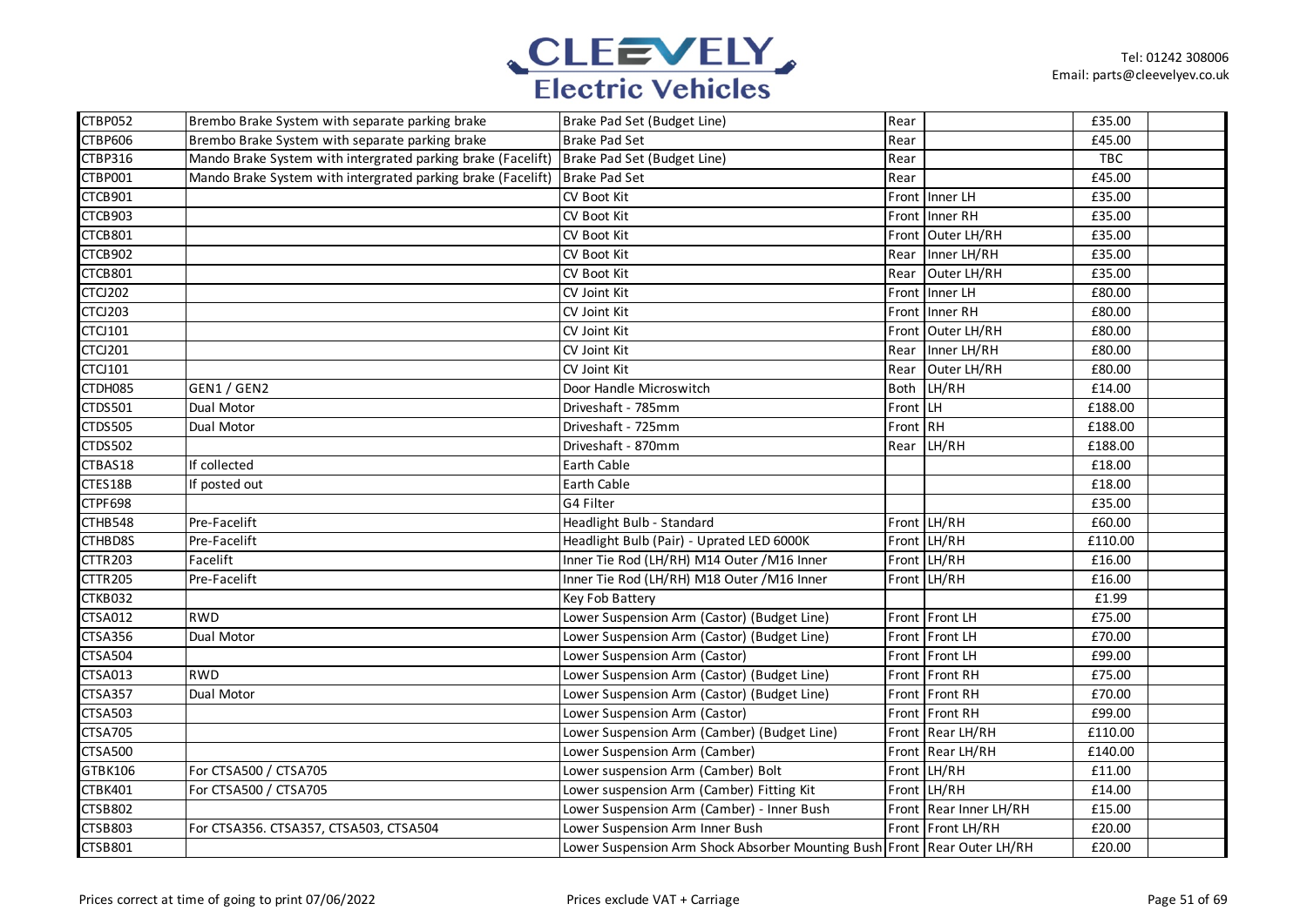

| <b>CTSB801</b> |                                                      | Lower Suspension Arm Outer Rose Bush        |          | Rear Outer LH/RH             | £20.00    |  |
|----------------|------------------------------------------------------|---------------------------------------------|----------|------------------------------|-----------|--|
| <b>CTNS916</b> |                                                      | Number Plate Frame                          |          |                              | £12.00    |  |
| CTBF001        |                                                      | Parking Brake Pad Fitting Kit               | Rear     |                              | £9.00     |  |
| CTPF525C       | Pre-Facelift                                         | Pollen Filter (Carbon)                      |          |                              | £12.00    |  |
| CTPF013C       | Facelift                                             | Pollen Filter (Carbon)                      |          |                              | £8.00     |  |
| <b>CTSR300</b> | Pre-Facelift                                         | <b>Steering Rack</b>                        | Front    |                              | £1,500.00 |  |
| <b>CTDS507</b> |                                                      | Stub Shaft / Jackshaft / Intermediate Shaft | Front RH |                              | £90.00    |  |
| <b>CTSC101</b> | Facelift                                             | <b>Suspension Air Compressor</b>            |          |                              | £600.00   |  |
| CTDL602        |                                                      | Suspension Link (Short Vertical Link)       |          | Rear LH/RH                   | £24.00    |  |
| CTTR374        | Pre Facelift (Up to 03/2016)                         | <b>Track Rod Complete</b>                   |          | Front LH/RH                  | £50.00    |  |
| CTTE040        | Pre Facelift (Up to 03/2016) (M18 inner / M14 outer) | Track Rod End (Budget Line)                 |          | Front LH/RH                  | £25.00    |  |
| <b>CTTE101</b> | Pre Facelift (Up to 03/2016) (M18 inner / M14 outer) | <b>Track Rod End</b>                        |          | Front LH/RH                  | £30.00    |  |
| <b>CTTE100</b> | Facelift (04/2016-)                                  | <b>Track Rod End</b>                        |          | Front LH/RH                  | £30.00    |  |
| <b>CTBJ507</b> |                                                      | <b>Upper Ball Joint</b>                     |          | Front LH/RH                  | £16.00    |  |
| <b>CTSA190</b> |                                                      | Upper Suspension Arm (Budget Line)          | Front LH |                              | £120.00   |  |
| <b>CTSA506</b> |                                                      | <b>Upper Suspension Arm</b>                 | Front LH |                              | £175.00   |  |
| <b>CTSA191</b> |                                                      | Upper Suspension Arm (Budget Line)          | Front RH |                              | £120.00   |  |
| <b>CTSA505</b> |                                                      | <b>Upper Suspension Arm</b>                 | Front RH |                              | £175.00   |  |
| <b>CTSB800</b> |                                                      | Upper Suspension Arm Inner Bush             |          | Front Inner Front/Rear LH/RH | £7.00     |  |
| <b>CTSA514</b> |                                                      | Upper Suspension Arm (Toe Link)             |          | Rear Front LH/RH             | £40.00    |  |
| <b>CTSA522</b> | Dual Motor                                           | <b>Upper Suspension Arm</b>                 |          | Rear Rear LH/RH              | £60.00    |  |
| <b>CTSA515</b> | <b>RWD</b>                                           | <b>Upper Suspension Arm</b>                 |          | Rear Rear LH/RH              | £40.00    |  |
| <b>CTSB029</b> |                                                      | <b>Upper Suspension Arm Bush</b>            | Rear     | Inner/Outer LH/RH            | £20.00    |  |
| <b>CTWB101</b> | <b>RWD</b>                                           | Wheel Hub & Bearing Assembly                |          | Front LH/RH                  | £115.00   |  |
| CTWB861        | Dual Motor                                           | Wheel Hub & Bearing Assembly (Budget Line)  |          | Front LH/RH                  | £95.00    |  |
| CTWB201        | Dual Motor                                           | Wheel Hub & Bearing Assembly                |          | Front LH/RH                  | £133.00   |  |
| CTWB861        |                                                      | Wheel Hub & Bearing Assembly (Budget Line)  |          | Rear LH/RH                   | £95.00    |  |
| CTWB201        |                                                      | Wheel Hub & Bearing Assembly                | Rear     | LH/RH                        | £133.00   |  |
| <b>CTNCBLA</b> | <b>Black</b>                                         | <b>Wheel Nut Cover</b>                      |          |                              | £22.00    |  |
| <b>CTNCCHR</b> | Chrome                                               | <b>Wheel Nut Cover</b>                      |          |                              | £22.00    |  |
| <b>CTNCGRY</b> | Grey                                                 | Wheel Nut Cover                             |          |                              | £22.00    |  |
| CTWP18U        |                                                      | Wiper Blade - 18"                           | Front LH |                              | £15.99    |  |
| CTWP28U        |                                                      | Wiper Blade - 28"                           | Front RH |                              | £19.99    |  |

| Tesla Model X                       |  |                         |              |             |              |           |  |  |  |
|-------------------------------------|--|-------------------------|--------------|-------------|--------------|-----------|--|--|--|
| <b>CEV Part Number Restrictions</b> |  | <b>Part Description</b> | Axle         | Position    | Retail Price | Surcharge |  |  |  |
| CTBAA15                             |  | 12v Battery             | <b>Front</b> |             | £80.00       |           |  |  |  |
| <b>CTAS185</b>                      |  | <b>ABS</b> Sensor       |              | Front LH/RH | £33.00       |           |  |  |  |
| <b>CTAS104</b>                      |  | <b>ABS</b> Sensor       |              | Rear LH/RH  | £24.00       |           |  |  |  |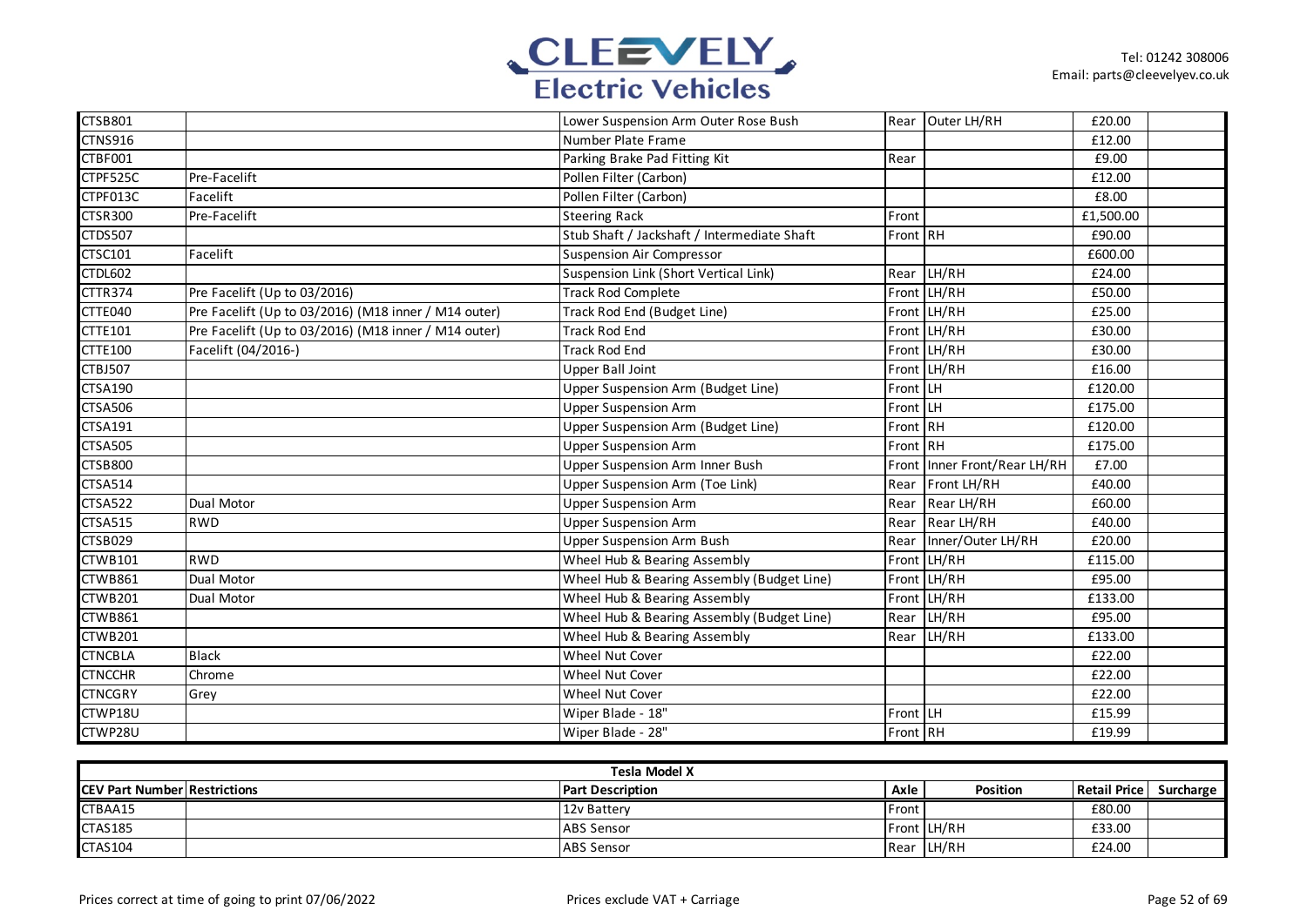

| <b>CTDL607</b> |                                                              | Anti-roll Bar Link                          |          | Front LH/RH      | £30.00  |  |
|----------------|--------------------------------------------------------------|---------------------------------------------|----------|------------------|---------|--|
| CTDL608        |                                                              | Anti-roll Bar Link                          | Rear     | LH/RH            | £30.00  |  |
| CTBD519        |                                                              | Brake Disc (Single) - 355mm (Budget Line)   | Front    |                  | £80.00  |  |
| CTBD001        |                                                              | Brake Disc (Single) - 355mm                 | Front    |                  | £90.00  |  |
| <b>CTBD520</b> |                                                              | Brake Disc (Single) - 365mm (Budget Line)   | Rear     |                  | £75.00  |  |
| CTBD002        |                                                              | Brake Disc (Single) - 365mm                 | Rear     |                  | £85.00  |  |
| CTBF674        |                                                              | Brake Pad Fitting Kit (Budget Line)         | Front    |                  | £10.00  |  |
| <b>CTBF640</b> |                                                              | Brake Pad Fitting Kit                       | Front    |                  | £14.00  |  |
| CTBF667        |                                                              | Brake Pad Fitting Kit                       | Rear     |                  | £11.00  |  |
| CTBP569        |                                                              | Brake Pad Set - Handbrake                   | Rear     |                  | £30.00  |  |
| <b>CTBP857</b> |                                                              | Brake Pad Set (Budget Line)                 | Front    |                  | £65.00  |  |
| CTBP048        |                                                              | <b>Brake Pad Set</b>                        | Front    |                  | £85.00  |  |
| CTBP052        | Brembo Brake System with separate parking brake              | Brake Pad Set (Budget Line)                 | Rear     |                  | £35.00  |  |
| <b>CTBP606</b> | Brembo Brake System with separate parking brake              | <b>Brake Pad Set</b>                        | Rear     |                  | £45.00  |  |
| CTBP316        | Mando Brake System with intergrated parking brake (Facelift) | Brake Pad Set (Budget Line)                 | Rear     |                  | TBC     |  |
| CTBP001        | Mando Brake System with intergrated parking brake (Facelift) | <b>Brake Pad Set</b>                        | Rear     |                  | £45.00  |  |
| CTCB901        |                                                              | <b>CV Boot Kit</b>                          |          | Front Inner LH   | £35.00  |  |
| CTCB903        |                                                              | CV Boot Kit                                 | Front    | Inner RH         | £35.00  |  |
| CTCB801        |                                                              | CV Boot Kit                                 | Front    | Outer LH/RH      | £35.00  |  |
| CTCB902        |                                                              | <b>CV Boot Kit</b>                          | Rear     | Inner LH/RH      | £35.00  |  |
| CTCB801        |                                                              | CV Boot Kit                                 | Rear     | Outer LH/RH      | £35.00  |  |
| <b>CTCJ202</b> |                                                              | CV Joint Kit                                | Front    | Inner LH         | £80.00  |  |
| <b>CTCJ203</b> |                                                              | CV Joint Kit                                | Front    | Inner RH         | £80.00  |  |
| <b>CTCJ101</b> |                                                              | CV Joint Kit                                | Front    | Outer LH/RH      | £80.00  |  |
| <b>CTCJ201</b> |                                                              | CV Joint Kit                                | Rear     | LH/RH            | £80.00  |  |
| <b>CTCJ101</b> |                                                              | CV Joint Kit                                | Rear     | Outer LH/RH      | £80.00  |  |
| <b>CTDS504</b> |                                                              | Driveshaft - 800mm                          | Front LH |                  | £188.00 |  |
| <b>CTDS506</b> |                                                              | Driveshaft - 750mm                          | Front    | <b>RH</b>        | £188.00 |  |
| <b>CTDS502</b> |                                                              | Driveshaft - 870mm                          | Rear     | LH/RH            | £188.00 |  |
| CTPF512        | 2 required per vehicle                                       | G4 Filter                                   | Front    |                  | £50.00  |  |
| GTPF566        |                                                              | <b>HEPA Filter</b>                          |          |                  | £145.83 |  |
| <b>CTTR203</b> |                                                              | Inner Tie Rod M14/M16                       |          | Front LH/RH      | £16.00  |  |
| CTKB354        |                                                              | Key Fob Battery                             |          |                  | £2.49   |  |
| <b>CTSA356</b> |                                                              | Lower Suspension Arm (Castor) (Budget Line) |          | Front Front LH   | £70.00  |  |
| <b>CTSA504</b> |                                                              | Lower Suspension Arm (Castor)               |          | Front Front LH   | £99.00  |  |
| CTSA357        |                                                              | Lower Suspension Arm (Castor) (Budget Line) |          | Front Front RH   | £70.00  |  |
| <b>CTSA503</b> |                                                              | Lower Suspension Arm (Castor)               |          | Front Front RH   | £99.00  |  |
| <b>CTSA705</b> |                                                              | Lower Suspension Arm (Camber) (Budget Line) |          | Front Rear LH/RH | £110.00 |  |
| <b>CTSA500</b> |                                                              | Lower Suspension Arm (Camber)               |          | Front Rear LH/RH | £140.00 |  |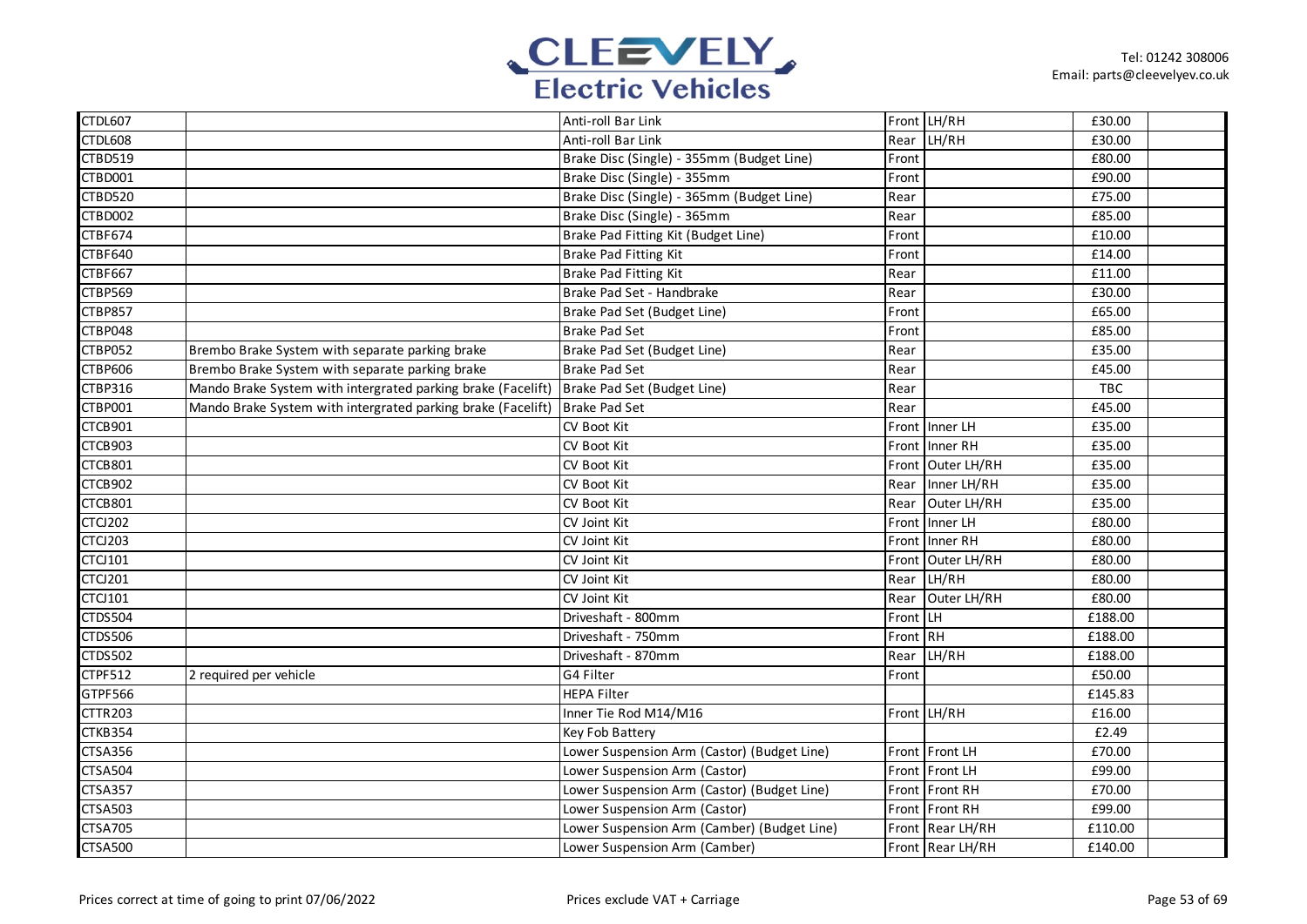

| GTBK106        | For CTSA500 / CTSA705                  | Lower suspension Arm (Camber) Bolt          |          | Front LH/RH       | £11.00  |  |
|----------------|----------------------------------------|---------------------------------------------|----------|-------------------|---------|--|
| CTBK401        | For CTSA500 / CTSA705                  | Lower suspension Arm (Camber) Fitting Kit   |          | Front LH/RH       | £14.00  |  |
| <b>CTSB801</b> |                                        | Lower Suspension Shock Mounting Bush        |          | Front Rear LH/RH  | £20.00  |  |
| CTSB803        | For CTSA356. CTSA357, CTSA503, CTSA504 | Lower Suspension Arm Inner Bush             |          | Front Front LH/RH | £20.00  |  |
| <b>CTSB801</b> |                                        | Lower Suspension Arm Outer Rose Bush        |          | Rear Outer LH/RH  | £20.00  |  |
| CTBF001        |                                        | Parking Brake Pad Fitting Kit               | Rear     |                   | £9.00   |  |
| CTPF015C       |                                        | Pollen Filter (Carbon)                      | Front    |                   | £17.00  |  |
| <b>CTDS507</b> |                                        | Stub Shaft / Jackshaft / Intermediate Shaft | Front RH |                   | £90.00  |  |
| <b>CTTE100</b> | 04/2016- (M14 inner thread)            | <b>Track Rod End</b>                        |          | Front LH/RH       | £30.00  |  |
| <b>CTSA515</b> |                                        | <b>Upper Suspension Arm</b>                 |          | Rear Rear LH/RH   | £40.00  |  |
| <b>CTSA193</b> |                                        | Upper Suspension Arm (Budget Line)          | Front LH |                   | £120.00 |  |
| <b>CTSA510</b> |                                        | <b>Upper Suspension Arm</b>                 | Front LH |                   | £150.00 |  |
| <b>CTSA195</b> |                                        | Upper Suspension Arm (Budget Line)          | Front RH |                   | £120.00 |  |
| <b>CTSA509</b> |                                        | <b>Upper Suspension Arm</b>                 | Front RH |                   | £150.00 |  |
| CTWB861        |                                        | Wheel Hub & Bearing Assembly (Budget Line)  |          | Front LH/RH       | £95.00  |  |
| CTWB201        |                                        | Wheel Hub & Bearing Assembly                |          | Front LH/RH       | £133.00 |  |
| CTWB861        |                                        | Wheel Hub & Bearing Assembly (Budget Line)  |          | Rear LH/RH        | £95.00  |  |
| CTWB201        |                                        | Wheel Hub & Bearing Assembly                | Rear     | LH/RH             | £133.00 |  |
| GTWP087        |                                        | Wiper Blade - 18"                           | Front LH |                   | £29.00  |  |
| CTWP083        |                                        | Wiper Blade - 28"                           | Front RH |                   | £32.00  |  |
| CTWP301        |                                        | Wiper Blade Pair - 28/18"                   |          | Front LH/RH       | £59.99  |  |

| Tesla Model Y                       |                                       |                                  |          |                        |                     |           |  |  |
|-------------------------------------|---------------------------------------|----------------------------------|----------|------------------------|---------------------|-----------|--|--|
| <b>CEV Part Number Restrictions</b> |                                       | <b>Part Description</b>          | Axle     | Position               | <b>Retail Price</b> | Surcharge |  |  |
| CTDL610                             |                                       | Anti-roll Bar Link               | Front LH |                        | £19.99              |           |  |  |
| CTDL609                             |                                       | Anti-roll Bar Link               | Front RH |                        | £19.99              |           |  |  |
| <b>CTDL612</b>                      |                                       | Anti-roll Bar Link               | Rear LH  |                        | £19.99              |           |  |  |
| <b>CTDL611</b>                      |                                       | Anti-roll Bar Link               | Rear RH  |                        | £19.99              |           |  |  |
| <b>CTBF185</b>                      |                                       | <b>Brake Caliper Fitting Kit</b> | Rear     |                        | £11.00              |           |  |  |
| <b>CTBF602</b>                      | Brembo Brake System Non sport package | Brake Pad Fitting Kit            | Front    |                        | £15.00              |           |  |  |
| CTBP240                             |                                       | <b>Brake Pad Set</b>             | Front    |                        | £45.00              |           |  |  |
| <b>CTTR200</b>                      |                                       | Inner Tie Rod                    |          | Front LH/RH            | £19.99              |           |  |  |
| <b>CTSA512</b>                      |                                       | Lower Suspension Arm             |          | Front Rear LH          | £70.00              |           |  |  |
| <b>CTSA511</b>                      |                                       | Lower Suspension Arm             |          | Front Rear RH          | £70.00              |           |  |  |
| CTSB804                             |                                       | Lower Suspension Arm Inner Bush  |          | Front Inner Rear LH/RH | £10.00              |           |  |  |
| <b>CTNS916</b>                      |                                       | Number Plate Frame               |          |                        | £12.00              |           |  |  |
| CTPF014C                            |                                       | Pollen Filter                    |          |                        | £17.00              |           |  |  |
| CTWB103                             |                                       | Wheel Hub & Bearing Assembly     |          | Front LH/RH            | £65.00              |           |  |  |
| CTWB103                             |                                       | Wheel Hub & Bearing Assembly     |          | Rear LH/RH             | £65.00              |           |  |  |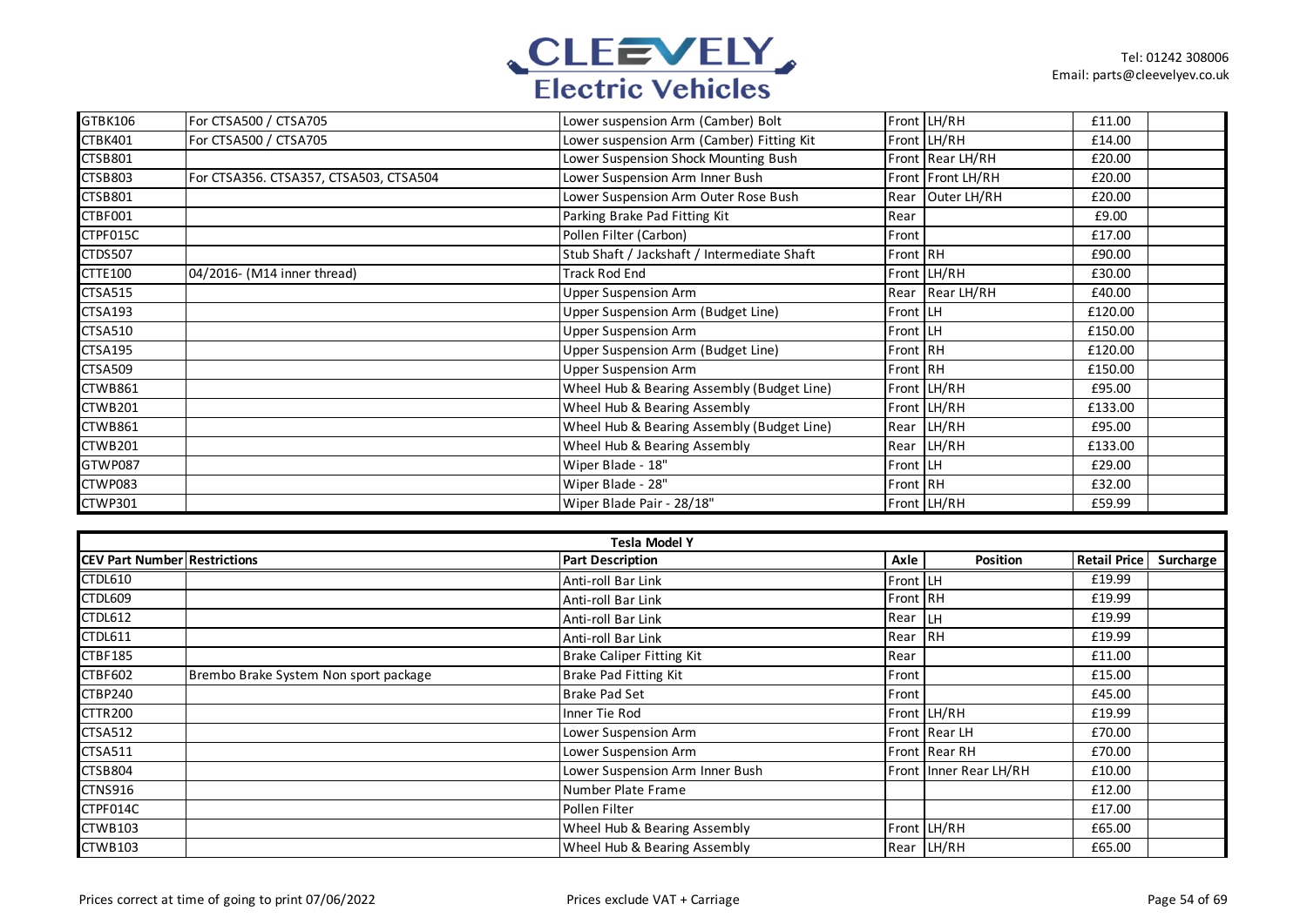

| <b>CTNCBLA</b> | <b>Black</b>  | Wheel Nut Cover |  | £22.00 |  |
|----------------|---------------|-----------------|--|--------|--|
| <b>CTNCCHR</b> | <b>Chrome</b> | Wheel Nut Cover |  | £22.00 |  |
| <b>CTNCGRY</b> | Grey          | Wheel Nut Cover |  | £22.00 |  |

| <b>Tesla Roadster</b>               |                                                 |                             |       |                 |                     |           |  |
|-------------------------------------|-------------------------------------------------|-----------------------------|-------|-----------------|---------------------|-----------|--|
| <b>CEV Part Number Restrictions</b> |                                                 | <b>Part Description</b>     | Axle  | <b>Position</b> | <b>Retail Price</b> | Surcharge |  |
| <b>CTBP857</b>                      |                                                 | Brake Pad Set (Budget Line) | Front |                 | £65.00              |           |  |
| CTBP048                             |                                                 | <b>Brake Pad Set</b>        | Front |                 | £85.00              |           |  |
| CTBP052                             | Brembo Brake System with separate parking brake | Brake Pad Set (Budget Line) | Rear  |                 | £35.00              |           |  |
| <b>CTBP606</b>                      | Brembo Brake System with separate parking brake | <b>Brake Pad Set</b>        | Rear  |                 | £45.00              |           |  |
| <b>CTNS916</b>                      |                                                 | Number Plate Frame          |       |                 | £12.00              |           |  |
| <b>CTNCBLA</b>                      | <b>Black</b>                                    | <b>Wheel Nut Cover</b>      |       |                 | £22.00              |           |  |
| <b>CTNCCHR</b>                      | Chrome                                          | <b>Wheel Nut Cover</b>      |       |                 | £22.00              |           |  |
| <b>CTNCGRY</b>                      | Grey                                            | Wheel Nut Cover             |       |                 | £22.00              |           |  |
| CNWP26U                             |                                                 | Wiper Blade - 26"           |       | Front LH/RH     | £16.99              |           |  |

|                                     | <b>Toyota Pro-Ace</b>            |                                                 |          |                   |                     |           |  |  |  |
|-------------------------------------|----------------------------------|-------------------------------------------------|----------|-------------------|---------------------|-----------|--|--|--|
| <b>CEV Part Number Restrictions</b> |                                  | <b>Part Description</b>                         | Axle     | Position          | <b>Retail Price</b> | Surcharge |  |  |  |
| CCAS062                             | Non Signed                       | ABS Sensor (Budget Line)                        |          | Rear LH/RH        | £12.00              |           |  |  |  |
| CCAS222                             | Non Signed                       | <b>ABS Sensor</b>                               |          | Rear LH/RH        | £14.00              |           |  |  |  |
| CCDL634                             |                                  | Anti-roll Bar Link                              |          | Front LH/RH       | £10.00              |           |  |  |  |
| CCBD089                             |                                  | Brake Disc (Single) - 304mm                     | Front    |                   | £65.00              |           |  |  |  |
| CCBD440                             | <b>Solid Discs</b>               | Brake Disc (Single) - 290mm Solid (Budget Line) | Rear     |                   | £25.00              |           |  |  |  |
| CCBD146                             | Solid Discs                      | Brake Disc (Single) - 290mm Solid               | Rear     |                   | £30.00              |           |  |  |  |
| CCBD090                             | <b>Vented Discs</b>              | Brake Disc (Single) - 294mm Vented              | Rear     |                   | £65.00              |           |  |  |  |
| CCBP186                             |                                  | Brake Pad Set (Budget Line)                     | Front    |                   | £45.00              |           |  |  |  |
| <b>CCBP121</b>                      |                                  | <b>Brake Pad Set</b>                            | Front    |                   | £60.00              |           |  |  |  |
| CCBP185                             | Without Electronic Parking Brake | Brake Pad Set (Budget Line)                     | Rear     |                   | £30.00              |           |  |  |  |
| CCBP064                             | Without Electronic Parking Brake | <b>Brake Pad Set</b>                            | Rear     |                   | £40.00              |           |  |  |  |
| CCBP020                             | With Electronic Parking Brake    | <b>Brake Pad Set</b>                            | Rear     |                   | £25.00              |           |  |  |  |
| CCTR225                             |                                  | Inner Tie Rod                                   |          | Front LH/RH       | £14.00              |           |  |  |  |
| CCBJ680                             |                                  | Lower Ball Joint                                |          | Front LH/RH       | £14.00              |           |  |  |  |
| CCSA022                             |                                  | Lower Suspension Arm                            | Front LH |                   | £75.00              |           |  |  |  |
| <b>CCSA021</b>                      |                                  | Lower Suspension Arm                            | Front RH |                   | £75.00              |           |  |  |  |
| CCSB888                             |                                  | Lower Suspension Arm Front Bush                 |          | Front Front LH/RH | £9.00               |           |  |  |  |
| CCSB887                             |                                  | Lower Suspension Arm Rear Bush                  |          | Front Rear LH/RH  | £15.00              |           |  |  |  |
| CCPF502                             |                                  | Pollen Filter                                   |          |                   | £15.00              |           |  |  |  |
| CCPF501C                            |                                  | Pollen Filter (Carbon)                          |          |                   | £17.00              |           |  |  |  |
| CCTE138                             |                                  | <b>Track Rod End</b>                            | Front LH |                   | £35.00              |           |  |  |  |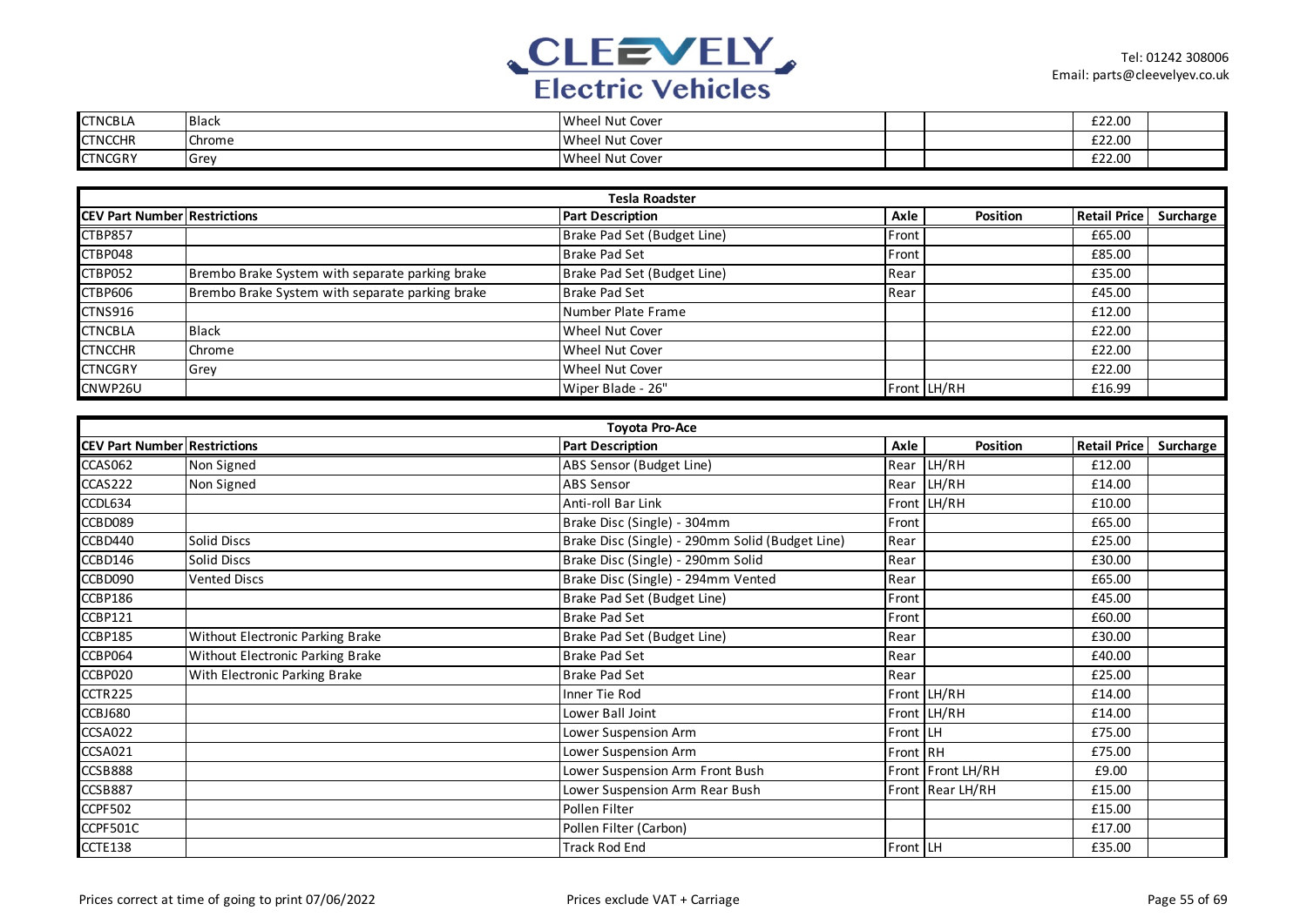

| CCTE137                             |                                      | <b>Track Rod End</b>             | Front RH |                   | £35.00              |           |
|-------------------------------------|--------------------------------------|----------------------------------|----------|-------------------|---------------------|-----------|
|                                     |                                      |                                  |          |                   |                     |           |
|                                     |                                      | <b>Vauxhall Combo E-Life</b>     |          |                   |                     |           |
| <b>CEV Part Number Restrictions</b> |                                      | <b>Part Description</b>          | Axle     | <b>Position</b>   | <b>Retail Price</b> | Surcharge |
| CCAS510                             |                                      | <b>ABS Sensor</b>                |          | Front LH/RH       | £16.49              |           |
| CCDL626                             |                                      | Anti-roll Bar Link (Budget Line) |          | Front LH/RH       | £11.00              |           |
| CCDL623                             |                                      | Anti-roll Bar Link               |          | Front LH/RH       | £14.00              |           |
| CCBC471                             | With 283mm Discs                     | <b>Brake Caliper</b>             | Front LH |                   | £75.00              |           |
| CCBC472                             | With 283mm Discs                     | <b>Brake Caliper</b>             | Front RH |                   | £75.00              |           |
| CCBC571                             |                                      | <b>Brake Caliper</b>             | Rear     | LH                | £185.00             |           |
| CCDC572                             |                                      | <b>Brake Caliper</b>             | Rear     | $R$ H             | £185.00             |           |
| CCBD145                             | With 283mm Discs                     | Brake Disc (Single) - 283mm      | Front    |                   | £40.00              |           |
| CCBD134                             | With 304mm Discs                     | Brake Disc (Single) - 304mm      | Front    |                   | £38.00              |           |
| CCBD142                             |                                      | Brake Disc (Single) - 268mm      | Rear     |                   | £25.00              |           |
| CCBH007                             |                                      | Brake Hose (Budget Line)         |          | Front LH/RH       | £18.00              |           |
| CCBH143                             |                                      | <b>Brake Hose</b>                |          | Front LH/RH       | £25.00              |           |
| CCBH006                             |                                      | Brake Hose (Budget Line)         |          | Rear LH/RH        | £18.00              |           |
| CCBH142                             |                                      | <b>Brake Hose</b>                | Rear     | LH/RH             | £25.00              |           |
| CCBP029                             | With 283mm Discs With Wear Sensor    | Brake Pad Set (Budget Line)      | Front    |                   | £28.00              |           |
| CCBP059                             | With 283mm Discs With Wear Sensor    | <b>Brake Pad Set</b>             | Front    |                   | £35.00              |           |
| CCBP018                             | With 283mm Discs Without Wear Sensor | Brake Pad Set (Budget Line)      | Front    |                   | £30.00              |           |
| CCBP056                             | With 283mm Discs Without Wear Sensor | <b>Brake Pad Set</b>             | Front    |                   | £37.00              |           |
| CCBP020                             |                                      | <b>Brake Pad Set</b>             | Rear     |                   | £25.00              |           |
| CCTR231                             |                                      | Inner Tie Rod                    |          | Front LH/RH       | £12.00              |           |
| CCBJ591                             |                                      | Lower Ball Joint                 |          | Front LH/RH       | £13.00              |           |
| CCSB872                             |                                      | Lower Suspension Arm Front Bush  |          | Front Front LH/RH | £7.00               |           |
| CCSB876                             |                                      | Lower Suspension Arm Rear Bush   |          | Front Rear LH/RH  | £10.00              |           |
| <b>CCPF502</b>                      |                                      | Pollen Filter                    |          |                   | £15.00              |           |
| CCTE122                             |                                      | <b>Track Rod End</b>             | Front LH |                   | £17.00              |           |
| CCTE121                             |                                      | <b>Track Rod End</b>             | Front RH |                   | £17.00              |           |
|                                     |                                      |                                  |          |                   |                     |           |

| <b>Vauxhall Corsa E-Life</b>        |                    |                             |                |                 |              |           |  |
|-------------------------------------|--------------------|-----------------------------|----------------|-----------------|--------------|-----------|--|
| <b>CEV Part Number Restrictions</b> |                    | <b>Part Description</b>     | Axle           | <b>Position</b> | Retail Price | Surcharge |  |
| CPDL627                             |                    | Anti-roll Bar Link          |                | Front LH/RH     | £12.00       |           |  |
| CCBC571                             |                    | <b>Brake Caliper</b>        | <b>Rear LH</b> |                 | £185.00      |           |  |
| CCDC572                             |                    | <b>Brake Caliper</b>        | Rear IRH       |                 | £185.00      |           |  |
| CCBC045                             |                    | <b>Brake Caliper Motor</b>  |                | Rear LH/RH      | £85.00       |           |  |
| CCBD818                             |                    | Brake Disc (Single) - 302mm | <b>IFront</b>  |                 | £37.00       |           |  |
| CCBF608                             | Bosch Brake System | Brake Pad Fitting Kit       | <b>Front</b>   |                 | £8.99        |           |  |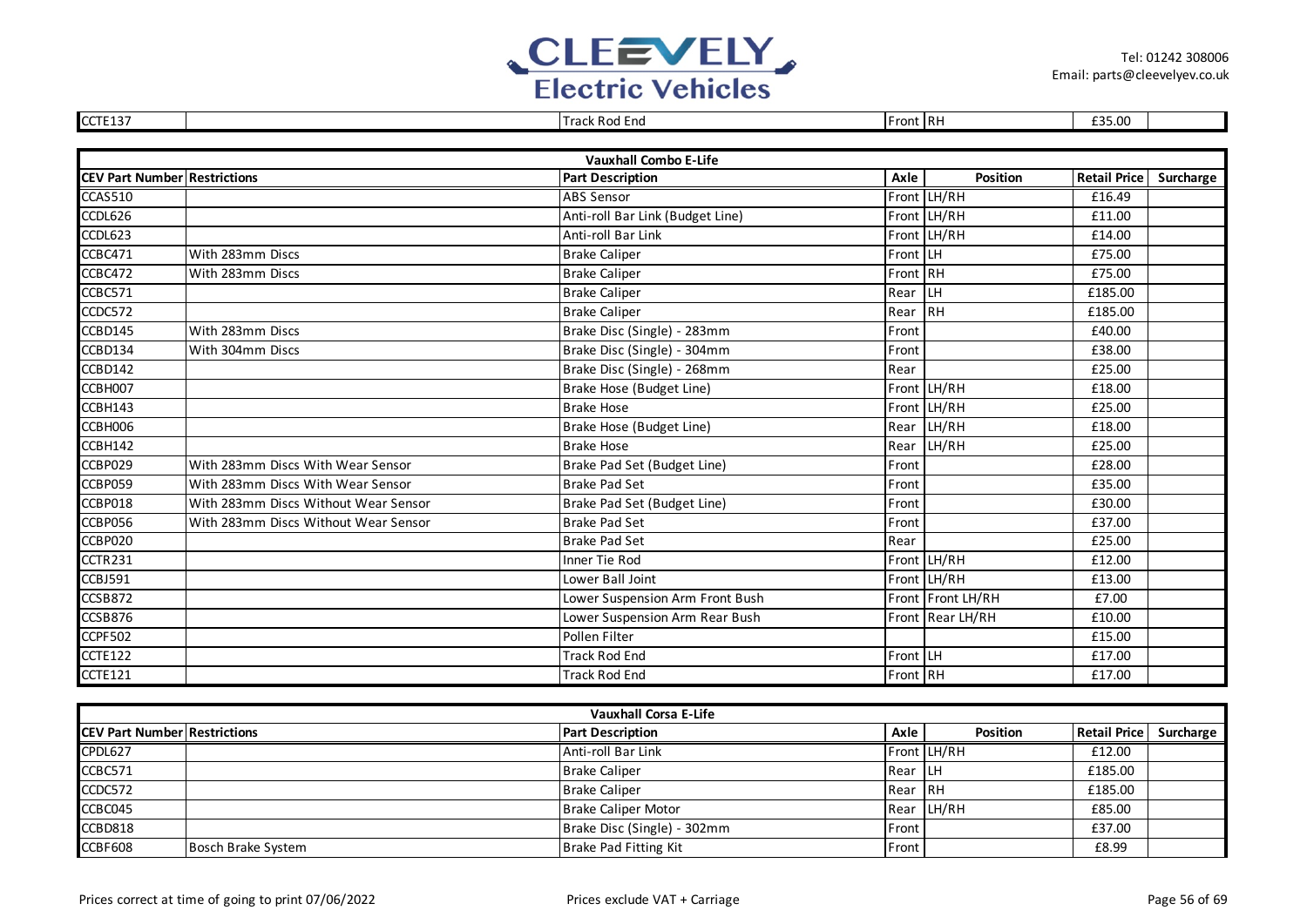

| CCBF668        | Brake Pad Fitting Kit       | Rear        | £12.99 |
|----------------|-----------------------------|-------------|--------|
| CCBP599        | Brake Pad Set (Budget Line) | Front       | £30.00 |
| CCBP006        | <b>Brake Pad Set</b>        | Front       | £34.00 |
| CCBP020        | Brake Pad Set (Budget Line) | Rear        | £25.00 |
| CCBP055        | <b>Brake Pad Set</b>        | Rear        | £35.00 |
| CPSF003        | Brake Shoe Adjuster Kit     | Rear        | £32.00 |
| CPSF570        | Brake Shoe Fitting Kit      | Rear        | £10.00 |
| <b>CPBJ592</b> | Lower Ball Joint            | Front LH/RH | £16.00 |
| CCPF019        | Pollen Filter               |             | £16.00 |
| CCPF018C       | Pollen Filter (Carbon)      |             | £17.00 |
| CPTE125        | <b>Track Rod End</b>        | Front LH    | £14.00 |
| CPTE126        | <b>Track Rod End</b>        | Front RH    | £14.00 |
| CPWP721        | Wiper Blade Pair - 24/16"   | Front LH/RH | £35.00 |
| CPWP301        | <b>Wiper Blade</b>          | Rear        | £12.00 |

|                                     | Vauxhall Mokka E-Life     |  |                             |               |            |                     |           |  |
|-------------------------------------|---------------------------|--|-----------------------------|---------------|------------|---------------------|-----------|--|
| <b>CEV Part Number Restrictions</b> |                           |  | <b>Part Description</b>     | Axle          | Position   | <b>Retail Price</b> | Surcharge |  |
| CCBC571                             |                           |  | <b>Brake Caliper</b>        | Rear LH       |            | £185.00             |           |  |
| CCBC385                             |                           |  | <b>Brake Caliper</b>        | Rear RH       |            | £175.00             | £35.20    |  |
| CCBC045                             |                           |  | <b>Brake Caliper Motor</b>  |               | Rear LH/RH | £85.00              |           |  |
| CCBD818                             |                           |  | Brake Disc (Single) - 302mm | Front         |            | £37.00              |           |  |
| CCBF608                             | <b>Bosch Brake System</b> |  | Brake Pad Fitting Kit       | <b>IFront</b> |            | £8.99               |           |  |
| CCBF668                             |                           |  | Brake Pad Fitting Kit       | Rear          |            | £12.99              |           |  |
| CCBP599                             |                           |  | Brake Pad Set (Budget Line) | Front         |            | £30.00              |           |  |
| CCBP006                             |                           |  | <b>Brake Pad Set</b>        | Front         |            | £34.00              |           |  |
| CCBP020                             |                           |  | Brake Pad Set (Budget Line) | Rear          |            | £25.00              |           |  |
| CCBP055                             |                           |  | <b>Brake Pad Set</b>        | Rear          |            | £35.00              |           |  |
| <b>CVTE130</b>                      |                           |  | <b>Track Rod End</b>        | Front LH      |            | £15.00              |           |  |
| <b>CVTE129</b>                      |                           |  | Track Rod End               | Front RH      |            | £15.00              |           |  |
| CVWP16U                             |                           |  | Wiper Blade - 16"           | Front LH      |            | £16.00              |           |  |
| CVWP24U                             |                           |  | Wiper Blade - 24"           | Front RH      |            | £20.00              |           |  |
| <b>CVWP151</b>                      |                           |  | <b>Wiper Blade</b>          | Rear          |            | £14.00              |           |  |

|                                     | <b>Vauxhall Vivaro E-Life</b> |                          |      |                    |              |           |  |  |
|-------------------------------------|-------------------------------|--------------------------|------|--------------------|--------------|-----------|--|--|
| <b>CEV Part Number Restrictions</b> |                               | <b>Part Description</b>  | Axle | <b>Position</b>    | Retail Price | Surcharge |  |  |
| CCAS525                             |                               | <b>ABS Sensor</b>        |      | <b>Front LH/RH</b> | £17.00       |           |  |  |
| <b>CCAS117</b>                      |                               | <b>ABS</b> Sensor        |      | Front LH/RH        | £14.00       |           |  |  |
| <b>CCAS165</b>                      | Signed                        | ABS Sensor (Budget Line) |      | Rear LH/RH         | £12.00       |           |  |  |
| CCAS221                             | Signed                        | <b>ABS Sensor</b>        |      | Rear LH/RH         | £20.00       |           |  |  |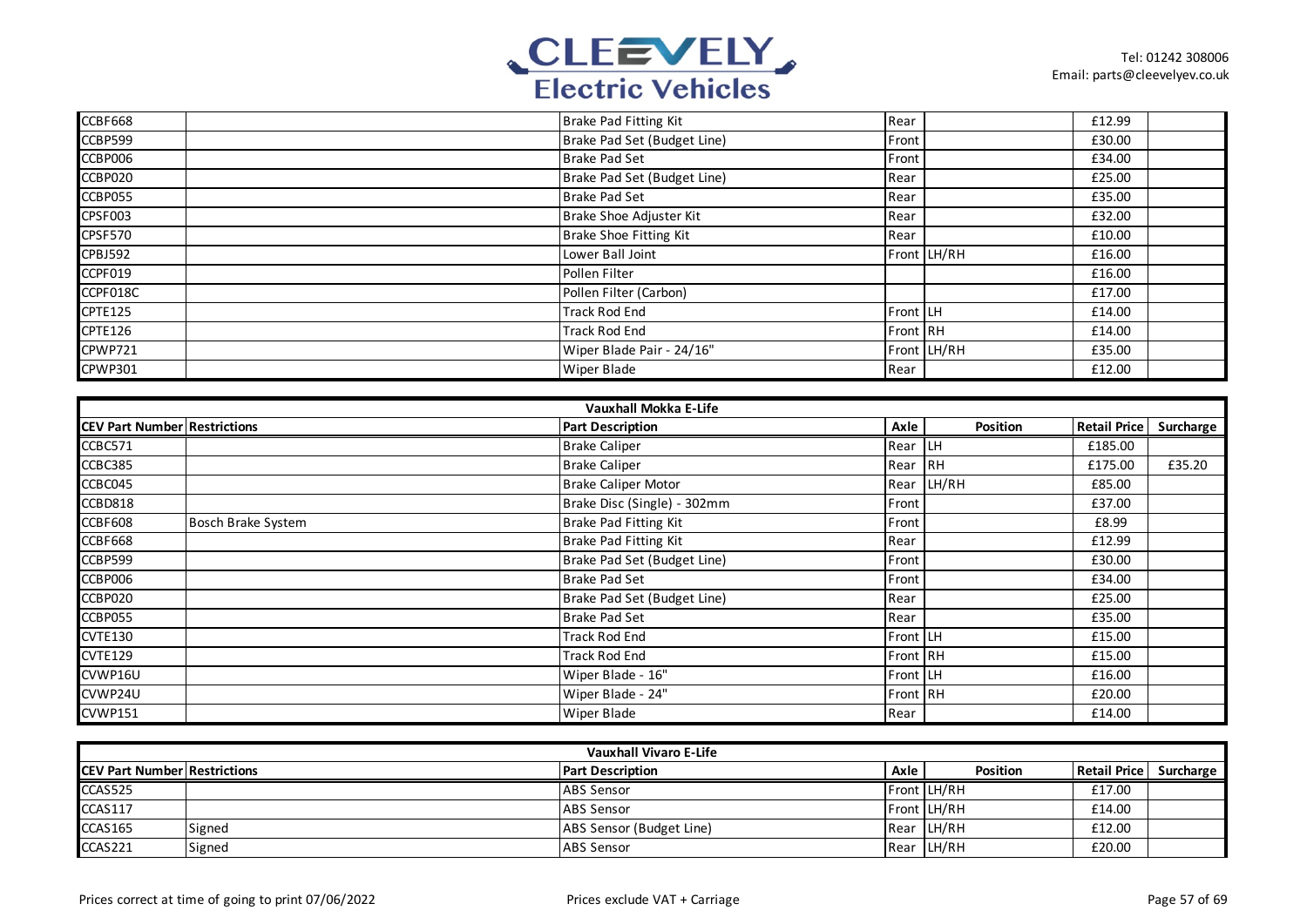

| CCAS222  | Non Signed           | ABS Sensor                         |          | Rear LH/RH        | £14.00 |  |
|----------|----------------------|------------------------------------|----------|-------------------|--------|--|
| CCDL634  |                      | Anti-roll Bar Link                 |          | Front LH/RH       | £10.00 |  |
| CCBD089  |                      | Brake Disc (Single) - 304mm        | Front    |                   | £65.00 |  |
| CCBD090  |                      | Brake Disc (Single) - 294mm Vented | Rear     |                   | £65.00 |  |
| CCBP186  |                      | Brake Pad Set (Budget Line)        | Front    |                   | £45.00 |  |
| CCBP121  |                      | <b>Brake Pad Set</b>               | Front    |                   | £60.00 |  |
| CCTR225  |                      | Inner Tie Rod                      |          | Front LH/RH       | £14.00 |  |
| CCBJ680  |                      | Lower Ball Joint                   |          | Front LH/RH       | £14.00 |  |
| CCSA022  |                      | Lower Suspension Arm               | Front LH |                   | £75.00 |  |
| CCSA021  |                      | Lower Suspension Arm               | Front RH |                   | £75.00 |  |
| CCSB888  |                      | Lower Suspension Arm Front Bush    |          | Front Front LH/RH | £9.00  |  |
| CCSB887  |                      | Lower Suspension Arm Rear Bush     |          | Front Rear LH/RH  | £15.00 |  |
| CCPF502  |                      | Pollen Filter                      |          |                   | £15.00 |  |
| CCPF501C |                      | Pollen Filter (Carbon)             |          |                   | £17.00 |  |
| CCTE138  |                      | Track Rod End                      | Front LH |                   | £35.00 |  |
| CCTE137  |                      | <b>Track Rod End</b>               | Front RH |                   | £35.00 |  |
| CAWP20U  |                      | Wiper Blade - 20"                  | Front LH |                   | £18.00 |  |
| CTWP26U  |                      | Wiper Blade - 26"                  | Front RH |                   | £17.00 |  |
| CVWP353  | <b>With Tailgate</b> | Wiper Blade                        | Rear     |                   | £13.00 |  |
| CBWP840  | With Hatch Doors     | <b>Wiper Blade</b>                 | Rear     |                   | £11.00 |  |

| <b>Vauxhall Zafira E-Life</b>       |            |                                    |       |                 |                        |  |  |
|-------------------------------------|------------|------------------------------------|-------|-----------------|------------------------|--|--|
| <b>CEV Part Number Restrictions</b> |            | <b>Part Description</b>            | Axle  | <b>Position</b> | Retail Price Surcharge |  |  |
| <b>CCAS117</b>                      |            | <b>ABS Sensor</b>                  |       | Front LH/RH     | £14.00                 |  |  |
| CCAS165                             | Signed     | ABS Sensor (Budget Line)           |       | Rear LH/RH      | £12.00                 |  |  |
| CCAS221                             | Signed     | <b>ABS Sensor</b>                  |       | Rear LH/RH      | £20.00                 |  |  |
| CCAS222                             | Non Signed | <b>ABS Sensor</b>                  |       | Rear LH/RH      | £14.00                 |  |  |
| CCBD089                             |            | Brake Disc (Single) - 304mm        | Front |                 | £65.00                 |  |  |
| CCBD090                             |            | Brake Disc (Single) - 294mm Vented | Rear  |                 | £65.00                 |  |  |
| CCWH003                             |            | Wheel Hub                          |       | Front LH/RH     | £25.00                 |  |  |
| CCWB243                             |            | Wheel Hub & Bearing Assembly       |       | Rear LH/RH      | £175.00                |  |  |

| Volvo C30                            |                        |                                  |      |                 |                     |           |  |
|--------------------------------------|------------------------|----------------------------------|------|-----------------|---------------------|-----------|--|
| <b>ICEV Part Number Restrictions</b> |                        | <b>Part Description</b>          | Axle | <b>Position</b> | <b>Retail Price</b> | Surcharge |  |
| <b>CVAR402</b>                       |                        | ABS Ring                         |      | Front LH/RH     | £5.00               |           |  |
| <b>CVAS108</b>                       |                        | <b>ABS</b> Sensor                |      | Front LH/RH     | £14.00              |           |  |
| CFAS218                              |                        | <b>ABS</b> Sensor                |      | Rear LH/RH      | £16.99              |           |  |
| CFDL640                              |                        | Anti-roll Bar Link               |      | Front LH/RH     | £20.00              |           |  |
| CFDL705                              | <b>Excluding Sport</b> | Anti-roll Bar Link (Budget Line) |      | Rear LH/RH      | £12.00              |           |  |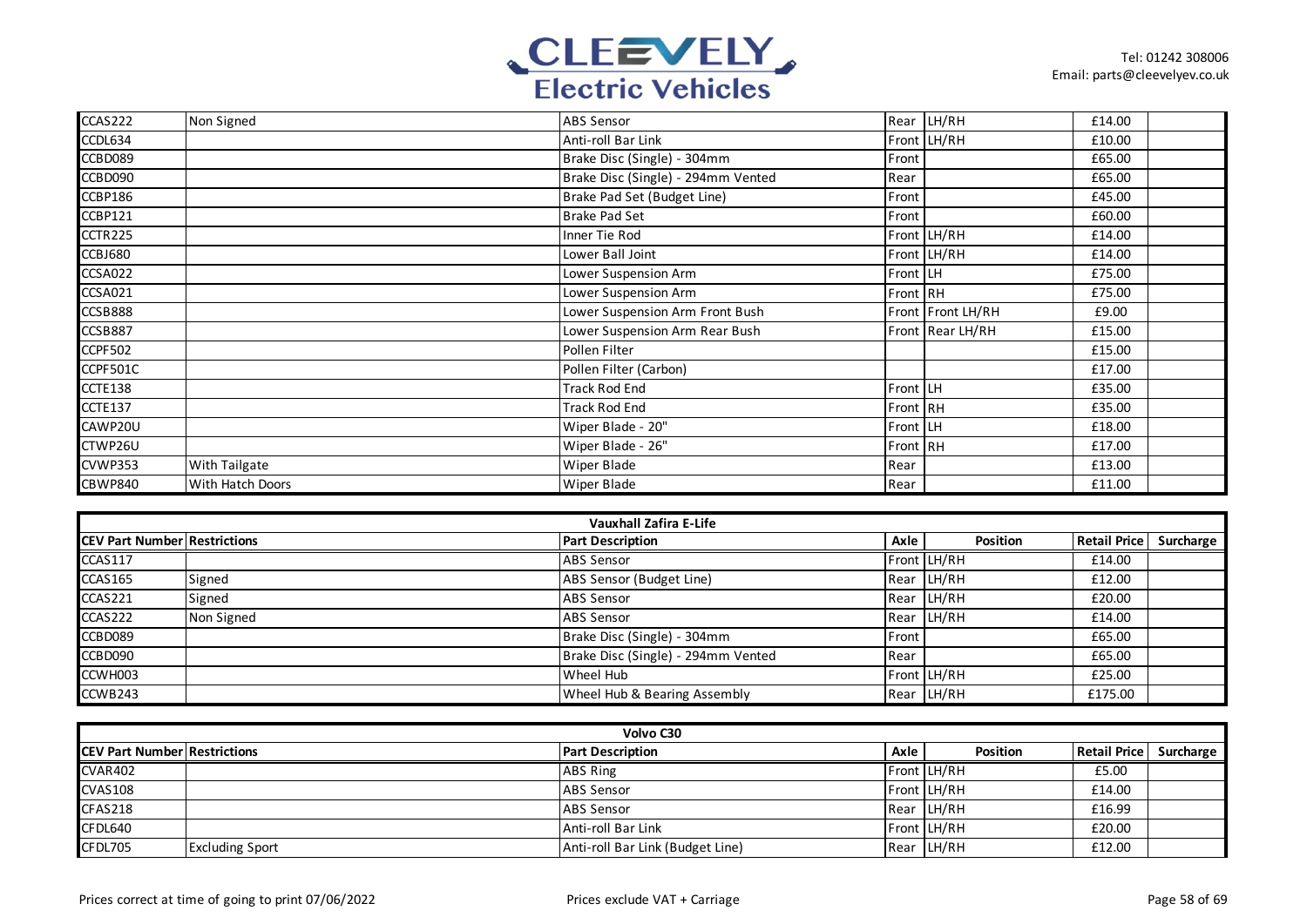

| CFDL651         | <b>Excluding Sport</b> | Anti-roll Bar Link                             |          | Rear LH/RH  | £19.00 |
|-----------------|------------------------|------------------------------------------------|----------|-------------|--------|
| <b>CVDL422</b>  | Sport                  | Anti-roll Bar Link (Budget Line)               | Rear     | LH/RH       | £12.00 |
| CVDL611         | Sport                  | Anti-roll Bar Link                             |          | Rear LH/RH  | £19.00 |
| CVAB873         |                        | Anti-roll Bar Mounting Bush - 18mm             |          | Front LH/RH | £5.00  |
| CVAB054         |                        | Anti-roll Bar Mounting Bush - 18.5mm           |          | Front LH/RH | £5.00  |
| CVAB855         |                        | Anti-roll Bar Mounting Bush - 16mm             |          | Rear LH/RH  | £8.00  |
| <b>CVGS104</b>  |                        | <b>Bonnet Strut</b>                            | Front LH |             | £14.00 |
| <b>CVGS220</b>  |                        | <b>Boot Strut</b>                              | Rear     | LH/RH       | £12.00 |
| CVSS9204        |                        | <b>Brake Backing Plate</b>                     |          | Front LH/RH | £15.00 |
| CVSS221         |                        | Brake Backing Plate (Budget Line)              | Rear     | LH/RH       | £14.00 |
| <b>CVSS205</b>  |                        | <b>Brake Backing Plate</b>                     | Rear     | LH/RH       | £24.00 |
| <b>CVBF200</b>  |                        | <b>Brake Caliper Fitting Kit</b>               | Front    |             | £12.00 |
| <b>CVBF200</b>  |                        | <b>Brake Caliper Fitting Kit</b>               | Rear     |             | £12.00 |
| CFBC581         |                        | <b>Brake Caliper</b>                           | Front LH |             | £52.00 |
| CFBC582         |                        | <b>Brake Caliper</b>                           | Front RH |             | £52.00 |
| CFBC241         | Up to VIN: 127         | <b>Brake Caliper</b>                           | Rear LH  |             | £90.00 |
| CFBC242         | Up to VIN: 127         | <b>Brake Caliper</b>                           | Rear     | <b>RH</b>   | £90.00 |
| CVBC361         | From VIN 128           | <b>Brake Caliper</b>                           | Rear     | LH          | £90.00 |
| CVBC362         | From VIN 128           | <b>Brake Caliper</b>                           | Rear     | <b>RH</b>   | £90.00 |
| CFBD179         |                        | Brake Disc (Single) - 278mm                    | Front    |             | £40.00 |
| CVBD180         |                        | Brake Disc (Single) - 300mm                    | Front    |             | £33.00 |
| <b>CVBH110</b>  | Up to VIN 300          | <b>Brake Hose</b>                              |          | Front LH/RH | £11.00 |
| CVBH242         | Up to VIN 300          | <b>Brake Hose</b>                              | Rear     | LH/RH       | £11.00 |
| <b>CVBM168</b>  |                        | Brake Master Cylinder                          |          |             | £80.00 |
| CCBF598         |                        | Brake Pad Fitting Kit                          | Front    |             | £7.99  |
| CFBF755         |                        | Brake Pad Fitting Kit (Budget Line)            | Rear     |             | £3.00  |
| <b>CIBF654</b>  |                        | <b>Brake Pad Fitting Kit</b>                   | Rear     |             | £6.99  |
| CVBP422         |                        | Brake Pad Set (Budget Line)                    | Front    |             | £22.00 |
| CFBP023         |                        | <b>Brake Pad Set</b>                           | Front    |             | £25.00 |
| CFBP477         |                        | Brake Pad Set (Budget Line)                    | Rear     |             | £18.00 |
| CFBP570         |                        | <b>Brake Pad Set</b>                           | Rear     |             | £21.00 |
| CFTR216         |                        | Inner Tie Rod                                  |          | Front LH/RH | £12.00 |
| <b>CVBJ546</b>  | Up to VIN 260          | Lower Ball Joint                               |          | Front LH/RH | £17.00 |
| <b>CVBJ0575</b> | From VIN 261           | Lower Ball Joint                               |          | Front LH/RH | £17.00 |
| <b>CVSA003</b>  |                        | Lower Suspension Arm (Spring Seat)             |          | Rear LH/RH  | £37.00 |
| CVBK400         | For CVSA003            | Lower Suspension Arm (Spring Seat) Fitting Kit | Rear     |             | £37.00 |
| <b>CVSA550</b>  | 15mm Cone              | Lower Suspension Arm                           | Front LH |             | £60.00 |
| CVSA549         | 15mm Cone              | Lower Suspension Arm                           | Front RH |             | £60.00 |
| <b>CVSA574</b>  | 18mm cone              | Lower Suspension Arm                           | Front LH |             | £64.00 |
|                 |                        |                                                |          |             |        |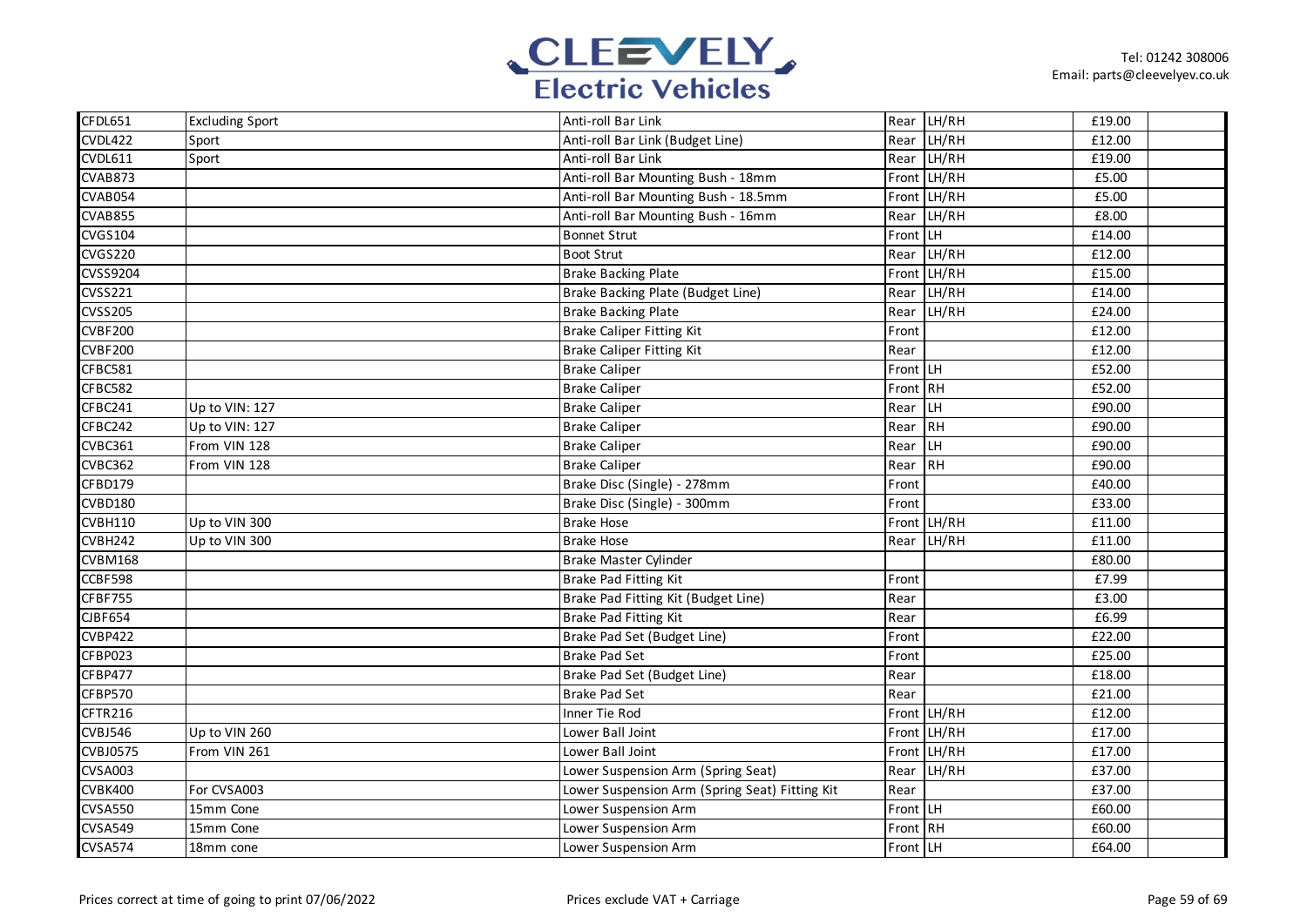

| CVSA573        | 18mm cone  | Lower Suspension Arm                 | Front RH |                   | £64.00 |  |
|----------------|------------|--------------------------------------|----------|-------------------|--------|--|
| <b>CVSB830</b> |            | Lower Suspension Arm Front Bush      |          | Front Front LH/RH | £7.00  |  |
| <b>CVSB832</b> |            | Lower Suspension Arm Rear Bush       |          | Front Rear LH/RH  | £23.00 |  |
| <b>CUPS114</b> | 2 Required | <b>Parking Sensor</b>                | Rear     | Outer             | £15.00 |  |
| <b>CUPS115</b> | 2 Required | <b>Parking Sensor</b>                | Rear     | Inner             | £15.00 |  |
| CVPF515C       |            | Pollen Filter (Carbon)               |          |                   | £16.00 |  |
| CFSG023        |            | <b>Steering Rack Gaitor</b>          |          | Front LH/RH       | £12.00 |  |
| CFTM930        |            | <b>Strut Top Bearing</b>             |          | Front LH/RH       | £11.00 |  |
| CVTM910        |            | <b>Strut Top Mount</b>               |          | Rear LH/RH        | £28.00 |  |
| CFTM926        |            | <b>Strut Top Mount &amp; Bearing</b> |          | Front LH/RH       | £23.00 |  |
| CVSA539        |            | <b>Suspension Arm</b>                | Rear     | Front LH/RH       | £23.00 |  |
| CVSB848        |            | Suspension Arm Front Outer Bush      | Rear     | Outer LH/RH       | £4.00  |  |
| <b>CVTE110</b> |            | <b>Track Rod End</b>                 | Front LH |                   | £14.00 |  |
| <b>CVTE109</b> |            | <b>Track Rod End</b>                 | Front RH |                   | £14.00 |  |
| <b>CVSB858</b> |            | Trailing Arm Front Bush              | Rear     | Front LH/RH       | £7.00  |  |
| <b>CVSA538</b> |            | <b>Upper Suspension Arm</b>          | Rear     | LH/RH             | £30.00 |  |
| <b>CVSB431</b> |            | Upper Suspension Arm Bush            | Rear     | Inner/Outer LH/RH | £6.00  |  |
| <b>CVWB122</b> |            | Wheel Hub & Bearing Assembly         |          | Front LH/RH       | £42.00 |  |
| CVWB219        |            | Wheel Hub & Bearing Assembly         | Rear     | LH/RH             | £66.00 |  |
| CVWP089        |            | Wiper Blade Pair - 26/20"            |          | Front LH/RH       | £29.00 |  |
| <b>CVWP380</b> |            | Wiper Blade                          | Rear     |                   | £12.00 |  |

| Volvo XC40 Recharge |                       |                           |      |           |                   |           |  |
|---------------------|-----------------------|---------------------------|------|-----------|-------------------|-----------|--|
| <b>ICEV Par</b>     | t Number Restrictions | <b>Part Description</b>   | Axle | Position. | Retail<br>  Price | Surcharge |  |
| CPPF529C            |                       | Filter (Carbon)<br>Pollen |      |           | £20.00            |           |  |

| <b>Volvo XC40 Recharge</b>          |                                 |                 |                   |                     |           |  |  |  |
|-------------------------------------|---------------------------------|-----------------|-------------------|---------------------|-----------|--|--|--|
| <b>CEV Part Number Restrictions</b> | <b>Part Description</b>         | Axle            | Position          | <b>Retail Price</b> | Surcharge |  |  |  |
| CVDL172                             | Anti-roll Bar Link              |                 | Front LH/RH       | £24.00              |           |  |  |  |
| CVDL942                             | Anti-roll Bar Link              |                 | Rear LH/RH        | £22.00              |           |  |  |  |
| CVBD156                             | Brake Disc (Single) - 340mm     | Rear            |                   | £60.00              |           |  |  |  |
| CPBP151                             | Brake Pad Set (Budget Line)     | Front           |                   | £35.00              |           |  |  |  |
| CPBP017                             | <b>Brake Pad Set</b>            | Front           |                   | £40.00              |           |  |  |  |
| CPBP100                             | Brake Pad Set (Budget Line)     | Rear            |                   | £25.00              |           |  |  |  |
| <b>CPBP609</b>                      | <b>Brake Pad Set</b>            | Rear            |                   | £31.00              |           |  |  |  |
| <b>CVSB914</b>                      | Lower Suspension Arm Front Bush |                 | Front Front LH/RH | £13.00              |           |  |  |  |
| <b>CVSB915</b>                      | Lower Suspension Arm Rear Bush  |                 | Front Rear LH/RH  | £13.00              |           |  |  |  |
| CPPF529C                            | Pollen Filter (Carbon)          |                 |                   | £20.00              |           |  |  |  |
| CVTE566                             | <b>Track Rod End</b>            | <b>Front LH</b> |                   | £23.00              |           |  |  |  |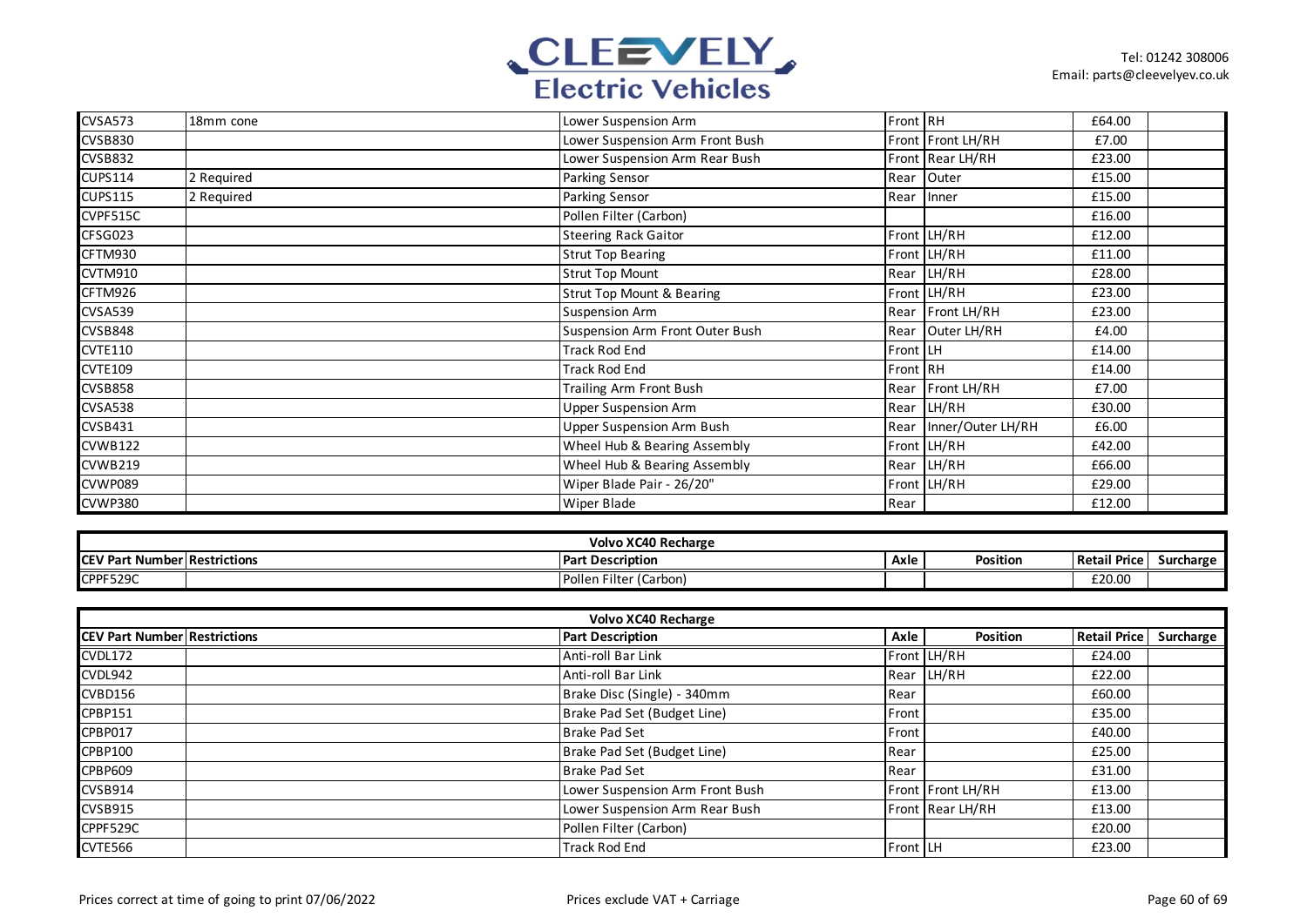

| CVTE567  | Track Rod End              | <b>Front RH</b> |             | £23.00 |  |
|----------|----------------------------|-----------------|-------------|--------|--|
| CVWP298  | 24/20"<br>Wiper Blade Pair |                 | Front LH/RH | £32.00 |  |
| CVWP351H | Wiper Blade                | Rear            |             | £20.00 |  |

| VW e-Caddy                          |                 |  |                                      |          |                   |                     |           |  |
|-------------------------------------|-----------------|--|--------------------------------------|----------|-------------------|---------------------|-----------|--|
| <b>CEV Part Number Restrictions</b> |                 |  | <b>Part Description</b>              | Axle     | Position          | <b>Retail Price</b> | Surcharge |  |
| CVDL621                             |                 |  | Anti-roll Bar Link                   |          | Front LH/RH       | £9.00               |           |  |
| CVDL624                             |                 |  | Anti-roll Bar Link                   |          | Rear LH/RH        | £10.00              |           |  |
| CVAB060                             |                 |  | Anti-roll Bar Mounting Bush - 22mm   |          | Front LH/RH       | £5.00               |           |  |
| CVAB007                             |                 |  | Anti-roll Bar Mounting Bush - 19mm   |          | Rear Inner LH/RH  | £3.00               |           |  |
| CVAB059                             |                 |  | Anti-roll Bar Mounting Bush - 20.5mm |          | Rear Inner LH/RH  | £4.00               |           |  |
| <b>CVOS020</b>                      |                 |  | Diff Seal Front                      | Front LH |                   | £9.00               |           |  |
| <b>CVTR215</b>                      |                 |  | Inner Tie Rod                        |          | Front LH/RH       | £12.00              |           |  |
| CVBJ382                             | 15.5mm          |  | Lower Ball Joint (Budget Line)       | Front LH |                   | £12.00              |           |  |
| CVBJ576                             | 15.5mm          |  | Lower Ball Joint                     | Front LH |                   | £15.00              |           |  |
| CVBJ383                             | 15.5mm          |  | Lower Ball Joint (Budget Line)       | Front RH |                   | £12.00              |           |  |
| CVBJ575                             | 15.5mm          |  | Lower Ball Joint                     | Front RH |                   | £15.00              |           |  |
| CVSA052                             | With Ball Joint |  | Lower Suspension Arm                 | Front LH |                   | £50.00              |           |  |
| <b>CVSA051</b>                      | With Ball Joint |  | Lower Suspension Arm                 | Front RH |                   | £50.00              |           |  |
| <b>CVSB862</b>                      |                 |  | Lower Suspension Arm Front Bush      |          | Front Front LH/RH | £6.00               |           |  |
| CVSB003                             |                 |  | Lower Suspension Arm Rear Bush       |          | Front Rear LH/RH  | £7.00               |           |  |
| CVPF534C                            |                 |  | Pollen Filter (Carbon)               |          |                   | £13.00              |           |  |
| CVTS775                             |                 |  | Thermostat - Gear Oil                |          |                   | £14.00              |           |  |
| <b>CVTE134</b>                      |                 |  | <b>Track Rod End</b>                 | Front LH |                   | £10.00              |           |  |
| <b>CVTE133</b>                      |                 |  | <b>Track Rod End</b>                 | Front RH |                   | £10.00              |           |  |
| CVWP693                             |                 |  | Wiper Blade Pair - 28/16"            |          | Front LH/RH       | £12.00              |           |  |

| VW e-Crafter                        |                |                          |                 |            |                     |           |  |  |
|-------------------------------------|----------------|--------------------------|-----------------|------------|---------------------|-----------|--|--|
| <b>CEV Part Number Restrictions</b> |                | <b>Part Description</b>  | Axle            | Position   | <b>Retail Price</b> | Surcharge |  |  |
| <b>CVAS201</b>                      |                | <b>ABS Sensor</b>        | <b>Front LH</b> |            | £20.00              |           |  |  |
| <b>CVAS101</b>                      |                | <b>ABS Sensor</b>        | <b>Front RH</b> |            | £20.00              |           |  |  |
| <b>CVAS215</b>                      | Up to -09/2018 | <b>ABS Sensor</b>        |                 | Rear LH/RH | £20.00              |           |  |  |
| <b>CVAS392</b>                      | From 10/2018-  | ABS Sensor (Budget Line) |                 | Rear LH/RH | £15.00              |           |  |  |
| <b>CVAS375</b>                      | From 10/2018-  | <b>ABS Sensor</b>        |                 | Rear LH/RH | £20.00              |           |  |  |
| CVDL688                             |                | Anti-roll Bar Link       | Front LH        |            | £22.00              |           |  |  |
| CVDL687                             |                | Anti-roll Bar Link       | Front RH        |            | £22.00              |           |  |  |
| CVDL686                             |                | Anti-roll Bar Link       |                 | Rear LH/RH | £19.00              |           |  |  |
| CVBC536                             |                | <b>Brake Caliper</b>     | Front LH        |            | £70.00              | £15.64    |  |  |
| CVBC537                             |                | <b>Brake Caliper</b>     | <b>Front RH</b> |            | £70.00              | £15.64    |  |  |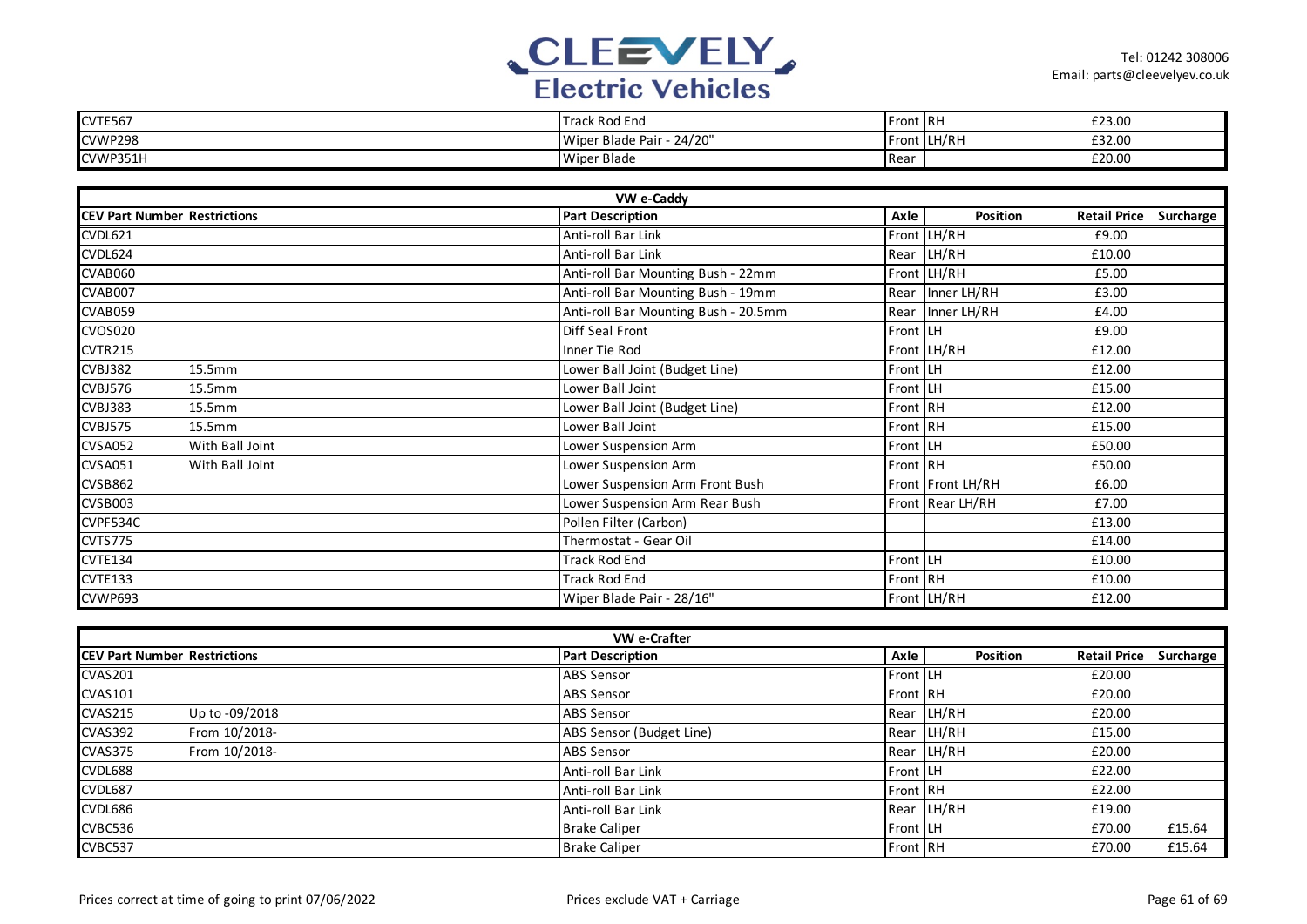

| CVBC526        |                                                            | <b>Brake Caliper</b>                | Rear LH  |                   | £120.00 | £28.32 |
|----------------|------------------------------------------------------------|-------------------------------------|----------|-------------------|---------|--------|
| CVBC527        |                                                            | <b>Brake Caliper</b>                | Rear     | <b>IRH</b>        | £120.00 | £28.32 |
| CVBD081        |                                                            | Brake Disc (Single) - 303mm         | Front    |                   | £56.00  |        |
| <b>CVBD612</b> |                                                            | Brake Disc (Single) - 300mm         | Rear     |                   | £46.00  |        |
| <b>CCBF668</b> |                                                            | Brake Pad Fitting Kit               | Rear     |                   | £12.99  |        |
| <b>CVBP204</b> |                                                            | Brake Pad Set (Budget Line)         | Front    |                   | £50.00  |        |
| CVBP190        |                                                            | <b>Brake Pad Set</b>                | Front    |                   | £60.00  |        |
| <b>CVBP259</b> |                                                            | Brake Pad Set (Budget Line)         | Rear     |                   | £39.00  |        |
| <b>CVBP193</b> |                                                            | <b>Brake Pad Set</b>                | Rear     |                   | £45.00  |        |
| CVWS974        |                                                            | Brake Pad Wear Sensor (Budget Line) | Front    |                   | £4.00   |        |
| CVWS034        |                                                            | <b>Brake Pad Wear Sensor</b>        | Front    |                   | £5.00   |        |
| <b>CVWS033</b> | Up to 07/2019                                              | <b>Brake Pad Wear Sensor</b>        | Rear     |                   | £7.00   |        |
| CVWS034        | From 08/2019-                                              | <b>Brake Pad Wear Sensor</b>        | Rear     |                   | £5.00   |        |
| CVCB935        |                                                            | <b>CV Boot Kit</b>                  |          | Front Inner LH/RH | £16.00  |        |
| <b>CVCB859</b> |                                                            | CV Boot Kit                         |          | Front Outer LH/RH | £22.00  |        |
| CVTR242        |                                                            | Inner Tie Rod                       |          | Front LH/RH       | £20.00  |        |
| CVBJ226        |                                                            | Lower Ball Joint                    |          | Front LH/RH       | £20.00  |        |
| CVSA228        |                                                            | Lower Suspension Arm                |          | Front Front LH    | £130.00 |        |
| <b>CVSA227</b> |                                                            | Lower Suspension Arm                |          | Front Front RH    | £130.00 |        |
| CVSB070        |                                                            | Lower Suspension Arm Front Bush     |          | Front Front LH/RH | £9.00   |        |
| CVSB069        |                                                            | Lower Suspension Arm Rear Bush      |          | Front Rear LH/RH  | £9.00   |        |
| <b>CUPS106</b> | 2 Required                                                 | Parking Sensor                      |          | Front Inner       | £21.00  |        |
| <b>CUPS110</b> | 2 Required                                                 | Parking Sensor                      | Front    | Centre            | £19.00  |        |
| <b>CUPS101</b> | 2 Required                                                 | Parking Sensor                      | Front    | Outer             | £19.00  |        |
| <b>CUPS106</b> | 4 Required                                                 | Parking Sensor                      | Rear     | Inner             | £21.00  |        |
| <b>CUPS110</b> | With semi-automatic parking assistance system (2 Required) | Parking Sensor                      | Rear     | Outer             | £19.00  |        |
| CVPF526        |                                                            | Pollen Filter                       |          |                   | £15.00  |        |
| CVPF513C       |                                                            | Pollen Filter (Carbon)              |          |                   | £13.00  |        |
| <b>CVTE172</b> |                                                            | <b>Track Rod End</b>                | Front LH |                   | £23.00  |        |
| <b>CVTE171</b> |                                                            | <b>Track Rod End</b>                | Front RH |                   | £23.00  |        |
| CVWP955        |                                                            | Wiper Blade Pair - 28/26"           |          | Front LH/RH       | £40.00  |        |

| VW e-Golf                            |                              |                          |                 |                 |                     |           |  |  |
|--------------------------------------|------------------------------|--------------------------|-----------------|-----------------|---------------------|-----------|--|--|
| <b>ICEV Part Number Restrictions</b> |                              | <b>Part Description</b>  | Axle            | <b>Position</b> | <b>Retail Price</b> | Surcharge |  |  |
| CVAR412                              |                              | <b>ABS Ring</b>          |                 | Rear LH/RH      | £8.00               |           |  |  |
| <b>CVAS105</b>                       |                              | <b>ABS</b> Sensor        | Front LH        |                 | £13.00              |           |  |  |
| <b>CVAS106</b>                       |                              | <b>ABS</b> Sensor        | <b>Front RH</b> |                 | £13.00              |           |  |  |
| <b>CVAS215</b>                       |                              | <b>ABS</b> Sensor        |                 | Rear LH/RH      | £20.00              |           |  |  |
| <b>CVAS392</b>                       | With Adaptive Cruise Control | ABS Sensor (Budget Line) |                 | Rear LH/RH      | £15.00              |           |  |  |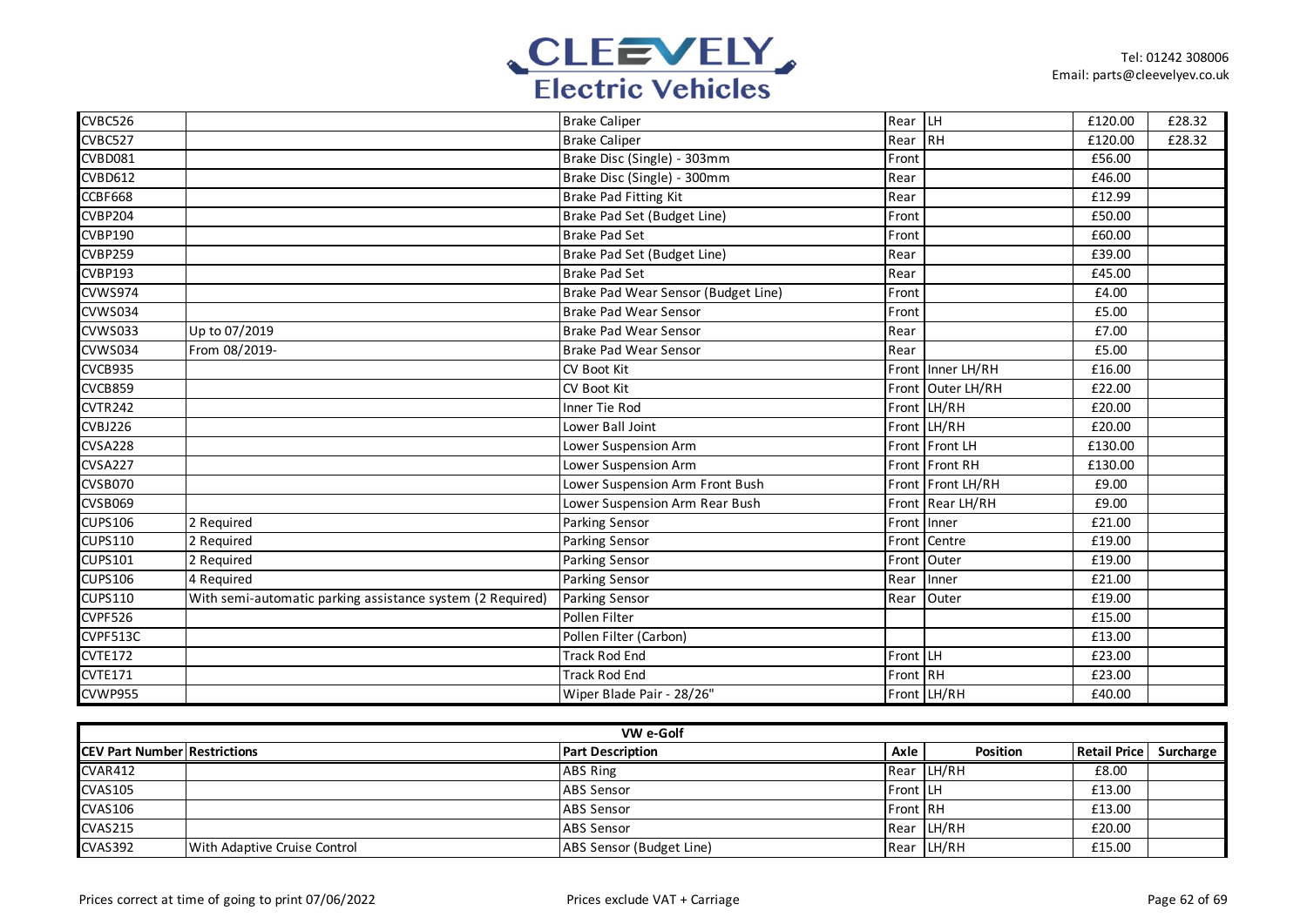

| <b>CVAS375</b> | With Adaptive Cruise Control  | <b>ABS Sensor</b>                   |          | Rear LH/RH        | £20.00  |  |
|----------------|-------------------------------|-------------------------------------|----------|-------------------|---------|--|
| CVCP083        |                               | <b>Additional Water Pump</b>        |          |                   | £50.00  |  |
| CVAC066        |                               | Aircon Compressor                   |          |                   | £400.00 |  |
| <b>CVDL621</b> |                               | Anti-roll Bar Link                  |          | Front LH/RH       | £9.00   |  |
| <b>CVDL612</b> |                               | Anti-roll Bar Link                  | Rear     | LH/RH             | £14.00  |  |
| <b>CVGS142</b> |                               | <b>Bonnet Strut</b>                 | Front RH |                   | £15.00  |  |
| CVGS019        |                               | <b>Boot Strut</b>                   | Rear     | LH/RH             | £15.00  |  |
| <b>CVSS106</b> |                               | <b>Brake Backing Plate</b>          | Front    | LH                | £14.00  |  |
| <b>CVSS105</b> |                               | <b>Brake Backing Plate</b>          | Front RH |                   | £14.00  |  |
| <b>CVBF222</b> |                               | <b>Brake Caliper Fitting Kit</b>    | Front    |                   | £12.00  |  |
| CVBF006        |                               | <b>Brake Caliper Fitting Kit</b>    | Rear     |                   | £7.00   |  |
| <b>CVBF200</b> |                               | <b>Brake Caliper Fitting Kit</b>    | Rear     |                   | £12.00  |  |
| CVBC041        | <b>PR: 1ZP</b>                | <b>Brake Caliper</b>                | Front LH |                   | £75.00  |  |
| CVBC042        | <b>PR: 1ZP</b>                | <b>Brake Caliper</b>                | Front RH |                   | £75.00  |  |
| CVBC931        | PR: 1KR                       | <b>Brake Caliper</b>                | Rear     | LH                | £160.00 |  |
| <b>CVBC932</b> | PR: 1KR                       | <b>Brake Caliper</b>                | Rear     | $R$ H             | £160.00 |  |
| CVBC015        |                               | <b>Brake Caliper Motor</b>          | Rear     | LH                | £90.00  |  |
| CVBC016        |                               | <b>Brake Caliper Motor</b>          | Rear     | RH                | £90.00  |  |
| CVBD173        | PR: 1ZE, 1ZP                  | Brake Disc (Single) - 288mm         | Front    |                   | £32.00  |  |
| CVBD043        | PR: 1KE, 1KR                  | Brake Disc (Single) - 272mm         | Rear     |                   | £24.00  |  |
| CVBH596        |                               | Brake Hose (Budget Line)            |          | Front LH/RH       | £14.00  |  |
| CVBH165        |                               | <b>Brake Hose</b>                   |          | Front LH/RH       | £17.00  |  |
| CVBH372        |                               | Brake Hose (Budget Line)            | Rear     | LH/RH             | £9.00   |  |
| CVBH338        |                               | <b>Brake Hose</b>                   | Rear     | LH/RH             | £13.00  |  |
| CFBF755        |                               | Brake Pad Fitting Kit (Budget Line) | Rear     |                   | £3.00   |  |
| <b>CIBF654</b> |                               | Brake Pad Fitting Kit               | Rear     |                   | £6.99   |  |
| <b>CVBP958</b> | PR: 1ZE (With wear sensor)    | Brake Pad Set (Budget Line)         | Front    |                   | £32.00  |  |
| <b>CVBP170</b> | PR: 1ZE (With wear sensor)    | <b>Brake Pad Set</b>                | Front    |                   | £40.00  |  |
| <b>CVBP023</b> | PR: 1ZP (Without wear sensor) | <b>Brake Pad Set</b>                | Front    |                   | £40.00  |  |
| <b>CVBP171</b> | PR: 1KR, 1KE -11/2016         | <b>Brake Pad Set</b>                | Rear     |                   | £23.00  |  |
| <b>CVWS771</b> |                               | Brake Pad Wear Sensor (Budget Line) | Front    |                   | £2.00   |  |
| CVWS015        |                               | Brake Pad Wear Sensor               | Front    |                   | £4.00   |  |
| <b>CVCS389</b> | Without Sports Suspension     | Coil Spring                         |          | Front LH/RH       | £30.00  |  |
| <b>CVCS447</b> | Without Sports Suspension     | Coil Spring                         | Rear     | LH/RH             | £35.00  |  |
| CVTS042        | 2 Pin Grey                    | Coolant Temperature Sensor          |          |                   | £7.00   |  |
| CVCB917        |                               | CV Boot Kit                         |          | Front Inner LH/RH | £17.00  |  |
| CVCB857        |                               | CV Boot Kit                         |          | Front Outer LH/RH | £17.00  |  |
| CVCJ226        |                               | CV Joint Kit                        |          | Front Inner LH/RH | £30.00  |  |
| <b>CVCJ165</b> |                               | CV Joint Kit                        |          | Front Outer LH/RH | £30.00  |  |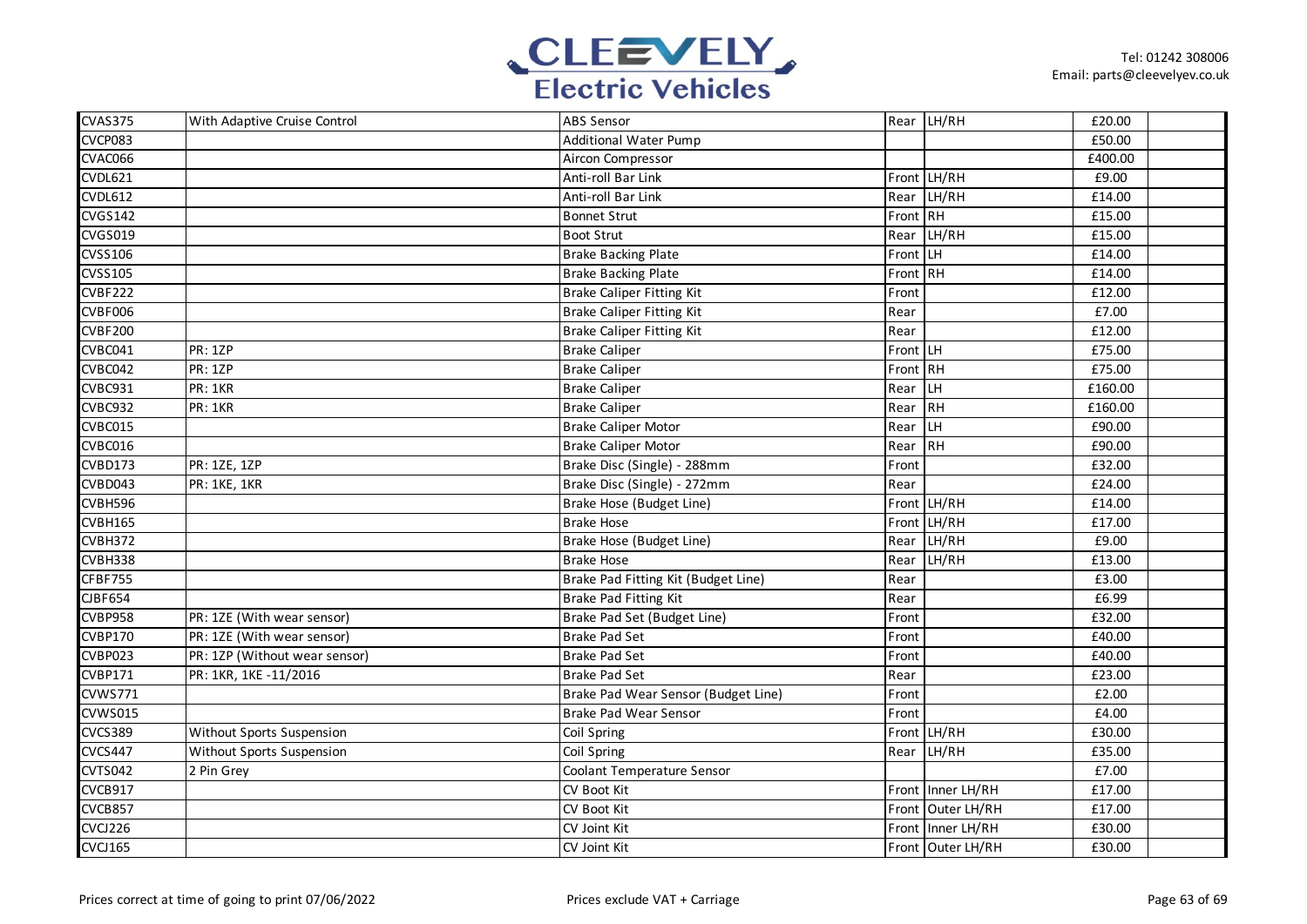

| <b>CVOS020</b> |                                                            | Diff Seal                                   | Front LH |             | £9.00  |  |
|----------------|------------------------------------------------------------|---------------------------------------------|----------|-------------|--------|--|
| <b>CVTR215</b> |                                                            | Inner Tie Rod                               |          | Front LH/RH | £12.00 |  |
| <b>CVBJ382</b> | 15.5mm                                                     | Lower Ball Joint (Budget Line)              | Front LH |             | £12.00 |  |
| <b>CVBJ576</b> | 15.5mm                                                     | Lower Ball Joint                            | Front LH |             | £15.00 |  |
| <b>CVBJ383</b> | 15.5mm                                                     | Lower Ball Joint (Budget Line)              | Front RH |             | £12.00 |  |
| CVBJ575        | 15.5mm                                                     | Lower Ball Joint                            | Front RH |             | £15.00 |  |
| <b>CVSA204</b> |                                                            | Lower Suspension Arm (Spring Seat)          | Rear     | LH/RH       | £48.00 |  |
| CVBK421        | For CVSA204                                                | Lower Suspension Arm Bolt Kit (Spring Seat) | Rear     | LH/RH       | £18.00 |  |
| <b>CVSA602</b> | 15.5mm                                                     | Lower Suspension Arm                        | Front    | LH.         | £60.00 |  |
| <b>CVSA603</b> | 15.5mm                                                     | Lower Suspension Arm                        | Front RH |             | £60.00 |  |
| CVSB009        |                                                            | Lower Suspension Arm Front Bush             | Front    | Front LH/RH | £6.00  |  |
| CVSB008        |                                                            | Lower Suspension Arm Rear Bush              | Front    | Rear LH/RH  | £9.00  |  |
| <b>CUPS110</b> | 4 Required                                                 | Parking Sensor                              | Front    | Inner       | £19.00 |  |
| <b>CUPS101</b> | With semi-automatic parking assistance system (2 Required) | Parking Sensor                              | Front    | Outer       | £19.00 |  |
| <b>CUPS110</b> | 4 Required                                                 | Parking Sensor                              | Rear     | Inner       | £19.00 |  |
| <b>CUPS110</b> | With semi-automatic parking assistance system (2 Required) | <b>Parking Sensor</b>                       | Rear     | Outer       | £19.00 |  |
| CVPF526        |                                                            | Pollen Filter                               |          |             | £15.00 |  |
| CVPF513C       |                                                            | Pollen Filter (Carbon)                      |          |             | £13.00 |  |
| <b>CVSG060</b> |                                                            | <b>Steering Rack Gaitor</b>                 |          | Front LH/RH | £10.00 |  |
| CVTM933        |                                                            | <b>Strut Top Bearing</b>                    |          | Front LH/RH | £15.00 |  |
| CVTM934        |                                                            | <b>Strut Top Mount &amp; Bearing</b>        |          | Front LH/RH | £32.00 |  |
| CVTM937        |                                                            | <b>Strut Top Mount</b>                      | Rear     | LH/RH       | £15.00 |  |
| <b>CVSB888</b> | At wheel bearing housing                                   | Suspension Bush                             | Rear     | LH/RH       | £6.00  |  |
| CVBK001        | For CVSB888                                                | Suspension Bush Bolt Kit                    | Rear     | LH/RH       | £17.00 |  |
| <b>CVSA652</b> |                                                            | <b>Track Rod</b>                            | Rear     | LH/RH       | £25.00 |  |
| CVBK404        | For CVSA652                                                | <b>Track Rod Bolt Kit</b>                   | Rear     | LH/RH       | £14.00 |  |
| <b>CVTE134</b> |                                                            | <b>Track Rod End</b>                        | Front LH |             | £10.00 |  |
| <b>CVTE133</b> |                                                            | <b>Track Rod End</b>                        | Front RH |             | £10.00 |  |
| <b>CVSA162</b> |                                                            | <b>Trailing Arm</b>                         | Rear     | LH          | £40.00 |  |
| <b>CVSA161</b> |                                                            | <b>Trailing Arm</b>                         | Rear     | RH          | £40.00 |  |
| CVBK425        | For CVSA161 & CVSA162                                      | Trailing Arm Bolt Kit                       | Rear     | LH/RH       | £10.00 |  |
| CVSB031        |                                                            | Trailing Arm Front Bush                     | Rear     | Front LH/RH | £8.00  |  |
| <b>CVSB590</b> |                                                            | Upper Suspension Arm Inner Bush             | Rear     | Inner LH/RH | £9.00  |  |
| <b>CVSB589</b> |                                                            | <b>Upper Suspension Arm Outer Bush</b>      | Rear     | Outer LH/RH | £9.00  |  |
| <b>CVSA097</b> |                                                            | <b>Upper Suspension Arm</b>                 | Rear     | LH/RH       | £30.00 |  |
| <b>CVWB013</b> |                                                            | Wheel Bearing Kit                           | Front    | LH/RH       | £65.00 |  |
| CVWB229        |                                                            | Wheel Bearing Kit                           | Rear     | LH/RH       | £30.00 |  |
| CVWP864        |                                                            | Wiper Blade Pair - 26/18"                   | Front    | LH/RH       | £34.00 |  |
| CMWP282        |                                                            | <b>Wiper Blade</b>                          | Rear     |             | £13.00 |  |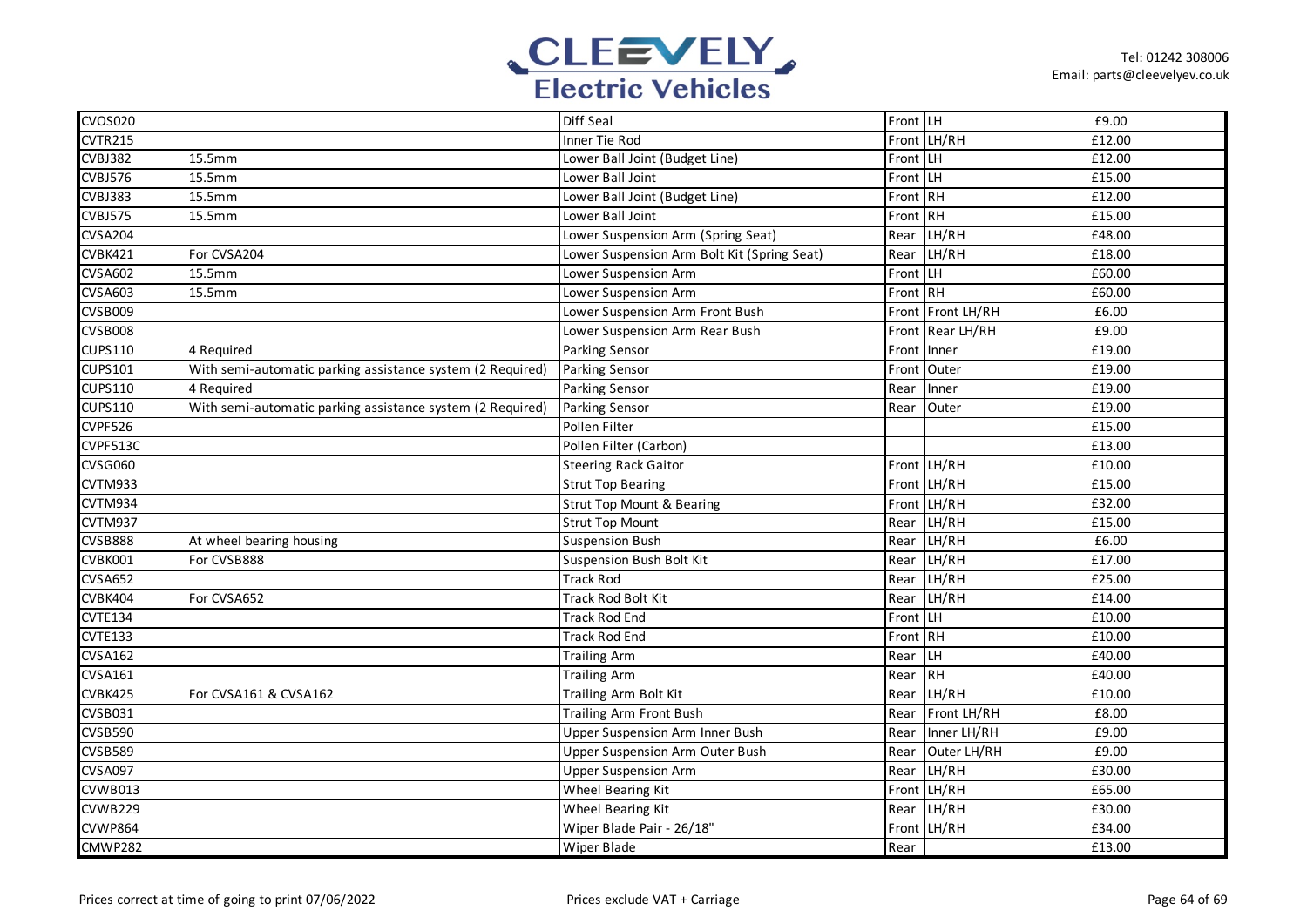

| <b>VW eTransporter</b>              |                                           |                                    |          |                   |                     |           |  |  |
|-------------------------------------|-------------------------------------------|------------------------------------|----------|-------------------|---------------------|-----------|--|--|
| <b>CEV Part Number Restrictions</b> |                                           | <b>Part Description</b>            | Axle     | Position          | <b>Retail Price</b> | Surcharge |  |  |
| CVDL387                             |                                           | Anti-roll Bar Link (Budget Line)   |          | Front LH/RH       | £12.00              |           |  |  |
| CVDL675                             |                                           | Anti-roll Bar Link                 |          | Front LH/RH       | £15.00              |           |  |  |
| CVAB006                             |                                           | Anti-roll Bar Mounting Bush - 21mm |          | Front LH/RH       | £4.00               |           |  |  |
| CVAB065                             |                                           | Anti-roll Bar Mounting Bush - 22mm |          | Front LH/RH       | £5.00               |           |  |  |
| CVAB027                             |                                           | Anti-roll Bar Mounting Bush - 24mm |          | Front LH/RH       | £5.00               |           |  |  |
| CVAB012                             |                                           | Anti-roll Bar Mounting Bush - 21mm | Rear     | Inner LH/RH       | £2.00               |           |  |  |
| CVAB739                             |                                           | Anti-roll Bar Mounting Bush - 23mm | Rear     | Inner LH/RH       | £5.00               |           |  |  |
| CVAB078                             |                                           | Anti-roll Bar Mounting Bush - 21mm | Rear     | Outer LH/RH       | £2.00               |           |  |  |
| <b>CVAB740</b>                      |                                           | Anti-roll Bar Mounting Bush - 23mm | Rear     | Outer LH/RH       | £4.00               |           |  |  |
| CVAB083                             |                                           | Anti-roll Bar Mounting Bush - 27mm | Rear     | Outer LH/RH       | £3.00               |           |  |  |
| CVBF630                             |                                           | Brake Pad Fitting Kit              | Rear     |                   | £7.00               |           |  |  |
| CVBP056                             |                                           | <b>Brake Pad Set</b>               | Rear     |                   | £28.00              |           |  |  |
| <b>CVWS425</b>                      |                                           | <b>Brake Pad Wear Sensor</b>       | Rear     |                   | £3.00               |           |  |  |
| <b>CVOS020</b>                      |                                           | Diff Seal                          | Front LH |                   | £9.00               |           |  |  |
| CVPC198                             |                                           | Handbrake Cable                    |          | Rear LH/RH        | £12.00              |           |  |  |
| CVTR216                             |                                           | Inner Tie Rod                      |          | Front LH/RH       | £15.00              |           |  |  |
| CVBJ416                             |                                           | Lower Ball Joint (Budget Line)     |          | Front LH/RH       | £10.00              |           |  |  |
| <b>CVBJ578</b>                      |                                           | Lower Ball Joint                   |          | Front LH/RH       | £12.00              |           |  |  |
| <b>CVSA172</b>                      | Iron                                      | Lower Suspension Arm               | Front LH |                   | £85.00              |           |  |  |
| <b>CVSA171</b>                      | Iron                                      | Lower Suspension Arm               | Front RH |                   | £85.00              |           |  |  |
| CVSA224                             | Steel                                     | Lower Suspension Arm               | Front LH |                   | £100.00             |           |  |  |
| <b>CVSA223</b>                      | Steel                                     | Lower Suspension Arm               | Front RH |                   | £100.00             |           |  |  |
| CVBK417                             | For CVSA171, CVSA172, CVSA223, CVSA224    | Lower Suspension Arm Bolt Kit      |          | Front LH/RH       | £16.00              |           |  |  |
| <b>CVSB879</b>                      |                                           | Lower Suspension Arm Front Bush    |          | Front Front LH/RH | £7.00               |           |  |  |
| <b>CVSB880</b>                      |                                           | Lower Suspension Arm Inner Bush    | Rear     | Inner LH/RH       | £11.00              |           |  |  |
| <b>CVSB042</b>                      |                                           | Lower Suspension Arm Outer Bush    | Rear     | Outer LH/RH       | £12.00              |           |  |  |
| <b>CVSB893</b>                      | PR: 1BH, 1BW, 1BX - 60.2mm                | Lower Suspension Arm Rear Bush     |          | Front Rear LH/RH  | £10.00              |           |  |  |
| <b>CVSB878</b>                      | PR: 1BA, 1BB, 1BC, 1BJ, 1BL, 1BQ - 60.4mm | Lower Suspension Arm Rear Bush     |          | Front Rear LH/RH  | £7.00               |           |  |  |
| CVPF523C                            |                                           | Pollen Filter (Carbon)             |          |                   | £14.00              |           |  |  |
| CVTR382                             |                                           | <b>Track Rod Complete</b>          | Front LH |                   | £40.00              |           |  |  |
| CVTR381                             |                                           | <b>Track Rod Complete</b>          | Front RH |                   | £40.00              |           |  |  |
| CVTE138                             |                                           | <b>Track Rod End</b>               | Front LH |                   | £20.00              |           |  |  |
| CVTE137                             |                                           | <b>Track Rod End</b>               | Front RH |                   | £20.00              |           |  |  |
| CVWP351                             |                                           | Wiper Blade Pair - 24/24"          |          | Front LH/RH       | £35.00              |           |  |  |
| CVWP615                             | For vehicles with tailgate                | Wiper Blade                        | Rear     |                   | £18.00              |           |  |  |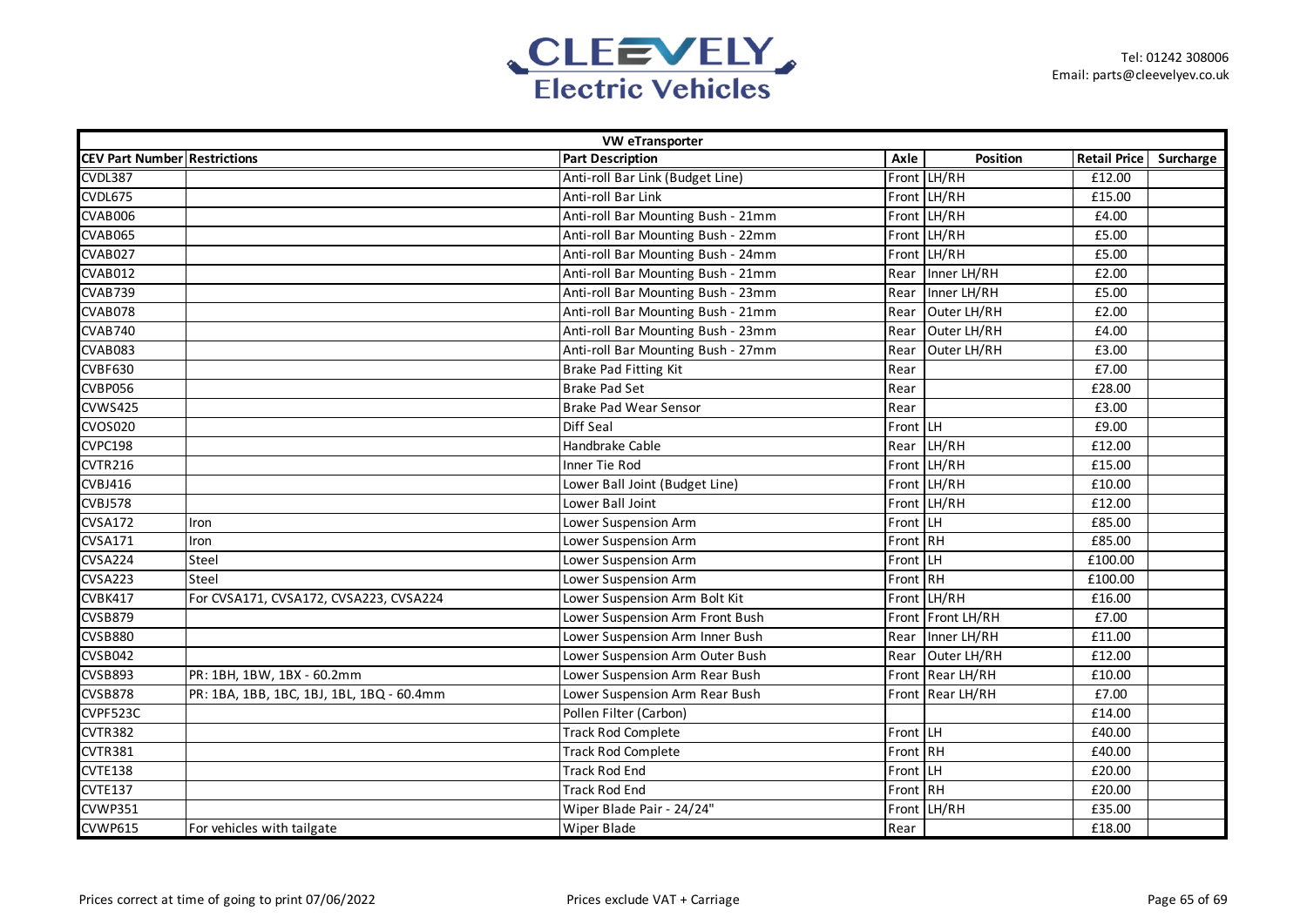

| VW e-Up!                            |                               |                                    |          |                 |                        |  |  |  |
|-------------------------------------|-------------------------------|------------------------------------|----------|-----------------|------------------------|--|--|--|
| <b>CEV Part Number Restrictions</b> |                               | <b>Part Description</b>            | Axle     | <b>Position</b> | Retail Price Surcharge |  |  |  |
| <b>CVAS105</b>                      |                               | <b>ABS Sensor</b>                  | Front LH |                 | £13.00                 |  |  |  |
| <b>CVAS106</b>                      |                               | <b>ABS Sensor</b>                  | Front RH |                 | £13.00                 |  |  |  |
| <b>CVAS206</b>                      |                               | <b>ABS Sensor</b>                  | Rear     | <b>LH</b>       | £21.00                 |  |  |  |
| <b>CVAS205</b>                      |                               | <b>ABS Sensor</b>                  | Rear     | RH              | £21.00                 |  |  |  |
| CVAC066                             |                               | Aircon Compressor                  |          |                 | £400.00                |  |  |  |
| CVDL617                             |                               | Anti-roll Bar Link                 |          | Front LH/RH     | £13.00                 |  |  |  |
| <b>CVAB892</b>                      |                               | Anti-roll Bar Mounting Bush - 16mm |          | Front LH/RH     | £3.00                  |  |  |  |
| CVAB883                             |                               | Anti-roll Bar Mounting Bush - 18mm |          | Front LH/RH     | £3.00                  |  |  |  |
| <b>CVGS107</b>                      |                               | <b>Boot Strut</b>                  | Rear     | LH/RH           | £10.00                 |  |  |  |
| CVSS103                             |                               | <b>Brake Backing Plate</b>         | Front LH |                 | £8.00                  |  |  |  |
| <b>CVSS104</b>                      |                               | <b>Brake Backing Plate</b>         | Front RH |                 | £8.00                  |  |  |  |
| CVBF006                             |                               | <b>Brake Caliper Fitting Kit</b>   | Rear     |                 | £7.00                  |  |  |  |
| <b>CVBC611</b>                      |                               | <b>Brake Caliper</b>               | Front LH |                 | £65.00                 |  |  |  |
| <b>CVBC612</b>                      |                               | <b>Brake Caliper</b>               | Front RH |                 | £65.00                 |  |  |  |
| CVBD060                             |                               | Brake Disc (Single) - 256mm        | Front    |                 | £30.00                 |  |  |  |
| <b>CVBD706</b>                      |                               | Brake Drum (Single) (Budget Line)  | Rear     |                 | $\overline{£21.00}$    |  |  |  |
| <b>CVBD221</b>                      |                               | Brake Drum (Single)                | Rear     |                 | £25.00                 |  |  |  |
| CVBH011                             |                               | Brake Hose (Budget Line)           |          | Front LH/RH     | £12.00                 |  |  |  |
| CVBH173                             |                               | <b>Brake Hose</b>                  |          | Front LH/RH     | £20.00                 |  |  |  |
| <b>CVBP414</b>                      | PR: 1ZQ (With wear sensor)    | Brake Pad Set (Budget Line)        | Front    |                 | £26.00                 |  |  |  |
| <b>CVBP051</b>                      | PR: 1ZQ (With wear sensor)    | <b>Brake Pad Set</b>               | Front    |                 | £30.00                 |  |  |  |
| CVBP008                             | PR: 1LA (Without wear sensor) | Brake Pad Set (Budget Line)        | Front    |                 | £20.00                 |  |  |  |
| CVBP019                             | PR: 1LA (Without wear sensor) | <b>Brake Pad Set</b>               | Front    |                 | £24.00                 |  |  |  |
| CVSF575                             |                               | Brake Shoe Adjuster Kit            | Rear     |                 | £12.00                 |  |  |  |
| CVSF547                             |                               | <b>Brake Shoe Fitting Kit</b>      | Rear     |                 | £8.00                  |  |  |  |
| <b>CVBS520</b>                      |                               | <b>Brake Shoe Set</b>              | Rear     |                 | £18.00                 |  |  |  |
| <b>CVCS452</b>                      |                               | Clock Spring                       |          |                 | £38.00                 |  |  |  |
| <b>CVCS485</b>                      |                               | Coil Spring                        |          | Front LH/RH     | £28.00                 |  |  |  |
| <b>CVCS405</b>                      |                               | Coil Spring                        | Rear     | LH/RH           | £34.00                 |  |  |  |
| <b>CVTS042</b>                      | 2 Pin Grey                    | Coolant Temperature Sensor         |          |                 | £7.00                  |  |  |  |
| CVDH680                             | Without Safe Lock             | Door Latch                         | Rear     | ILН             | £40.00                 |  |  |  |
| CVDH681                             | <b>Without Safe Lock</b>      | Door Latch                         | Rear     | RH              | £40.00                 |  |  |  |
| CVTR231                             |                               | Inner Tie Rod                      |          | Front LH/RH     | £16.00                 |  |  |  |
| CVBJ498                             |                               | Lower Ball Joint (Budget Line)     | Front LH |                 | £12.00                 |  |  |  |
| <b>CVBJ024</b>                      |                               | Lower Ball Joint                   | Front LH |                 | £16.00                 |  |  |  |
| <b>CVBJ499</b>                      |                               | Lower Ball Joint (Budget Line)     | Front RH |                 | £12.00                 |  |  |  |
| <b>CVBJ023</b>                      |                               | Lower Ball Joint                   | Front RH |                 | £16.00                 |  |  |  |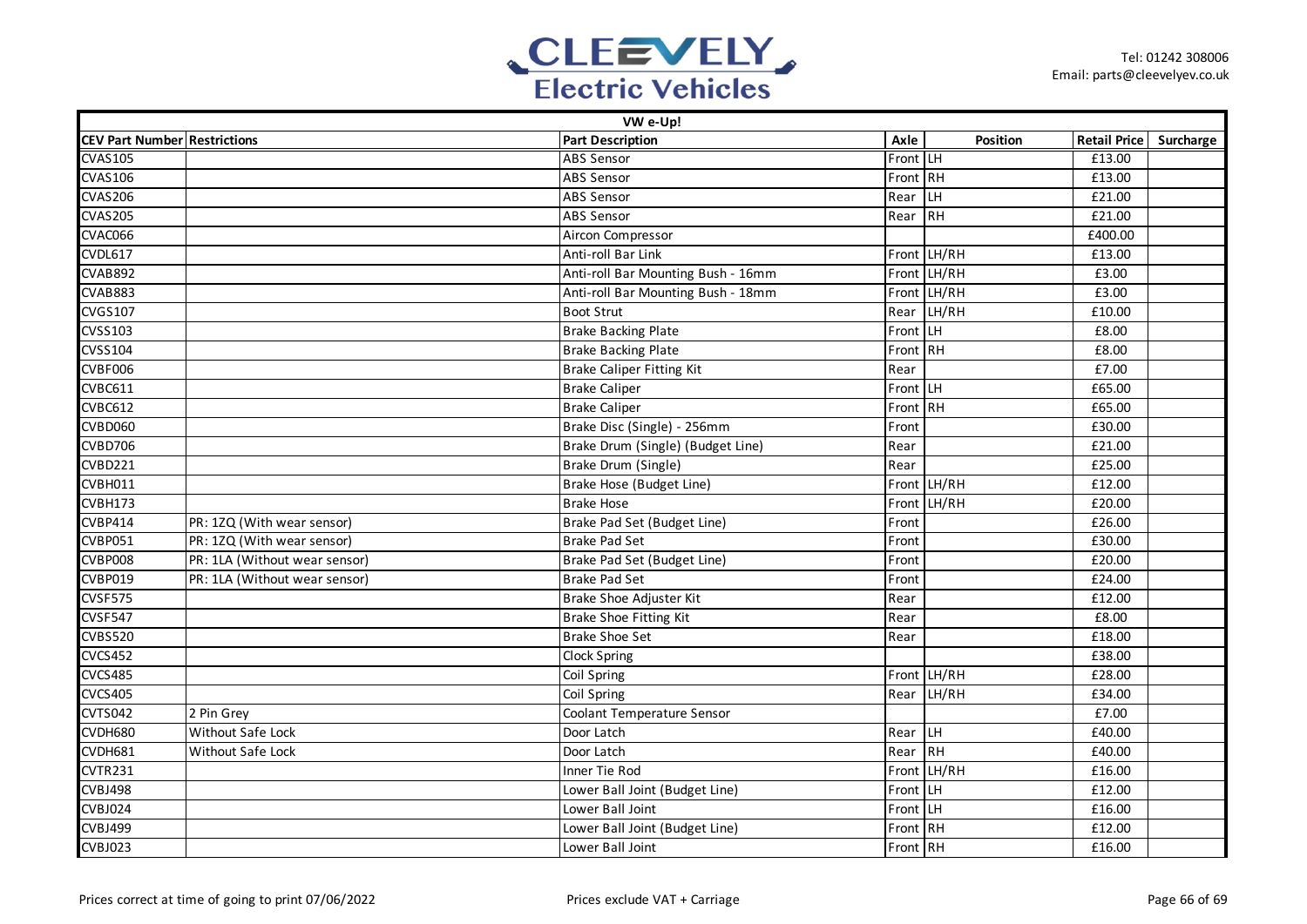

| <b>CVSA064</b> | Without Ball Joint        | Lower Suspension Arm                 | Front LH |                   | £25.00  |        |
|----------------|---------------------------|--------------------------------------|----------|-------------------|---------|--------|
| <b>CVSA063</b> | <b>Without Ball Joint</b> | Lower Suspension Arm                 | Front RH |                   | £25.00  |        |
| <b>CVSA415</b> | With Ball Joint           | Lower Suspension Arm                 | Front LH |                   | £38.00  |        |
| <b>CVSA416</b> | With Ball Joint           | Lower Suspension Arm                 | Front RH |                   | £38.00  |        |
| <b>CVSB808</b> |                           | Lower Suspension Arm Front Bush      |          | Front Front LH/RH | £3.00   |        |
| <b>CVSB847</b> |                           | Lower Suspension Arm Rear Bush       |          | Front Rear LH/RH  | £5.00   |        |
| <b>CUPS110</b> | 3 Required                | Parking Sensor                       | Rear     |                   | £19.00  |        |
| <b>CUPS114</b> | 3 Required                | <b>Parking Sensor</b>                | Rear     |                   | £15.00  |        |
| CVPF520        |                           | Pollen Filter                        |          |                   | £9.00   |        |
| CVPF531C       |                           | Pollen Filter (Carbon)               |          |                   | £14.00  |        |
| CVSH218        |                           | <b>Shock Absorber</b>                | Rear     | LH/RH             | £22.00  |        |
| <b>CVSR311</b> |                           | <b>Steering Rack</b>                 | Front    |                   | £140.00 | £58.16 |
| CVSG069        |                           | <b>Steering Rack Gaitor</b>          |          | Front LH/RH       | £10.00  |        |
| CVTM952        |                           | <b>Strut Top Bearing</b>             |          | Front LH/RH       | £10.00  |        |
| CVTM905        |                           | <b>Strut Top Mount &amp; Bearing</b> | Front    | LH/RH             | £14.00  |        |
| CVWH013        |                           | Stub Axle                            | Rear     | LH/RH             | £20.00  |        |
| <b>CVTE160</b> |                           | <b>Track Rod End</b>                 | Front LH |                   | £13.00  |        |
| <b>CVTE159</b> |                           | <b>Track Rod End</b>                 | Front RH |                   | £13.00  |        |
| CVSB080        |                           | Trailing Arm Front Bush              |          | Rear Front LH/RH  | £14.00  |        |
| CVWB638        |                           | Wheel Bearing Kit (Budget Line)      |          | Front LH/RH       | £30.00  |        |
| <b>CVWB132</b> |                           | Wheel Bearing Kit                    |          | Front LH/RH       | £35.00  |        |
| <b>CVWC701</b> | ATE System (Cast Iron)    | Wheel Cylinder                       | Rear     | LH/RH             | £18.00  |        |
| CVWC008        | FAG System (Aluminium)    | Wheel Cylinder                       | Rear     | LH/RH             | £18.00  |        |
| CVWH026        |                           | Wheel Hub                            |          | Front LH/RH       | £25.00  |        |
| CVWB235        |                           | Wheel Hub & Bearing Assembly         | Rear     | LH/RH             | £42.00  |        |
| CVWP556        |                           | Wiper Blade Pair - 24/16"            | Front    | LH/RH             | £35.00  |        |
| CVWP251        |                           | <b>Wiper Blade</b>                   | Rear     |                   | £12.00  |        |

| VW Golf Mk6 Blue E-Motion           |              |                                      |      |                  |                     |           |  |
|-------------------------------------|--------------|--------------------------------------|------|------------------|---------------------|-----------|--|
| <b>CEV Part Number Restrictions</b> |              | <b>Part Description</b>              | Axle | Position         | <b>Retail Price</b> | Surcharge |  |
| CVDL621                             |              | Anti-roll Bar Link                   |      | Front LH/RH      | £9.00               |           |  |
| CVDL623                             |              | Anti-roll Bar Link                   |      | Rear LH/RH       | £10.00              |           |  |
| CVAB060                             |              | Anti-roll Bar Mounting Bush - 22mm   |      | Front LH/RH      | £5.00               |           |  |
| CVAB895                             | PR: OBC      | Anti-roll Bar Mounting Bush - 15.5mm |      | Rear Inner LH/RH | £4.00               |           |  |
| CVAB896                             | PR: OBD      | Anti-roll Bar Mounting Bush - 17mm   |      | Rear Inner LH/RH | £4.00               |           |  |
| <b>CVAB897</b>                      | PR: OBE      | Anti-roll Bar Mounting Bush - 18.5mm |      | Rear Inner LH/RH | £4.00               |           |  |
| <b>CVAB898</b>                      | PR: OBF, OBM | Anti-roll Bar Mounting Bush - 19.5mm |      | Rear Inner LH/RH | £4.00               |           |  |
| CVAB845                             | PR:OBJ       | Anti-roll Bar Mounting Bush - 19.6mm |      | Rear Inner LH/RH | £5.00               |           |  |
| CVAB704                             | PR: OBK      | Anti-roll Bar Mounting Bush - 20.7mm |      | Rear Inner LH/RH | £5.00               |           |  |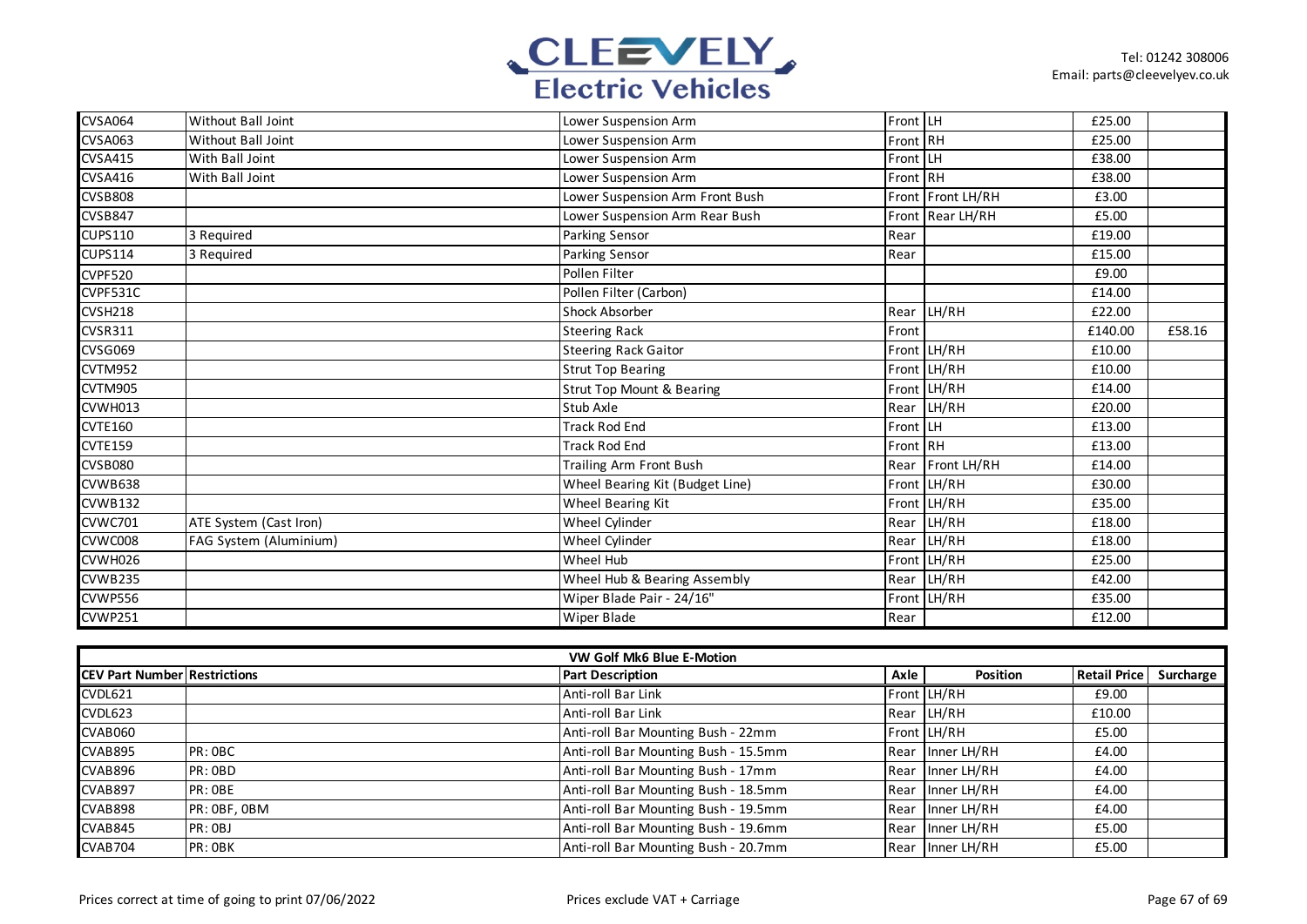

| CVAB846        | PR: OBN                                 | Anti-roll Bar Mounting Bush - 21.7mm             |          | Rear Inner LH/RH  | £5.00  |
|----------------|-----------------------------------------|--------------------------------------------------|----------|-------------------|--------|
| CVSS101        |                                         | <b>Brake Backing Plate</b>                       | Front LH |                   | £8.00  |
| <b>CVSS102</b> |                                         | <b>Brake Backing Plate</b>                       | Front RH |                   | £8.00  |
| <b>CVSS204</b> | 253mm Discs                             | <b>Brake Backing Plate</b>                       | Rear     | H                 | £13.00 |
| <b>CVSS203</b> | 253mm Discs                             | <b>Brake Backing Plate</b>                       | Rear     | <b>IRH</b>        | £13.00 |
| <b>CVSS207</b> | 272mm Discs                             | <b>Brake Backing Plate</b>                       | Rear     | <b>LH</b>         | £16.00 |
| <b>CVSS208</b> | 272mm Discs                             | <b>Brake Backing Plate</b>                       | Rear     | RH                | £16.00 |
| CVBD171        | <b>PR: 1ZM</b>                          | Brake Disc (Single) - 280mm                      | Front    |                   | £26.00 |
| <b>CVBD172</b> | PR: 1KQ                                 | Brake Disc (Single) - 253mm                      | Rear     |                   | £20.00 |
| CVBD043        | PR: 1KT                                 | Brake Disc (Single) - 272mm                      | Rear     |                   | £24.00 |
| CVOS020        |                                         | Diff Seal                                        | Front LH |                   | £9.00  |
| <b>CVTR215</b> |                                         | Inner Tie Rod                                    |          | Front LH/RH       | £12.00 |
| CVBJ382        | 15.5mm                                  | Lower Ball Joint (Budget Line)                   | Front LH |                   | £12.00 |
| <b>CVBJ576</b> | 15.5mm                                  | Lower Ball Joint                                 | Front LH |                   | £15.00 |
| <b>CVBJ383</b> | 15.5mm                                  | Lower Ball Joint (Budget Line)                   | Front RH |                   | £12.00 |
| <b>CVBJ575</b> | 15.5mm                                  | Lower Ball Joint                                 | Front RH |                   | £15.00 |
| <b>CVSA068</b> |                                         | Lower Suspension Arm                             |          | Front Front LH    | £53.00 |
| <b>CVSA067</b> |                                         | Lower Suspension Arm                             |          | Front Front RH    | £53.00 |
| <b>CVSA029</b> |                                         | Lower Suspension Arm (Sprint Seat)               | Rear     | LH/RH             | £40.00 |
| <b>CVSB862</b> |                                         | Lower Suspension Arm Front Bush                  |          | Front Front LH/RH | £6.00  |
| <b>CVSB016</b> |                                         | Lower Suspension Arm Inner Bush (Spring Seat)    | Rear     | Rear LH/RH        | £7.00  |
| <b>CVSB876</b> |                                         | Lower Suspension Arm Rear Bush                   |          | Front Rear LH     | £22.00 |
| <b>CVSB861</b> |                                         | Lower Suspension Arm Rear Bush                   |          | Front Rear RH     | £22.00 |
| CVBK401        | For CVSB861 & CVSB876                   | Lower Suspension Arm Rear Bush Bolt Kit          |          | Front Rear LH/RH  | £8.00  |
| CVPF534C       |                                         | Pollen Filter (Carbon)                           |          |                   | £13.00 |
| <b>CVSH106</b> | <b>Standard Suspension 50mm Housing</b> | Shock Absorber                                   |          | Front LH/RH       | £45.00 |
| <b>CVSH101</b> | <b>Standard Suspension 55mm Housing</b> | <b>Shock Absorber</b>                            |          | Front LH/RH       | £45.00 |
| CVSH201        | <b>Standard Suspension</b>              | Shock Absorber                                   | Rear     | LH/RH             | £25.00 |
| CVSB374        |                                         | Suspension Arm Front (Track Rod) Inner Bush      | Rear     | Inner LH/RH       | £6.00  |
| <b>CVSB375</b> |                                         | Suspension Arm Front (Track Rod) Outer Bush      | Rear     | Outer LH/RH       | £7.00  |
| <b>CVSB888</b> |                                         | Suspension Bush (Wheel Bearing Housing)          | Rear     | LH/RH             | £6.00  |
| CVBK001        | For CVSB888                             | Suspension Bush Bolt Kit (Wheel Bearing Housing) | Rear     | LH/RH             | £17.00 |
| CVSA677        |                                         | <b>Track Rod</b>                                 | Rear     | LH/RH             | £25.00 |
| <b>CVTE134</b> |                                         | <b>Track Rod End</b>                             | Front LH |                   | £10.00 |
| CVTE133        |                                         | <b>Track Rod End</b>                             | Front RH |                   | £10.00 |
| <b>CVSA088</b> |                                         | <b>Trailing Arm</b>                              | Rear     | <b>LH</b>         | £32.00 |
| <b>CVSA087</b> |                                         | <b>Trailing Arm</b>                              | Rear     | RH                | £32.00 |
| CVBK406        | For CVSA087 & CVSA088                   | Trailing Arm Bolt Kit                            | Rear     | LH/RH             | £15.00 |
| CVSB031        |                                         | Trailing Arm Front Bush                          |          | Rear Front LH/RH  | £8.00  |